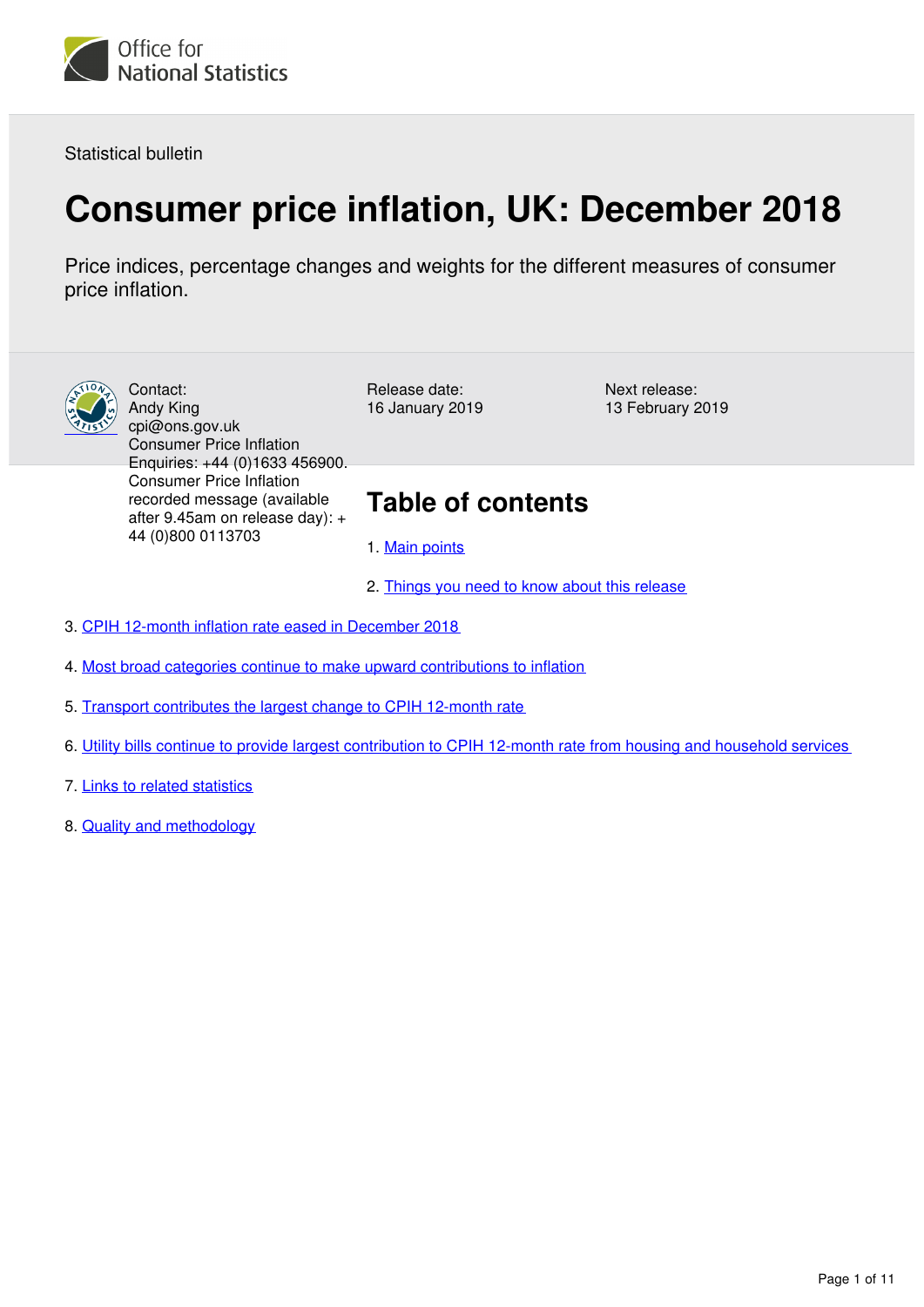# <span id="page-1-0"></span>**1 . Main points**

- The Consumer Prices Index including owner occupiers' housing costs (CPIH) 12-month inflation rate was 2.0% in December 2018, down from 2.2% in November 2018.
- The largest downward contributions to change in the 12-month rate came from falls in petrol prices and from air fares, where ticket prices rose between November and December 2018, but by less than a year ago.
- These downward effects were offset by upward contributions from a variety of categories including accommodation services and, to a lesser extent, mobile phone charges, games, toys and hobbies, and food.
- The Consumer Prices Index (CPI) 12-month rate was 2.1% in December 2018, down from 2.3% in November 2018.

## <span id="page-1-1"></span>**2 . Things you need to know about this release**

The [National Statistics](https://www.statisticsauthority.gov.uk/national-statistician/types-of-official-statistics/) status of the Consumer Prices Index including owner occupiers' housing costs (CPIH) was reinstated on 31 July 2017. A [letter](https://www.statisticsauthority.gov.uk/correspondence/consumer-prices-index-including-owner-occupiers-housing-costs-cpih-re-designation/) from the Director General for Regulation to the National Statistician detailed the actions that were taken to meet the requirements as set out in the CPIH assessment report.

We have illustrated our future approach to measuring changing prices and costs faced by consumers and [households](https://www.ons.gov.uk/economy/inflationandpriceindices/articles/measuringchangingpricesandcostsforconsumersandhouseholds/march2018) using three "use cases", along with how they relate to the measures that we currently publish and those that are under development. Specifically, they refer to the CPIH as our lead measure of inflation based on economic principles; the Household Costs Indices (HCIs, currently under development with [preliminary estimates](https://www.ons.gov.uk/economy/inflationandpriceindices/bulletins/householdcostsindices/preliminaryestimates2005to2017) published for the first time on 19 December 2017) as a set of measures to reflect the change in costs as experienced by households; and the Retail Prices Index (RPI) as a legacy measure that is required to meet existing user needs. [Shortcomings of the Retail Prices Index as a measure of inflation](https://www.ons.gov.uk/economy/inflationandpriceindices/articles/shortcomingsoftheretailpricesindexasameasureofinflation/2018-03-08), released on 8 March 2018, describes the issues with the RPI.

Consumer price inflation is the rate at which the prices of goods and services bought by households rise or fall. It is estimated by using price indices. One way to understand this is to think of a shopping basket containing all the goods and services bought by households. Movements in price indices represent the changing cost of this basket. [Consumer price indices – a brief guide](https://www.ons.gov.uk/economy/inflationandpriceindices/articles/consumerpriceindicesabriefguide/2017) gives an overview of the indices and their uses.

The most common approach to measuring inflation is the 12-month inflation rate, which compares prices for the latest month with the same month a year ago. In any given month, the 12-month rate is determined by the balance between upward and downward price movements of the range of goods and services included in the index.

This release also examines how the various types of goods and services contribute to the change in the 12 month inflation rate between the latest two months. The size and direction of these contributions depends on how prices changed between both the latest two months this year and the same two months last year. For example, the price of a product could make an upward contribution to the change in the rate even if it fell, provided that it fell by less than it did between the same two months a year ago. [Explaining the contribution to change in the 12](http://webarchive.nationalarchives.gov.uk/20160105160709/http:/www.ons.gov.uk/ons/guide-method/user-guidance/prices/cpi-and-rpi/index.html) [month rate \(2013\)](http://webarchive.nationalarchives.gov.uk/20160105160709/http:/www.ons.gov.uk/ons/guide-method/user-guidance/prices/cpi-and-rpi/index.html) covers this concept in more detail.

The CPIH is the most comprehensive measure of inflation. It extends the CPI to include a measure of the costs associated with owning, maintaining and living in one's own home, known as owner occupiers' housing costs (OOH), along with Council Tax. Both of these are significant expenses for many households and are not included in the CPI.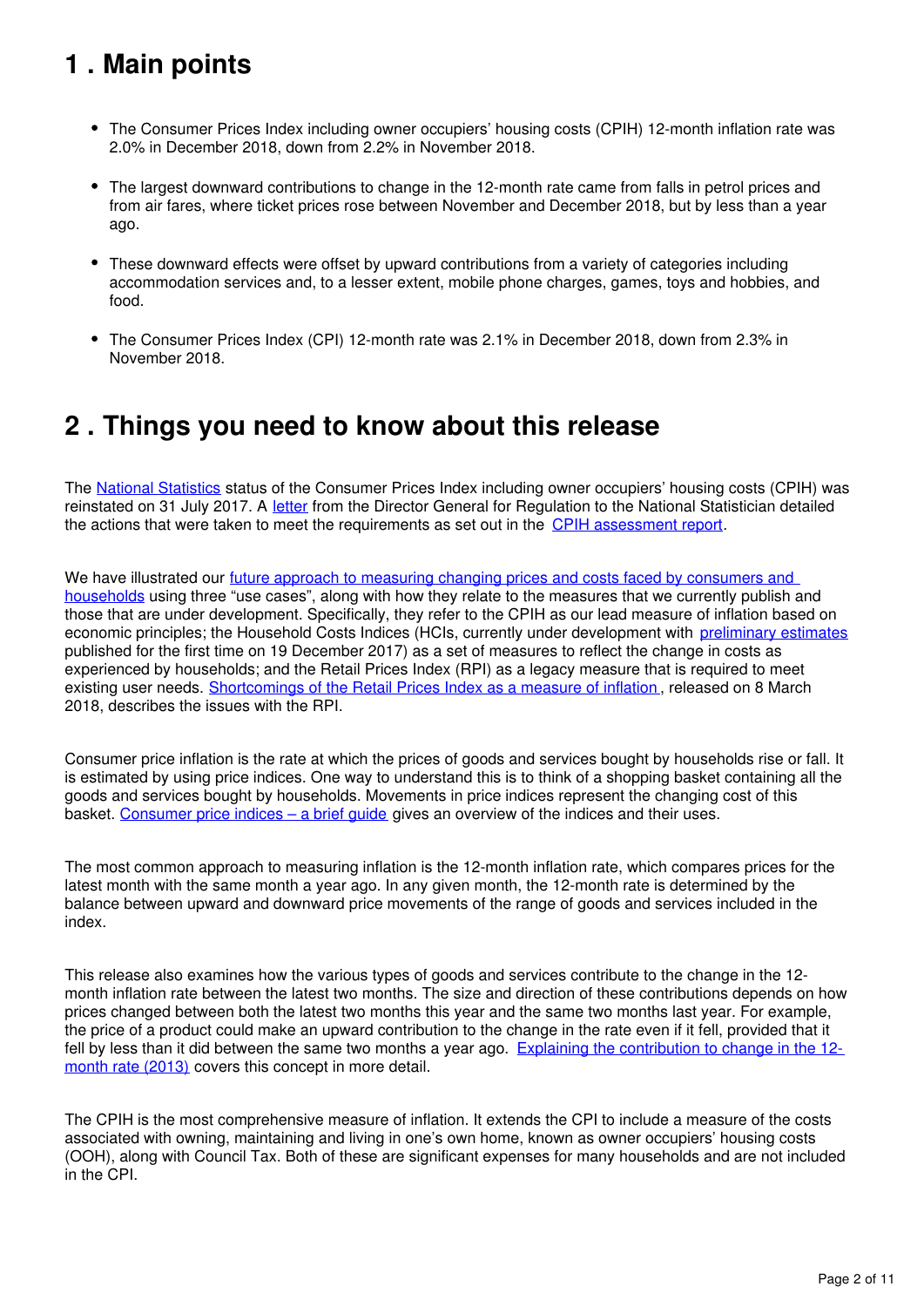Aside from including OOH and Council Tax, CPIH is otherwise identical to CPI. This means that, aside from these two components, the factors contributing to the CPI rate are the same as those contributing to the CPIH. For example, if food is reported as increasing the CPIH rate, it is also acting to increase the CPI rate. The size of the contributions for components other than OOH and Council Tax are exaggerated in the CPI compared with the CPIH because they account for a larger proportion of the overall index.

The CPI is produced at the same level of detail as CPIH, in the accompanying dataset and time series[.](https://www.ons.gov.uk/economy/inflationandpriceindices/datasets/consumerpriceindices)

The Retail Prices Index (RPI) does not meet the required standard for designation as National Statistics. In recognition that it continues to be widely used in contracts, we continue to publish the RPI, its sub-components and RPIX. To view the all-items RPI and 12-month inflation rate and an at-a-glance comparison with other measures, please see the [time series](https://www.ons.gov.uk/economy/inflationandpriceindices#timeseries) section of the inflation and price indices area of our website. The accompanyingdataset and time series provide more detailed information.

The figures in this publication use data collected on or around 11 December 2018.

### <span id="page-2-0"></span>**3 . CPIH 12-month inflation rate eased in December 2018**

The Consumer Prices Index including owner occupiers' housing costs (CPIH) 12-month rate was 2.0% in December 2018, down from 2.2% in November 2018.

Figure 1 compares the 12-month inflation rates for CPIH and the Consumer Prices Index (CPI), along with the rate for the owner occupiers' housing costs (OOH) component of CPIH. Given that OOH accounts for around 17% of CPIH, it is the main driver for differences between the CPIH and CPI inflation rates.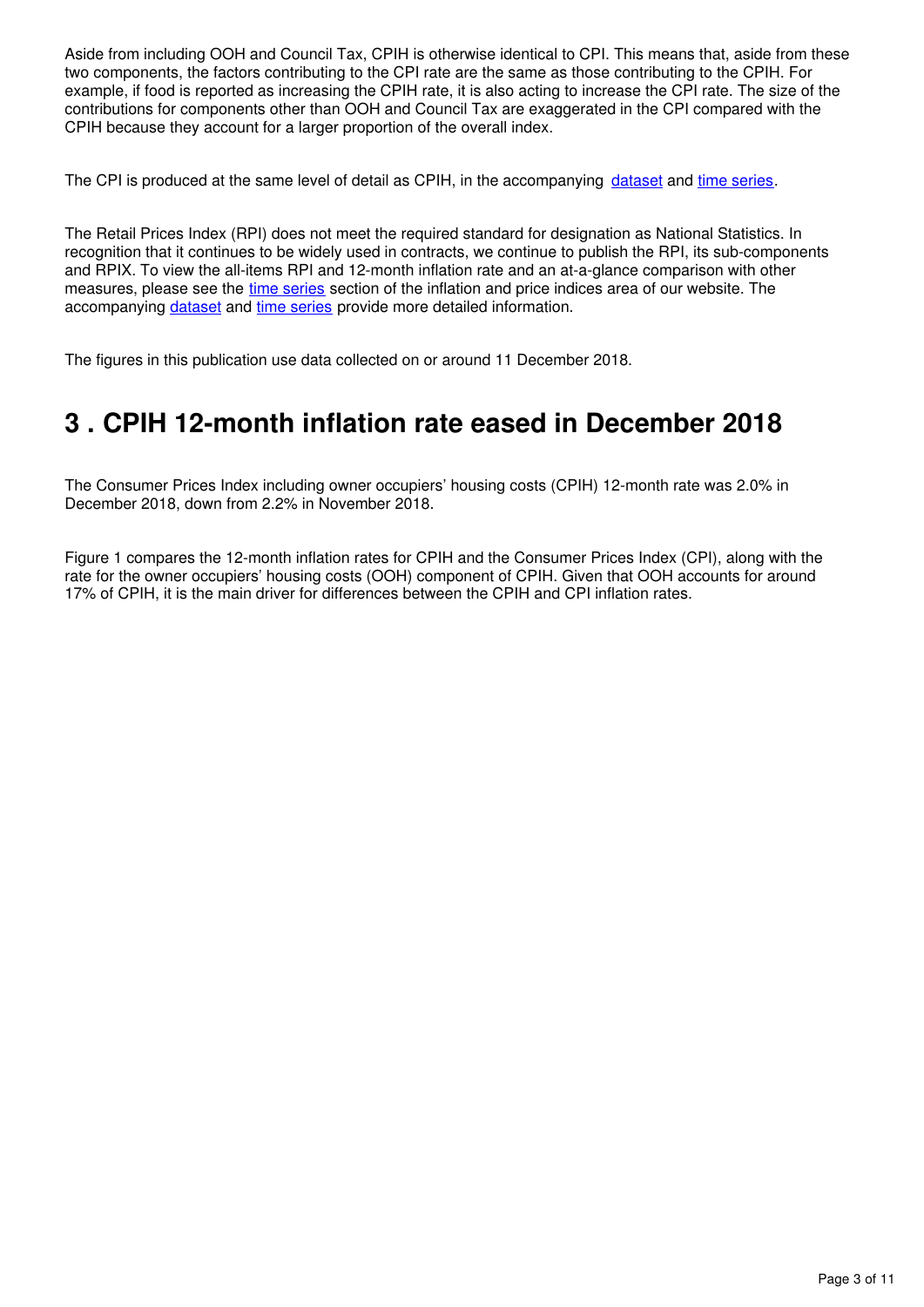### **Figure 1: CPIH, OOH component and CPI 12-month rates for the last 10 years: December 2008 to December 2018**

**UK**



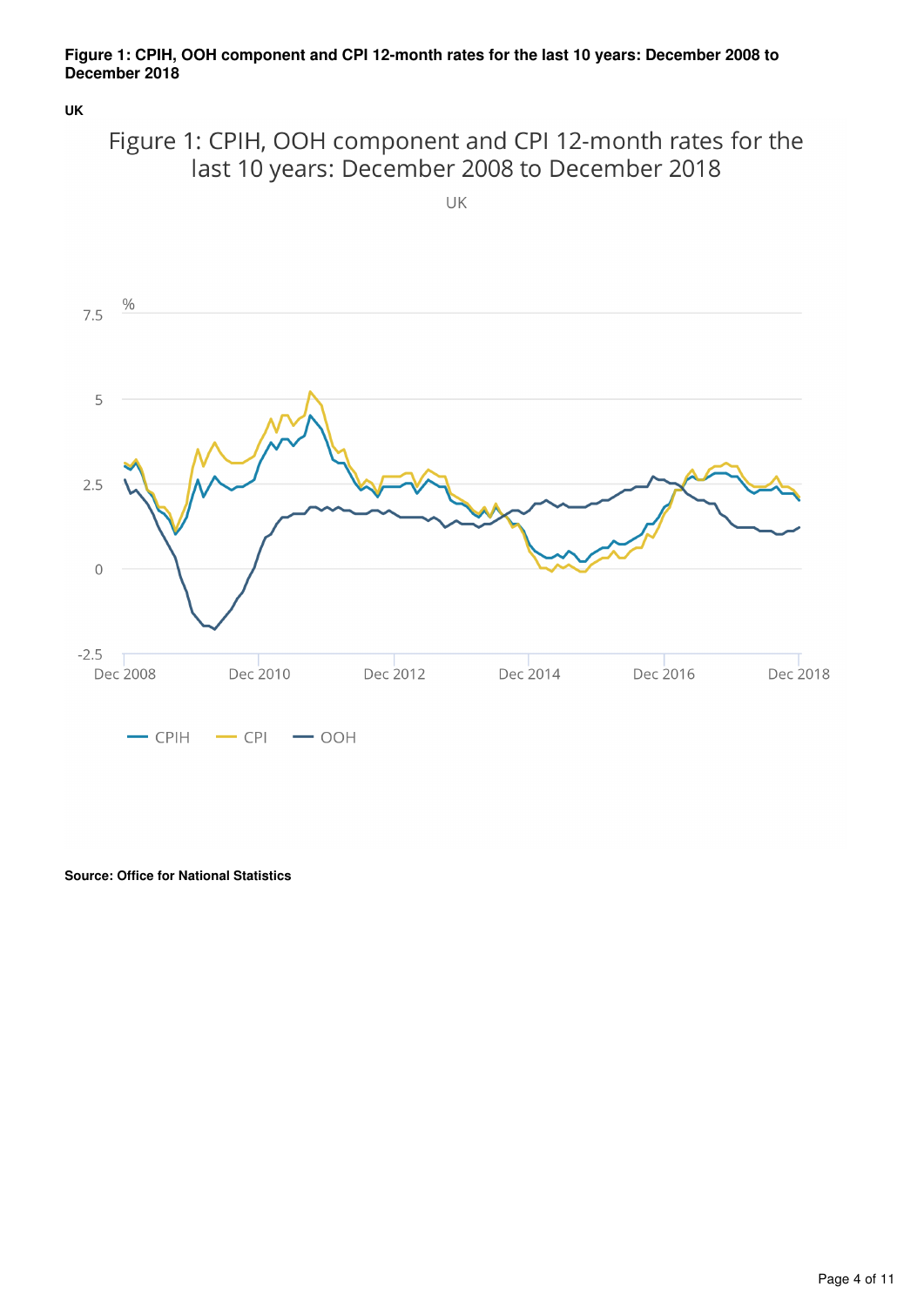Table 1: CPIH, OOH component and CPI index values and 12-month rates, December 2017 to December 2018 UK

|  | <b>CPIH Index</b><br>$(UK, 2015 = 100)$ | <b>CPIH 12-</b><br>month<br>rate | <b>CPI Index</b><br>(UK, 2015=100) month rate (UK, 2015=100) | <b>CPI 12-</b> | <b>OOH Index</b> | <b>OOH 12-</b><br>month<br>rate |
|--|-----------------------------------------|----------------------------------|--------------------------------------------------------------|----------------|------------------|---------------------------------|
|  | 2017 Dec 105.0                          | 2.7                              | 104.9                                                        | 3.0            | 104.9            | 1.3                             |
|  | 2018 Jan 104.5                          | 2.7                              | 104.4                                                        | 3.0            | 105.0            | 1.2                             |
|  | Feb 104.9                               | 2.5                              | 104.9                                                        | 2.7            | 105.1            | 1.2                             |
|  | Mar 105.1                               | 2.3                              | 105.0                                                        | 2.5            | 105.2            | 1.2                             |
|  | Apr 105.5                               | 2.2                              | 105.4                                                        | 2.4            | 105.3            | 1.2                             |
|  | May 105.9                               | 2.3                              | 105.8                                                        | 2.4            | 105.4            | 1.1                             |
|  | Jun 105.9                               | 2.3                              | 105.8                                                        | 2.4            | 105.4            | 1.1                             |
|  | Jul 105.9                               | 2.3                              | 105.8                                                        | 2.5            | 105.6            | 1.1                             |
|  | Aug 106.5                               | 2.4                              | 106.5                                                        | 2.7            | 105.7            | 1.0                             |
|  | Sep 106.6                               | 2.2                              | 106.6                                                        | 2.4            | 105.9            | 1.0                             |
|  | Oct 106.7                               | 2.2                              | 106.7                                                        | 2.4            | 106.0            | 1.1                             |
|  | Nov 106.9                               | 2.2                              | 107.0                                                        | 2.3            | 106.1            | 1.1                             |
|  | Dec 107.1                               | 2.0                              | 107.1                                                        | 2.1            | 106.2            | 1.2                             |

Source: Office for National Statistics

### <span id="page-4-0"></span>**4 . Most broad categories continue to make upward contributions to inflation**

Figure 2 shows that price movements for most of the broad categories of goods and services had an upward effect on the Consumer Prices Index including owner occupiers' housing costs (CPIH) 12-month rate in December 2018. The exception was clothing and footwear, which had a small downward pull on the rate, with prices falling by 0.9% in the year to December 2018.

The largest upward contribution to the CPIH 12-month rate in December 2018 came from housing and household services, with prices rising by 2.1% on the year. Within this broad group, the largest contributions were from domestic fuels, principally electricity and gas (contributing 0.12 and 0.09 percentage points, respectively, to the CPIH 12-month rate), and from owner occupiers' housing costs (a 0.20 percentage point contribution). The remaining upward contribution from housing and household services comes principally from Council Tax and rates (a contribution of 0.12 percentage points to the CPIH 12-month rate), which increased by 4.9% in April 2018, and from actual rents for housing (0.05 percentage points).

In December 2018, the upward contribution to the 12-month rate from transport reduced to 0.41 percentage points, from 0.59 percentage points in November 2018. Three-quarters of the reduction in contribution (to the CPIH 12-month rate) was because of motor fuel falling in price. Despite its reduced contribution to the 12-month rate, transport combined with housing and household services continued to account for half of the 12-month inflation rate.

Other large upward contributions came from recreation and culture, and from restaurants and hotels. Within these categories, the most notable contributions were from package holidays and catering services.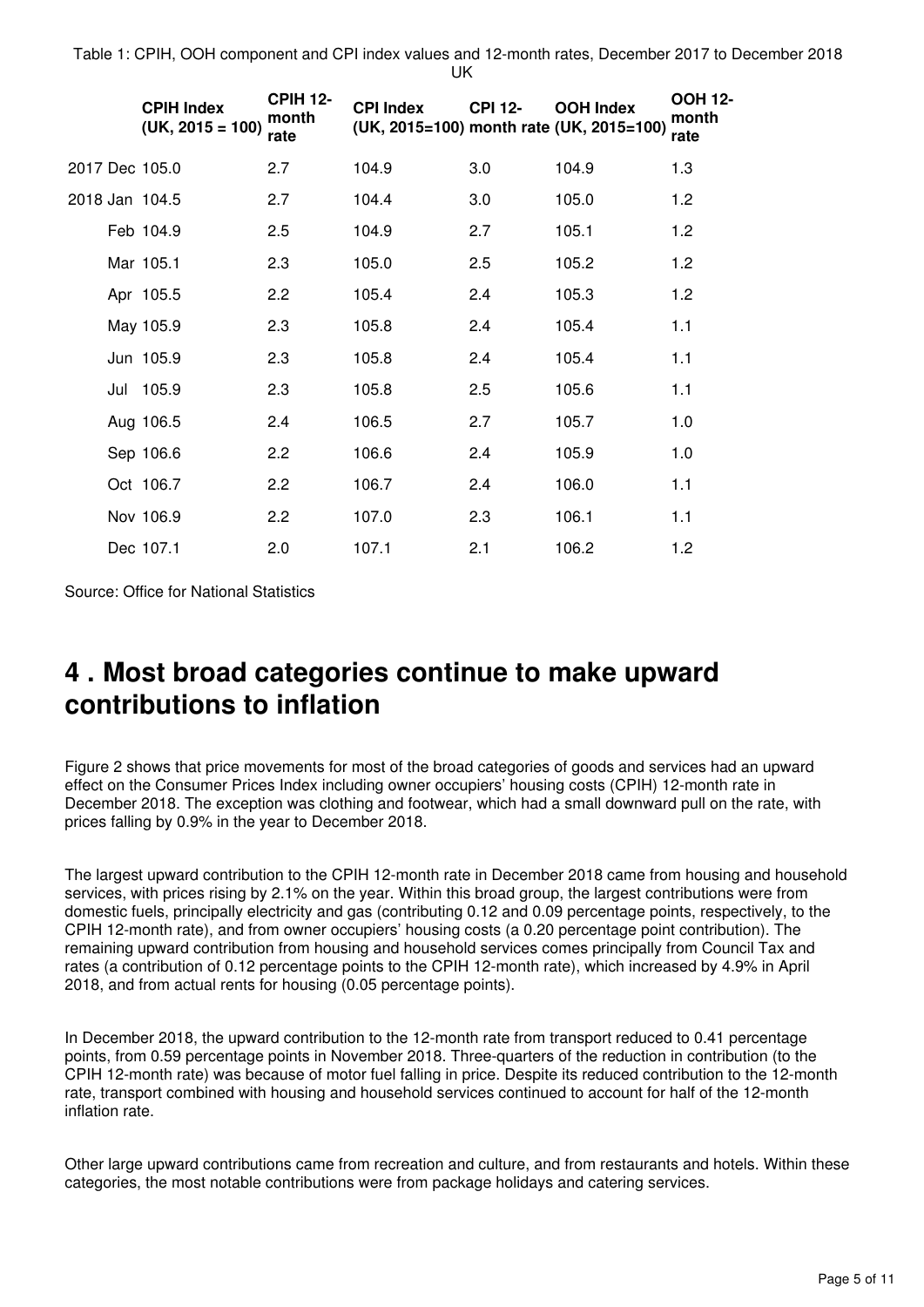### **Figure 2: Contributions to the CPIH 12-month rate: December 2017 and December 2018**

#### **UK**

### Figure 2: Contributions to the CPIH 12-month rate: December 2017 and December 2018

UK



#### **Source: Office for National Statistics**

#### **Notes:**

- 1. Individual contributions may not sum to the total due to rounding.
- 2. More information on the contents of each group can be found in Table 3 in the accompanying Consumer [price inflation dataset](https://www.ons.gov.uk/economy/inflationandpriceindices/datasets/consumerpriceinflation).

Figure 3 shows the extent to which the different categories of goods and services have contributed to the overall CPIH 12-month rate over the last two years. Transport, and food and non-alcoholic beverages prices have been important factors in driving the changes in the rate. As the overall CPIH rate began to level off from April 2017, the contribution from food and non-alcoholic beverages continued to increase, being offset by a fall in the contribution from transport, particularly motor fuels.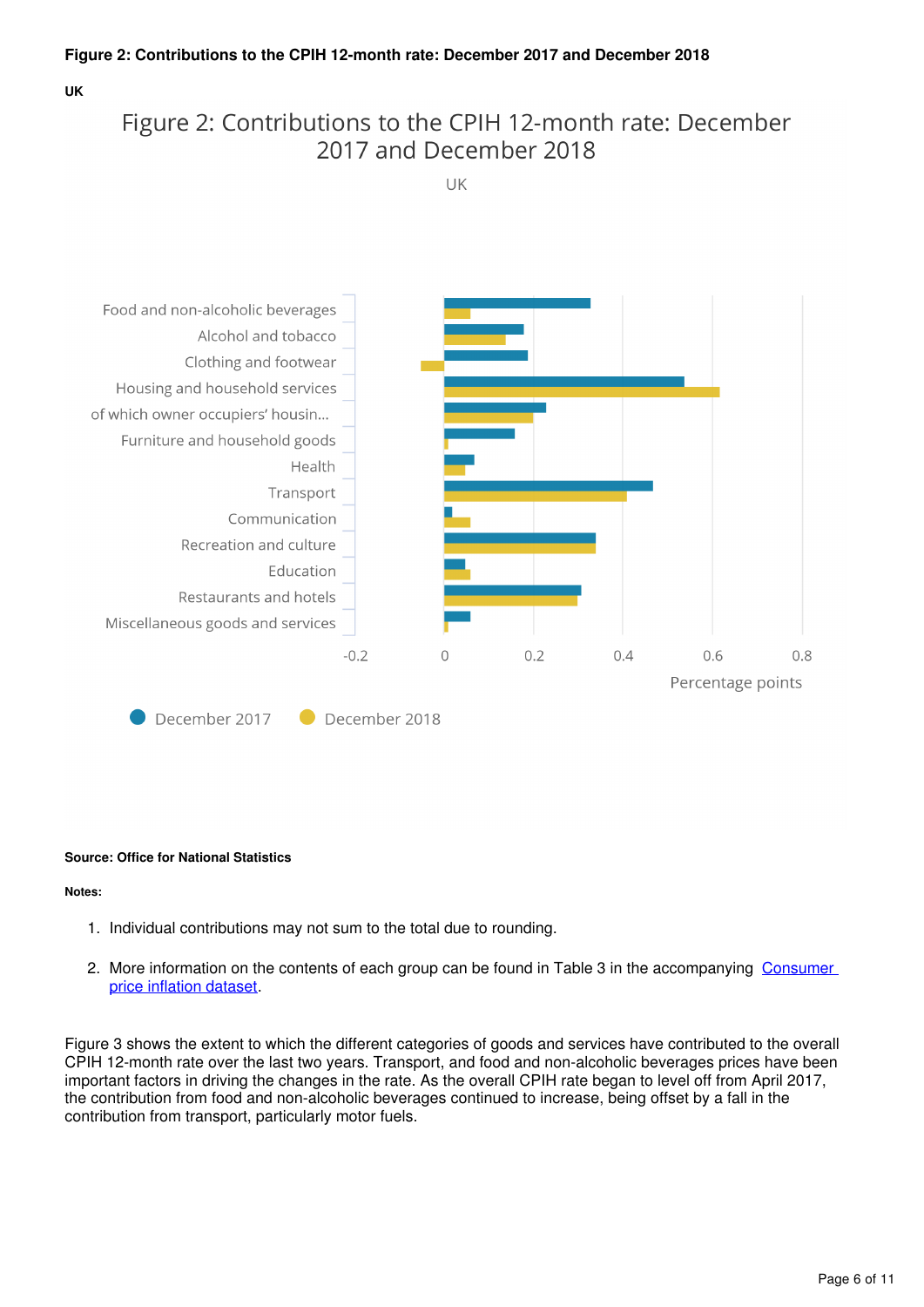The contributions from most of the categories began to fall back in the early months of 2018, leading to a fall in the 12-month rate. However, the pattern has been more mixed since spring 2018, reflecting the relative stability in the headline rate. For example, the contributions from food and non-alcoholic beverages, and clothing and footwear have broadly continued to decline throughout the year. This compares with housing and household services, where we have observed a small increase to the contribution following increases to utility bills. The contribution from transport has fluctuated, rising between April and August 2018 then gradually falling back before December's larger fall, which helped to reduce the CPIH 12-month rate to its lowest level since January 2017.

### **Figure 3: Contributions to the CPIH 12-month rate: December 2016 to December 2018**

**UK**

### Figure 3: Contributions to the CPIH 12-month rate: December 2016 to December 2018

UK



#### **Source: Office for National Statistics**

#### **Notes:**

- 1. Individual contributions may not sum to the total due to rounding.
- 2. More information on the contents of each group can be found in Table 3 in the accompanying Consumer [price inflation dataset](https://www.ons.gov.uk/economy/inflationandpriceindices/datasets/consumerpriceinflation).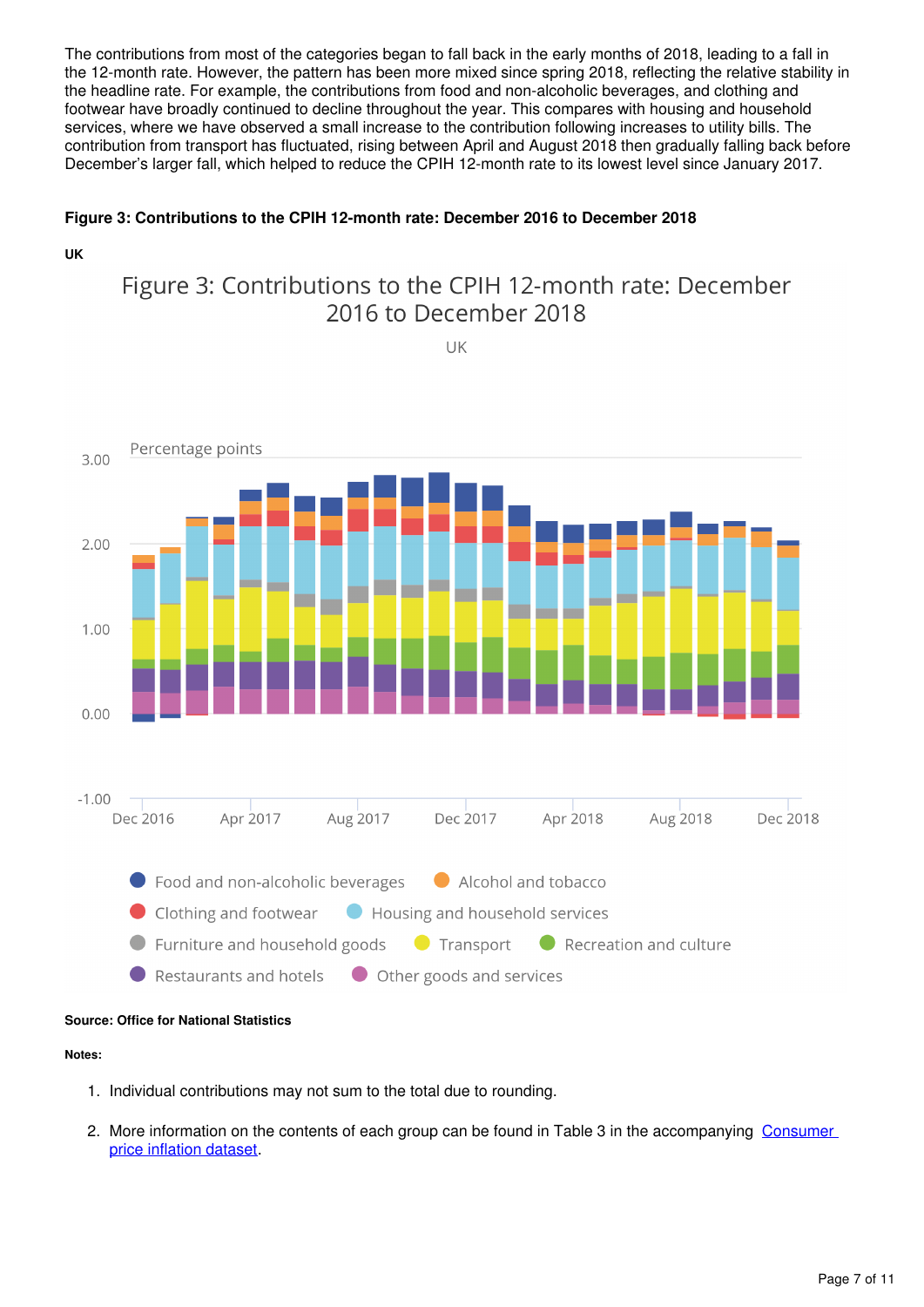### <span id="page-7-0"></span>**5 . Transport contributes the largest change to CPIH 12 month rate**

Figure 4 shows how each of the main groups of goods and services contributed to change in the Consumer Prices Index including owner occupiers' housing costs (CPIH) 12-month rate between November and December 2018. The corresponding figures for the Consumer Prices Index (CPI) can be found in column F of Table 26 in the Consumer price inflation dataset[.](https://www.ons.gov.uk/economy/inflationandpriceindices/datasets/consumerpriceinflation)

The largest downward contribution to change in the CPIH 12-month rate came from transport, principally due to price movements of motor fuels, which contributed 0.14 percentage points to the fall in the CPIH 12-month rate. Falling crude oil prices have led to petrol prices reducing by 6.4 pence per litre between November and December 2018, compared with a rise of 0.8 pence per litre between November and December 2017. The price of petrol at the pump, in December 2018, was the lowest since April 2018. Prices for air and sea fares rose between November and December 2018 but by less than a year ago resulting in downward contributions of 0.06 and 0.03 percentage points, respectively. As is usually the case, air fares rose sharply, increasing by 39.6% between November and December 2018. However, this increase was three-quarters of the magnitude of the increase between November and December 2017. The timing of Christmas in relation to the days for which prices were collected may have been a factor. These effects were partially offset by small upward contributions from the purchase of both new and second-hand cars.

Following the large upward contribution from tobacco reported in November 2018, when prices rose reflecting an increase in duty, there was a large downward contribution in December 2018. Between November and December 2018, tobacco prices fell by 0.1% but prices had risen by 2.7% between the same two months a year ago when tobacco prices rose following an increase in duty announced in the Autumn 2017 Budget.

There were further small downward contributions from miscellaneous goods and services, where prices overall fell between November and December 2018 but were little changed a year ago, and from furniture, household equipment and maintenance, where prices overall rose by less than a year ago.

The largest upward contribution to the change in the 12-month rate came from accommodation services within the restaurants and hotels division. Prices for overnight hotel accommodation rose by 0.9% between November and December 2018 compared with a fall of 3.0% between the same two months in 2017.

A second, smaller upward contribution of 0.03 percentage points came from communication, in particular from mobile phone charges. Prices rose by 0.1% between November and December 2018 but fell by 3.6% a year ago.

Recreation and culture had a small upward contribution where prices fell overall by 0.2% between November and December 2018, compared with a fall of 0.4% a year ago. The main upward contributions came from games, toys and hobbies, dry dog food, and from newspapers and periodicals. There were partially offsetting downward contributions from recording media and data processing equipment items.

Finally, there was a small upward contribution from food. The cost of food remained little changed with prices rising by 0.4% in the year to December 2018. Between November and December 2018, food prices rose by 0.9% compared with a rise of 0.6% between the same two months in 2017.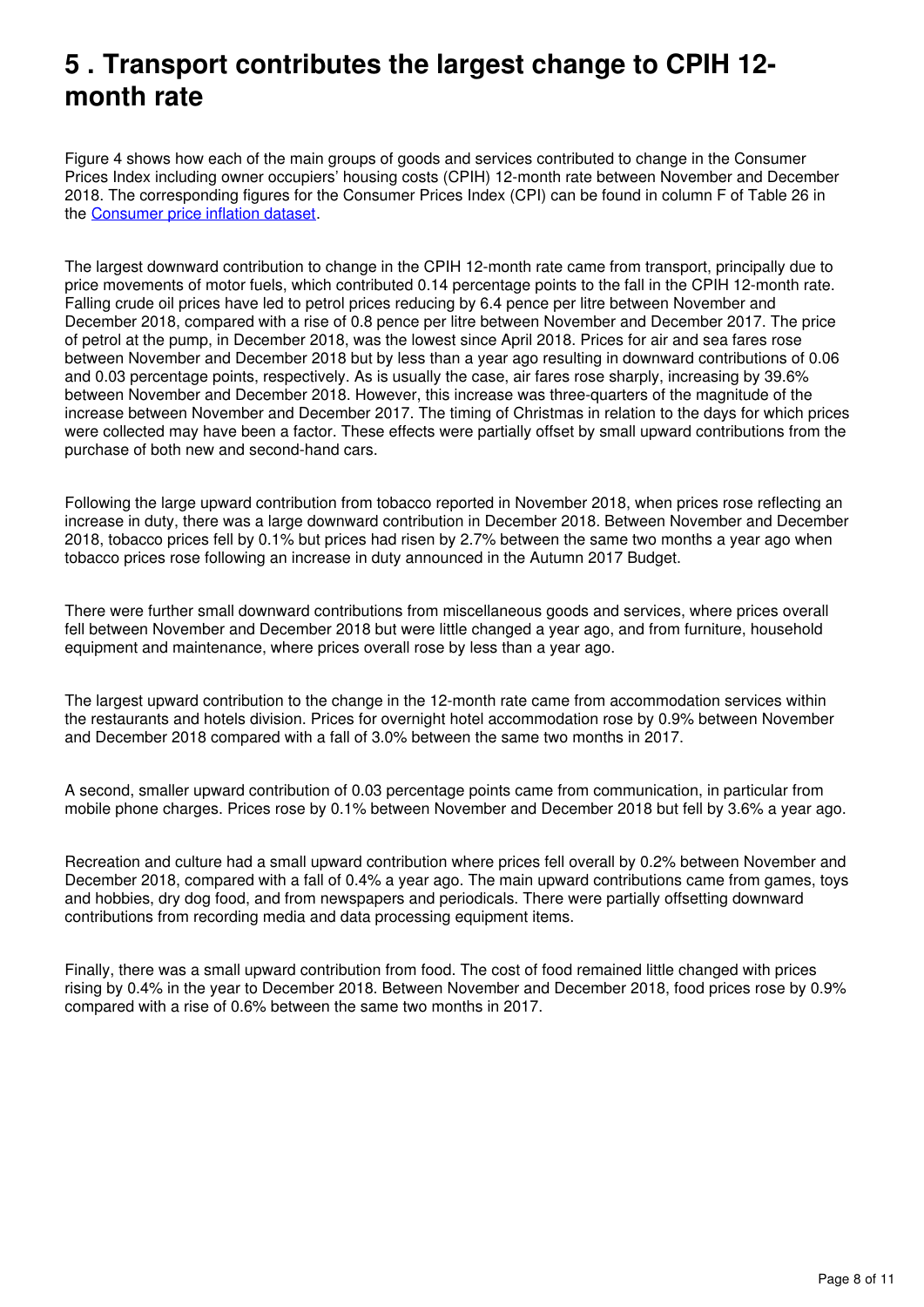#### **UK**

### Figure 4: Contributions to change in the CPIH 12-month rate between November 2018 and December 2018

**IIK** 



#### **Source: Office for National Statistics**

**Notes:**

- 1. Individual contributions may not sum to the total due to rounding.
- 2. More information on the contents of each group can be found in Table 3 in the accompanying Consumer [price inflation dataset](https://www.ons.gov.uk/economy/inflationandpriceindices/datasets/consumerpriceinflation).

## <span id="page-8-0"></span>**6 . Utility bills continue to provide largest contribution to CPIH 12-month rate from housing and household services**

Figure 5 shows the contribution of owner occupiers' housing costs (OOH) and Council Tax to the Consumer Prices Index including owner occupiers' housing costs (CPIH) inflation rate in the context of wider housing-related costs. The contribution from OOH rose slightly between November and December 2018 but has fallen back from a high in October 2016.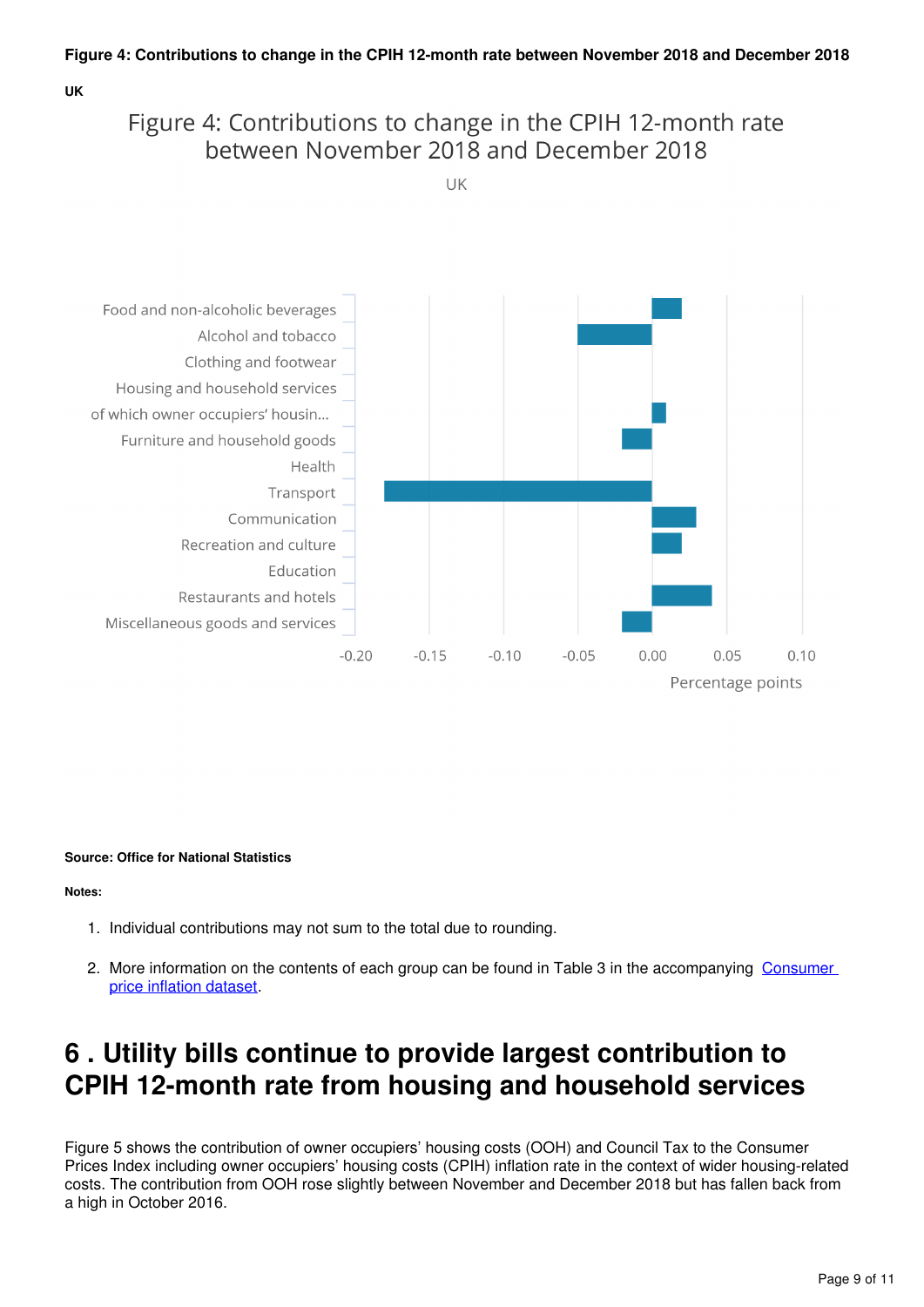Utility bills made a negative contribution during 2015 and 2016 but more recent rises, most notably in electricity prices, have seen its contribution turn positive through 2017 into 2018. Further electricity and gas price rises in autumn 2018 have increased their contribution, so that since September 2018, the electricity, gas and other fuels category has been the largest contributor to the CPIH 12-month rate from housing and household services. Increases in Council Tax starting in 2016 mean that its contribution has also increased over recent years.

The reduction in the contribution from rents is likely to be a result of a policy to reduce social housing rent starting from April 2016, whilst other housing costs (namely regular maintenance and repair, along with water and sewerage services) tend to make a very small contribution to the 12-month rate.

#### **Figure 5: Contributions of housing components to the CPIH 12-month rate: January 2015 to December 2018**

#### **UK**

### Figure 5: Contributions of housing components to the CPIH 12month rate: January 2015 to December 2018

UK



#### **Source: Office for National Statistics**

#### **Notes:**

1. Individual contributions may not sum to the total due to rounding.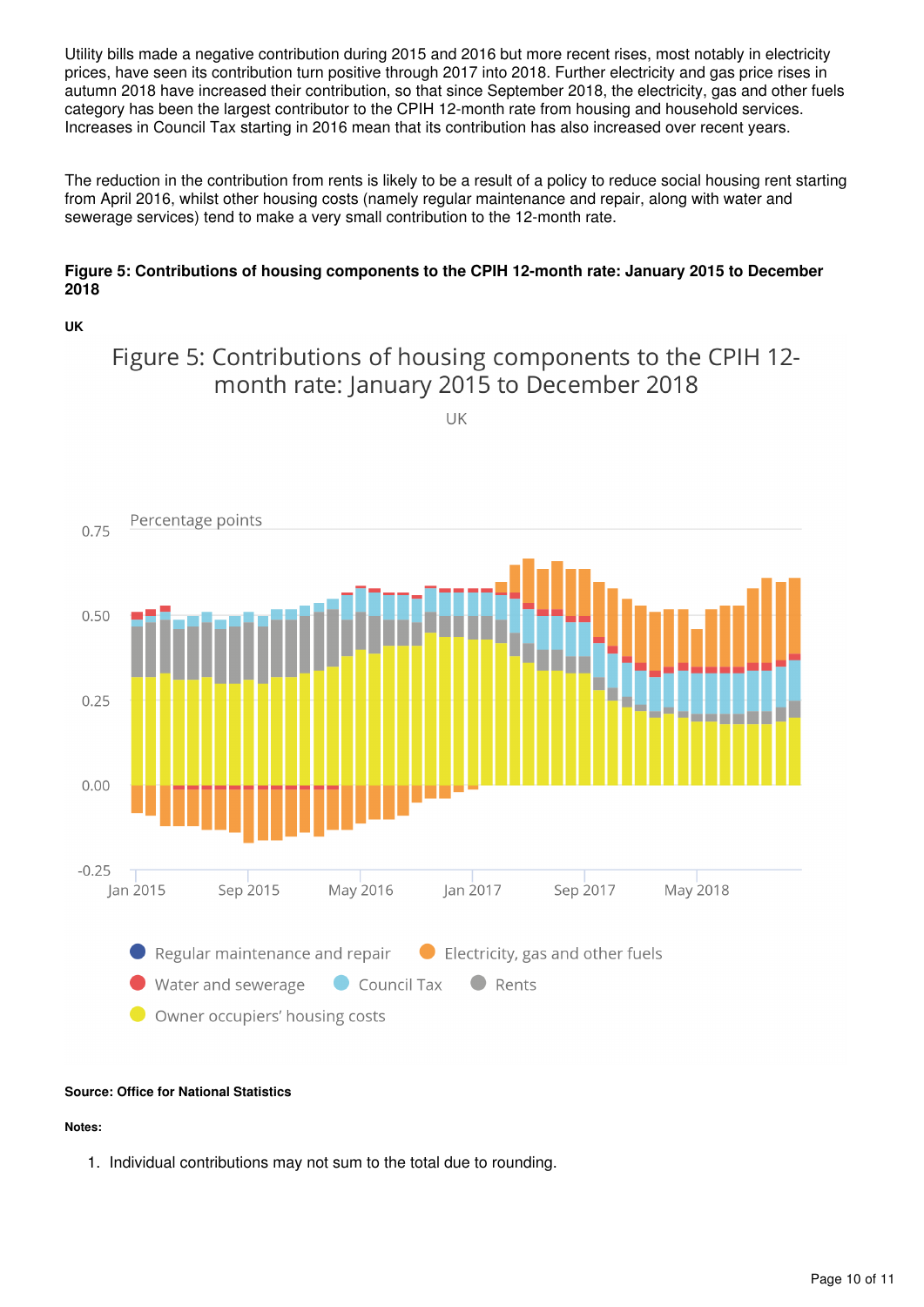# <span id="page-10-0"></span>**7 . Links to related statistics**

Data relating to the Retail Prices Index (RPI) are available in the accompanying dataset and time series[.](https://www.ons.gov.uk/economy/inflationandpriceindices/datasets/consumerpriceindices) To view the all-items RPI and 12-month inflation rate and an at-a-glance comparison with other measures, please see the [time series](https://www.ons.gov.uk/economy/inflationandpriceindices#timeseries) section of the inflation and price indices area of our website.

Other important measures of inflation and prices include [Producer price indices](https://www.ons.gov.uk/economy/inflationandpriceindices/bulletins/producerpriceinflation/previousReleases), the House Price Index and the [Index of Private Housing Rental Prices](https://www.ons.gov.uk/economy/inflationandpriceindices/bulletins/indexofprivatehousingrentalprices/previousReleases) (IPHRP). [Prices economic commentary](https://www.ons.gov.uk/economy/inflationandpriceindices/articles/priceseconomiccommentary/previousReleases) presents further analysis of these in addition to the Consumer Prices Index including owner occupiers' housing costs (CPIH).

The [individual price quotes \(for locally-collected items only\) and item indices](https://www.ons.gov.uk/economy/inflationandpriceindices/datasets/consumerpriceindicescpiandretailpricesindexrpiitemindicesandpricequotes) that underpin the consumer price inflation statistics are available.

The [Harmonised Index of Consumer Prices](http://ec.europa.eu/eurostat/tgm/refreshTableAction.do?tab=table&plugin=1&pcode=teicp000&language=en) (HICP) provides a comparable measure of inflation for each member state of the EU. The UK HICP is identical to the UK Consumer Prices Index (CPI). Further information is available on the Eurostat website[.](http://ec.europa.eu/eurostat/web/hicp/overview)

# <span id="page-10-1"></span>**8 . Quality and methodology**

The [Consumer Price Inflation Quality and Methodology Information report](https://www.ons.gov.uk/economy/inflationandpriceindices/methodologies/consumerpriceinflationincludesall3indicescpihcpiandrpiqmi) contains important information on:

- the strengths and limitations of the data and how it compares with related data
- users and uses of the data
- how the output was created
- the quality of the output including the accuracy of the data

The [Consumer Price Indices Technical Manual](http://webarchive.nationalarchives.gov.uk/20160105160709/http:/ons.gov.uk/ons/rel/cpi/consumer-price-indices---technical-manual/2014/index.html) covers the concepts and methodologies underpinning the indices in more detail.

The [CPIH Compendium](https://www.ons.gov.uk/economy/inflationandpriceindices/articles/cpihcompendium/2016-10-13) provides a comprehensive source of information on the Consumer Prices Index including owner occupiers' housing costs (CPIH), with a focus on the approach to measuring owner occupiers' housing costs (OOH).

The [Consumer price inflation basket of goods and services: 2018](https://www.ons.gov.uk/economy/inflationandpriceindices/articles/ukconsumerpriceinflationbasketofgoodsandservices/2018) article details the annual review process for the items making up the inflation basket used to calculate the UK consumer price inflation indices and describes the changes in the latest year.

[Consumer price inflation, updating weights: 2018](https://www.ons.gov.uk/releases/consumerpriceinflationupdatingweights2018) describes the latest changes to the relative weights of items in the inflation basket to ensure they remain representative of current consumer spending patterns.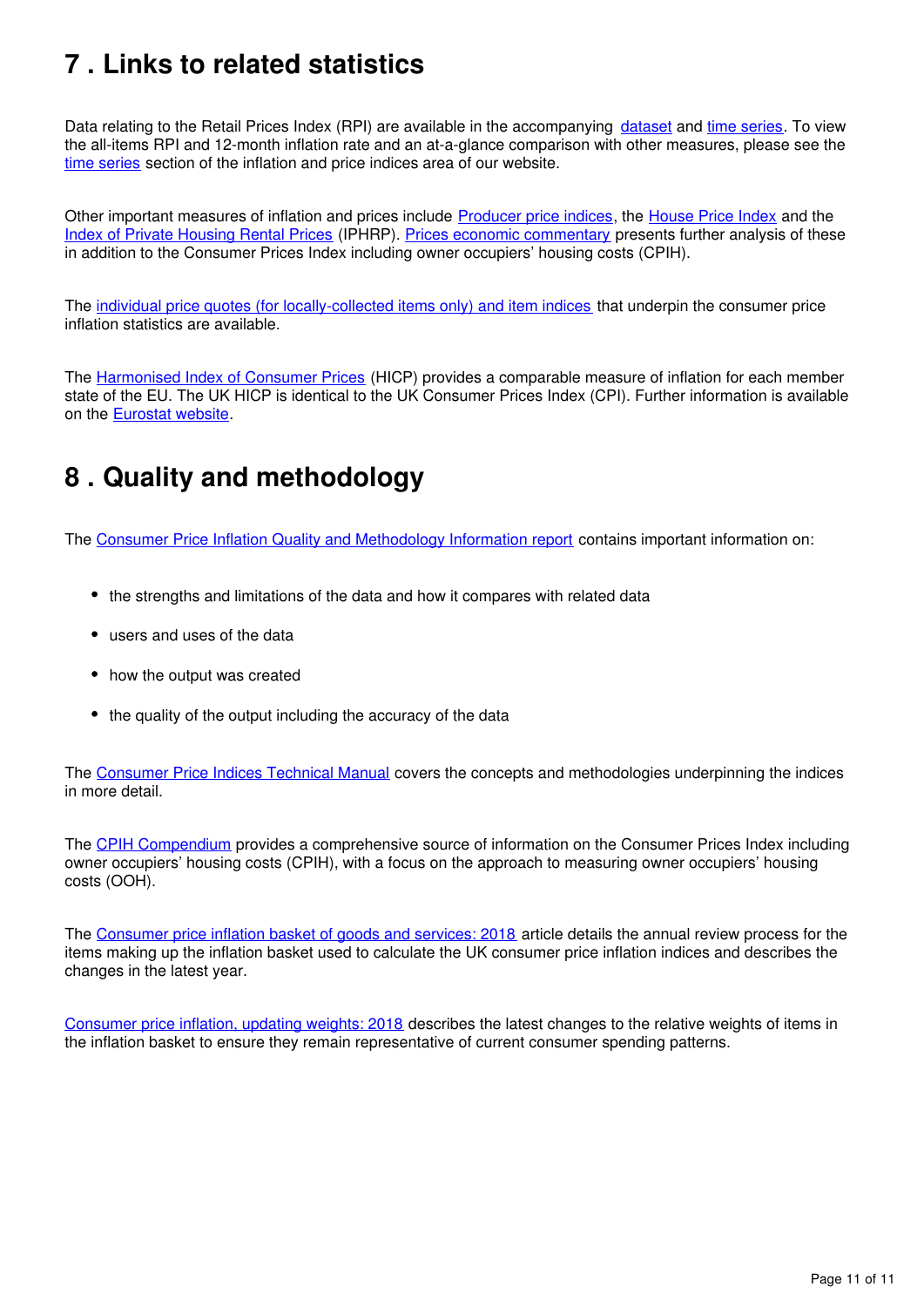# **ACPIH, CPI, RPI, RPIX, CPIY, CPI-CT & CPIHY : the latest three years 1, 2, 3**

|          | Consumer prices index<br>housing (CPIH) |                                           |                       | Consumer prices index<br>(CPI)            |                                   | All items<br>retail prices<br>index (RPI) |                                   | All items RPI excluding<br>mortgage interest<br>payments (RPIX) |
|----------|-----------------------------------------|-------------------------------------------|-----------------------|-------------------------------------------|-----------------------------------|-------------------------------------------|-----------------------------------|-----------------------------------------------------------------|
|          | Index<br>$(2015=100)$                   | Percentage<br>change<br>over<br>12 months | Index<br>$(2015=100)$ | Percentage<br>change<br>over<br>12 months | Index<br>(Jan 13,<br>$1987 = 100$ | Percentage<br>change<br>over<br>12 months | Index<br>(Jan 13,<br>$1987 = 100$ | Percentage<br>change<br>over<br>12 months                       |
| 2015 Dec | L522<br>100.4                           | L55O<br>0.5                               | D7BT<br>100.3         | <b>D7G7</b><br>0.2                        | <b>CHAW</b><br>260.6              | <b>CZBH</b><br>1.2                        | <b>CHMK</b><br>260.3              | <b>CDKQ</b><br>1.3                                              |
|          |                                         |                                           |                       |                                           |                                   |                                           |                                   |                                                                 |
| 2016 Jan | 99.9                                    | 0.6                                       | 99.5                  | 0.3                                       | 258.8                             | 1.3                                       | 258.4                             | 1.4                                                             |
| Feb      | 100.1                                   | 0.6                                       | 99.8                  | 0.3                                       | 260.0                             | 1.3                                       | 259.7                             | 1.4                                                             |
| Mar      | 100.4                                   | 0.8                                       | 100.2                 | 0.5                                       | 261.1                             | 1.6                                       | 260.8                             | 1.6                                                             |
| Apr      | 100.6                                   | 0.7                                       | 100.2                 | 0.3                                       | 261.4                             | 1.3                                       | 261.1                             | 1.4                                                             |
| May      | 100.8                                   | 0.7                                       | 100.4                 | 0.3                                       | 262.1                             | 1.4                                       | 261.9                             | 1.5                                                             |
| Jun      | 101.0                                   | 0.8                                       | 100.6                 | 0.5                                       | 263.1                             | 1.6                                       | 262.9                             | 1.7                                                             |
| Jul      | 100.9                                   | 0.9                                       | 100.6                 | 0.6                                       | 263.4                             | 1.9                                       | 263.2                             | 1.9                                                             |
| Aug      | 101.2                                   | 1.0                                       | 100.9                 | 0.6                                       | 264.4                             | 1.8                                       | 264.5                             | 1.9                                                             |
| Sep      | 101.5                                   | 1.3                                       | 101.1                 | 1.0                                       | 264.9                             | 2.0                                       | 264.9                             | 2.2                                                             |
| Oct      | 101.6                                   | 1.3                                       | 101.2                 | 0.9                                       | 264.8                             | 2.0                                       | 265.0                             | 2.2                                                             |
| Nov      | 101.8                                   | 1.5                                       | 101.4                 | 1.2                                       | 265.5                             | 2.2                                       | 265.8                             | 2.5                                                             |
| Dec      | 102.2                                   | 1.8                                       | 101.9                 | 1.6                                       | 267.1                             | 2.5                                       | 267.4                             | 2.7                                                             |
| 2017 Jan | 101.8                                   | 1.9                                       | 101.4                 | 1.8                                       | 265.5                             | 2.6                                       | 265.8                             | 2.9                                                             |
| Feb      | 102.4                                   | 2.3                                       | 102.1                 | 2.3                                       | 268.4                             | 3.2                                       | 268.8                             | 3.5                                                             |
| Mar      | 102.7                                   | 2.3                                       | 102.5                 | 2.3                                       | 269.3                             | 3.1                                       | 269.7                             | 3.4                                                             |
| Apr      | 103.2                                   | 2.6                                       | 102.9                 | 2.7                                       | 270.6                             | 3.5                                       | 271.1                             | 3.8                                                             |
| May      | 103.5                                   | 2.7                                       | 103.3                 | 2.9                                       | 271.7                             | 3.7                                       | 272.1                             | 3.9                                                             |
| Jun      | 103.5                                   | 2.6                                       | 103.3                 | 2.6                                       | 272.3                             | 3.5                                       | 272.8                             | 3.8                                                             |
| Jul      | 103.5                                   | 2.6                                       | 103.2                 | 2.6                                       | 272.9                             | 3.6                                       | 273.4                             | 3.9                                                             |
| Aug      | 104.0                                   | 2.7                                       | 103.8                 | 2.9                                       | 274.7                             | 3.9                                       | 275.4                             | 4.1                                                             |
| Sep      | 104.3                                   | 2.8                                       | 104.1                 | 3.0                                       | 275.1                             | 3.9                                       | 275.7                             | 4.1                                                             |
| Oct      | 104.4                                   | 2.8                                       | 104.2                 | 3.0                                       | 275.3                             | 4.0                                       | 276.0                             | 4.2                                                             |
| Nov      | 104.7                                   | 2.8                                       | 104.6                 | 3.1                                       | 275.8                             | 3.9                                       | 276.4                             | 4.0                                                             |
| Dec      | 105.0                                   | 2.7                                       | 104.9                 | 3.0                                       | 278.1                             | 4.1                                       | 278.5                             | 4.2                                                             |
| 2018 Jan | 104.5                                   | 2.7                                       | 104.4                 | 3.0                                       | 276.0                             | 4.0                                       | 276.5                             | 4.0                                                             |
| Feb      | 104.9                                   | 2.5                                       | 104.9                 | 2.7                                       | 278.1                             | 3.6                                       | 278.6                             | 3.6                                                             |
| Mar      | 105.1                                   | 2.3                                       | 105.0                 | 2.5                                       | 278.3                             | 3.3                                       | 278.8                             | 3.4                                                             |
| Apr      | 105.5                                   | 2.2                                       | 105.4                 | 2.4                                       | 279.7                             | 3.4                                       | 280.2                             | 3.4                                                             |
| May      | 105.9                                   | 2.3                                       | 105.8                 | 2.4                                       | 280.7                             | 3.3                                       | 281.3                             | 3.4                                                             |
| Jun      | 105.9                                   | 2.3                                       | 105.8                 | 2.4                                       | 281.5                             | 3.4                                       | 282.1                             | 3.4                                                             |
| Jul      | 105.9                                   | 2.3                                       | 105.8                 | 2.5                                       | 281.7                             | 3.2                                       | 282.3                             | 3.3                                                             |
| Aug      | 106.5                                   | 2.4                                       | 106.5                 | 2.7                                       | 284.2                             | 3.5                                       | 284.7                             | 3.4                                                             |
| Sep      | 106.6                                   | 2.2                                       | 106.6                 | 2.4                                       | 284.1                             | 3.3                                       | 284.7                             | 3.3                                                             |
| Oct      | 106.7                                   | 2.2                                       | 106.7                 | 2.4                                       | 284.5                             | 3.3                                       | 284.9                             | 3.2                                                             |
| Nov      | 106.9                                   | 2.2                                       | 107.0                 | 2.3                                       | 284.6                             | 3.2                                       | 285.0                             | 3.1                                                             |
| Dec      | 107.1                                   | 2.0                                       | 107.1                 | 2.1                                       | 285.6                             | 2.7                                       | 286.0                             | 2.7                                                             |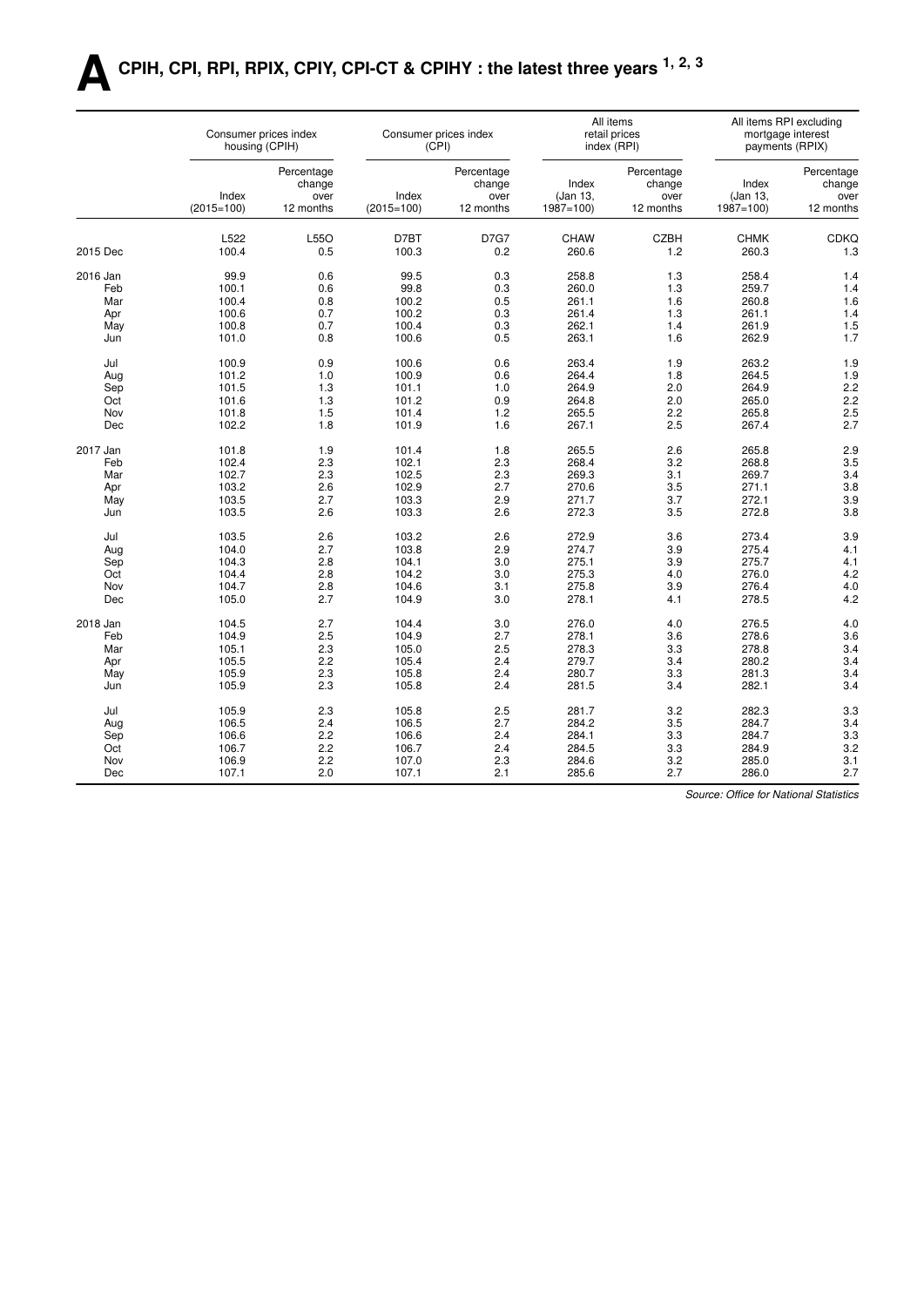## **ACPIH, CPI, RPI, RPIX, CPIY, CPI-CT & CPIHY : the latest three years 1, 2, 3**



| Percentage<br>Percentage<br>Percentage<br>change<br>change<br>change<br>Index<br>Index<br>Index<br>over<br>over<br>over<br>12 months<br>$(2015=100)$<br>12 months<br>$(2015=100)$<br>12 months<br>$(2015=100)$<br>EAC7<br>EAD6<br>L5IU<br>EL <sub>2Q</sub><br>EL2S<br>L5IV<br>2015 Dec<br>100.3<br>0.5<br>100.3<br>0.2<br>100.5<br>$\overline{\phantom{0}}$<br>2016 Jan<br>99.4<br>0.2<br>99.5<br>0.3<br>99.8<br>0.6<br>0.6<br>99.7<br>0.2<br>99.8<br>0.2<br>100.1<br>Feb<br>0.8<br>0.4<br>Mar<br>100.1<br>0.4<br>100.1<br>100.4<br>0.6<br>100.1<br>100.1<br>0.2<br>100.4<br>Apr<br>0.1<br>0.6<br>100.3<br>0.1<br>100.3<br>0.2<br>100.6<br>May<br>0.7<br>100.5<br>0.3<br>100.5<br>0.4<br>100.9<br>Jun<br>100.4<br>0.4<br>100.5<br>0.5<br>100.9<br>0.8<br>Jul<br>100.8<br>0.5<br>100.8<br>0.5<br>101.2<br>0.9<br>Aug<br>0.9<br>1.2<br>Sep<br>101.0<br>0.8<br>101.0<br>101.4<br>1.2<br>0.8<br>Oct<br>101.1<br>0.8<br>101.1<br>101.6<br>1.5<br>101.3<br>101.3<br>Nov<br>1.1<br>101.8<br>1.1<br>101.9<br>1.5<br>102.3<br>1.8<br>1.5<br>101.8<br>Dec<br>2017 Jan<br>1.7<br>1.8<br>101.7<br>1.9<br>101.1<br>101.3<br>2.3<br>Feb<br>101.9<br>2.2<br>102.0<br>2.3<br>102.4<br>2.2<br>102.2<br>2.1<br>102.3<br>2.1<br>102.6<br>Mar<br>2.5<br>102.6<br>2.6<br>102.6<br>2.5<br>103.0<br>Apr<br>103.0<br>2.7<br>103.0<br>2.7<br>103.3<br>2.6<br>May<br>103.0<br>2.5<br>103.0<br>2.4<br>2.4<br>103.3<br>Jun<br>2.4<br>Jul<br>102.9<br>2.5<br>102.9<br>2.4<br>103.3<br>2.6<br>2.7<br>2.7<br>103.8<br>103.5<br>103.5<br>Aug<br>2.7<br>Sep<br>103.8<br>2.8<br>103.8<br>2.8<br>104.1<br>2.6<br>103.9<br>104.0<br>2.9<br>2.8<br>104.2<br>Oct<br>2.6<br>104.3<br>2.9<br>104.3<br>2.9<br>104.5<br>Nov<br>2.7<br>2.5<br>104.7<br>2.8<br>104.6<br>104.8<br>Dec<br>104.1<br>2.9<br>104.0<br>2.7<br>2.5<br>2018 Jan<br>104.3<br>2.3<br>Feb<br>104.6<br>2.6<br>104.5<br>2.4<br>104.7<br>2.2<br>2.5<br>2.3<br>Mar<br>104.7<br>104.6<br>104.9<br>105.0<br>105.0<br>2.3<br>105.1<br>2.1<br>Apr<br>2.4<br>105.5<br>105.4<br>2.3<br>105.5<br>2.1<br>2.4<br>May<br>2.2<br>105.5<br>2.4<br>105.4<br>2.3<br>105.5<br>Jun<br>2.4<br>2.2<br>Jul<br>2.5<br>105.3<br>105.5<br>105.5<br>106.3<br>2.7<br>106.1<br>2.6<br>106.2<br>2.3<br>Aug<br>2.1<br>106.3<br>106.2<br>2.3<br>106.3<br>Sep<br>2.4<br>106.4<br>2.4<br>106.3<br>2.3<br>106.4<br>2.1<br>Oct<br>2.0<br>106.6<br>2.2<br>106.5<br>2.1<br>Nov<br>106.5<br>106.8<br>2.1<br>106.7<br>2.0<br>106.7<br>1.8<br>Dec | All items excluding indirect taxes<br>(CPIY) | (CPI-CT) | Constant taxes | CPIH excluding indirect taxes<br>(CPIHY) |  |
|-----------------------------------------------------------------------------------------------------------------------------------------------------------------------------------------------------------------------------------------------------------------------------------------------------------------------------------------------------------------------------------------------------------------------------------------------------------------------------------------------------------------------------------------------------------------------------------------------------------------------------------------------------------------------------------------------------------------------------------------------------------------------------------------------------------------------------------------------------------------------------------------------------------------------------------------------------------------------------------------------------------------------------------------------------------------------------------------------------------------------------------------------------------------------------------------------------------------------------------------------------------------------------------------------------------------------------------------------------------------------------------------------------------------------------------------------------------------------------------------------------------------------------------------------------------------------------------------------------------------------------------------------------------------------------------------------------------------------------------------------------------------------------------------------------------------------------------------------------------------------------------------------------------------------------------------------------------------------------------------------------------------------------------------------------------------------------------------------------------------------------------------------------------------------------------------------------------------------------------------------------------------------------------------------------------------------------------------------------------------------------------------------------------------------------------|----------------------------------------------|----------|----------------|------------------------------------------|--|
|                                                                                                                                                                                                                                                                                                                                                                                                                                                                                                                                                                                                                                                                                                                                                                                                                                                                                                                                                                                                                                                                                                                                                                                                                                                                                                                                                                                                                                                                                                                                                                                                                                                                                                                                                                                                                                                                                                                                                                                                                                                                                                                                                                                                                                                                                                                                                                                                                                   |                                              |          |                |                                          |  |
|                                                                                                                                                                                                                                                                                                                                                                                                                                                                                                                                                                                                                                                                                                                                                                                                                                                                                                                                                                                                                                                                                                                                                                                                                                                                                                                                                                                                                                                                                                                                                                                                                                                                                                                                                                                                                                                                                                                                                                                                                                                                                                                                                                                                                                                                                                                                                                                                                                   |                                              |          |                |                                          |  |
|                                                                                                                                                                                                                                                                                                                                                                                                                                                                                                                                                                                                                                                                                                                                                                                                                                                                                                                                                                                                                                                                                                                                                                                                                                                                                                                                                                                                                                                                                                                                                                                                                                                                                                                                                                                                                                                                                                                                                                                                                                                                                                                                                                                                                                                                                                                                                                                                                                   |                                              |          |                |                                          |  |
|                                                                                                                                                                                                                                                                                                                                                                                                                                                                                                                                                                                                                                                                                                                                                                                                                                                                                                                                                                                                                                                                                                                                                                                                                                                                                                                                                                                                                                                                                                                                                                                                                                                                                                                                                                                                                                                                                                                                                                                                                                                                                                                                                                                                                                                                                                                                                                                                                                   |                                              |          |                |                                          |  |
|                                                                                                                                                                                                                                                                                                                                                                                                                                                                                                                                                                                                                                                                                                                                                                                                                                                                                                                                                                                                                                                                                                                                                                                                                                                                                                                                                                                                                                                                                                                                                                                                                                                                                                                                                                                                                                                                                                                                                                                                                                                                                                                                                                                                                                                                                                                                                                                                                                   |                                              |          |                |                                          |  |
|                                                                                                                                                                                                                                                                                                                                                                                                                                                                                                                                                                                                                                                                                                                                                                                                                                                                                                                                                                                                                                                                                                                                                                                                                                                                                                                                                                                                                                                                                                                                                                                                                                                                                                                                                                                                                                                                                                                                                                                                                                                                                                                                                                                                                                                                                                                                                                                                                                   |                                              |          |                |                                          |  |
|                                                                                                                                                                                                                                                                                                                                                                                                                                                                                                                                                                                                                                                                                                                                                                                                                                                                                                                                                                                                                                                                                                                                                                                                                                                                                                                                                                                                                                                                                                                                                                                                                                                                                                                                                                                                                                                                                                                                                                                                                                                                                                                                                                                                                                                                                                                                                                                                                                   |                                              |          |                |                                          |  |
|                                                                                                                                                                                                                                                                                                                                                                                                                                                                                                                                                                                                                                                                                                                                                                                                                                                                                                                                                                                                                                                                                                                                                                                                                                                                                                                                                                                                                                                                                                                                                                                                                                                                                                                                                                                                                                                                                                                                                                                                                                                                                                                                                                                                                                                                                                                                                                                                                                   |                                              |          |                |                                          |  |
|                                                                                                                                                                                                                                                                                                                                                                                                                                                                                                                                                                                                                                                                                                                                                                                                                                                                                                                                                                                                                                                                                                                                                                                                                                                                                                                                                                                                                                                                                                                                                                                                                                                                                                                                                                                                                                                                                                                                                                                                                                                                                                                                                                                                                                                                                                                                                                                                                                   |                                              |          |                |                                          |  |
|                                                                                                                                                                                                                                                                                                                                                                                                                                                                                                                                                                                                                                                                                                                                                                                                                                                                                                                                                                                                                                                                                                                                                                                                                                                                                                                                                                                                                                                                                                                                                                                                                                                                                                                                                                                                                                                                                                                                                                                                                                                                                                                                                                                                                                                                                                                                                                                                                                   |                                              |          |                |                                          |  |
|                                                                                                                                                                                                                                                                                                                                                                                                                                                                                                                                                                                                                                                                                                                                                                                                                                                                                                                                                                                                                                                                                                                                                                                                                                                                                                                                                                                                                                                                                                                                                                                                                                                                                                                                                                                                                                                                                                                                                                                                                                                                                                                                                                                                                                                                                                                                                                                                                                   |                                              |          |                |                                          |  |
|                                                                                                                                                                                                                                                                                                                                                                                                                                                                                                                                                                                                                                                                                                                                                                                                                                                                                                                                                                                                                                                                                                                                                                                                                                                                                                                                                                                                                                                                                                                                                                                                                                                                                                                                                                                                                                                                                                                                                                                                                                                                                                                                                                                                                                                                                                                                                                                                                                   |                                              |          |                |                                          |  |
|                                                                                                                                                                                                                                                                                                                                                                                                                                                                                                                                                                                                                                                                                                                                                                                                                                                                                                                                                                                                                                                                                                                                                                                                                                                                                                                                                                                                                                                                                                                                                                                                                                                                                                                                                                                                                                                                                                                                                                                                                                                                                                                                                                                                                                                                                                                                                                                                                                   |                                              |          |                |                                          |  |
|                                                                                                                                                                                                                                                                                                                                                                                                                                                                                                                                                                                                                                                                                                                                                                                                                                                                                                                                                                                                                                                                                                                                                                                                                                                                                                                                                                                                                                                                                                                                                                                                                                                                                                                                                                                                                                                                                                                                                                                                                                                                                                                                                                                                                                                                                                                                                                                                                                   |                                              |          |                |                                          |  |
|                                                                                                                                                                                                                                                                                                                                                                                                                                                                                                                                                                                                                                                                                                                                                                                                                                                                                                                                                                                                                                                                                                                                                                                                                                                                                                                                                                                                                                                                                                                                                                                                                                                                                                                                                                                                                                                                                                                                                                                                                                                                                                                                                                                                                                                                                                                                                                                                                                   |                                              |          |                |                                          |  |
|                                                                                                                                                                                                                                                                                                                                                                                                                                                                                                                                                                                                                                                                                                                                                                                                                                                                                                                                                                                                                                                                                                                                                                                                                                                                                                                                                                                                                                                                                                                                                                                                                                                                                                                                                                                                                                                                                                                                                                                                                                                                                                                                                                                                                                                                                                                                                                                                                                   |                                              |          |                |                                          |  |
|                                                                                                                                                                                                                                                                                                                                                                                                                                                                                                                                                                                                                                                                                                                                                                                                                                                                                                                                                                                                                                                                                                                                                                                                                                                                                                                                                                                                                                                                                                                                                                                                                                                                                                                                                                                                                                                                                                                                                                                                                                                                                                                                                                                                                                                                                                                                                                                                                                   |                                              |          |                |                                          |  |
|                                                                                                                                                                                                                                                                                                                                                                                                                                                                                                                                                                                                                                                                                                                                                                                                                                                                                                                                                                                                                                                                                                                                                                                                                                                                                                                                                                                                                                                                                                                                                                                                                                                                                                                                                                                                                                                                                                                                                                                                                                                                                                                                                                                                                                                                                                                                                                                                                                   |                                              |          |                |                                          |  |
|                                                                                                                                                                                                                                                                                                                                                                                                                                                                                                                                                                                                                                                                                                                                                                                                                                                                                                                                                                                                                                                                                                                                                                                                                                                                                                                                                                                                                                                                                                                                                                                                                                                                                                                                                                                                                                                                                                                                                                                                                                                                                                                                                                                                                                                                                                                                                                                                                                   |                                              |          |                |                                          |  |
|                                                                                                                                                                                                                                                                                                                                                                                                                                                                                                                                                                                                                                                                                                                                                                                                                                                                                                                                                                                                                                                                                                                                                                                                                                                                                                                                                                                                                                                                                                                                                                                                                                                                                                                                                                                                                                                                                                                                                                                                                                                                                                                                                                                                                                                                                                                                                                                                                                   |                                              |          |                |                                          |  |
|                                                                                                                                                                                                                                                                                                                                                                                                                                                                                                                                                                                                                                                                                                                                                                                                                                                                                                                                                                                                                                                                                                                                                                                                                                                                                                                                                                                                                                                                                                                                                                                                                                                                                                                                                                                                                                                                                                                                                                                                                                                                                                                                                                                                                                                                                                                                                                                                                                   |                                              |          |                |                                          |  |
|                                                                                                                                                                                                                                                                                                                                                                                                                                                                                                                                                                                                                                                                                                                                                                                                                                                                                                                                                                                                                                                                                                                                                                                                                                                                                                                                                                                                                                                                                                                                                                                                                                                                                                                                                                                                                                                                                                                                                                                                                                                                                                                                                                                                                                                                                                                                                                                                                                   |                                              |          |                |                                          |  |
|                                                                                                                                                                                                                                                                                                                                                                                                                                                                                                                                                                                                                                                                                                                                                                                                                                                                                                                                                                                                                                                                                                                                                                                                                                                                                                                                                                                                                                                                                                                                                                                                                                                                                                                                                                                                                                                                                                                                                                                                                                                                                                                                                                                                                                                                                                                                                                                                                                   |                                              |          |                |                                          |  |
|                                                                                                                                                                                                                                                                                                                                                                                                                                                                                                                                                                                                                                                                                                                                                                                                                                                                                                                                                                                                                                                                                                                                                                                                                                                                                                                                                                                                                                                                                                                                                                                                                                                                                                                                                                                                                                                                                                                                                                                                                                                                                                                                                                                                                                                                                                                                                                                                                                   |                                              |          |                |                                          |  |
|                                                                                                                                                                                                                                                                                                                                                                                                                                                                                                                                                                                                                                                                                                                                                                                                                                                                                                                                                                                                                                                                                                                                                                                                                                                                                                                                                                                                                                                                                                                                                                                                                                                                                                                                                                                                                                                                                                                                                                                                                                                                                                                                                                                                                                                                                                                                                                                                                                   |                                              |          |                |                                          |  |
|                                                                                                                                                                                                                                                                                                                                                                                                                                                                                                                                                                                                                                                                                                                                                                                                                                                                                                                                                                                                                                                                                                                                                                                                                                                                                                                                                                                                                                                                                                                                                                                                                                                                                                                                                                                                                                                                                                                                                                                                                                                                                                                                                                                                                                                                                                                                                                                                                                   |                                              |          |                |                                          |  |
|                                                                                                                                                                                                                                                                                                                                                                                                                                                                                                                                                                                                                                                                                                                                                                                                                                                                                                                                                                                                                                                                                                                                                                                                                                                                                                                                                                                                                                                                                                                                                                                                                                                                                                                                                                                                                                                                                                                                                                                                                                                                                                                                                                                                                                                                                                                                                                                                                                   |                                              |          |                |                                          |  |
|                                                                                                                                                                                                                                                                                                                                                                                                                                                                                                                                                                                                                                                                                                                                                                                                                                                                                                                                                                                                                                                                                                                                                                                                                                                                                                                                                                                                                                                                                                                                                                                                                                                                                                                                                                                                                                                                                                                                                                                                                                                                                                                                                                                                                                                                                                                                                                                                                                   |                                              |          |                |                                          |  |
|                                                                                                                                                                                                                                                                                                                                                                                                                                                                                                                                                                                                                                                                                                                                                                                                                                                                                                                                                                                                                                                                                                                                                                                                                                                                                                                                                                                                                                                                                                                                                                                                                                                                                                                                                                                                                                                                                                                                                                                                                                                                                                                                                                                                                                                                                                                                                                                                                                   |                                              |          |                |                                          |  |
|                                                                                                                                                                                                                                                                                                                                                                                                                                                                                                                                                                                                                                                                                                                                                                                                                                                                                                                                                                                                                                                                                                                                                                                                                                                                                                                                                                                                                                                                                                                                                                                                                                                                                                                                                                                                                                                                                                                                                                                                                                                                                                                                                                                                                                                                                                                                                                                                                                   |                                              |          |                |                                          |  |
|                                                                                                                                                                                                                                                                                                                                                                                                                                                                                                                                                                                                                                                                                                                                                                                                                                                                                                                                                                                                                                                                                                                                                                                                                                                                                                                                                                                                                                                                                                                                                                                                                                                                                                                                                                                                                                                                                                                                                                                                                                                                                                                                                                                                                                                                                                                                                                                                                                   |                                              |          |                |                                          |  |
|                                                                                                                                                                                                                                                                                                                                                                                                                                                                                                                                                                                                                                                                                                                                                                                                                                                                                                                                                                                                                                                                                                                                                                                                                                                                                                                                                                                                                                                                                                                                                                                                                                                                                                                                                                                                                                                                                                                                                                                                                                                                                                                                                                                                                                                                                                                                                                                                                                   |                                              |          |                |                                          |  |
|                                                                                                                                                                                                                                                                                                                                                                                                                                                                                                                                                                                                                                                                                                                                                                                                                                                                                                                                                                                                                                                                                                                                                                                                                                                                                                                                                                                                                                                                                                                                                                                                                                                                                                                                                                                                                                                                                                                                                                                                                                                                                                                                                                                                                                                                                                                                                                                                                                   |                                              |          |                |                                          |  |
|                                                                                                                                                                                                                                                                                                                                                                                                                                                                                                                                                                                                                                                                                                                                                                                                                                                                                                                                                                                                                                                                                                                                                                                                                                                                                                                                                                                                                                                                                                                                                                                                                                                                                                                                                                                                                                                                                                                                                                                                                                                                                                                                                                                                                                                                                                                                                                                                                                   |                                              |          |                |                                          |  |
|                                                                                                                                                                                                                                                                                                                                                                                                                                                                                                                                                                                                                                                                                                                                                                                                                                                                                                                                                                                                                                                                                                                                                                                                                                                                                                                                                                                                                                                                                                                                                                                                                                                                                                                                                                                                                                                                                                                                                                                                                                                                                                                                                                                                                                                                                                                                                                                                                                   |                                              |          |                |                                          |  |
|                                                                                                                                                                                                                                                                                                                                                                                                                                                                                                                                                                                                                                                                                                                                                                                                                                                                                                                                                                                                                                                                                                                                                                                                                                                                                                                                                                                                                                                                                                                                                                                                                                                                                                                                                                                                                                                                                                                                                                                                                                                                                                                                                                                                                                                                                                                                                                                                                                   |                                              |          |                |                                          |  |
|                                                                                                                                                                                                                                                                                                                                                                                                                                                                                                                                                                                                                                                                                                                                                                                                                                                                                                                                                                                                                                                                                                                                                                                                                                                                                                                                                                                                                                                                                                                                                                                                                                                                                                                                                                                                                                                                                                                                                                                                                                                                                                                                                                                                                                                                                                                                                                                                                                   |                                              |          |                |                                          |  |
|                                                                                                                                                                                                                                                                                                                                                                                                                                                                                                                                                                                                                                                                                                                                                                                                                                                                                                                                                                                                                                                                                                                                                                                                                                                                                                                                                                                                                                                                                                                                                                                                                                                                                                                                                                                                                                                                                                                                                                                                                                                                                                                                                                                                                                                                                                                                                                                                                                   |                                              |          |                |                                          |  |
|                                                                                                                                                                                                                                                                                                                                                                                                                                                                                                                                                                                                                                                                                                                                                                                                                                                                                                                                                                                                                                                                                                                                                                                                                                                                                                                                                                                                                                                                                                                                                                                                                                                                                                                                                                                                                                                                                                                                                                                                                                                                                                                                                                                                                                                                                                                                                                                                                                   |                                              |          |                |                                          |  |
|                                                                                                                                                                                                                                                                                                                                                                                                                                                                                                                                                                                                                                                                                                                                                                                                                                                                                                                                                                                                                                                                                                                                                                                                                                                                                                                                                                                                                                                                                                                                                                                                                                                                                                                                                                                                                                                                                                                                                                                                                                                                                                                                                                                                                                                                                                                                                                                                                                   |                                              |          |                |                                          |  |
|                                                                                                                                                                                                                                                                                                                                                                                                                                                                                                                                                                                                                                                                                                                                                                                                                                                                                                                                                                                                                                                                                                                                                                                                                                                                                                                                                                                                                                                                                                                                                                                                                                                                                                                                                                                                                                                                                                                                                                                                                                                                                                                                                                                                                                                                                                                                                                                                                                   |                                              |          |                |                                          |  |
|                                                                                                                                                                                                                                                                                                                                                                                                                                                                                                                                                                                                                                                                                                                                                                                                                                                                                                                                                                                                                                                                                                                                                                                                                                                                                                                                                                                                                                                                                                                                                                                                                                                                                                                                                                                                                                                                                                                                                                                                                                                                                                                                                                                                                                                                                                                                                                                                                                   |                                              |          |                |                                          |  |
|                                                                                                                                                                                                                                                                                                                                                                                                                                                                                                                                                                                                                                                                                                                                                                                                                                                                                                                                                                                                                                                                                                                                                                                                                                                                                                                                                                                                                                                                                                                                                                                                                                                                                                                                                                                                                                                                                                                                                                                                                                                                                                                                                                                                                                                                                                                                                                                                                                   |                                              |          |                |                                          |  |
|                                                                                                                                                                                                                                                                                                                                                                                                                                                                                                                                                                                                                                                                                                                                                                                                                                                                                                                                                                                                                                                                                                                                                                                                                                                                                                                                                                                                                                                                                                                                                                                                                                                                                                                                                                                                                                                                                                                                                                                                                                                                                                                                                                                                                                                                                                                                                                                                                                   |                                              |          |                |                                          |  |

Key: - zero or negligible

- 2 More detailed CPIH, CPI and RPI data are available at: http://www.ons.gov.uk.
- 3 The Retail Prices Index and its derivatives do not meet the required standards for designation as National Statistics. A full report can be found at http://www.statisticsauthority.gov.uk/.

<sup>1</sup> From the release of January consumer price inflation data on 16 February 2016, CPIH and CPI indices have been re-referenced and published with 2015=100. Full historic series for each of the re-referenced indices are available for users to view or download. Regular re-referencing of indices is methodological good practice as it avoids rounding issues that can arise from small index values. Please note that re-referencing does not impact on published inflation rates, although when using the indices to calculate inflation rates, it is important to use indices that are referenced on the same year. Re-referencing does not impact on RPI. For more information, please contact cpi@ons.gsi.gov.uk.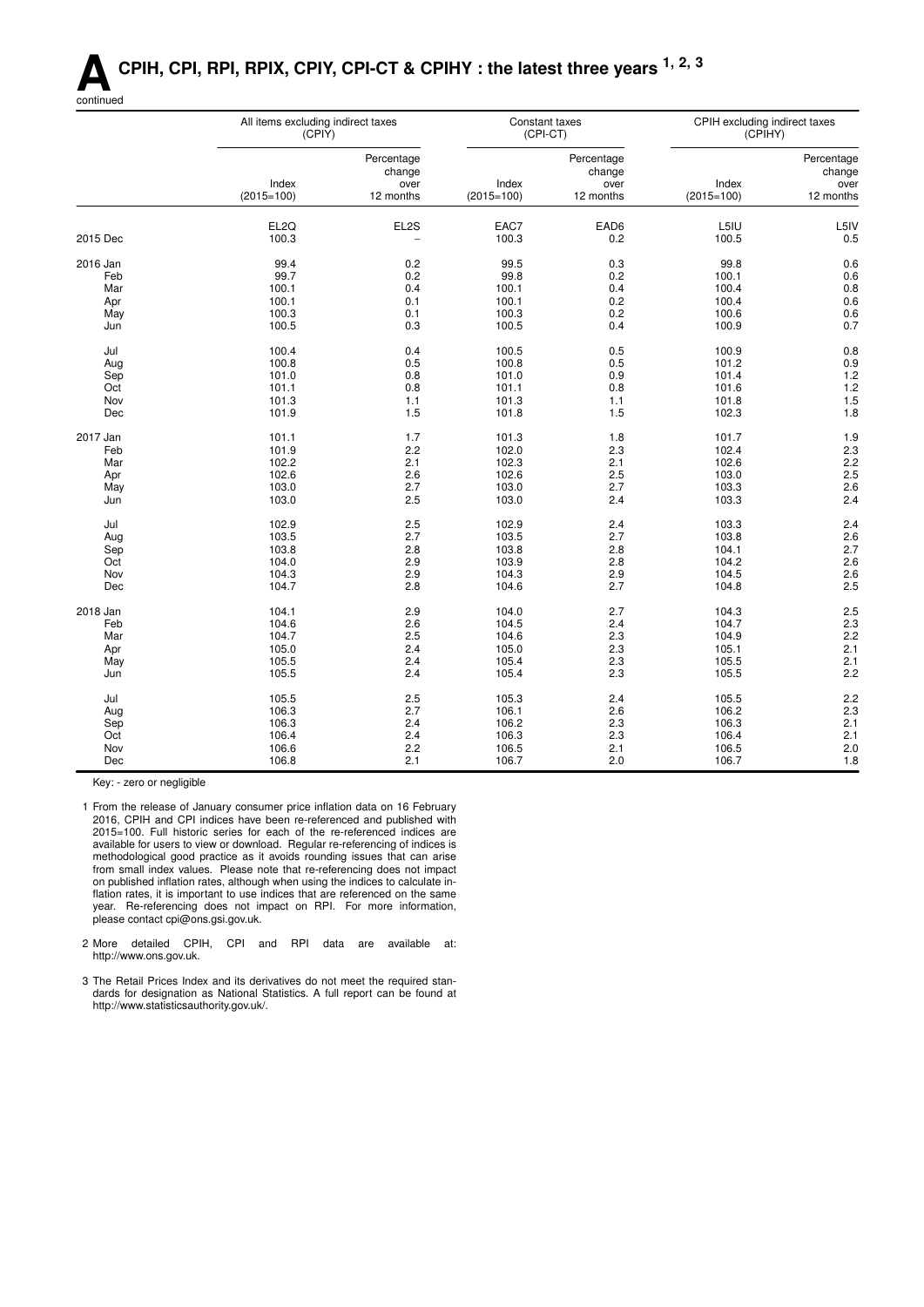|          |                                                                                                                      |                               | Percentage<br>change over                            |                  |                                                                                            |                           |                                                      | Percentage<br>change over |
|----------|----------------------------------------------------------------------------------------------------------------------|-------------------------------|------------------------------------------------------|------------------|--------------------------------------------------------------------------------------------|---------------------------|------------------------------------------------------|---------------------------|
|          |                                                                                                                      | $Index -$                     |                                                      |                  |                                                                                            | $Index -$                 |                                                      |                           |
|          |                                                                                                                      | (2015)<br>$=100$              | 1                                                    | 12<br>mth mths   |                                                                                            | (2015)<br>$=100$          | -1                                                   | 12<br>mth mths            |
|          | CPI (overall index)                                                                                                  | 107.1                         | 0.2                                                  | 2.1              |                                                                                            |                           |                                                      |                           |
|          |                                                                                                                      |                               |                                                      |                  |                                                                                            |                           |                                                      |                           |
| 01<br>02 | Food and non-alcoholic beverages<br>Alcoholic beverages and tobacco                                                  | 102.5<br>$111.3 - 1.1$        | 0.9                                                  | 0.7<br>4.1       | 06.2 Out-patient services<br>06.2.1/3 Medical services & paramedical services              | 108.1<br>105.0            | 0.2<br>0.3                                           | 2.5<br>1.9                |
| 03       | Clothing and footwear                                                                                                | 104.9                         | $-1.0$                                               | $-0.9$           | 06.2.2 Dental services                                                                     | 112.0                     | 0.1                                                  | 3.5                       |
| 04<br>05 | Housing, water, electricity, gas and other fuels<br>Furniture, household equipment and maintenance                   | 105.8<br>105.4                | $\overline{\phantom{0}}$<br>1.1                      | 2.8<br>0.4       |                                                                                            |                           |                                                      | 3.4                       |
| 06       | Health                                                                                                               | 108.0                         | 0.1                                                  | 2.3              | 06.3 Hospital services                                                                     | 113.3                     |                                                      |                           |
| 07       | Transport                                                                                                            | 111.3                         | 0.8                                                  | 3.4              | 07.1 Purchase of vehicles                                                                  | 104.8                     | 0.7                                                  | 3.8                       |
| 08<br>09 | Communication<br>Recreation and culture                                                                              | $107.3 -0.1$<br>$106.8 - 0.2$ |                                                      | 2.9<br>2.8       | 07.1.1A New cars<br>07.1.1B Second-hand cars                                               | 110.4<br>96.6             | 0.8<br>0.6                                           | 4.8<br>2.8                |
| 10       | Education                                                                                                            | 114.4                         | $\qquad \qquad -$                                    | 3.1              | 07.1.2/3 Motorcycles and bicycles                                                          | 103.2                     | 0.2                                                  | $-0.4$                    |
| 11<br>12 | Restaurants and hotels<br>Miscellaneous goods and services                                                           | 110.0<br>102.4                | 0.3<br>$-0.3$                                        | 3.1<br>0.1       | 07.2 Operation of personal transport equipment                                             | $111.8 - 1.9$             |                                                      | 4.1                       |
|          |                                                                                                                      |                               |                                                      |                  | 07.2.1 Spare parts and accessories                                                         | $107.7 -0.2$              |                                                      | 2.9                       |
|          | All goods<br><b>All services</b>                                                                                     | $105.3 -0.3$<br>109.2         | 0.6                                                  | 1.8<br>2.4       | 07.2.2 Fuels and lubricants<br>07.2.3 Maintenance and repairs                              | $111.6 -4.4$<br>108.7     | 0.2                                                  | 3.4<br>3.3                |
|          |                                                                                                                      |                               |                                                      |                  | 07.2.4 Other services                                                                      | $118.7 - 0.1$             |                                                      | 7.5                       |
|          | 01.1 Food<br>01.1.1 Bread and cereals                                                                                | 102.5<br>103.8                | 0.9<br>2.5                                           | 0.4<br>$-0.2$    | 07.3 Transport services                                                                    | 117.4                     | 6.8                                                  | 1.5                       |
|          | 01.1.2 Meat                                                                                                          | 98.1                          | 0.8                                                  | $-1.8$           | 07.3.1 Passenger transport by railway                                                      | $105.9 - 0.2$             |                                                      | 3.5                       |
|          | 01.1.3 Fish                                                                                                          | $110.6 - 0.1$                 |                                                      | 1.4              | 07.3.2 Passenger transport by road                                                         | 117.6                     | 1.6                                                  | 3.4                       |
|          | 01.1.4 Milk, cheese and eggs<br>01.1.5 Oils and fats                                                                 | 101.2<br>116.7                | 1.5<br>6.1                                           | 0.1<br>2.9       | 07.3.3 Passenger transport by air<br>07.3.4 Passenger transport by sea and inland waterway | 116.7 39.6<br>108.3       | 4.4                                                  | $-5.6$<br>$-1.1$          |
|          | 01.1.6 Fruit                                                                                                         | $109.1 - 0.5$                 |                                                      | $-0.1$           |                                                                                            |                           |                                                      |                           |
|          | 01.1.7 Vegetables including potatoes and tubers<br>01.1.8 Sugar, jam, syrups, chocolate and confectionery 100.3 -0.1 | 101.9                         | 0.1                                                  | 4.1<br>0.6       | 08.1 Postal services                                                                       | 106.6                     | $\overline{\phantom{a}}$                             | 2.4                       |
|          | 01.1.9 Food products (nec)                                                                                           | 101.9                         | $-0.8$                                               | 1.6              | 08.2/3 Telephone and telefax equipment and services                                        | $107.4 -0.1$              |                                                      | 2.9                       |
|          | 01.2 Non-alcoholic beverages                                                                                         | 102.6                         | 1.5                                                  | 3.4              | 09.1 Audio-visual equipment and related products                                           | $94.7 -0.8$               |                                                      | 0.4                       |
|          | 01.2.1 Coffee, tea and cocoa                                                                                         | 106.0                         | 1.9                                                  | $-2.0$           | 09.1.1 Reception and reproduction of sound and pictures                                    | $93.1 - 0.7$              |                                                      | $-6.2$                    |
|          | 01.2.2 Mineral waters, soft drinks and juices                                                                        | 101.5                         | 1.3                                                  | 5.5              | 09.1.2 Photographic, cinematographic and optical equipment                                 | 93.9<br>$87.9 - 3.1$      | 1.1                                                  | $-0.6$<br>2.5             |
|          | 02.1 Alcoholic beverages                                                                                             |                               | $97.1 -2.3$                                          | 0.5              | 09.1.3 Data processing equipment<br>09.1.4 Recording media                                 | 110.9                     | 1.3                                                  | 5.3                       |
|          | 02.1.1 Spirits                                                                                                       |                               | $93.0 -3.6$                                          | $-1.9$           | 09.1.5 Repair of audio-visual equipment & related products                                 | 104.7                     | $\overline{\phantom{a}}$                             | 2.3                       |
|          | 02.1.2 Wine<br>02.1.3 Beer                                                                                           | $101.1 - 3.3$                 | $97.7 -0.8$                                          | 1.6<br>1.6       | 09.2 Oth. major durables for recreation & culture                                          | $111.1 - 0.1$             |                                                      | 2.0                       |
|          |                                                                                                                      |                               |                                                      |                  | 09.2.1/2 Major durables for in/outdoor recreation                                          | $111.1 - 0.1$             |                                                      | 2.0                       |
|          | 02.2 Tobacco                                                                                                         | $123.7 -0.1$                  |                                                      | 7.3              | 09.3 Other recreational items, gardens and pets                                            | $102.7 - 0.7$             |                                                      | 1.8                       |
|          | 03.1 Clothing                                                                                                        | $106.2 -0.8$                  |                                                      | $-0.4$           | 09.3.1 Games, toys and hobbies                                                             | $102.0 -1.3$              |                                                      | 2.2                       |
|          | 03.1.2 Garments                                                                                                      | $106.5 -0.8$                  |                                                      | $-0.5$<br>$-0.4$ | 09.3.2 Equipment for sport and open-air recreation<br>09.3.3 Gardens, plants and flowers   | 102.1<br>$102.4 -0.5$     | 0.5                                                  | 2.6<br>$-0.5$             |
|          | 03.1.3 Other clothing and clothing accessories<br>03.1.4 Cleaning, repair and hire of clothing                       | 102.5<br>108.5                | $-1.0$<br>0.1                                        | 2.7              | 09.3.4/5 Pets, related products and services                                               | 104.6                     | $\qquad \qquad -$                                    | 1.7                       |
|          | 03.2 Footwear including repairs                                                                                      |                               | $98.2 -2.0$                                          | $-3.1$           | 09.4 Recreational and cultural services                                                    | 110.4                     | 0.3                                                  | 2.8                       |
|          |                                                                                                                      |                               |                                                      |                  | 09.4.1 Recreational and sporting services                                                  | $112.3 -0.1$              |                                                      | 2.7                       |
|          | 04.1 Actual rentals for housing                                                                                      | 103.6                         | 0.1                                                  | 0.7              | 09.4.2 Cultural services                                                                   | 109.7                     | 0.4                                                  | 2.8                       |
|          | 04.3 Regular maintenance and repair of the dwelling                                                                  | 101.0                         | 0.4                                                  | 2.0              | 09.5 Books, newspapers and stationery                                                      | 114.3                     | 0.4                                                  | 2.6                       |
|          | 04.3.1 Materials for maintenance and repair<br>04.3.2 Services for maintenance and repair                            | 100.7<br>102.6                | 1.0<br>0.1                                           | 4.6<br>0.8       | 09.5.1 Books<br>09.5.2 Newspapers and periodicals                                          | 115.7<br>118.7            | $-0.7$<br>1.6                                        | 0.6<br>6.1                |
|          |                                                                                                                      |                               |                                                      |                  | 09.5.3/4 Misc. printed matter, stationery, drawing materials                               | 110.3                     | 0.4                                                  | 1.5                       |
|          | 04.4 Water supply and misc. services for the dwelling 105.7<br>04.4.1 Water supply                                   | 104.1                         | $\overline{\phantom{0}}$<br>$\overline{\phantom{0}}$ | 2.7<br>2.2       | 09.6 Package holidays                                                                      | 110.0                     | 0.1                                                  | 5.2                       |
|          | 04.4.3 Sewerage collection                                                                                           | 107.3                         | $\overline{\phantom{0}}$                             | 3.1              |                                                                                            |                           |                                                      |                           |
|          | 04.5 Electricity, gas and other fuels                                                                                | $112.0 -0.1$                  |                                                      | 8.1              | 10.0 Education                                                                             | 114.4                     | $\overline{\phantom{a}}$                             | 3.1                       |
|          | 04.5.1 Electricity                                                                                                   | 121.2                         | $\overline{\phantom{0}}$                             | 9.0              | 11.1 Catering services                                                                     | 109.3                     | 0.2                                                  | 2.6                       |
|          | 04.5.2 Gas<br>04.5.3 Liquid fuels                                                                                    | 100.4<br>$136.5 -6.3$         | $\overline{\phantom{0}}$                             | 7.6<br>5.7       | 11.1.1 Restaurants & cafes<br>11.1.2 Canteens                                              | 109.5<br>106.8            | 0.3<br>$\overline{\phantom{0}}$                      | 2.6<br>3.0                |
|          | 04.5.4 Solid fuels                                                                                                   | 107.0                         | 2.0                                                  | 2.6              |                                                                                            |                           |                                                      |                           |
|          | 05.1 Furniture, furnishings and carpets                                                                              | 106.7                         | 1.8                                                  | $-0.7$           | 11.2 Accommodation services                                                                | 112.6                     | 0.5                                                  | 4.7                       |
|          | 05.1.1 Furniture and furnishings                                                                                     | 106.4                         | 2.3                                                  | $-0.6$           | 12.1 Personal care                                                                         | $99.2 -0.9$               |                                                      | 0.8                       |
|          | 05.1.2 Carpets and other floor coverings                                                                             | 106.4                         | $-0.5$                                               | $-1.7$           | 12.1.1 Hairdressing and personal grooming establishments                                   | 107.6 0.1<br>$96.6 - 1.2$ |                                                      | 2.5                       |
|          | 05.2 Household textiles                                                                                              | 103.4                         | 0.8                                                  | 2.7              | 12.1.2/3 Appliances and products for personal care                                         |                           |                                                      | 0.2                       |
|          |                                                                                                                      |                               |                                                      |                  | 12.3 Personal effects (nec)                                                                | $104.4 -0.4$              |                                                      | 0.4                       |
|          | 05.3 Household appliances, fitting and repairs<br>05.3.1/2 Major appliances and small electric goods                 | 109.6<br>110.3                | 1.0<br>1.2                                           | 0.2<br>0.1       | 12.3.1 Jewellery, clocks and watches<br>12.3.2 Other personal effects                      | 107.5<br>$100.5 - 1.8$    | 0.3                                                  | $-0.1$<br>1.4             |
|          | 05.3.3 Repair of household appliances                                                                                | 104.1                         | $\overline{\phantom{a}}$                             | 0.8              |                                                                                            |                           |                                                      |                           |
|          | 05.4 Glassware, tableware and household utensils                                                                     | 101.2                         | 0.7                                                  | 1.3              | 12.4 Social protection                                                                     | 112.8                     | 0.3                                                  | 3.2                       |
|          |                                                                                                                      |                               |                                                      |                  | 12.5 Insurance                                                                             | 113.1                     | 0.1                                                  | $-3.5$                    |
|          | 05.5 Tools and equipment for house and garden                                                                        | 108.0                         | $\qquad \qquad -$                                    | 4.0              | 12.5.2 House contents insurance<br>12.5.3 Health insurance                                 | 108.4<br>116.3            | $\overline{\phantom{0}}$<br>$\overline{\phantom{0}}$ | 1.8<br>3.7                |
|          | 05.6 Goods and services for routine maintenance                                                                      | 103.1                         | 0.5                                                  | $-0.4$           | 12.5.4 Transport insurance                                                                 | 113.0                     |                                                      | $0.2 - 10.1$              |
|          | 05.6.1 Non-durable household goods<br>05.6.2 Domestic services and household services                                | 92.7<br>110.1                 | 1.2<br>$\qquad \qquad -$                             | $-4.2$<br>2.1    | 12.6 Financial services (nec)                                                              | 92.4                      | 0.1                                                  | $-4.9$                    |
|          |                                                                                                                      |                               |                                                      |                  | 12.6.2 Other financial services (nec)                                                      | 92.4                      | 0.1                                                  | $-4.9$                    |
|          | 06.1 Medical products, appliances and equipment<br>06.1.1 Pharmaceutical products                                    | 104.7<br>106.8                | 0.2<br>0.2                                           | 1.5<br>1.9       | 12.7 Other services (nec)                                                                  | 97.6                      | 0.1                                                  | 0.5                       |
|          | 06.1.2/3 Other medical and therapeutic equipment                                                                     | 101.8                         | 0.1                                                  | 0.9              |                                                                                            |                           |                                                      |                           |

**Key:** - zero or negligible .. not available (nec) not elsewhere covered *Source: Office for National Statistics*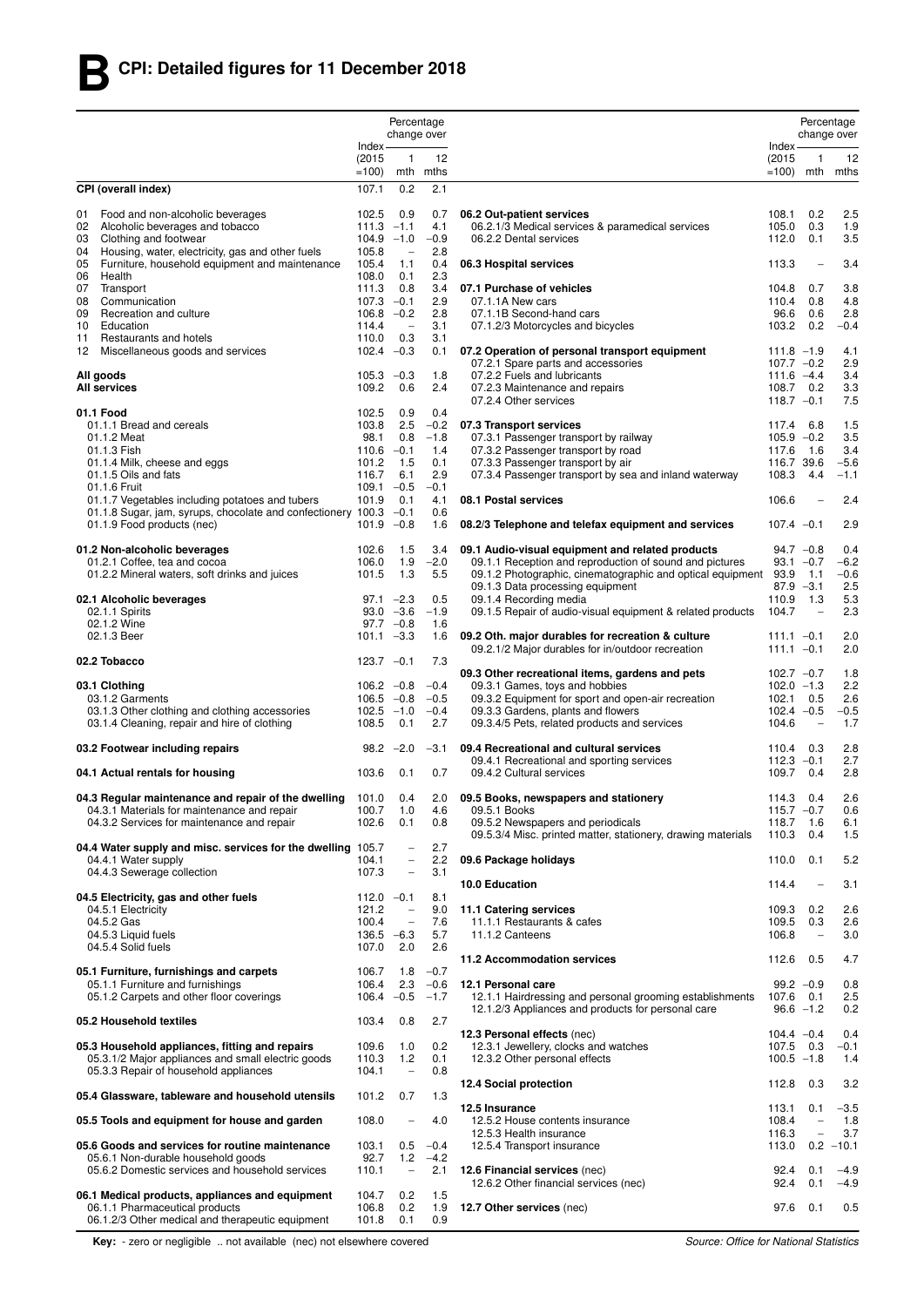|                |                                                                                                                                               |                                       | Percentage                                           | change over          |                                                                                                                                |                                                 |                                 | Percentage<br>change over |
|----------------|-----------------------------------------------------------------------------------------------------------------------------------------------|---------------------------------------|------------------------------------------------------|----------------------|--------------------------------------------------------------------------------------------------------------------------------|-------------------------------------------------|---------------------------------|---------------------------|
|                |                                                                                                                                               | $Index-$<br>(2015)<br>$=100$          | $\mathbf{1}$                                         | 12<br>mth mths       |                                                                                                                                | Index-<br>(2015)<br>$=100$ ) mth mths           | 1                               | 12                        |
| 01             | <b>CPIH (overall index)</b><br>Food and non-alcoholic beverages                                                                               | 107.1<br>102.6 0.9                    | 0.1                                                  | 2.0<br>0.7           | 06.1.1 Pharmaceutical products<br>06.1.2/3 Other medical and therapeutic equipment                                             | 106.8<br>101.8 0.1                              | 0.2                             | 1.9<br>0.9                |
| 04             | 02 Alcoholic beverages and tobacco<br>03 Clothing and footwear<br>Housing, water, electricity, gas and other fuels (including OOH) 106.6      | $111.3 - 1.1$<br>$104.9 - 1.0$        | 0.1                                                  | 4.1<br>$-0.9$<br>2.1 | 06.2 Out-patient services<br>06.2.1/3 Medical services & paramedical services                                                  | 107.8<br>105.0                                  | 0.2<br>0.3                      | 2.6<br>1.9                |
| 05<br>06       | Furniture, household equipment and maintenance<br>Health                                                                                      | 105.3<br>107.9                        | 1.0<br>0.1                                           | 0.3<br>2.3           | 06.2.2 Dental services                                                                                                         | 112.0                                           | 0.1                             | 3.5                       |
| 07<br>08<br>09 | Transport<br>Communication<br>Recreation and culture                                                                                          | 110.9<br>$107.3 -0.1$<br>$107.0 -0.2$ | 0.8                                                  | 3.3<br>2.8<br>2.8    | 06.3 Hospital services<br>07.1 Purchase of vehicles                                                                            | 113.3<br>104.8                                  | $\overline{\phantom{0}}$<br>0.7 | 3.4<br>3.8                |
| 10<br>11       | Education<br>Restaurants and hotels                                                                                                           | 114.4<br>110.0 0.3                    | $\overline{\phantom{m}}$                             | 3.1<br>3.1           | 07.1.1A New cars<br>07.1.1B Second-hand cars                                                                                   | 110.4<br>96.6                                   | 0.8<br>0.6                      | 4.8<br>2.8                |
| 12             | Miscellaneous goods and services                                                                                                              | $102.4 -0.3$                          |                                                      | 0.1                  | 07.1.2/3 Motorcycles and bicycles                                                                                              | 103.2 0.2                                       |                                 | $-0.4$                    |
|                | All goods<br><b>All services</b>                                                                                                              | $105.3 - 0.3$<br>108.4 0.4            |                                                      | 2.1                  | 1.8 07.2 Operation of personal transport equipment<br>07.2.1 Spare parts and accessories<br>07.2.2 Fuels and lubricants        | $111.6 - 1.9$<br>$107.7 - 0.2$<br>$111.6 - 4.4$ |                                 | 4.0<br>2.9<br>3.4         |
|                | 01.1 Food<br>01.1.1 Bread and cereals                                                                                                         | 102.6<br>103.8                        | 0.9<br>2.5                                           | 0.4<br>$-0.2$        | 07.2.3 Maintenance and repairs<br>07.2.4 Other services                                                                        | 108.7 0.2<br>$118.7 - 0.1$                      |                                 | 3.3<br>7.5                |
|                | 01.1.2 Meat                                                                                                                                   | 98.1                                  | 0.8                                                  | $-1.8$               |                                                                                                                                |                                                 |                                 |                           |
|                | 01.1.3 Fish<br>01.1.4 Milk, cheese and eggs                                                                                                   | $110.6 - 0.1$<br>101.2                | 1.5                                                  | 0.1                  | 1.4 07.3 Transport services<br>07.3.1 Passenger transport by railway                                                           | 116.4<br>$105.9 - 0.2$                          | 6.6                             | 0.9<br>3.5                |
|                | 01.1.5 Oils and fats                                                                                                                          | 116.7                                 | 6.1                                                  | 2.9                  | 07.3.2 Passenger transport by road                                                                                             | 117.6 1.6                                       |                                 | 3.4                       |
|                | 01.1.6 Fruit<br>01.1.7 Vegetables including potatoes and tubers                                                                               | $109.1 - 0.5$<br>101.9 0.1            |                                                      | $-0.1$<br>4.1        | 07.3.3 Passenger transport by air<br>07.3.4 Passenger transport by sea and inland waterway                                     | 116.7 39.6<br>108.3 4.4                         |                                 | $-5.6$<br>$-1.1$          |
|                | 01.1.8 Sugar, jam, syrups, chocolate and confectionery<br>01.1.9 Food products (nec)                                                          | $100.3 -0.1$<br>$101.9 - 0.8$         |                                                      | 0.6<br>1.6           | 08.1 Postal services                                                                                                           | 106.6                                           |                                 | 2.4                       |
|                | 01.2 Non-alcoholic beverages                                                                                                                  | 102.7                                 | 1.5                                                  | 3.2                  | 08.2/3 Telephone and telefax equipment and services                                                                            | $107.4 -0.1$                                    |                                 | 2.9                       |
|                | 01.2.1 Coffee, tea and cocoa<br>01.2.2 Mineral waters, soft drinks and juices                                                                 | 106.0<br>101.5 1.3                    | 1.9                                                  | $-2.0$               | 5.5 09.1 Audio-visual equipment and related products                                                                           |                                                 | $95.4 - 1.0$                    | 0.4                       |
|                | 02.1 Alcoholic beverages                                                                                                                      |                                       | $97.0 -2.3$                                          | 0.5                  | 09.1.1 Reception and reproduction of sound and pictures<br>09.1.2 Photographic, cinematographic and optical equipment 93.9 1.1 |                                                 | $93.1 - 0.7$                    | $-6.2$<br>$-0.6$          |
|                | 02.1.1 Spirits                                                                                                                                |                                       |                                                      | $93.0 -3.6 -1.9$     | 09.1.3 Data processing equipment                                                                                               |                                                 | $87.9 - 3.1$                    | 2.5                       |
|                | 02.1.2 Wine<br>02.1.3 Beer                                                                                                                    | $101.1 - 3.3$                         | $97.7 -0.8$                                          | 1.6<br>1.6           | 09.1.4 Recording media<br>09.1.5 Repair of audio-visual equipment & related products                                           | 110.9 1.3<br>104.7                              |                                 | 5.3<br>2.3                |
|                | 02.2 Tobacco                                                                                                                                  | $123.7 -0.1$                          |                                                      | 7.3                  | 09.2 Oth. major durables for recreation & culture<br>09.2.1/2 Major durables for in/outdoor recreation                         | $111.1 - 0.1$<br>$111.1 - 0.1$                  |                                 | 2.0<br>2.0                |
|                | 03.1 Clothing<br>03.1.2 Garments                                                                                                              | $106.2 -0.8$<br>$106.5 - 0.8$         |                                                      | $-0.4$               | $-0.5$ 09.3 Other recreational items, gardens and pets                                                                         | $102.7 - 0.8$                                   |                                 | 1.8                       |
|                | 03.1.3 Other clothing and clothing accessories                                                                                                | $102.5 - 1.0$                         |                                                      | $-0.4$               | 09.3.1 Games, toys and hobbies                                                                                                 | $102.0 - 1.3$                                   |                                 | 2.2                       |
|                | 03.1.4 Cleaning, repair and hire of clothing                                                                                                  | 108.5 0.1                             |                                                      | 2.7                  | 09.3.2 Equipment for sport and open-air recreation<br>09.3.3 Gardens, plants and flowers                                       | $102.1$ 0.5<br>$102.4 - 0.5$                    |                                 | 2.6<br>$-0.5$             |
|                | 03.2 Footwear including repairs                                                                                                               |                                       | $98.2 -2.0$                                          | $-3.1$               | 09.3.4/5 Pets, related products and services                                                                                   | 104.6                                           | $\overline{\phantom{0}}$        | 1.7                       |
|                | 04.1 Actual rentals for housing                                                                                                               | 103.6                                 | 0.1                                                  |                      | 0.7 09.4 Recreational and cultural services<br>09.4.1 Recreational and sporting services                                       | 110.4 0.3<br>$112.3 - 0.1$                      |                                 | 2.8<br>2.7                |
|                | 04.2 Owner occupiers' housing costs                                                                                                           | $106.2$ 0.1                           |                                                      | 1.2                  | 09.4.2 Cultural services                                                                                                       | 109.7 0.4                                       |                                 | 2.8                       |
|                | 04.3 Regular maintenance and repair of the dwelling<br>04.3.1 Materials for maintenance and repair                                            | 101.7<br>100.7                        | 0.6<br>1.0                                           | 2.7<br>4.6           | 09.5 Books, newspapers and stationery<br>09.5.1 Books                                                                          | 115.0 0.4<br>$115.7 - 0.7$                      |                                 | 2.7<br>0.6                |
|                | 04.3.2 Services for maintenance and repair                                                                                                    | 102.6                                 | 0.1                                                  | 0.8                  | 09.5.2 Newspapers and periodicals<br>09.5.3/4 Misc. printed matter, stationery, drawing materials                              | 118.7 1.6<br>110.3 0.4                          |                                 | 6.1<br>1.5                |
|                | 04.4 Water supply and misc. services for the dwelling<br>04.4.1 Water supply                                                                  | 105.7<br>104.1                        | $\overline{\phantom{0}}$<br>$\overline{\phantom{a}}$ | 2.7<br>2.2           | 09.6 Package holidays                                                                                                          | 110.0                                           | 0.1                             | 5.2                       |
|                | 04.4.3 Sewerage collection                                                                                                                    | 107.3                                 | $\overline{\phantom{a}}$                             | 3.1                  | 10.0 Education                                                                                                                 | 114.4                                           |                                 | 3.1                       |
|                | 04.5 Electricity, gas and other fuels<br>04.5.1 Electricity                                                                                   | $112.3 -0.2$<br>121.2                 | $\overline{\phantom{a}}$                             | 8.0<br>9.0           | 11.1 Catering services                                                                                                         | 109.3 0.2                                       |                                 | 2.6                       |
|                | 04.5.2 Gas                                                                                                                                    | 100.4                                 | $\overline{\phantom{a}}$                             | 7.6                  | 11.1.1 Restaurants & cafes                                                                                                     | 109.5                                           | 0.3                             | 2.6                       |
|                | 04.5.3 Liquid fuels<br>04.5.4 Solid fuels                                                                                                     | $136.5 -6.3$<br>107.0 2.0             |                                                      | 5.7<br>2.6           | 11.1.2 Canteens                                                                                                                | 106.8                                           | $\qquad \qquad -$               | 3.0                       |
|                | 04.9 Council tax and rates                                                                                                                    | 112.2                                 | $\qquad \qquad -$                                    | 4.9                  | 11.2 Accommodation services                                                                                                    | 112.6 0.5                                       |                                 | 4.7                       |
|                | 05.1 Furniture, furnishings and carpets                                                                                                       | $106.4$ 1.7 $-0.9$                    |                                                      |                      | 12.1 Personal care<br>12.1.1 Hairdressing and personal grooming establishments 107.6 0.1                                       |                                                 | $99.2 -0.9$                     | 0.8<br>2.5                |
|                | 05.1.1 Furniture and furnishings<br>05.1.2 Carpets and other floor coverings                                                                  | $106.4 -0.5 -1.7$                     |                                                      | $106.4$ 2.3 $-0.6$   | 12.1.2/3 Appliances and products for personal care                                                                             |                                                 | $96.6 - 1.2$                    | 0.2                       |
|                | 05.2 Household textiles                                                                                                                       | 103.4                                 | 0.8                                                  | 2.7                  | 12.3 Personal effects (nec)<br>12.3.1 Jewellery, clocks and watches<br>12.3.2 Other personal effects                           | $104.5 - 0.4$<br>107.5 0.3<br>$100.5 - 1.8$     |                                 | 0.4<br>$-0.1$<br>1.4      |
|                | 05.3 Household appliances, fitting and repairs<br>05.3.1/2 Major appliances and small electric goods<br>05.3.3 Repair of household appliances | 109.4<br>110.3<br>104.1               | 1.0<br>1.2<br>$\overline{\phantom{a}}$               | 0.2<br>0.1<br>0.8    | 12.4 Social protection                                                                                                         | 112.8 0.3                                       |                                 | 3.2                       |
|                | 05.4 Glassware, tableware and household utensils                                                                                              | 101.2 0.7                             |                                                      | 1.3                  | 12.5 Insurance<br>12.5.2 House contents insurance                                                                              | 113.6<br>108.4                                  | 0.1<br>$\overline{\phantom{a}}$ | $-2.8$<br>1.8             |
|                | 05.5 Tools and equipment for house and garden                                                                                                 | 108.0                                 | $\qquad \qquad -$                                    | 4.0                  | 12.5.3 Health insurance<br>12.5.4 Transport insurance                                                                          | 116.3<br>113.0                                  | $\equiv$                        | 3.7<br>$0.2 - 10.1$       |
|                | 05.6 Goods and services for routine maintenance                                                                                               | 103.1                                 |                                                      |                      | $0.5 -0.5$ 12.6 Financial services (nec)                                                                                       | 92.4                                            | 0.1                             | $-4.9$                    |
|                | 05.6.1 Non-durable household goods<br>05.6.2 Domestic services and household services                                                         | 92.7<br>110.1                         | $\overline{\phantom{a}}$                             | $1.2 -4.2$<br>2.1    | 12.6.2 Other financial services (nec)                                                                                          | 92.4                                            | 0.1                             | $-4.9$                    |
|                | 06.1 Medical products, appliances and equipment                                                                                               | 104.7                                 | 0.2                                                  | 1.4                  | 12.7 Other services (nec)                                                                                                      |                                                 | 97.6 0.1                        | 0.5                       |

**Key:** - zero or negligible .. not available (nec) not elsewhere covered *Source: Office for National Statistics*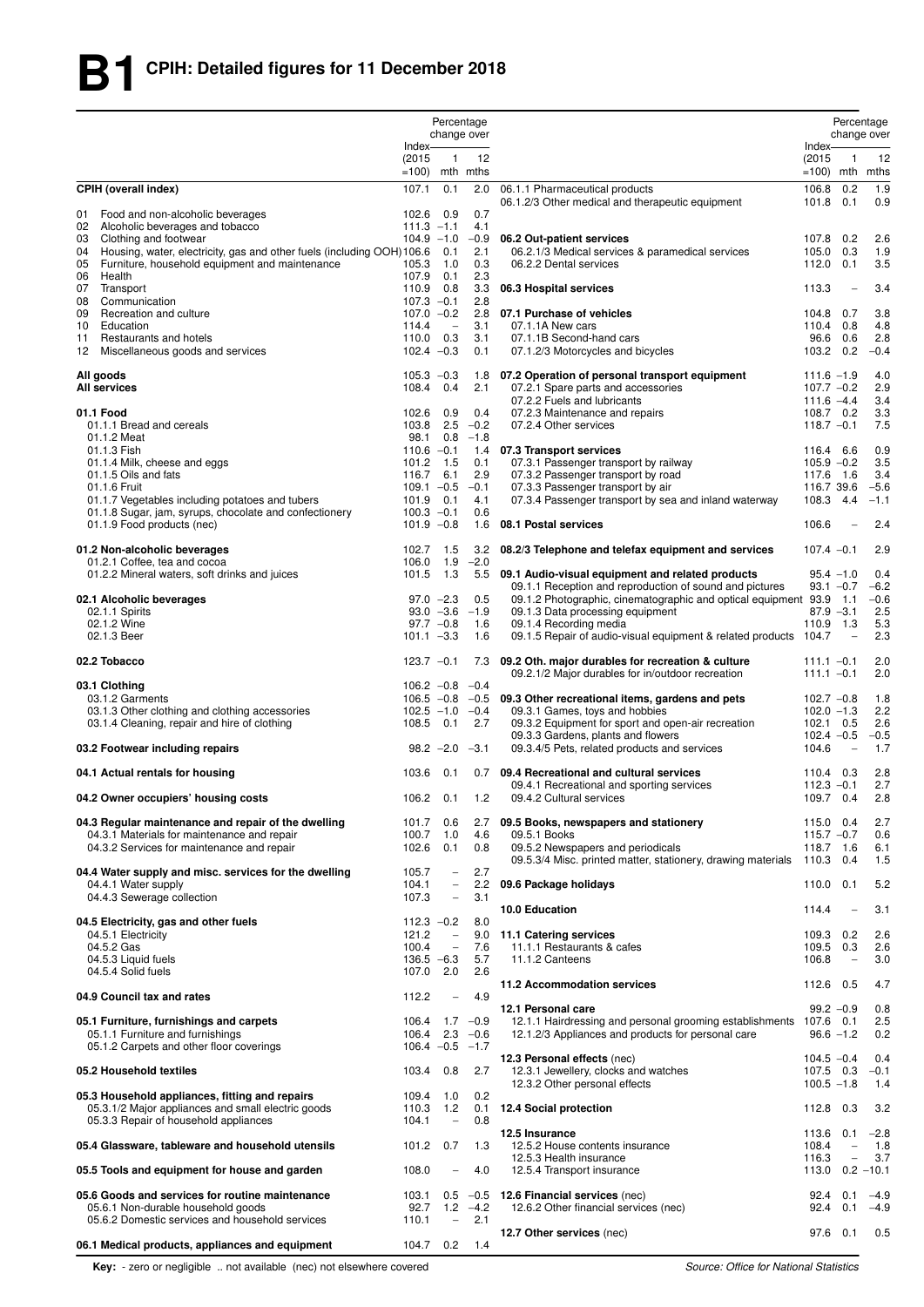|                                                                                             |                      | Weights Index $(2015=100)$ |                | Percentage change<br>over 1 month  |                                                      |                                        |                        |                                                        |                    | over 12 months | Percentage change                            |                   |                                            |                    |
|---------------------------------------------------------------------------------------------|----------------------|----------------------------|----------------|------------------------------------|------------------------------------------------------|----------------------------------------|------------------------|--------------------------------------------------------|--------------------|----------------|----------------------------------------------|-------------------|--------------------------------------------|--------------------|
|                                                                                             | 2018                 | 2017<br>Dec                | 2018<br>Dec    | 2017<br>Dec                        | Dec                                                  |                                        |                        | Apr May Jun Jul Aug Sep Oct Nov Dec                    |                    |                |                                              |                   |                                            |                    |
| <b>CPI (Overall Index)</b>                                                                  | 1 000.00             | 104.9                      | 107.1          | 0.4                                | 0.2                                                  | 2.4                                    | 2.4                    | $2.4$ 2.5                                              |                    | 2.7            | 2.4 2.4 2.3                                  |                   |                                            | 2.1                |
| Food and non-alcoholic beverages<br>01                                                      | 101.00               | 101.8                      | 102.5          | 0.6                                | 0.9                                                  | 2.7                                    | 2.3                    | 2.0                                                    | 2.3                | 2.5            | 1.5                                          | 0.9               | 0.5                                        | 0.7                |
| Alcoholic beverages and tobacco<br>02<br>Clothing and footwear<br>03                        | 42.00<br>70.00       | 107.0<br>105.8             | 111.3<br>104.9 | 0.5<br>$-0.9$                      | $-1.1$<br>$-1.0$                                     | 4.0<br>1.7                             | 4.0<br>1.5             | 4.1                                                    | 3.5<br>$0.3 - 0.4$ | 4.1            | 4.1<br>$0.3 - 0.4 - 1.1 - 0.8$               | 4.0               | 5.8                                        | 4.1<br>$-0.9$      |
| Housing, water, electricity, gas and other fuels<br>04                                      | 134.00               | 103.0                      | 105.8          | 0.1                                | $\overline{\phantom{a}}$                             | 2.1                                    | 1.5                    | 2.1                                                    | 2.3                | 2.3            | 2.7                                          | 2.9               | 2.8                                        | 2.8                |
| Furniture, household equipment and maintenance<br>05<br>Health<br>06                        | 61.00<br>25.00       | 105.0<br>105.6             | 105.4<br>108.0 | 1.3<br>0.1                         | 1.1<br>0.1                                           | 2.7<br>2.7                             | 2.1                    | 2.0<br>2.4 2.4 2.2                                     | 1.3                | 0.7<br>2.4     | 0.5<br>2.6                                   | 0.7<br>2.3        | 0.7<br>2.2                                 | 0.4<br>2.3         |
| 07<br>Transport                                                                             | 156.00               | 107.6                      | 111.3          | 2.2                                | 0.8                                                  | 2.4                                    | 4.7                    | 5.5                                                    | 5.7                | 6.1            | 5.6                                          | 5.4               | 4.9                                        | 3.4                |
| Communication<br>08                                                                         | 24.00                | 104.3                      | 107.3          | $-1.3$                             | $-0.1$                                               | 1.0                                    | 0.7                    | 0.7                                                    | 1.6                | 0.3            | 0.9                                          | 1.9               | 1.6                                        | 2.9                |
| 09<br>Recreation and culture<br>10<br>Education                                             | 150.00<br>22.00      | 103.9<br>110.9             | 106.8<br>114.4 | $-0.4$<br>$\overline{\phantom{a}}$ | $-0.2$<br>$\qquad \qquad -$                          | 3.5<br>2.8                             | 2.6<br>2.8             | 2.4<br>2.8                                             | 3.1<br>2.8         | 3.6<br>2.8     | 3.0<br>2.9                                   | 3.1               | $3.2$ $2.5$<br>3.1                         | 2.8<br>3.1         |
| 11<br>Restaurants and hotels                                                                | 121.00               | 106.7                      | 110.0          | $-0.1$                             | 0.3                                                  | 2.7                                    |                        | $2.6$ 2.6                                              | 2.5                | 2.5            | 2.5                                          | 2.4               | 2.7                                        | 3.1                |
| Miscellaneous goods and services<br>12                                                      | 94.00                | 102.3                      | 102.4          | $\overline{\phantom{0}}$           | $-0.3$                                               | $\overline{\phantom{0}}$               |                        | $-$ -0.2 -1.0 -0.7 -0.3                                |                    |                |                                              | $\qquad \qquad -$ | 0.4                                        | 0.1                |
| All goods<br><b>All services</b>                                                            | 519.00<br>481.00     | 103.4<br>106.6             | 105.3<br>109.2 | 0.1<br>0.7                         | $-0.3$<br>0.6                                        | 2.6<br>2.1                             | 2.5                    | 2.6<br>$2.3$ 2.3                                       | 2.6<br>2.3         | 2.8<br>2.5     | 2.5<br>2.3                                   | 2.3<br>2.5        | 2.1<br>2.5                                 | 1.8<br>2.4         |
| All items CPI excluding Energy, food, alcoholic beverages<br>and tobacco                    | 792.00               | 105.2                      | 107.2          | 0.3                                | 0.3                                                  | 2.1                                    |                        | $2.1$ 1.9                                              | 1.9                | 2.1            | 1.9                                          | 1.9               | 1.8                                        | 1.9                |
| 01.1 Food                                                                                   | 90.00                | 102.1                      | 102.5          | 0.5                                | 0.9                                                  | 2.3                                    | 2.0                    | 1.7                                                    | 1.9                | 2.1            | 1.1                                          |                   | $0.4$ 0.1                                  | 0.4                |
| 01.1.1 Bread and cereals                                                                    | 15.00                | 104.0                      | 103.8          | 1.7                                | 2.5                                                  | 1.0                                    | 1.5                    | 1.1                                                    | 1.6                | 0.8            | 0.2                                          |                   | $0.1 - 1.0 - 0.2$                          |                    |
| 01.1.2 Meat<br>01.1.3 Fish                                                                  | <i>20.00</i><br>4.00 | 99.9<br>109.0              | 98.1<br>110.6  | 1.3<br>0.5                         | 0.8<br>$-0.1$                                        | 5.8                                    | $2.1 \quad 1.7$<br>5.2 | 0.8<br>2.9                                             | 1.5<br>3.2         |                | $1.4 - 0.3 - 1.2 - 1.2$<br>$3.2 \quad 0.8$   | 2.8               | 2.0                                        | $-1.8$<br>1.4      |
| 01.1.4 Milk, cheese and eggs                                                                | 12.00                | 101.1                      | 101.2          | 0.3                                | 1.5                                                  | 3.7                                    | 2.7                    |                                                        | $2.2$ 2.7          | 2.7            |                                              |                   | $2.5 - 0.8 - 1.0$                          | 0.1                |
| 01.1.5 Oils and fats                                                                        | 2.00                 | 113.4                      | 116.7          | 8.8                                | 6.1                                                  | 14.1                                   | 6.1                    | 5.6 11.8                                               |                    | 0.1            | 0.9                                          |                   | 4.0 5.5                                    | 2.9                |
| 01.1.6 Fruit<br>01.1.7 Vegetables including potatoes and tubers                             | 9.00<br>13.00        | 109.3<br>97.9              | 109.1<br>101.9 | 0.3<br>$-1.3$                      | $-0.5$<br>0.1                                        | $\overline{\phantom{a}}$               | $2.2$ $2.6$<br>1.9     | 1.9<br>1.8                                             | 2.3<br>1.2         | 2.5<br>3.0     | 2.7<br>2.8                                   | 3.0<br>1.5        | 2.6                                        | $0.7 - 0.1$<br>4.1 |
| 01.1.8 Sugar, jam, syrups, chocolate and confectionery                                      | 13.00                | 99.8                       | 100.3          | $-1.0$                             | $-0.1$                                               | 2.7                                    |                        | $0.8$ 2.2 1.3                                          |                    |                | $3.0$ $0.9$                                  |                   | $1.1 - 0.3$                                | 0.6                |
| 01.1.9 Food products (nec)                                                                  | 2.00                 | 100.2                      | 101.9          | $-1.9$                             | $-0.8$                                               |                                        | $1.6 - 0.6$            |                                                        | $1.5 - 2.0$        |                | $1.6 - 2.1 - 3.5$                            |                   | 0.5                                        | 1.6                |
| 01.2 Non-alcoholic beverages<br>01.2.1 Coffee, tea and cocoa                                | 11.00<br>3.00        | 99.2<br>108.2              | 102.6<br>106.0 | 1.8<br>2.3                         | 1.5<br>1.9                                           | 3.2                                    | 3.9                    | 5.4 4.4 4.2 5.4<br>2.1                                 | 0.6                |                | 5.3 4.9 4.1 3.8<br>$-$ -1.0 -1.3 -1.7 -2.0   |                   |                                            | - 3.4              |
| 01.2.2 Mineral waters, soft drinks and juices                                               | 8.00                 | 96.3                       | 101.5          | 1.7                                | 1.3                                                  | 6.2                                    | 4.7                    | 5.0                                                    | 7.2                | 7.3            | 7.1                                          | 6.2               | 5.8                                        | - 5.5              |
| 02.1 Alcoholic beverages                                                                    | 20.00                | 96.6                       | 97.1           | $-2.1$                             | $-2.3$                                               |                                        | $1.4 \quad 0.3$        | $0.3 - 0.9$                                            |                    |                | $0.4$ 1.2                                    | 0.7 0.7           |                                            | 0.5                |
| 02.1.1 Spirits<br>02.1.2 Wine                                                               | 6.00<br>9.00         | 94.8<br>96.1               | 93.0<br>97.7   | $-3.0$<br>$-1.8$                   | $-3.6$<br>$-0.8$                                     | $-1.4$ $-1.3$ 0.2 $-0.7$ $-1.7$<br>2.5 |                        | $1.1$ $1.1$ $-2.0$ $0.9$                               |                    |                | 0.6                                          |                   | $1.8 - 0.2 - 1.3 - 1.9$<br>$1.2 \quad 0.6$ | 1.6                |
| 02.1.3 Beer                                                                                 | 5.00                 | 99.6                       | 101.1          | $-1.6$                             | $-3.3$                                               | 3.0                                    |                        | $1.0 - 1.0$                                            | 0.9                | 2.3            | 1.9                                          | 1.2               | 3.4                                        | 1.6                |
| 02.2 Tobacco                                                                                | 22.00                | 115.4                      | 123.7          | 2.7                                | $-0.1$                                               |                                        |                        | 6.1 7.2 7.3 7.3 7.2 6.5 6.7 10.2 7.3                   |                    |                |                                              |                   |                                            |                    |
| 03.1 Clothing                                                                               | 58.00                | 106.6                      | 106.2          | $-1.0$                             | $-0.8$                                               | 1.7                                    | 1.3                    | $0.1 - 0.5$                                            |                    |                | $0.3 - 0.4 - 0.9 - 0.5 - 0.4$                |                   |                                            |                    |
| 03.1.2 Garments<br>03.1.3 Other clothing and clothing accessories                           | 52.00<br>5.00        | 107.0<br>103.0             | 106.5<br>102.5 | $-1.1$<br>0.1                      | $-0.8$<br>$-1.0$                                     |                                        |                        | $1.7$ 1.4 0.1 -0.7<br>$0.5 -0.7 -0.9$                  | 0.4                | 2.3            | $0.1 - 0.7 - 1.0 - 0.7 - 0.5$<br>$2.0 - 0.3$ |                   | $0.7 - 0.4$                                |                    |
| 03.1.4 Cleaning, repair and hire of clothing                                                | 1.00                 | 105.6                      | 108.5          | 0.1                                | 0.1                                                  | 2.3                                    | 2.4                    | 2.5                                                    |                    |                | 2.7 2.5 2.5 2.4 2.7                          |                   |                                            | - 2.7              |
| 03.2 Footwear including repairs                                                             | 12.00                | 101.3                      | 98.2           | $-0.7$                             | $-2.0$                                               | 1.7                                    | 2.1                    | $1.1 - 0.4 - 0.2 - 0.6 - 1.9 - 1.8 - 3.1$              |                    |                |                                              |                   |                                            |                    |
| 04.1 Actual rentals for housing                                                             | 86.00                | 102.9                      | 103.6          | $\overline{\phantom{a}}$           | 0.1                                                  |                                        |                        | $0.4$ 0.4 0.4 0.5                                      |                    |                | $0.5$ 0.5 0.6 0.6 0.7                        |                   |                                            |                    |
| 04.3 Regular maintenance and repair of the dwelling                                         | 3.00                 | 99.0                       | 101.0          | $-0.1$                             | 0.4                                                  | 0.7                                    | 0.6                    | 1.2                                                    | 0.8                | 1.2            | 0.9                                          | 0.6               | 1.5                                        | 2.0                |
| 04.3.1 Materials for maintenance and repair<br>04.3.2 Services for maintenance and repair   | 1.00<br>2.00         | 96.3<br>101.8              | 100.7<br>102.6 | $-0.4$<br>0.1                      | 1.0<br>0.1                                           | 1.5<br>0.9                             | 1.0                    | $1.0$ 2.7<br>1.0                                       | 1.3<br>1.0         | 2.4<br>0.8     | 1.8<br>0.9                                   | 1.2<br>0.7        | 3.2<br>0.7                                 | 4.6<br>0.8         |
| 04.4 Water supply and misc. services for the dwelling                                       | 11.00                | 102.9                      | 105.7          | $\qquad \qquad -$                  | $\qquad \qquad -$                                    |                                        | 2.7 2.7                |                                                        |                    |                | 2.7 2.7 2.7 2.7 2.7 2.7                      |                   |                                            | 2.7                |
| 04.4.1 Water supply<br>04.4.3 Sewerage collection                                           | 5.00                 | 101.8                      | 104.1          | $\overline{\phantom{0}}$           | $\overline{\phantom{0}}$<br>$\overline{\phantom{0}}$ | 2.2<br>3.1                             | 2.2<br>3.1             | 2.2<br>3.1                                             | 2.2<br>3.1         | 2.2<br>3.1     | 2.2<br>3.1                                   | 2.2               | 2.2                                        | 2.2<br>3.1         |
|                                                                                             | 6.00                 | 104.1                      | 107.3          | $\overline{\phantom{0}}$           |                                                      |                                        |                        |                                                        |                    |                |                                              | 3.1               | 3.1                                        |                    |
| 04.5 Electricity, gas and other fuels<br>04.5.1 Electricity                                 | 34.00<br>17.00       | 103.6<br>111.1             | 112.0<br>121.2 | 0.2<br>$\qquad \qquad -$           | $-0.1$<br>$\overline{\phantom{0}}$                   | 5.7<br>8.6                             | 3.7<br>4.5             | 6.0<br>6.8                                             | 6.6                | 6.5<br>7.4 7.4 | 8.0<br>9.3                                   | 9.0<br>9.0        | 8.5<br>9.0                                 | 8.1<br>9.0         |
| 04.5.2 Gas                                                                                  | 15.00                | 93.4                       | 100.4          | $\overline{\phantom{m}}$           | $\qquad \qquad -$                                    | 1.6                                    |                        | 1.1 3.7 4.3 4.3 5.5 7.6 7.6                            |                    |                |                                              |                   |                                            | 7.6                |
| 04.5.3 Liquid fuels<br>04.5.4 Solid fuels                                                   | 1.00<br>1.00         | 129.1<br>104.3             | 136.5<br>107.0 | 7.8<br>0.3                         | $-6.3$<br>2.0                                        | 2.1                                    | 0.7                    | 23.3 37.1 38.3 35.9 31.5 32.6 40.7 21.6<br>0.8         |                    | $1.4$ 1.6      | 1.2 2.7 0.9                                  |                   |                                            | - 5.7<br>2.6       |
|                                                                                             |                      |                            |                |                                    |                                                      |                                        |                        |                                                        |                    |                |                                              |                   |                                            |                    |
| 05.1 Furniture, furnishings and carpets                                                     | 22.00                | 107.4                      | 106.7          | 2.9                                | 1.8                                                  | 2.5                                    | 0.2                    |                                                        |                    |                | $0.2 -0.9 -0.5 -1.1 -0.2$ 0.4 -0.7           |                   |                                            |                    |
| 05.1.1 Furniture and furnishings<br>05.1.2 Carpets and other floor coverings                | 18.00<br>4.00        | 107.1<br>108.3             | 106.4<br>106.4 | 3.0<br>2.2                         | 2.3<br>$-0.5$                                        |                                        | $2.5 - 0.1$            | 2.2 0.6 0.5 -0.4 0.5 0.1 -0.6 1.0 -1.7                 |                    |                | $-$ -1.2 -0.9 -1.4 -0.2 0.1 -0.6             |                   |                                            |                    |
| 05.2 Household textiles                                                                     | 7.00                 | 100.7                      | 103.4          | $-0.4$                             | 0.8                                                  |                                        | $2.0 - 0.4$            |                                                        |                    |                | $0.5$ 1.5 $-0.2$ $-0.9$ 0.7                  |                   | 1.4                                        | 2.7                |
| 05.3 Household appliances, fitting and repairs                                              | 9.00                 | 109.4                      | 109.6          | 2.3                                | 1.0                                                  | 4.3                                    |                        | 8.7 7.2 5.9                                            |                    | 4.9            | 3.7                                          |                   | $3.1 \quad 1.5$                            | 0.2                |
| 05.3.1/2 Major appliances and small electric goods<br>05.3.3 Repair of household appliances | 8.00<br>1.00         | 110.2<br>103.3             | 110.3<br>104.1 | 2.6<br>0.1                         | 1.2<br>$\overline{\phantom{0}}$                      | 4.8<br>0.9                             | 9.8                    | 8.1<br>1.0 1.0 0.9 0.9                                 | 6.6                | 5.4            | 4.1<br>0.9                                   | 3.4<br>0.9        | 1.6<br>0.9                                 | 0.1<br>0.8         |
| 05.4 Glassware, tableware and household utensils                                            | 5.00                 | 99.8                       | 101.2          | $-0.6$                             | 0.7                                                  | 2.0                                    |                        | $0.1 - 0.3$                                            |                    | $0.9 - 0.4$    | 1.5                                          | 2.3               | $\overline{\phantom{0}}$                   | 1.3                |
| 05.5 Tools and equipment for house and garden                                               | 5.00                 | 103.8                      | 108.0          | 0.6                                | $\qquad \qquad -$                                    | 7.5                                    |                        | 6.7 7.7 5.7 4.7 3.6                                    |                    |                |                                              |                   | 5.1 4.7 4.0                                |                    |
| 05.6 Goods and services for routine maintenance                                             | 13.00                | 103.5                      | 103.1          | 0.1                                | 0.5                                                  |                                        |                        | 1.0 2.3 1.7 0.7 -0.1 0.5 -1.3 -0.8 -0.4                |                    |                |                                              |                   |                                            |                    |
| 05.6.1 Non-durable household goods                                                          | 5.00                 | 96.7                       | 92.7           | $-0.4$                             | 1.2                                                  | $-1.7$                                 |                        | $1.5 - 0.4 - 2.9 - 4.6 - 3.3 - 7.4 - 5.8$              |                    |                |                                              |                   |                                            | $-4.2$             |
| 05.6.2 Domestic services and household services                                             | 8.00                 | 107.8                      | 110.1          | 0.4                                | $\qquad \qquad -$                                    | 2.8                                    | 2.8                    | 3.0                                                    | 2.9                |                | $2.7$ 2.9                                    | 2.6               | 2.5                                        | 2.1                |
| 06.1 Medical products, appliances and equipment                                             | 10.00                | 103.2                      | 104.7          | $\qquad \qquad -$                  | 0.2                                                  | 1.8                                    | 1.1                    | 1.1 0.9                                                |                    | 1.5            | - 1.8                                        |                   | 1.4 1.3                                    | 1.5                |
| 06.1.1 Pharmaceutical products<br>06.1.2/3 Other medical and therapeutic equipment          | 6.00<br>4.00         | 104.8<br>100.9             | 106.8<br>101.8 | 0.5<br>$-0.7$                      | 0.2<br>0.1                                           | 3.0                                    |                        | $1.9$ 2.0<br>$0.1 - 0.1 - 0.2$ 0.2 0.5 0.5 0.3 0.1 0.9 | 1.4                | 2.1            | 2.8                                          | 2.2               | 2.2                                        | 1.9                |

**Key:**- zero or negligible .. not available (nec) not elsewhere covered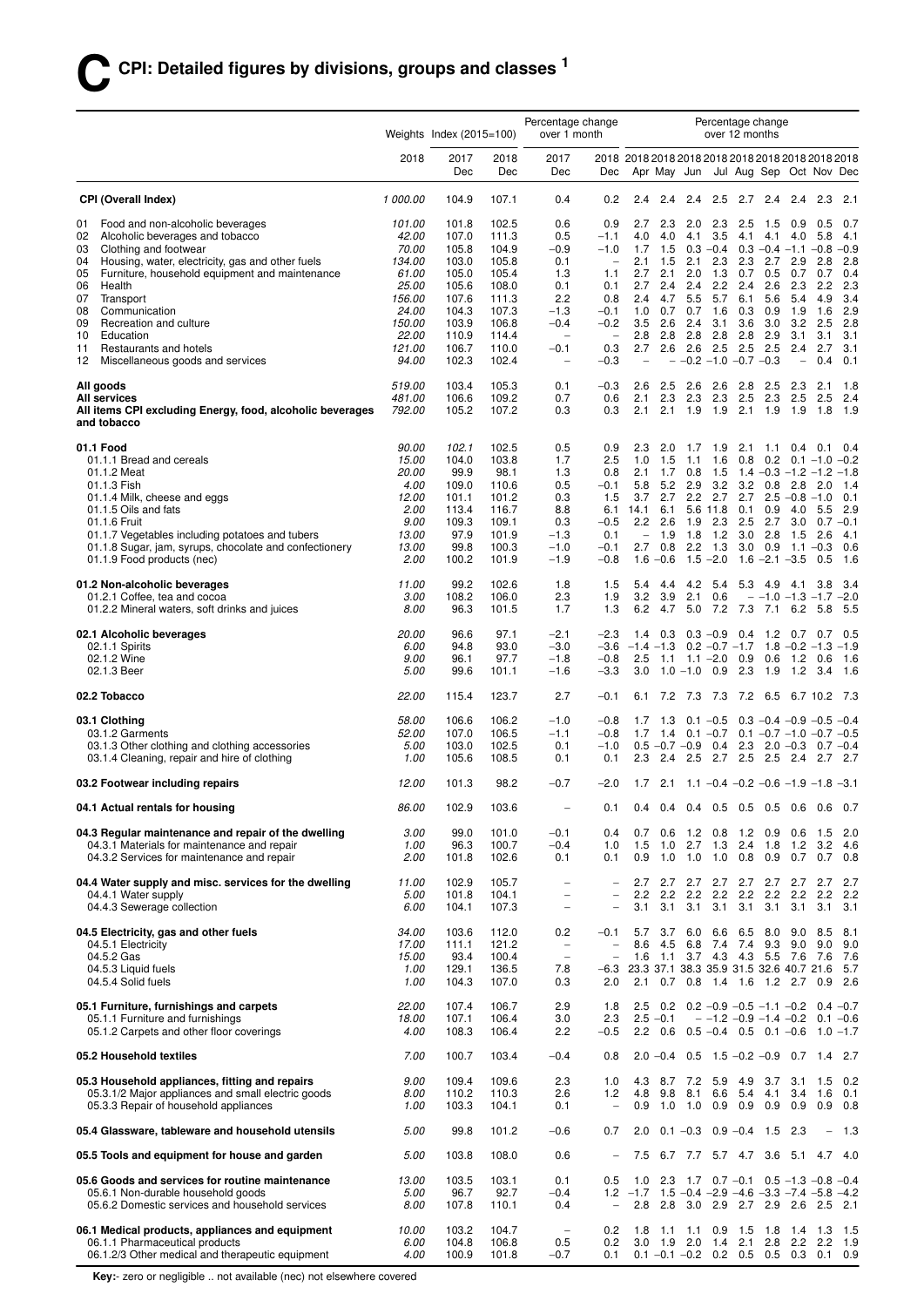continued

|                                                                                                                       | Percentage change<br>Percentage change<br>Weights Index (2015=100)<br>over 1 month<br>over 12 months |                |                |                                 |                                                      |                                                                                                                 |                  |                                             |                  |                          |                    |                      |                              |                    |
|-----------------------------------------------------------------------------------------------------------------------|------------------------------------------------------------------------------------------------------|----------------|----------------|---------------------------------|------------------------------------------------------|-----------------------------------------------------------------------------------------------------------------|------------------|---------------------------------------------|------------------|--------------------------|--------------------|----------------------|------------------------------|--------------------|
|                                                                                                                       | 2018                                                                                                 | 2017<br>Dec    | 2018<br>Dec    | 2017<br>Dec                     | Dec                                                  |                                                                                                                 |                  | Apr May Jun Jul Aug Sep Oct Nov             |                  |                          |                    |                      |                              | Dec                |
| 06.2 Out-patient services                                                                                             | 8.00                                                                                                 | 105.5          | 108.1          | 0.1                             | 0.2                                                  | 2.6                                                                                                             | 2.4              |                                             | $2.5$ 2.5        | -2.5                     | 2.5                | 2.4                  | 2.4                          | 2.5                |
| 06.2.1/3 Medical services & paramedical services<br>06.2.2 Dental services                                            | 5.00<br>3.00                                                                                         | 103.1<br>108.2 | 105.0<br>112.0 | 0.1<br>0.1                      | 0.3<br>0.1                                           | 1.9<br>3.8                                                                                                      | 1.6<br>3.6       | 1.8<br>3.8 3.9                              | 1.8              | 1.6<br>3.9 3.8           | 1.7                | 1.7<br>3.7           | 1.7<br>3.5                   | 1.9<br>3.5         |
| 06.3 Hospital services                                                                                                | 7.00                                                                                                 | 109.6          | 113.3          | 0.2                             | $\overline{\phantom{0}}$                             | 4.5                                                                                                             | 4.6              | 4.5                                         | 4.1              | 4.1                      | 4.1                | 3.6                  | 3.6                          | 3.4                |
| 07.1 Purchase of vehicles                                                                                             | 49.00                                                                                                | 101.0          | 104.8          | 0.1                             | 0.7                                                  | 2.9                                                                                                             | 3.6              | 4.4                                         | 3.8              | 4.1                      | 4.3                | 3.5                  | 3.1                          | 3.8                |
| 07.1.1A New cars                                                                                                      | 28.00                                                                                                | 105.3          | 110.4          | 0.2                             | 0.8                                                  | 4.2                                                                                                             | 4.8<br>2.2       | 5.6<br>3.1                                  | 4.3<br>3.2       | 4.8                      | 4.8<br>$3.2$ $3.9$ | 4.0                  | 4.2<br>1.9                   | 4.8<br>2.8         |
| 07.1.1B Second-hand cars<br>07.1.2/3 Motorcycles and bicycles                                                         | 18.00<br>3.00                                                                                        | 93.9<br>103.6  | 96.6<br>103.2  | $-0.3$<br>0.7                   | 0.6<br>0.2                                           | 1.0<br>2.7                                                                                                      | 0.9              | 2.2                                         | 2.5              | 2.7                      |                    | - 3.3<br>$2.2 - 0.9$ | 0.1                          | $-0.4$             |
| 07.2 Operation of personal transport equipment                                                                        | 73.00                                                                                                | 107.5          | 111.8          | 0.4                             | $-1.9$                                               | 3.5                                                                                                             |                  | 5.7 7.1 7.6                                 |                  | 7.4 7.1 7.7              |                    |                      | 6.5                          | 4.1                |
| 07.2.1 Spare parts and accessories                                                                                    | 5.00                                                                                                 | 104.7          | 107.7          | $-0.5$                          | $-0.2$<br>$-4.4$                                     | 2.7                                                                                                             |                  | $2.6$ $2.2$ $2.4$                           |                  | 1.6                      | 2.0                | - 2.2                | 2.6<br>8.9                   | 2.9<br>3.4         |
| 07.2.2 Fuels and lubricants<br>07.2.3 Maintenance and repairs                                                         | 31.00<br>24.00                                                                                       | 108.0<br>105.2 | 111.6<br>108.7 | 0.7<br>0.2                      | 0.2                                                  | 3.1<br>3.1                                                                                                      |                  | 8.0 11.6 12.4 11.7 10.8 11.9<br>3.4 3.0 3.4 |                  | 3.5                      |                    | $3.3\quad 3.3$       | 3.4                          | 3.3                |
| 07.2.4 Other services                                                                                                 | 13.00                                                                                                | 110.4          | 118.7          | 0.3                             | $-0.1$                                               | 5.6                                                                                                             | 6.1              | 6.4                                         | 6.7              | 7.2                      | 7.8                | 8.1                  | 7.9                          | 7.5                |
| 07.3 Transport services                                                                                               | 34.00                                                                                                | 115.6          | 117.4          | 9.3                             |                                                      | $6.8 - 0.5$                                                                                                     | -4.1             | 3.5                                         | 4.7              | 6.4                      |                    | 4.2 3.1              | 3.9                          | 1.5                |
| 07.3.1 Passenger transport by railway<br>07.3.2 Passenger transport by road                                           | 13.00<br>12.00                                                                                       | 102.3<br>113.8 | 105.9<br>117.6 | $-0.2$<br>0.2                   | $-0.2$<br>1.6                                        | 1.0                                                                                                             | 1.8<br>$3.2$ 2.4 | 2.5                                         | 4.4<br>$3.3$ 4.0 | 4.0<br>4.3 3.9 2.9       |                    | 4.4 2.6              | 3.5<br>1.9                   | 3.5<br>3.4         |
| 07.3.3 Passenger transport by air                                                                                     | 5.00                                                                                                 | 123.7          | 116.7          | 52.8                            |                                                      | $39.6 - 7.9$                                                                                                    | 8.2              |                                             |                  | 2.2 4.2 6.6 5.6          |                    | - 5.3                | 3.3                          | $-5.6$             |
| 07.3.4 Passenger transport by sea and inland waterway                                                                 | 4.00                                                                                                 | 109.5          | 108.3          | 13.8                            |                                                      | 4.4 - 9.0                                                                                                       | 7.5              | 4.7                                         |                  | $4.7$ 13.9 $-1.4$ $-2.0$ |                    |                      | 7.8                          | $-1.1$             |
| 08.1 Postal services                                                                                                  | 1.00                                                                                                 | 104.1          | 106.6          |                                 |                                                      | 2.8                                                                                                             | 2.8              | 2.8 2.8 2.8 2.8                             |                  |                          |                    | - 2.4                | 2.4                          | 2.4                |
| 08.2/3 Telephone and telefax equipment and services                                                                   | 23.00                                                                                                | 104.4          | 107.4          | $-1.4$                          | $-0.1$                                               | 0.9                                                                                                             | 0.6              | $0.6$ 1.6 0.2 0.9                           |                  |                          |                    | 1.9                  | 1.6                          | 2.9                |
| 09.1 Audio-visual equipment and related products                                                                      | 18.00                                                                                                | 94.3           | 94.7           | $-0.8$                          |                                                      | $-0.8$ $-1.6$ $-2.3$ $-3.1$ $-3.2$ $-4.5$ $-2.2$ $-0.8$                                                         |                  |                                             |                  |                          |                    |                      | 0.4                          | 0.4                |
| 09.1.1 Reception and reproduction of sound and pictures<br>09.1.2 Photographic, cinematographic and optical equipment | 5.00<br>2.00                                                                                         | 99.3<br>94.4   | 93.1<br>93.9   | $-2.9$<br>$-2.3$                |                                                      | $-0.7$ $-2.7$ $-6.2$ $-6.4$ $-8.2$ $-8.2$ $-7.3$ $-7.0$ $-8.3$<br>1.1 $-2.5 -3.7 -4.5 -2.0 -2.8 -4.2 -5.1 -3.9$ |                  |                                             |                  |                          |                    |                      |                              | $-6.2$<br>$-0.6$   |
| 09.1.3 Data processing equipment                                                                                      | 6.00                                                                                                 | 85.7           | 87.9           | $-1.1$                          |                                                      | $-3.1$ $-4.5$ $-4.6$ $-5.5$ $-6.0$ $-7.6$ $-3.6$ $-1.5$                                                         |                  |                                             |                  |                          |                    |                      | 4.6                          | 2.5                |
| 09.1.4 Recording media<br>09.1.5 Repair of audio-visual equipment & related products                                  | 4.00<br>1.00                                                                                         | 105.4<br>102.4 | 110.9<br>104.7 | 2.2<br>$\qquad \qquad -$        | 1.3                                                  | 2.2                                                                                                             |                  | 3.9 6.0 3.7<br>2.3 2.3 2.3 2.4 2.3          |                  | $5.0$ 2.8                | 6.2                | 9.6<br>2.3           | 6.3<br>2.3                   | 5.3<br>2.3         |
| 09.2 Oth. major durables for recreation & culture                                                                     | 16.00                                                                                                | 108.9          | 111.1          | $\overline{a}$                  | $-0.1$                                               | 4.0                                                                                                             | 3.9              | 4.0                                         | 5.1              | 5.1                      | 5.0                | 2.1                  | 2.1                          | 2.0                |
| 09.2.1/2 Major durables for in/outdoor recreation                                                                     | 16.00                                                                                                | 108.9          | 111.1          | $\overline{\phantom{a}}$        | $-0.1$                                               | 4.0                                                                                                             | 3.9              | 4.0                                         | 5.1              | 5.1                      | 5.0                | 2.1                  | 2.1                          | 2.0                |
| 09.3 Other recreational items, gardens and pets                                                                       | 37.00                                                                                                | 100.9          | 102.7          | $-1.6$                          | $-0.7$                                               | 3.5                                                                                                             |                  | $1.3 - 0.2$ 2.9                             |                  | 3.8                      | 2.2                | 2.3                  | 0.8                          | 1.8                |
| 09.3.1 Games, toys and hobbies<br>09.3.2 Equipment for sport and open-air recreation                                  | 21.00<br>3.00                                                                                        | 99.9<br>99.5   | 102.0<br>102.1 | $-2.7$<br>$-0.9$                | $-1.3$<br>0.5                                        | 4.5<br>0.5                                                                                                      |                  | $0.8 - 2.1$<br>1.9 1.0                      | 3.5<br>2.1       | 5.1 2.3 2.9<br>3.6       | $2.7$ 1.2          |                      | 0.7<br>1.2                   | 2.2<br>2.6         |
| 09.3.3 Gardens, plants and flowers                                                                                    | 4.00                                                                                                 | 102.9          | 102.4          | 1.4                             | $-0.5$                                               | 3.2                                                                                                             | 1.7              | 3.7                                         | 2.7              | 2.1                      | 1.5                | 0.6                  | 1.5                          | $-0.5$             |
| 09.3.4/5 Pets, related products and services                                                                          | 9.00                                                                                                 | 102.9          | 104.6          | $-1.0$                          | $\qquad \qquad -$                                    | 1.9                                                                                                             | 1.8              | 1.9                                         | 1.7              | 1.5                      | 1.6                | 1.7                  | 0.6                          | 1.7                |
| 09.4 Recreational and cultural services                                                                               | 28.00                                                                                                | 107.4          | 110.4          | 0.3                             | 0.3                                                  | 3.8                                                                                                             | 3.2              | 3.9                                         | 3.6              | 5.1                      | 3.3                | 4.2                  | 2.8                          | 2.8                |
| 09.4.1 Recreational and sporting services<br>09.4.2 Cultural services                                                 | 8.00<br>20.00                                                                                        | 109.3<br>106.7 | 112.3<br>109.7 | 0.2<br>0.4                      | $-0.1$<br>0.4                                        | 3.1                                                                                                             | 3.1              | 3.1<br>4.1 3.2 4.2 3.9                      | 2.9              | 3.0<br>5.9               | 3.0<br>3.4         | 3.0<br>4.7           | 3.0<br>2.8                   | 2.7<br>2.8         |
| 09.5 Books, newspapers and stationery                                                                                 | 12.00                                                                                                | 111.4          | 114.3          | $-0.5$                          | 0.4                                                  |                                                                                                                 | 6.7 5.8          | 5.7                                         |                  | 3.7 4.2 2.4 3.2          |                    |                      | 1.7                          | 2.6                |
| 09.5.1 Books                                                                                                          | 4.00                                                                                                 | 115.0          | 115.7          | $-1.9$                          |                                                      | $-0.7$ 11.2 11.4 9.7                                                                                            |                  |                                             |                  | $3.6$ 6.8 $-0.6$         |                    |                      | $2.4 -0.6$                   | 0.6                |
| 09.5.2 Newspapers and periodicals<br>09.5.3/4 Misc. printed matter, stationery, drawing materials                     | 4.00<br>4.00                                                                                         | 111.9<br>108.7 | 118.7<br>110.3 | $-0.1$<br>0.4                   | 1.6<br>0.4                                           | 7.8<br>2.8                                                                                                      |                  | 5.4 6.1<br>2.3 2.8 2.5 1.5 2.4 1.3          |                  | 5.2 5.6 5.4 6.3          |                    |                      | 4.3<br>1.5                   | 6.1<br>1.5         |
| 09.6 Package holidays                                                                                                 | 39.00                                                                                                | 104.6          | 110.0          | 0.3                             | 0.1                                                  | 4.7                                                                                                             | 4.6              | 4.9 5.1                                     |                  | 5.4 5.7 5.6              |                    |                      | 5.3                          | 5.2                |
| 10.0 Education                                                                                                        | 22.00                                                                                                | 110.9          | 114.4          | $\overline{\phantom{a}}$        |                                                      | 2.8                                                                                                             | 2.8              |                                             | $2.8$ 2.8        | 2.8 2.9                  |                    | 3.1                  | 3.1                          | 3.1                |
| 11.1 Catering services                                                                                                | 94.00                                                                                                | 106.5          | 109.3          | 0.2                             | 0.2                                                  | 2.8                                                                                                             | 2.8              |                                             |                  | 2.9 2.8 2.9 2.8 2.7      |                    |                      | 2.6                          | 2.6                |
| 11.1.1 Restaurants & cafes                                                                                            | 86.00                                                                                                | 106.7          | 109.5          | 0.2                             | 0.3                                                  | 2.9                                                                                                             | 2.8              |                                             | $2.9$ 2.8        |                          |                    | 2.9 2.7 2.6          | 2.6                          | 2.6                |
| 11.1.2 Canteens                                                                                                       | 8.00                                                                                                 | 103.7          | 106.8          | $\overline{\phantom{m}}$        |                                                      | 2.1                                                                                                             | 2.4              | $3.0$ $3.4$                                 |                  | 3.4 3.5                  |                    | 3.9                  | 3.1                          | 3.0                |
| 11.2 Accommodation services                                                                                           | 27.00                                                                                                | 107.6          | 112.6          | $-1.2$                          | 0.5                                                  | 2.5                                                                                                             |                  | 1.8 1.7 1.5 1.4 1.6                         |                  |                          |                    | 1.7                  | 2.9                          | 4.7                |
| 12.1 Personal care                                                                                                    | 30.00                                                                                                | 98.4           | 99.2           | $-0.4$                          |                                                      | $-0.9$ $-1.3$ $-1.0$ $-0.5$ $-0.6$                                                                              |                  |                                             |                  |                          | $-0.9$ 0.6         |                      | 1.3                          | 0.8                |
| 12.1.1 Hairdressing and personal grooming establishments<br>12.1.2/3 Appliances and products for personal care        | 7.00<br>23.00                                                                                        | 105.0<br>96.3  | 107.6<br>96.6  | 0.3<br>$-0.7$                   | 0.1                                                  | $-1.2$ $-2.4$ $-2.0$ $-1.3$ $-1.5$ $-0.8$ 0.4 $-0.1$                                                            |                  | 2.0 1.8 1.9 2.2 2.4 2.5 2.6                 |                  |                          |                    |                      | 2.8<br>0.8                   | 2.5<br>0.2         |
| 12.3 Personal effects (nec)                                                                                           | 15.00                                                                                                | 103.9          | 104.4          | $-0.1$                          | $-0.4$                                               |                                                                                                                 |                  | $1.2$ 1.2 0.1 -0.3                          |                  |                          |                    | $-0.1 - 0.2$         | 0.8                          | 0.4                |
| 12.3.1 Jewellery, clocks and watches                                                                                  | 10.00                                                                                                | 107.6          | 107.5          | 0.6                             | 0.3                                                  |                                                                                                                 |                  | 2.4 1.4 1.3 0.5 1.0 1.2 0.1                 |                  |                          |                    |                      |                              | $0.2 -0.1$         |
| 12.3.2 Other personal effects                                                                                         | 5.00                                                                                                 | 99.1           | 100.5          | $-1.4$                          |                                                      | $-1.8$ -1.0 0.6 -2.2 -2.0 -1.9 -1.9 -0.5                                                                        |                  |                                             |                  |                          |                    |                      | 1.9                          | 1.4                |
| 12.4 Social protection                                                                                                | 18.00                                                                                                | 109.3          | 112.8          | 0.4                             | 0.3                                                  |                                                                                                                 |                  | 3.5 3.3 3.3 3.3 3.3 3.3 3.2 3.3             |                  |                          |                    |                      |                              | 3.2                |
| 12.5 Insurance                                                                                                        | 8.00                                                                                                 | 117.3          | 113.1          | $-0.7$                          | 0.1                                                  | 3.3                                                                                                             | 1.7              |                                             |                  |                          |                    |                      | $-$ -2.1 -2.2 -1.7 -2.1 -4.3 | $-3.5$             |
| 12.5.2 House contents insurance<br>12.5.3 Health insurance                                                            | 2.00<br>2.00                                                                                         | 106.5<br>112.1 | 108.4<br>116.3 | 2.2<br>$\overline{\phantom{a}}$ | $\overline{\phantom{a}}$<br>$\overline{\phantom{0}}$ | 8.7                                                                                                             | 6.1              | 4.1<br>4.7 4.7 4.7 2.9 2.9 2.9 3.7          |                  | 2.8 2.6 5.5 4.1          |                    |                      | 4.1                          | 1.8<br>$3.7$ $3.7$ |
| 12.5.4 Transport insurance                                                                                            | 4.00                                                                                                 | 125.7          | 113.0          | $-2.4$                          |                                                      | $0.2 -0.4 -2.5 -4.8 -7.4 -7.5 -7.8 -8.3 -12.5 -10.1$                                                            |                  |                                             |                  |                          |                    |                      |                              |                    |
| 12.6 Financial services (nec)                                                                                         | 11.00                                                                                                | 97.1           | 92.4           | 0.6                             |                                                      | $0.1 -2.8 -2.6 -2.6 -6.3 -6.3 -6.2 -5.4 -4.5 -4.9$                                                              |                  |                                             |                  |                          |                    |                      |                              |                    |
| 12.6.2 Other financial services (nec)                                                                                 | 11.00                                                                                                | 97.1           | 92.4           | 0.6                             |                                                      | 0.1 $-2.8$ $-2.6$ $-2.6$ $-6.3$ $-6.3$ $-6.2$ $-5.4$ $-4.5$ $-4.9$                                              |                  |                                             |                  |                          |                    |                      |                              |                    |
| 12.7 Other services (nec)                                                                                             | 12.00                                                                                                | 97.1           | 97.6           | 0.3                             |                                                      | $0.1 -2.0 -2.1 -2.2 -2.9 -2.7 -2.6$ 0.6 0.7 0.5                                                                 |                  |                                             |                  |                          |                    |                      |                              |                    |

**Key:**- zero or negligible .. not available (nec) not elsewhere covered

1 From the release of January data on 16 February 2016, CPI and CPIH indices have been re-referenced and published with 2015=100.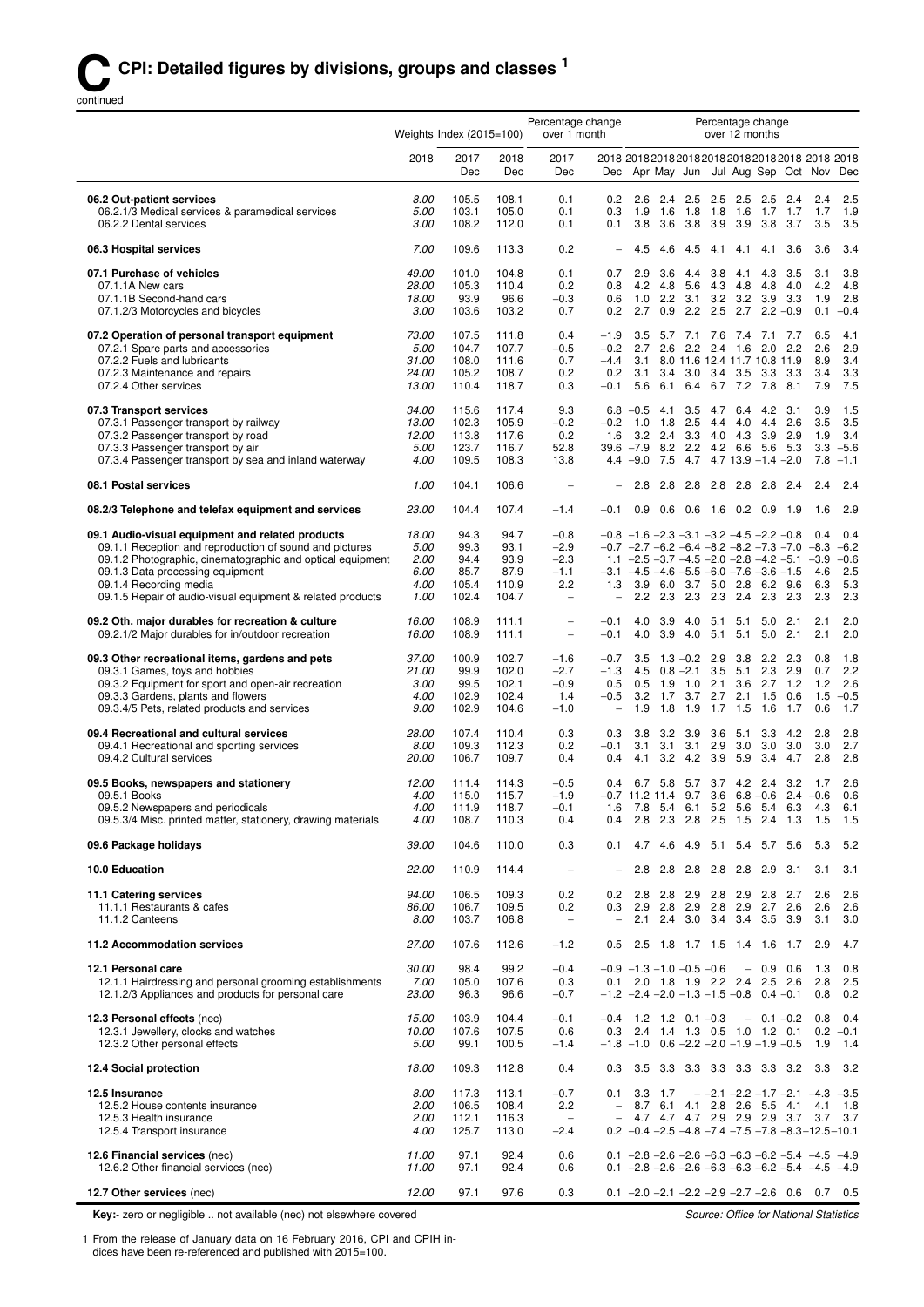|          |                                                                                                           | Percentage change<br>Percentage change<br>Weights Index $(2015=100)$<br>over 12 months<br>over 1 month |                |                |                                                      |                                                      |                                                                     |                                 |                                                               |                    |                                                                         |                                |                                 |                                      |                                     |
|----------|-----------------------------------------------------------------------------------------------------------|--------------------------------------------------------------------------------------------------------|----------------|----------------|------------------------------------------------------|------------------------------------------------------|---------------------------------------------------------------------|---------------------------------|---------------------------------------------------------------|--------------------|-------------------------------------------------------------------------|--------------------------------|---------------------------------|--------------------------------------|-------------------------------------|
|          |                                                                                                           | 2018                                                                                                   | 2017<br>Dec    | 2018<br>Dec    | 2017<br>Dec                                          | Dec                                                  |                                                                     |                                 | Apr May Jun Jul Aug Sep Oct Nov Dec                           |                    |                                                                         |                                |                                 |                                      |                                     |
|          | <b>CPIH (overall index)</b>                                                                               | 1 000.00                                                                                               | 105.0          | 107.1          | 0.3                                                  | 0.1                                                  | 2.2                                                                 | 2.3                             | 2.3                                                           | 2.3                | 2.4                                                                     | 2.2                            | $2.2^{\circ}$                   | 2.2                                  | 2.0                                 |
| 01       | Food and non-alcoholic beverages                                                                          | 83.00                                                                                                  | 101.9          | 102.6          | 0.7                                                  | 0.9                                                  | 2.7                                                                 | 2.3                             | 2.0                                                           | 2.3                |                                                                         | $2.4$ 1.5                      | 0.9                             | 0.5                                  | 0.7                                 |
| 02<br>03 | Alcoholic beverages and tobacco<br>Clothing and footwear                                                  | 34.00<br>57.00                                                                                         | 106.9<br>105.8 | 111.3<br>104.9 | 0.5<br>$-0.9$                                        | $-1.1$<br>$-1.0$                                     | 3.9<br>1.8                                                          | 4.0<br>1.5                      | 4.0                                                           | 3.5<br>$0.4 - 0.4$ | 4.0                                                                     | 4.0<br>$0.3 - 0.4 - 1.1 - 0.8$ | 3.9                             | 5.7                                  | 4.1<br>$-0.9$                       |
| 04       | Housing, water, electricity, gas and other fuels                                                          | 301.00                                                                                                 | 104.5          | 106.6          | 0.1                                                  | 0.1                                                  | 1.8                                                                 | 1.6                             | 1.8                                                           | 1.8                | 1.8                                                                     | 1.9                            | 2.1                             | 2.0                                  | 2.1                                 |
| 05       | Furniture, household equipment and maintenance                                                            | 48.00                                                                                                  | 105.0          | 105.3          | 1.4                                                  | 1.0                                                  | 2.7                                                                 | 2.1                             | 2.0                                                           | 1.3                | 0.7                                                                     | 0.4                            | 0.7                             | 0.6                                  | 0.3                                 |
| 06       | Health                                                                                                    | 21.00                                                                                                  | 105.5          | 107.9          | 0.1                                                  | 0.1                                                  | 2.7                                                                 | 2.3                             | 2.4                                                           | 2.2                | 2.4                                                                     | 2.6                            | 2.3                             | 2.2                                  | 2.3                                 |
| 07<br>08 | Transport<br>Communication                                                                                | 124.00<br>20.00                                                                                        | 107.4<br>104.4 | 110.9<br>107.3 | 2.3<br>$-1.3$                                        | 0.8<br>$-0.1$                                        | 2.3<br>1.0                                                          | 4.6<br>0.7                      | 5.3<br>0.7                                                    | 5.6<br>1.6         | 6.0<br>0.3                                                              | 5.5<br>0.9                     | 5.3<br>1.9                      | 4.8<br>1.6                           | 3.3<br>2.8                          |
| 09       | Recreation and culture                                                                                    | 120.00                                                                                                 | 104.1          | 107.0          | $-0.4$                                               | $-0.2$                                               | 3.5                                                                 | 2.7                             | 2.4                                                           | 3.1                | 3.6                                                                     | 3.1                            | 3.3                             | 2.6                                  | 2.8                                 |
| 10       | Education                                                                                                 | 18.00                                                                                                  | 110.9          | 114.4          | $\overline{\phantom{m}}$                             | $\qquad \qquad -$                                    | 2.8                                                                 | 2.8                             | 2.8                                                           | 2.8                | 2.8                                                                     | 2.9                            | 3.1                             | 3.1                                  | 3.1                                 |
| 11<br>12 | Restaurants and hotels<br>Miscellaneous goods and services                                                | 97.00<br>77.00                                                                                         | 106.7<br>102.3 | 110.0<br>102.4 | -0.1<br>$\overline{\phantom{0}}$                     | 0.3<br>$-0.3$                                        | 2.7                                                                 | 2.6<br>$\overline{\phantom{0}}$ | 2.6                                                           | 2.5                | 2.5<br>$-0.2$ -1.0 -0.7 -0.3                                            | 2.5                            | 2.4<br>$\overline{\phantom{0}}$ | 2.7<br>0.4                           | 3.1<br>0.1                          |
|          | 04.2 Owner occupiers housing costs                                                                        | 169.00                                                                                                 | 104.9          | 106.2          | 0.1                                                  | 0.1                                                  | 1.2                                                                 | 1.1                             | 1.1                                                           |                    | $1.1$ 1.0                                                               | 1.0                            | $-1.1$                          | 1.1                                  | - 1.2                               |
|          | All goods                                                                                                 | 418.00                                                                                                 | 103.4          | 105.3          | 0.1                                                  | $-0.3$                                               | 2.6                                                                 | -2.5                            | 2.5                                                           | 2.6                |                                                                         | 2.7 2.5                        | 2.3                             | 2.1                                  | 1.8                                 |
|          | <b>All services</b><br>CPIH excluding Energy, food, alcoholic beverages & tobacco                         | 582.00<br>831.00                                                                                       | 106.1<br>105.2 | 108.4<br>107.1 | 0.5<br>0.2                                           | 0.4<br>0.3                                           | 1.9<br>2.0                                                          | 2.1<br>2.0                      | 2.0<br>1.8                                                    | 2.0<br>1.8         | 2.2<br>1.9                                                              | 2.0<br>1.8                     | 2.1<br>1.8                      | 2.2<br>1.8                           | 2.1<br>1.8                          |
|          | 01.1 Food                                                                                                 | 73.00                                                                                                  | 102.2          | 102.6          | 0.6                                                  | 0.9                                                  | 2.4                                                                 | 2.0                             | 1.7                                                           | 1.9                | 2.0                                                                     | 1.1                            | 0.5                             | 0.1                                  | 0.4                                 |
|          | 01.1.1 Bread and cereals                                                                                  | 12.00                                                                                                  | 104.0          | 103.8          | 1.7                                                  | 2.5                                                  | 1.0                                                                 | 1.5                             | 1.1                                                           | 1.6                | 0.8                                                                     |                                |                                 | $0.2$ 0.1 $-1.0$                     | $-0.2$                              |
|          | 01.1.2 Meat                                                                                               | 16.00                                                                                                  | 99.9           | 98.1           | 1.3                                                  | 0.8                                                  | 2.1                                                                 | 1.7                             | 0.8                                                           | 1.5                |                                                                         | $1.4 - 0.3 - 1.2 - 1.2$        |                                 |                                      | $-1.8$                              |
|          | 01.1.3 Fish<br>01.1.4 Milk, cheese and eggs                                                               | 3.00<br>9.00                                                                                           | 109.0<br>101.1 | 110.6<br>101.2 | 0.5<br>0.3                                           | $-0.1$<br>1.5                                        | 5.8<br>3.7                                                          | 5.2<br>2.7                      | 2.9<br>2.2                                                    | 3.2<br>2.7         | 3.2<br>2.7                                                              | 0.8                            | 2.8                             | 2.0<br>$2.5 - 0.8 - 1.0$             | 1.4<br>0.1                          |
|          | 01.1.5 Oils and fats                                                                                      | 2.00                                                                                                   | 113.4          | 116.7          | 8.8                                                  |                                                      | 6.1 14.1 6.1                                                        |                                 |                                                               | 5.6 11.8           | 0.1                                                                     | 0.9                            | 4.0                             | 5.5                                  | 2.9                                 |
|          | 01.1.6 Fruit                                                                                              | 8.00                                                                                                   | 109.3          | 109.1          | 0.3                                                  | $-0.5$                                               |                                                                     | $2.2$ $2.6$                     | 1.9                                                           | 2.3                | 2.5                                                                     | 2.7                            | 3.0                             |                                      | $0.7 - 0.1$                         |
|          | 01.1.7 Vegetables including potatoes and tubers<br>01.1.8 Sugar, jam, syrups, chocolate and confectionery | 10.00<br>11.00                                                                                         | 97.9<br>99.8   | 101.9<br>100.3 | $-1.3$<br>$-1.0$                                     | 0.1<br>$-0.1$                                        | $\overline{\phantom{0}}$<br>2.7                                     | 1.9<br>0.8                      | 1.8                                                           | 1.2<br>$2.2$ 1.3   | 3.0<br>3.0                                                              | 2.8<br>0.9                     | - 1.5                           | 2.6<br>$1.1 - 0.3$                   | 4.1<br>0.6                          |
|          | 01.1.9 Food products (nec)                                                                                | 2.00                                                                                                   | 100.2          | 101.9          | $-1.9$                                               | $-0.8$                                               |                                                                     | $1.6 - 0.6$                     |                                                               | $1.5 - 2.0$        |                                                                         | $1.6 - 2.1 - 3.5$              |                                 | 0.5                                  | - 1.6                               |
|          | 01.2 Non-alcoholic beverages<br>01.2.1 Coffee, tea and cocoa                                              | 10.00<br>3.00                                                                                          | 99.5<br>108.2  | 102.7<br>106.0 | 1.9<br>2.3                                           | 1.5<br>1.9                                           | 3.2                                                                 | 5.4 4.5<br>3.9                  | 2.1                                                           | 0.6                | 4.2 5.2 5.1 4.6 3.9 3.6                                                 | $-1.0 -1.3 -1.7 -2.0$          |                                 |                                      | - 3.2                               |
|          | 01.2.2 Mineral waters, soft drinks and juices                                                             | 7.00                                                                                                   | 96.3           | 101.5          | 1.7                                                  | 1.3                                                  |                                                                     |                                 | 6.2 4.7 5.0                                                   |                    | 7.2 7.3 7.1 6.2 5.8                                                     |                                |                                 |                                      | - 5.5                               |
|          | 02.1 Alcoholic beverages                                                                                  | 16.00                                                                                                  | 96.6           | 97.0           | $-2.1$                                               | $-2.3$                                               |                                                                     | $1.4$ 0.3                       | $0.3 - 0.9$                                                   |                    | 0.4                                                                     |                                |                                 | 1.2 0.7 0.6                          | - 0.5                               |
|          | 02.1.1 Spirits<br>02.1.2 Wine                                                                             | 5.00<br>7.00                                                                                           | 94.8<br>96.1   | 93.0<br>97.7   | $-3.0$<br>$-1.8$                                     | $-0.8$                                               | $-3.6$ $-1.4$ $-1.3$                                                | $2.5$ 1.1                       | $1.1 - 2.0$                                                   |                    | $0.2 - 0.7 - 1.7$<br>0.9                                                | 0.6                            |                                 | $1.8 - 0.2 - 1.3$<br>$1.2 \quad 0.6$ | $-1.9$<br>- 1.6                     |
|          | 02.1.3 Beer                                                                                               | 4.00                                                                                                   | 99.6           | 101.1          | $-1.6$                                               | $-3.3$                                               |                                                                     |                                 | $3.0 \quad 1.0 - 1.0$                                         | 0.9                | 2.3                                                                     | 1.9                            | 1.2                             | 3.4                                  | - 1.6                               |
|          | 02.2 Tobacco                                                                                              | 18.00                                                                                                  | 115.4          | 123.7          | 2.7                                                  | $-0.1$                                               |                                                                     |                                 | 6.1 7.2 7.3 7.3 7.2 6.5 6.7 10.2 7.3                          |                    |                                                                         |                                |                                 |                                      |                                     |
|          | 03.1 Clothing                                                                                             | 47.00                                                                                                  | 106.6          | 106.2          | $-1.0$                                               | $-0.8$                                               |                                                                     | $1.7$ 1.3                       |                                                               | $0.1 - 0.5$        |                                                                         | $0.3 - 0.4 - 0.9 - 0.5 - 0.4$  |                                 |                                      |                                     |
|          | 03.1.2 Garments                                                                                           | 42.00<br>4.00                                                                                          | 107.0<br>103.0 | 106.5<br>102.5 | $-1.1$<br>0.1                                        | $-0.8$<br>$-1.0$                                     |                                                                     |                                 | 1.7 1.4 0.1 -0.7 0.1 -0.7 -1.0 -0.7 -0.5<br>$0.5 - 0.7 - 0.9$ | 0.4                | 2.3                                                                     |                                |                                 | $2.0 - 0.3$ 0.7 $-0.4$               |                                     |
|          | 03.1.3 Other clothing and clothing accessories<br>03.1.4 Cleaning, repair and hire of clothing            | 1.00                                                                                                   | 105.6          | 108.5          | 0.1                                                  | 0.1                                                  | 2.3                                                                 | 2.4                             |                                                               |                    | 2.5 2.7 2.5 2.5 2.4 2.7 2.7                                             |                                |                                 |                                      |                                     |
|          | 03.2 Footwear including repairs                                                                           | 10.00                                                                                                  | 101.3          | 98.2           | $-0.7$                                               | $-2.0$                                               |                                                                     |                                 | $1.7$ 2.1 1.1 $-0.4$ $-0.2$ $-0.6$ $-1.9$ $-1.8$ $-3.1$       |                    |                                                                         |                                |                                 |                                      |                                     |
|          | 04.1 Actual rentals for housing                                                                           | 69.00                                                                                                  | 102.9          | 103.6          |                                                      | 0.1                                                  |                                                                     |                                 | 0.4 0.4 0.4 0.5 0.5 0.5 0.6 0.6 0.7                           |                    |                                                                         |                                |                                 |                                      |                                     |
|          | 04.2 Owner occupiers housing costs                                                                        | 169.00                                                                                                 | 104.9          | 106.2          | 0.1                                                  | 0.1                                                  |                                                                     |                                 | 1.2 1.1 1.1 1.1 1.0 1.0 1.1                                   |                    |                                                                         |                                |                                 | $-1.1$                               | 1.2                                 |
|          | 04.3 Regular maintenance and repair of the dwelling                                                       | 2.00                                                                                                   | 99.1           | 101.7          | $-0.1$                                               | 0.6                                                  |                                                                     | $1.2$ 1.1                       | 1.9                                                           |                    | $1.1$ 1.6                                                               | 1.3                            |                                 | $1.0$ 2.0                            | 2.7                                 |
|          | 04.3.1 Materials for maintenance and repair<br>04.3.2 Services for maintenance and repair                 | 1.00<br>1.00                                                                                           | 96.3<br>101.8  | 100.7<br>102.6 | $-0.4$<br>0.1                                        | 1.0<br>0.1                                           | 1.5                                                                 | 1.0                             | 0.9 1.0 1.0 1.0 0.8 0.9 0.7 0.7 0.8                           | $2.7$ 1.3          | 2.4                                                                     | 1.8                            | 1.2                             | 3.2                                  | 4.6                                 |
|          |                                                                                                           |                                                                                                        |                |                |                                                      |                                                      |                                                                     |                                 |                                                               |                    |                                                                         |                                |                                 |                                      |                                     |
|          | 04.4 Water supply and misc. services for the dwelling<br>04.4.1 Water supply                              | 9.00<br>4.00                                                                                           | 103.0<br>101.8 | 105.7<br>104.1 | $\overline{\phantom{0}}$<br>$\overline{\phantom{a}}$ | $\overline{\phantom{0}}$                             | 2.7                                                                 | 2.7<br>$2.2$ 2.2                | 2.2                                                           |                    | 2.7 2.7 2.7 2.7 2.7 2.7<br>2.2 2.2 2.2 2.2 2.2 2.2                      |                                |                                 |                                      | 2.7                                 |
|          | 04.4.3 Sewerage collection                                                                                | 5.00                                                                                                   | 104.1          | 107.3          | $\overline{\phantom{0}}$                             | $\qquad \qquad -$                                    | 3.1                                                                 | 3.1                             | 3.1                                                           | 3.1                | 3.1                                                                     | 3.1                            | 3.1                             | 3.1                                  | 3.1                                 |
|          | 04.5 Electricity, gas and other fuels                                                                     | 27.00                                                                                                  | 103.9          | 112.3          | 0.3                                                  | $-0.2$                                               |                                                                     |                                 | 5.8 3.9 6.2 6.7 6.6 8.1                                       |                    |                                                                         |                                |                                 | 9.2 8.5                              | 8.0                                 |
|          | 04.5.1 Electricity<br>04.5.2 Gas                                                                          | 13.00<br>12.00                                                                                         | 111.1<br>93.4  | 121.2<br>100.4 | $\overline{\phantom{0}}$<br>$\overline{\phantom{0}}$ | $\overline{\phantom{0}}$<br>$\overline{\phantom{0}}$ |                                                                     | 8.6 4.5                         | 1.6 1.1 3.7 4.3 4.3 5.5 7.6 7.6                               |                    | 6.8 7.4 7.4                                                             |                                |                                 | $9.3$ $9.0$ $9.0$                    | 9.0<br>7.6                          |
|          | 04.5.3 Liquid fuels                                                                                       | 1.00                                                                                                   | 129.1          | 136.5          | 7.8                                                  |                                                      | -6.3 23.3 37.1 38.3 35.9 31.5 32.6 40.7 21.6                        |                                 |                                                               |                    |                                                                         |                                |                                 |                                      | 5.7                                 |
|          | 04.5.4 Solid fuels                                                                                        | 1.00                                                                                                   | 104.3          | 107.0          | 0.3                                                  | 2.0                                                  |                                                                     |                                 | 2.1 0.7 0.8 1.4 1.6 1.2 2.7 0.9                               |                    |                                                                         |                                |                                 |                                      | - 2.6                               |
|          | 04.9 Council tax and rates                                                                                | 25.00                                                                                                  | 107.0          | 112.2          | $\overline{\phantom{a}}$                             |                                                      | 4.9                                                                 | 4.9                             |                                                               |                    | 4.9 4.9 4.9 4.9 4.9 4.9 4.9                                             |                                |                                 |                                      |                                     |
|          | 05.1 Furniture, furnishings and carpets                                                                   | 18.00                                                                                                  | 107.4          | 106.4          | 2.9                                                  | 1.7                                                  | 2.4                                                                 |                                 | 0.1 0.1 $-0.9$ $-0.7$ $-1.2$ $-0.2$ 0.3 $-0.9$                |                    |                                                                         |                                |                                 |                                      |                                     |
|          | 05.1.1 Furniture and furnishings<br>05.1.2 Carpets and other floor coverings                              | 14.00<br>4.00                                                                                          | 107.1<br>108.3 | 106.4<br>106.4 | 3.0<br>2.2                                           | 2.3<br>$-0.5$                                        |                                                                     | $2.5 - 0.1$<br>$2.2 \quad 0.6$  |                                                               |                    | $-1.2 -0.9 -1.4 -0.2$ 0.1 -0.6<br>$0.5 - 0.4$ 0.5 0.1 $-0.6$ 1.0 $-1.7$ |                                |                                 |                                      |                                     |
|          | 05.2 Household textiles                                                                                   | 5.00                                                                                                   | 100.7          | 103.4          | $-0.4$                                               | 0.8                                                  |                                                                     |                                 | $2.0 -0.4$ 0.5 1.5 $-0.2 -0.9$ 0.7 1.4 2.7                    |                    |                                                                         |                                |                                 |                                      |                                     |
|          | 05.3 Household appliances, fitting and repairs                                                            | 7.00                                                                                                   | 109.2          | 109.4          | 2.3                                                  | 1.0                                                  | 4.3                                                                 | 8.5                             | 7.1                                                           | 5.8                | 4.8                                                                     | 3.7                            |                                 | $3.1 \quad 1.5$                      | 0.2                                 |
|          | 05.3.1/2 Major appliances and small electric goods                                                        | 6.00                                                                                                   | 110.2          | 110.3          | 2.6                                                  | 1.2                                                  |                                                                     | 4.8 9.8                         | 8.1                                                           |                    | 6.6 5.4 4.1                                                             |                                |                                 | $3.4$ 1.6                            | 0.1                                 |
|          | 05.3.3 Repair of household appliances                                                                     | 1.00                                                                                                   | 103.3          | 104.1          | 0.1                                                  | $\qquad \qquad -$                                    | 0.9                                                                 | 1.0                             | 1.0                                                           | 0.9                | 0.9                                                                     | $0.9$ 0.9 0.9                  |                                 |                                      | 0.8                                 |
|          | 05.4 Glassware, tableware and household utensils                                                          | 4.00                                                                                                   | 99.8           | 101.2          | $-0.6$                                               | 0.7                                                  | 2.0                                                                 |                                 | $0.1 - 0.3$ 0.9 $-0.4$ 1.5 2.3                                |                    |                                                                         |                                |                                 | $\bar{\phantom{a}}$                  | - 1.3                               |
|          | 05.5 Tools and equipment for house and garden                                                             | 4.00                                                                                                   | 103.8          | 108.0          | 0.6                                                  |                                                      | 7.5                                                                 |                                 | 6.7 7.7 5.7 4.7 3.6 5.1 4.7 4.0                               |                    |                                                                         |                                |                                 |                                      |                                     |
|          | 05.6 Goods and services for routine maintenance                                                           | 10.00                                                                                                  | 103.6          | 103.1          | 0.1                                                  | 0.5                                                  |                                                                     |                                 | 1.0 2.3 1.6 0.6 -0.2 0.4 -1.5 -0.9 -0.5                       |                    |                                                                         |                                |                                 |                                      |                                     |
|          | 05.6.1 Non-durable household goods<br>05.6.2 Domestic services and household services                     | 4.00<br>6.00                                                                                           | 96.7<br>107.8  | 92.7<br>110.1  | $-0.4$<br>0.4                                        | $-$                                                  | $1.2$ $-1.7$ $1.5$ $-0.4$ $-2.9$ $-4.6$ $-3.3$ $-7.4$ $-5.8$ $-4.2$ |                                 |                                                               |                    |                                                                         |                                |                                 |                                      | 2.8 2.8 3.0 2.9 2.7 2.9 2.6 2.5 2.1 |
|          |                                                                                                           |                                                                                                        |                |                |                                                      |                                                      |                                                                     |                                 |                                                               |                    |                                                                         |                                |                                 |                                      |                                     |

**Key:**- zero or negligible .. not available (nec) not elsewhere covered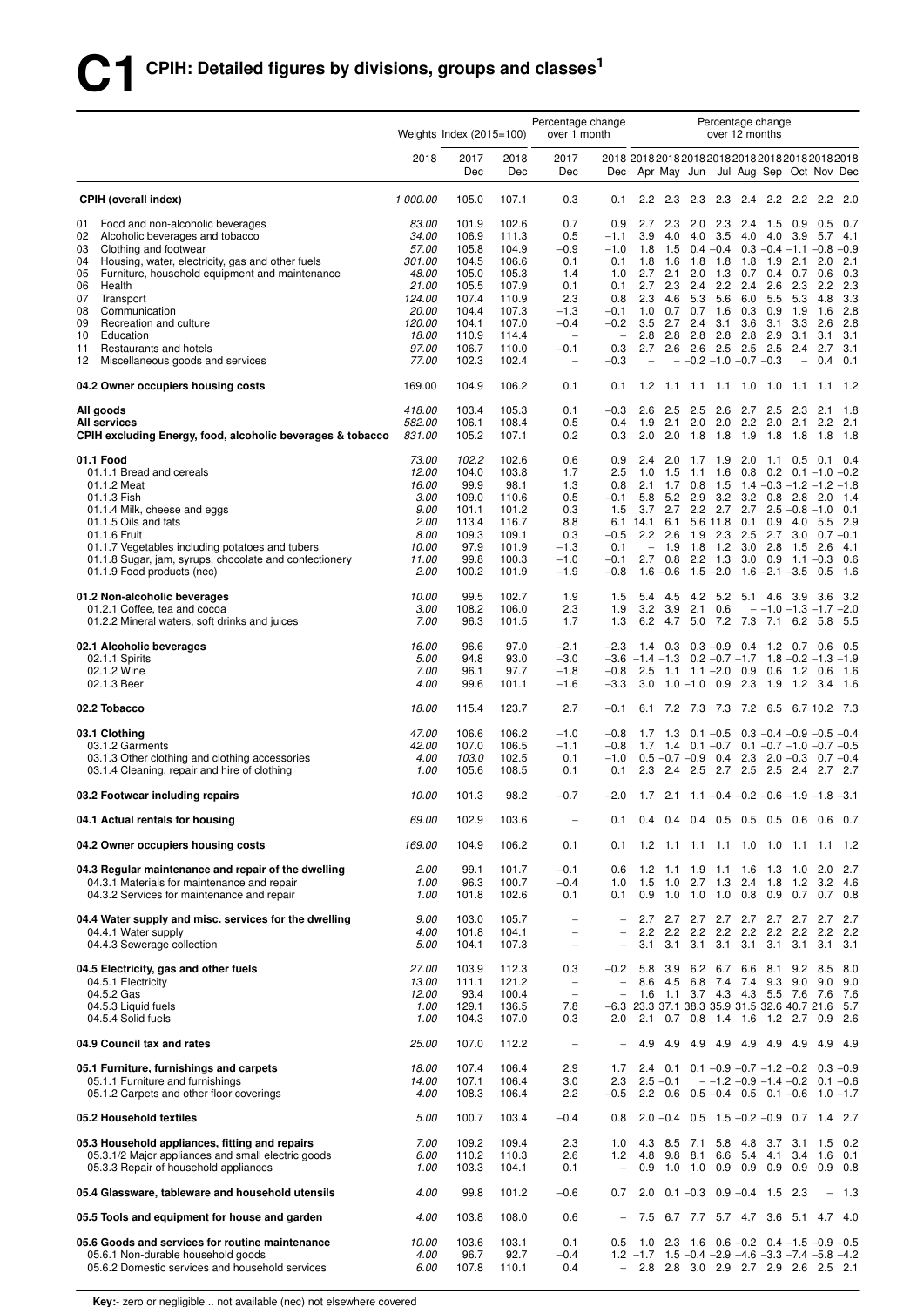

|                                                                                                                                                                                                                                                                                                       | Weights Index $(2015=100)$                      |                                                |                                                |                                                                         | Percentage change<br>Percentage change<br>over 1 month<br>over 12 months |                                                      |                                                                                                                                                                                                                                                                                                                   |                          |                                              |                                  |                                 |                                              |
|-------------------------------------------------------------------------------------------------------------------------------------------------------------------------------------------------------------------------------------------------------------------------------------------------------|-------------------------------------------------|------------------------------------------------|------------------------------------------------|-------------------------------------------------------------------------|--------------------------------------------------------------------------|------------------------------------------------------|-------------------------------------------------------------------------------------------------------------------------------------------------------------------------------------------------------------------------------------------------------------------------------------------------------------------|--------------------------|----------------------------------------------|----------------------------------|---------------------------------|----------------------------------------------|
|                                                                                                                                                                                                                                                                                                       | 2018                                            | 2017<br>Dec                                    | 2018<br>Dec                                    | 2017<br>Dec                                                             |                                                                          |                                                      | Dec Apr May Jun Jul Aug Sep Oct Nov Dec                                                                                                                                                                                                                                                                           |                          |                                              |                                  |                                 |                                              |
| 06.1 Medical products, appliances and equipment<br>06.1.1 Pharmaceutical products<br>06.1.2/3 Other medical and therapeutic equipment                                                                                                                                                                 | 9.00<br>5.00<br>4.00                            | 103.2<br>104.8<br>100.9                        | 104.7<br>106.8<br>101.8                        | $\overline{\phantom{a}}$<br>0.5<br>$-0.7$                               | 0.2<br>0.2<br>0.1                                                        | $3.0$ 1.9 2.0                                        | 1.8 1.1 1.1 0.9 1.4 1.8 1.4<br>$0.1 - 0.1 - 0.2$ 0.2 0.5 0.5                                                                                                                                                                                                                                                      | $1.4$ 2.1                | 2.8                                          | 2.2<br>0.3                       | 1.3<br>2.2<br>0.1               | 1.4<br>1.9<br>0.9                            |
| 06.2 Out-patient services<br>06.2.1/3 Medical services & paramedical services<br>06.2.2 Dental services                                                                                                                                                                                               | 7.00<br>4.00<br>3.00                            | 105.1<br>103.1<br>108.2                        | 107.8<br>105.0<br>112.0                        | 0.1<br>0.1<br>0.1                                                       | 0.2<br>0.3<br>0.1                                                        | $2.7$ 2.5<br>1.9<br>1.6<br>3.8                       | 2.7 2.7<br>1.8<br>1.8<br>3.6 3.8 3.9                                                                                                                                                                                                                                                                              | 2.6<br>1.6<br>3.9        | - 2.6<br>1.7                                 | 2.5<br>1.7<br>3.8 3.7            | 2.5<br>1.7<br>3.5               | 2.6<br>1.9<br>3.5                            |
| 06.3 Hospital services                                                                                                                                                                                                                                                                                | 5.00                                            | 109.6                                          | 113.3                                          | 0.2                                                                     |                                                                          | 4.5<br>4.6                                           | 4.5<br>4.1                                                                                                                                                                                                                                                                                                        | 4.1                      | 4.1                                          | 3.6                              | 3.6                             | 3.4                                          |
| 07.1 Purchase of vehicles<br>07.1.1A New cars<br>07.1.1B Second-hand cars<br>07.1.2/3 Motorcycles and bicycles                                                                                                                                                                                        | 38.00<br>22.00<br>14.00<br>2.00                 | 101.0<br>105.3<br>93.9<br>103.6                | 104.8<br>110.4<br>96.6<br>103.2                | 0.1<br>0.2<br>$-0.3$<br>0.7                                             | 0.7<br>0.8<br>0.6<br>0.2                                                 | 2.9<br>3.6<br>4.2<br>4.8<br>1.0<br>2.2<br>2.7<br>0.9 | 4.5<br>3.8<br>5.6<br>4.3<br>3.1<br>3.2<br>2.2<br>2.5                                                                                                                                                                                                                                                              | 4.1<br>4.8<br>3.2<br>2.7 | 4.3<br>-4.8<br>3.9                           | 3.5<br>4.0<br>3.3<br>$2.2 - 0.9$ | 3.2<br>4.2<br>1.9<br>0.1        | 3.8<br>4.8<br>2.8<br>$-0.4$                  |
| 07.2 Operation of personal transport equipment<br>07.2.1 Spare parts and accessories<br>07.2.2 Fuels and lubricants<br>07.2.3 Maintenance and repairs<br>07.2.4 Other services                                                                                                                        | 58.00<br>4.00<br><i>25.00</i><br>19.00<br>10.00 | 107.3<br>104.7<br>108.0<br>105.2<br>110.4      | 111.6<br>107.7<br>111.6<br>108.7<br>118.7      | 0.4<br>$-0.5$<br>0.7<br>0.2<br>0.3                                      | $-1.9$<br>$-0.2$<br>$-4.4$<br>0.2<br>$-0.1$                              | 3.5<br>2.7<br>2.6<br>5.6                             | 5.7 7.1 7.6 7.4 7.2 7.7<br>2.2 2.4 1.6 2.0 2.2<br>3.1 8.0 11.6 12.4 11.7 10.8 11.9<br>3.1 3.4 3.0 3.4 3.5 3.3 3.3<br>6.1 6.4 6.7 7.2 7.8                                                                                                                                                                          |                          |                                              | 8.1                              | 6.5<br>2.6<br>8.9<br>3.4<br>7.9 | 4.0<br>2.9<br>3.4<br>3.3<br>7.5              |
| 07.3 Transport services<br>07.3.1 Passenger transport by railway<br>07.3.2 Passenger transport by road<br>07.3.3 Passenger transport by air<br>07.3.4 Passenger transport by sea and inland waterway                                                                                                  | 28.00<br>11.00<br>10.00<br>4.00<br>3.00         | 115.3<br>102.3<br>113.8<br>123.7<br>109.5      | 116.4<br>105.9<br>117.6<br>116.7<br>108.3      | 9.2<br>$-0.2$<br>0.2<br>52.8<br>13.8                                    | $-0.2$<br>1.6<br>$39.6 - 7.9$<br>$4.4 - 9.0$                             | $6.6 - 0.9$ 3.5 2.8<br>$1.0$ 1.8<br>$3.2$ 2.4<br>7.5 | 4.0<br>2.5<br>4.4<br>3.3 4.0 4.3 3.9 2.9<br>8.2 2.2 4.2 6.6 5.6 5.3<br>$4.7$ $4.7$ $13.9$ $-1.4$ $-2.0$                                                                                                                                                                                                           | 5.5 3.6 2.6              | $4.0 \quad 4.4$                              | 2.6                              | 3.3<br>3.5<br>1.9<br>3.3<br>7.8 | 0.9<br>3.5<br>3.4<br>$-5.6$<br>$-1.1$        |
| 08.1 Postal services                                                                                                                                                                                                                                                                                  | 1.00                                            | 104.1                                          | 106.6                                          | $\overline{a}$                                                          |                                                                          | 2.8                                                  | 2.8 2.8 2.8 2.8 2.8 2.4                                                                                                                                                                                                                                                                                           |                          |                                              |                                  | 2.4                             | 2.4                                          |
| 08.2/3 Telephone and telefax equipment and services                                                                                                                                                                                                                                                   | 19.00                                           | 104.4                                          | 107.4                                          | $-1.4$                                                                  | $-0.1$                                                                   | 0.9                                                  | $0.6$ $0.6$ 1.6 0.2 0.9                                                                                                                                                                                                                                                                                           |                          |                                              | 1.9                              | 1.6                             | 2.9                                          |
| 09.1 Audio-visual equipment and related products<br>09.1.1 Reception and reproduction of sound and pictures<br>09.1.2 Photographic, cinematographic and optical equipment<br>09.1.3 Data processing equipment<br>09.1.4 Recording media<br>09.1.5 Repair of audio-visual equipment & related products | 14.00<br>4.00<br>1.00<br>5.00<br>3.00<br>1.00   | 95.0<br>99.3<br>94.4<br>85.7<br>105.4<br>102.4 | 95.4<br>93.1<br>93.9<br>87.9<br>110.9<br>104.7 | $-0.6$<br>$-2.9$<br>$-2.3$<br>$-1.1$<br>2.2<br>$\overline{\phantom{0}}$ | 1.3<br>$\overline{\phantom{0}}$                                          |                                                      | $-1.0$ $-1.3$ $-1.9$ $-3.1$ $-3.0$ $-4.1$ $-1.8$ $-0.2$<br>$-0.7$ $-2.7$ $-6.2$ $-6.4$ $-8.2$ $-8.2$ $-7.3$ $-7.0$ $-8.3$<br>1.1 $-2.5$ $-3.7$ $-4.5$ $-2.0$ $-2.8$ $-4.2$ $-5.1$ $-3.9$<br>$-3.1$ $-4.5$ $-4.6$ $-5.5$ $-6.0$ $-7.6$ $-3.6$ $-1.5$<br>3.9 6.0 3.7 5.0 2.8 6.2 9.6<br>2.2 2.3 2.3 2.3 2.4 2.3 2.3 |                          |                                              |                                  | 0.8<br>4.6<br>6.3<br>2.3        | 0.4<br>$-6.2$<br>$-0.6$<br>2.5<br>5.3<br>2.3 |
| 09.2 Oth. major durables for recreation & culture<br>09.2.1/2 Major durables for in/outdoor recreation                                                                                                                                                                                                | 14.00<br>14.00                                  | 108.9<br>108.9                                 | 111.1<br>111.1                                 | $\overline{a}$<br>÷                                                     | $-0.1$<br>$-0.1$                                                         | 4.0<br>3.9<br>4.0<br>3.9                             | 4.0<br>5.1<br>4.0<br>5.1                                                                                                                                                                                                                                                                                          | 5.1<br>5.1               | 5.0<br>5.0                                   | 2.1<br>2.1                       | 2.1<br>2.1                      | 2.0<br>2.0                                   |
| 09.3 Other recreational items, gardens and pets<br>09.3.1 Games, toys and hobbies<br>09.3.2 Equipment for sport and open-air recreation<br>09.3.3 Gardens, plants and flowers<br>09.3.4/5 Pets, related products and services                                                                         | <i>29.00</i><br>17.00<br>2.00<br>3.00<br>7.00   | 100.9<br>99.9<br>99.5<br>102.9<br>102.9        | 102.7<br>102.0<br>102.1<br>102.4<br>104.6      | $-1.6$<br>$-2.7$<br>$-0.9$<br>1.4<br>$-1.0$                             | $-0.8$<br>$-1.3$<br>0.5<br>$-0.5$<br>$\qquad \qquad -$                   | 3.3<br>4.5<br>$1.9$ 1.0<br>0.5<br>3.2<br>1.9<br>1.8  | $1.3 - 0.4$ 2.8<br>$0.8 - 2.1$ 3.5<br>2.1<br>1.7 3.7 2.7<br>1.9                                                                                                                                                                                                                                                   | 3.6<br>5.1<br>$1.7$ 1.5  | 2.1<br>$3.6$ 2.7 1.2<br>$2.1$ 1.5 0.6<br>1.6 | 2.3<br>$2.3$ 2.9<br>1.7          | 0.9<br>0.7<br>1.2<br>1.5<br>0.6 | 1.8<br>2.2<br>2.6<br>$-0.5$<br>1.7           |
| 09.4 Recreational and cultural services<br>09.4.1 Recreational and sporting services<br>09.4.2 Cultural services                                                                                                                                                                                      | <i>23.00</i><br>7.00<br>16.00                   | 107.4<br>109.3<br>106.7                        | 110.4<br>112.3<br>109.7                        | 0.3<br>0.2<br>0.4                                                       | 0.3<br>$-0.1$<br>0.4                                                     | 3.8<br>3.2<br>$3.1 \quad 3.1$                        | 3.9<br>- 3.6<br>3.1 2.9 3.0 3.0 3.0<br>4.1 3.2 4.2 3.9 5.9 3.4 4.7                                                                                                                                                                                                                                                | 5.0                      |                                              | $3.3$ 4.2                        | 2.8<br>3.0<br>2.8               | 2.8<br>2.7<br>2.8                            |
| 09.5 Books, newspapers and stationery<br>09.5.1 Books<br>09.5.2 Newspapers and periodicals<br>09.5.3/4 Misc. printed matter, stationery, drawing materials                                                                                                                                            | 9.00<br>3.00<br>3.00<br>3.00                    | 111.9<br>115.0<br>111.9<br>108.7               | 115.0<br>115.7<br>118.7<br>110.3               | $-0.6$<br>$-1.9$<br>$-0.1$<br>0.4                                       | 1.6<br>0.4                                                               |                                                      | 0.4 7.3 6.4 6.3 3.8 4.7 2.4 3.3<br>$-0.7$ 11.2 11.4 9.7 3.6 6.8 $-0.6$ 2.4 $-0.6$<br>7.8 5.4 6.1 5.2 5.6 5.4 6.3<br>2.8 2.3 2.8 2.5 1.5 2.4 1.3                                                                                                                                                                   |                          |                                              |                                  | 1.7<br>-4.3<br>1.5              | 2.7<br>0.6<br>6.1<br>1.5                     |
| 09.6 Package holidays                                                                                                                                                                                                                                                                                 | 31.00                                           | 104.6                                          | 110.0                                          | 0.3                                                                     | 0.1                                                                      |                                                      | 4.7 4.6 4.9 5.1 5.4 5.7 5.6                                                                                                                                                                                                                                                                                       |                          |                                              |                                  | 5.3                             | 5.2                                          |
| <b>10.0 Education</b>                                                                                                                                                                                                                                                                                 | 18.00                                           | 110.9                                          | 114.4                                          | $\overline{\phantom{a}}$                                                |                                                                          | 2.8<br>2.8                                           | 2.8                                                                                                                                                                                                                                                                                                               | 2.8 2.8 2.9 3.1          |                                              |                                  | 3.1                             | 3.1                                          |
| 11.1 Catering services<br>11.1.1 Restaurants & cafes<br>11.1.2 Canteens                                                                                                                                                                                                                               | 75.00<br>69.00<br>6.00                          | 106.5<br>106.7<br>103.7                        | 109.3<br>109.5<br>106.8                        | 0.2<br>0.2<br>$\overline{\phantom{a}}$                                  | 0.2<br>0.3                                                               |                                                      | 2.8 2.8 2.9 2.8 2.9 2.8 2.7<br>2.9 2.8 2.9 2.8 2.9 2.7 2.6<br>2.1 2.4 3.0 3.4 3.4 3.5 3.9                                                                                                                                                                                                                         |                          |                                              |                                  | 2.6<br>2.6<br>- 3.1             | 2.6<br>2.6<br>3.0                            |
| 11.2 Accommodation services                                                                                                                                                                                                                                                                           | 22.00                                           | 107.6                                          | 112.6                                          | $-1.2$                                                                  | 0.5                                                                      | 2.5                                                  | 1.8 1.7 1.5 1.4 1.6 1.7                                                                                                                                                                                                                                                                                           |                          |                                              |                                  | 2.9                             | 4.7                                          |
| 12.1 Personal care<br>12.1.1 Hairdressing and personal grooming establishments<br>12.1.2/3 Appliances and products for personal care                                                                                                                                                                  | <i>25.00</i><br>6.00<br>19.00                   | 98.4<br>105.0<br>96.3                          | 99.2<br>107.6<br>96.6                          | $-0.4$<br>0.3<br>$-0.7$                                                 | 0.1                                                                      |                                                      | $-0.9$ $-1.3$ $-1.1$ $-0.5$ $-0.7$<br>2.0 1.8 1.9 2.2 2.4 2.5 2.6<br>$-1.2$ $-2.4$ $-2.0$ $-1.3$ $-1.5$ $-0.8$ 0.4 $-0.1$                                                                                                                                                                                         |                          | $-0.9$ 0.6                                   |                                  | 1.3<br>2.8<br>0.8               | 0.8<br>2.5<br>0.2                            |
| 12.3 Personal effects (nec)<br>12.3.1 Jewellery, clocks and watches<br>12.3.2 Other personal effects                                                                                                                                                                                                  | 12.00<br>8.00<br>4.00                           | 104.0<br>107.6<br>99.1                         | 104.5<br>107.5<br>100.5                        | $-0.1$<br>0.6<br>$-1.4$                                                 | $-0.4$ 1.2 1.2<br>0.3                                                    |                                                      | $- -0.3$<br>2.4 1.4 1.3 0.5 1.0 1.2 0.1<br>$-1.8$ $-1.0$ 0.6 $-2.2$ $-2.0$ $-1.9$ $-1.9$ $-0.5$                                                                                                                                                                                                                   | $\overline{\phantom{a}}$ |                                              | $-0.2$ 0.8                       | 1.9                             | 0.4<br>$0.2 -0.1$<br>1.4                     |
| 12.4 Social protection                                                                                                                                                                                                                                                                                | 14.00                                           | 109.3                                          | 112.8                                          | 0.4                                                                     | 0.3                                                                      |                                                      | 3.5 3.3 3.3 3.3 3.3 3.3 3.2 3.3                                                                                                                                                                                                                                                                                   |                          |                                              |                                  |                                 | - 3.2                                        |
| 12.5 Insurance<br>12.5.2 House contents insurance<br>12.5.3 Health insurance<br>12.5.4 Transport insurance                                                                                                                                                                                            | 7.00<br>2.00<br>2.00<br>3.00                    | 116.8<br>106.5<br>112.1<br>125.7               | 113.6<br>108.4<br>116.3<br>113.0               | $-0.5$<br>2.2<br>$\overline{\phantom{a}}$<br>$-2.4$                     | 0.1<br>$\overline{\phantom{0}}$<br>$\overline{\phantom{0}}$              |                                                      | 3.6 2.0 $0.5 - 1.6 - 1.7 - 1.1 - 1.5 - 3.3 - 2.8$<br>8.7 6.1 4.1 2.8 2.6 5.5 4.1 4.1<br>4.7 4.7 4.7 2.9 2.9 2.9 3.7 3.7<br>$0.2 -0.4 -2.5 -4.8 -7.4 -7.5 -7.8 -8.3 -12.5 -10.1$                                                                                                                                   |                          |                                              |                                  |                                 | 1.8<br>3.7                                   |
| 12.6 Financial services (nec)<br>12.6.2 Other financial services (nec)                                                                                                                                                                                                                                | 9.00<br>9.00                                    | 97.1<br>97.1                                   | 92.4<br>92.4                                   | 0.6<br>0.6                                                              |                                                                          |                                                      | 0.1 $-2.8$ $-2.6$ $-2.6$ $-6.3$ $-6.3$ $-6.2$ $-5.4$ $-4.5$ $-4.9$<br>$0.1 -2.8 -2.6 -2.6 -6.3 -6.3 -6.2 -5.4 -4.5 -4.9$                                                                                                                                                                                          |                          |                                              |                                  |                                 |                                              |
| 12.7 Other services (nec)                                                                                                                                                                                                                                                                             | 10.00                                           | 97.1                                           | 97.6                                           | 0.3                                                                     |                                                                          |                                                      | $0.1 -2.0 -2.1 -2.2 -2.9 -2.7 -2.6$ 0.6 0.7 0.5                                                                                                                                                                                                                                                                   |                          |                                              |                                  |                                 |                                              |

**Key:**- zero or negligible .. not available (nec) not elsewhere covered<br>1 From the release of January data on 16 February 2016, CPI and CPIH indices have been re-referenced and published with 2015=100.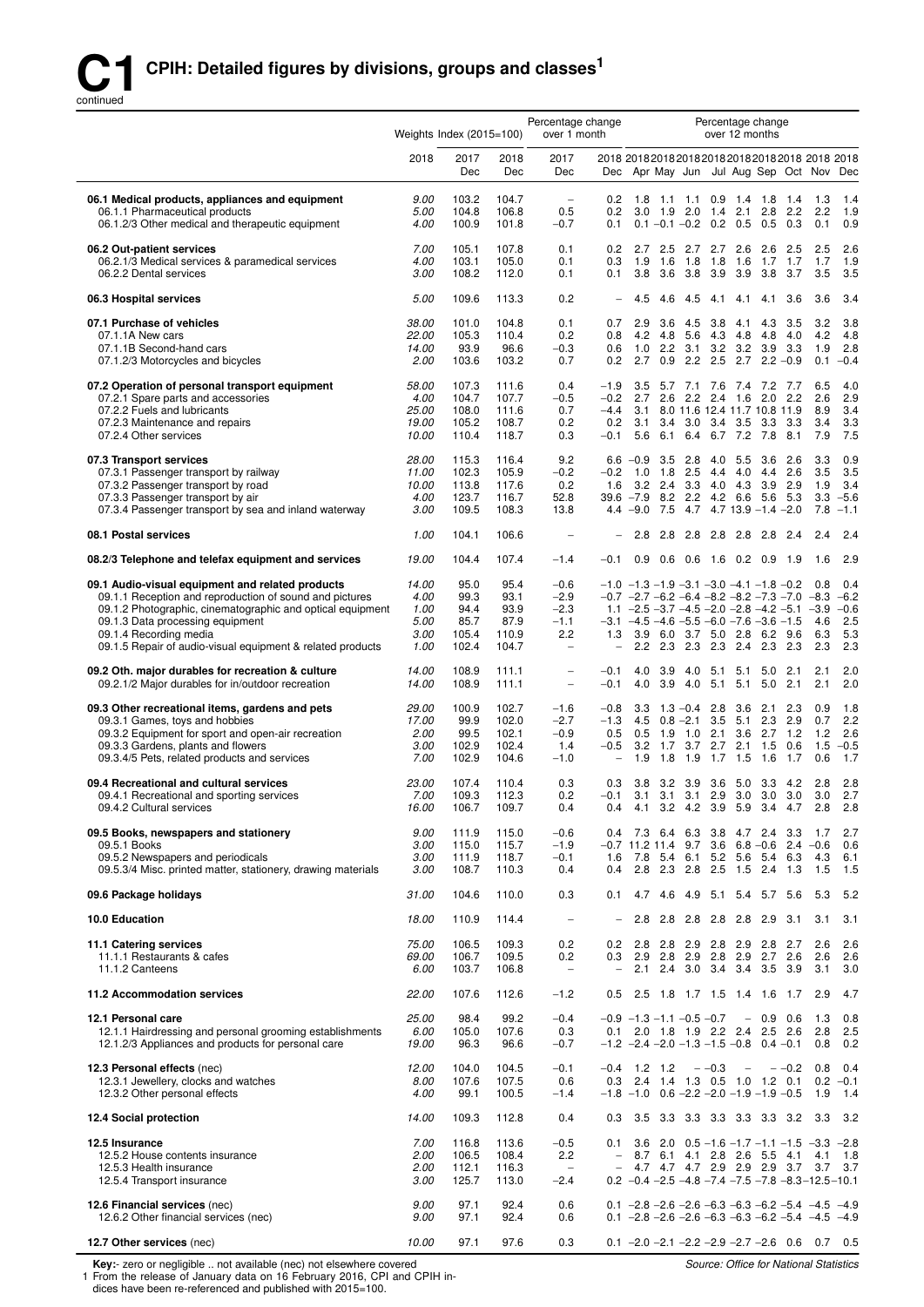### **DCPI: Detailed figures by division1,2**

|                                     | Food and<br>non-<br>alcoholic<br>beverages | Alcoholic<br>beverages Clothing<br>and | and<br>tobacco footwear  | Housing,<br>water,<br>electric-<br>ity, gas &<br>other<br>fuels | Furniture,<br>household<br>equipment<br>& routine<br>mainte- |                    | nance Health Transport | Commun-<br>ication   | Recreation<br>and | culture Education | Restaur-<br>ants and  | Miscell-<br>aneous<br>goods<br>and<br>hotels services | CPI<br>(overall<br>index) |
|-------------------------------------|--------------------------------------------|----------------------------------------|--------------------------|-----------------------------------------------------------------|--------------------------------------------------------------|--------------------|------------------------|----------------------|-------------------|-------------------|-----------------------|-------------------------------------------------------|---------------------------|
| <b>COICOP Division</b>              | 01                                         | 02                                     | 03                       | 04                                                              | 05                                                           | 06                 | 07                     | 08                   | 09                | 10                | 11                    | 12                                                    |                           |
| Weights                             |                                            |                                        |                          |                                                                 |                                                              |                    |                        |                      |                   |                   |                       |                                                       |                           |
| 2018                                | <b>CHZR</b><br>101.00                      | <b>CHZS</b><br>42.00                   | CHZT<br>70.00            | CHZU<br>134.00                                                  | 61.00                                                        | CHZV CHZW<br>25.00 | <b>CHZX</b><br>156.00  | <b>CHZY</b><br>24.00 | CHZZ<br>150.00    | CJUU<br>22.00     | <b>CJUV</b><br>121.00 | <b>CJUW</b>                                           | CHZQ<br>94.00 1 000.00    |
| Monthly indices (2015=100)          |                                            |                                        |                          |                                                                 |                                                              |                    |                        |                      |                   |                   |                       |                                                       |                           |
| 2016 Dec                            | D7BU<br>97.9                               | D7BV<br>101.3                          | D7BW<br>102.7            | D7BX<br>100.7                                                   | D7BY<br>101.7                                                | D7BZ<br>102.2      | D7C2<br>103.7          | D7C3<br>103.2        | D7C4<br>101.2     | D7C5<br>107.9     | D7C6<br>103.5         | D7C7<br>101.5                                         | D7BT<br>101.9             |
| 2017 Jan                            | 98.1                                       | 103.6                                  | 98.3                     | 100.8                                                           | 99.1                                                         | 103.1              | 103.0                  | 103.1                | 100.4             | 107.9             | 103.4                 | 101.6                                                 | 101.4                     |
| Feb                                 | 98.9                                       | 103.5                                  | 99.5                     | 100.9                                                           | 101.5                                                        | 103.5              | 104.2                  | 104.1                | 100.9             | 107.9             | 104.2                 | 101.9                                                 | 102.1                     |
| Mar<br>Apr                          | 99.3<br>99.5                               | 105.2<br>105.6                         | 101.6<br>102.7           | 101.0<br>101.4                                                  | 102.2<br>101.2                                               | 103.5<br>104.6     | 103.7<br>105.3         | 104.2<br>103.3       | 101.3<br>101.5    | 107.9<br>107.9    | 104.4<br>105.0        | 102.6<br>102.5                                        | 102.5<br>102.9            |
| May                                 | 99.6                                       | 106.5                                  | 103.2                    | 102.0                                                           | 102.4                                                        | 104.9              | 104.6                  | 103.9                | 102.5             | 107.9             | 105.6                 | 102.6                                                 | 103.3                     |
| Jun                                 | 99.4                                       | 106.3                                  | 102.1                    | 102.0                                                           | 102.8                                                        | 105.0              | 104.6                  | 104.6                | 102.3             | 107.9             | 105.9                 | 102.7                                                 | 103.3                     |
| Jul                                 | 99.4                                       | 106.6                                  | 99.1                     | 102.3                                                           | 101.7                                                        | 105.4              | 105.7                  | 104.2                | 102.1             | 107.9             | 106.2                 | 102.7                                                 | 103.2                     |
| Aug                                 | 99.4                                       | 106.7                                  | 101.5                    | 102.4                                                           | 103.5                                                        | 105.4              | 106.8                  | 105.9                | 102.3             | 107.9             | 106.3                 | 103.0                                                 | 103.8                     |
| Sep                                 | 100.2                                      | 106.9                                  | 105.4                    | 102.4                                                           | 103.7                                                        | 105.4              | 105.3                  | 105.6                | 103.0             | 108.8             | 106.6                 | 103.0                                                 | 104.1                     |
| Oct<br>Nov                          | 100.6<br>101.1                             | 106.8<br>106.4                         | 105.5<br>106.8           | 102.8<br>102.9                                                  | 103.3<br>103.6                                               | 105.4<br>105.5     | 105.2<br>105.3         | 105.4<br>105.7       | 103.6<br>104.3    | 110.9<br>110.9    | 106.5<br>106.8        | 102.5<br>102.4                                        | 104.2<br>104.6            |
| Dec                                 | 101.8                                      | 107.0                                  | 105.8                    | 103.0                                                           | 105.0                                                        | 105.6              | 107.6                  | 104.3                | 103.9             | 110.9             | 106.7                 | 102.3                                                 | 104.9                     |
| 2018 Jan                            | 101.7                                      | 109.4                                  | 101.7                    | 103.1                                                           | 102.2                                                        | 106.2              | 106.5                  | 104.4                | 103.7             | 110.9             | 106.6                 | 102.4                                                 | 104.4                     |
| Feb                                 | 101.9                                      | 109.4                                  | 103.4                    | 103.1                                                           | 104.9                                                        | 106.3              | 107.1                  | 103.8                | 104.0             | 110.9             | 106.7                 | 102.7                                                 | 104.9                     |
| Mar                                 | 102.3                                      | 108.9                                  | 104.1                    | 103.2                                                           | 104.8                                                        | 106.4              | 106.8                  | 103.9                | 104.6             | 110.9             | 107.1                 | 102.5                                                 | 105.0                     |
| Apr<br>May                          | 102.1<br>101.9                             | 109.8<br>110.8                         | 104.5<br>104.7           | 103.5<br>103.5                                                  | 103.9<br>104.6                                               | 107.5<br>107.4     | 107.9<br>109.5         | 104.3<br>104.6       | 105.0<br>105.2    | 110.9<br>110.9    | 107.9<br>108.3        | 102.5<br>102.6                                        | 105.4<br>105.8            |
| Jun                                 | 101.4                                      | 110.6                                  | 102.5                    | 104.2                                                           | 104.9                                                        | 107.6              | 110.4                  | 105.3                | 104.7             | 110.9             | 108.6                 | 102.5                                                 | 105.8                     |
| Jul                                 | 101.7                                      | 110.3                                  | 98.7                     | 104.6                                                           | 103.0                                                        | 107.7              | 111.8                  | 105.9                | 105.3             | 110.9             | 108.8                 | 101.7                                                 | 105.8                     |
| Aug                                 | 101.9                                      | 111.1                                  | 101.8                    | 104.7                                                           | 104.2                                                        | 108.0              | 113.3                  | 106.3                | 105.9             | 110.9             | 108.9                 | 102.3                                                 | 106.5                     |
| Sep                                 | 101.7                                      | 111.2                                  | 104.9                    | 105.2                                                           | 104.2                                                        | 108.2              | 111.2                  | 106.6                | 106.2             | 112.0             | 109.3                 | 102.6                                                 | 106.6                     |
| Oct<br>Nov                          | 101.5<br>101.6                             | 111.1<br>112.5                         | 104.4<br>106.0           | 105.8<br>105.8                                                  | 104.1<br>104.3                                               | 107.9<br>107.8     | 110.8<br>110.4         | 107.4<br>107.4       | 106.9<br>107.0    | 114.4<br>114.4    | 109.1<br>109.7        | 102.5<br>102.7                                        | 106.7<br>107.0            |
| Dec                                 | 102.5                                      | 111.3                                  | 104.9                    | 105.8                                                           | 105.4                                                        | 108.0              | 111.3                  | 107.3                | 106.8             | 114.4             | 110.0                 | 102.4                                                 | 107.1                     |
| Percentage change on a year earlier |                                            |                                        |                          |                                                                 |                                                              |                    |                        |                      |                   |                   |                       |                                                       |                           |
|                                     | D7G8                                       | D7G9                                   | D7GA                     | D7GB                                                            |                                                              | D7GC D7GD          | D7GE                   | D7GF                 | D7GG              | D7GH              | D7GI                  | D7GJ                                                  | <b>D7G7</b>               |
| 2016 Dec                            | $-1.1$                                     | 2.4                                    | 1.2                      | 0.4                                                             | 0.6                                                          | 2.4                | 3.7                    | 1.7                  | 0.9               | 4.3               | 2.8                   | 1.0                                                   | 1.6                       |
| 2017 Jan                            | $-0.5$                                     | 2.4                                    | $\overline{\phantom{a}}$ | 0.6                                                             | 0.5                                                          | 2.0                | 5.7                    | 2.1                  | 0.9               | 4.3               | 3.0                   | 0.8                                                   | 1.8                       |
| Feb<br>Mar                          | 0.2<br>1.2                                 | 2.8<br>4.9                             | $-0.1$                   | 0.7<br>1.1                                                      | 1.1                                                          | 2.3<br>2.2         | 6.9<br>4.7             | 2.2<br>2.8           | 1.6<br>1.6        | 4.3               | 3.2<br>2.9            | 1.1<br>1.8                                            | 2.3<br>2.3                |
| Apr                                 | 1.5                                        | 4.4                                    | 0.9<br>2.4               | 1.6                                                             | 1.1<br>1.7                                                   | 2.3                | 6.4                    | 1.7                  | 1.0               | 4.3<br>4.3        | 3.1                   | 1.7                                                   | 2.7                       |
| May                                 | 2.1                                        | 4.9                                    | 3.1                      | 2.1                                                             | 2.4                                                          | 2.4                | 4.7                    | 1.4                  | 2.3               | 4.3               | 3.1                   | 1.7                                                   | 2.9                       |
| Jun                                 | 2.3                                        | 5.1                                    | 2.7                      | 2.0                                                             | 3.2                                                          | 2.4                | 3.7                    | 1.5                  | 1.5               | 4.3               | 3.3                   | 1.7                                                   | 2.6                       |
| Jul                                 | 2.6                                        | 5.1                                    | 3.2                      | 2.2                                                             | 3.8                                                          | 2.7                | 3.1                    | 0.8                  | 1.4               | 4.3               | 3.1                   | 1.9                                                   | 2.6                       |
| Aug                                 | 2.1                                        | 4.5                                    | 4.6                      | 2.2                                                             | 4.2                                                          | 2.6                | 3.2                    | 2.2                  | 1.8               | 4.3               | 3.5                   | 1.9                                                   | 2.9                       |
| Sep<br>Oct                          | 3.0<br>4.0                                 | 4.3<br>4.3                             | 3.3<br>3.2               | 2.1<br>2.3                                                      | 4.0<br>3.1                                                   | 2.4<br>3.4         | 4.2<br>4.0             | 2.0<br>1.7           | 2.5<br>2.8        | 2.9<br>2.8        | 3.1<br>3.1            | 1.4<br>0.9                                            | 3.0<br>3.0                |
| Nov                                 | 4.1                                        | 4.5                                    | 3.0                      | 2.4                                                             | 2.8                                                          | 3.3                | 4.5                    | 1.9                  | 3.1               | 2.8               | 3.2                   | 0.6                                                   | 3.1                       |
| Dec                                 | 3.9                                        | 5.6                                    | 3.1                      | 2.3                                                             | 3.2                                                          | 3.2                | 3.8                    | 1.0                  | 2.7               | 2.8               | 3.1                   | 0.8                                                   | 3.0                       |
| 2018 Jan                            | 3.7                                        | 5.6                                    | 3.4                      | 2.2                                                             | 3.1                                                          | 3.0                | 3.4                    | 1.2                  | 3.3               | 2.8               | 3.1                   | 0.8                                                   | 3.0                       |
| Feb                                 | 3.0                                        | 5.8                                    | 3.9                      | 2.2                                                             | 3.4                                                          | 2.7                | 2.8                    | $-0.3$               | $3.0\,$           | 2.8               | 2.5                   | 0.8                                                   | 2.7                       |
| Mar<br>Apr                          | 3.0<br>2.7                                 | 3.5<br>4.0                             | 2.5<br>1.7               | 2.1<br>2.1                                                      | 2.5<br>2.7                                                   | 2.8<br>2.7         | 3.0<br>2.4             | $-0.4$<br>1.0        | 3.3<br>3.5        | 2.8<br>2.8        | 2.5<br>2.7            | $-0.1$<br>$\overline{\phantom{a}}$                    | 2.5<br>2.4                |
| May                                 | 2.3                                        | 4.0                                    | 1.5                      | 1.5                                                             | 2.1                                                          | 2.4                | 4.7                    | 0.7                  | 2.6               | 2.8               | 2.6                   | $\overline{\phantom{a}}$                              | 2.4                       |
| Jun                                 | 2.0                                        | 4.1                                    | 0.3                      | 2.1                                                             | 2.0                                                          | 2.4                | 5.5                    | 0.7                  | 2.4               | 2.8               | 2.6                   | $-0.2$                                                | 2.4                       |
| Jul                                 | 2.3                                        | 3.5                                    | $-0.4$                   | 2.3                                                             | 1.3                                                          | 2.2                | 5.7                    | 1.6                  | 3.1               | 2.8               | 2.5                   | $-1.0$                                                | 2.5                       |
| Aug                                 | 2.5                                        | 4.1                                    | 0.3                      | 2.3                                                             | 0.7                                                          | 2.4                | 6.1                    | 0.3                  | 3.6               | 2.8               | 2.5                   | $-0.7$                                                | 2.7                       |
| Sep<br>Oct                          | 1.5<br>0.9                                 | 4.1<br>4.0                             | $-0.4$<br>$-1.1$         | 2.7<br>2.9                                                      | 0.5<br>0.7                                                   | 2.6<br>2.3         | 5.6<br>5.4             | 0.9<br>1.9           | 3.0<br>3.2        | 2.9<br>3.1        | 2.5<br>2.4            | $-0.3$<br>$\overline{\phantom{0}}$                    | 2.4<br>2.4                |
| Nov                                 | 0.5                                        | 5.8                                    | $-0.8$                   | 2.8                                                             | 0.7                                                          | 2.2                | 4.9                    | 1.6                  | 2.5               | 3.1               | 2.7                   | 0.4                                                   | 2.3                       |
| Dec                                 | 0.7                                        | 4.1                                    | $-0.9$                   | 2.8                                                             | 0.4                                                          | 2.3                | 3.4                    | 2.9                  | 2.8               | 3.1               | 3.1                   | 0.1                                                   | 2.1                       |

**Key:** - zero or negligible

1 From the release of January consumer price inflation data on 16 February 2016, CPIH and CPI indices have been re-referenced and published with 2015=100. Full historic series for each of the re-referenced indices are available for users to view or download. Regular re-referencing of indices is methodological good practice as it avoids rounding issues that can arise from small index values. Please note that re-referencing does not impact on published inflation rates, although when using the indices to calculate inflation rates, it is important to use indices that are referenced on the same year. Re-referencing does not impact on RPI. For more information, please contact cpi@ons.gsi.gov.uk.

2 More detailed CPIH, CPI and RPI data are available at: http://www.ons.gov.uk.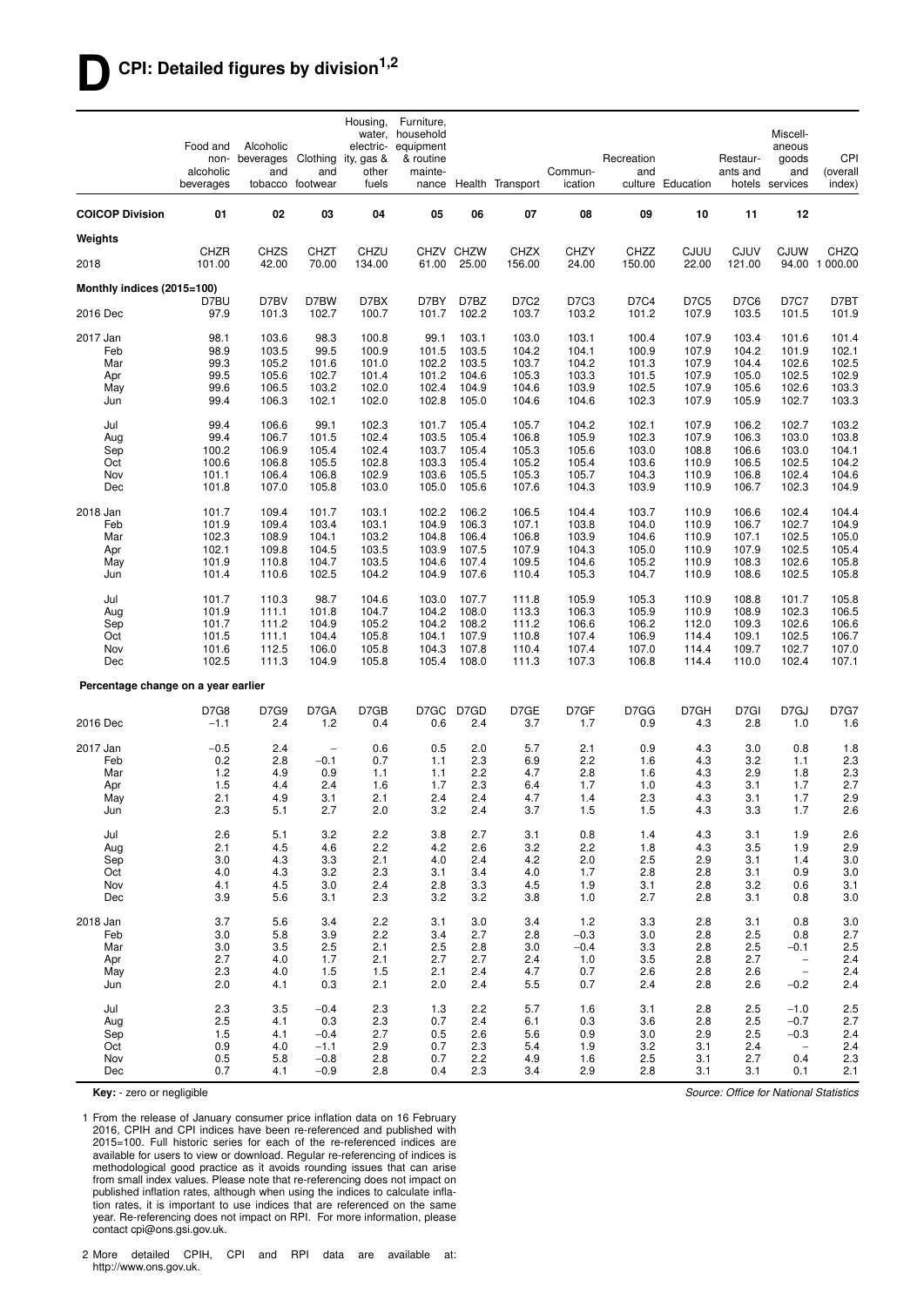# **D1 CPIH: Detailed figures by division1, 2**

|                                     | Food and<br>non-<br>alcoholic<br>beverages | Alcoholic<br>beverages Clothing<br>and | and<br>tobacco footwear | Housing,<br>water,<br>electric-<br>ity, gas &<br>other<br>fuels | Furniture,<br>household<br>equipment<br>& routine<br>mainte- |                | nance Health Transport | Commun-<br>ication | Recreation<br>and | culture Education | Restaur-<br>ants and | Miscell-<br>aneous<br>goods<br>and<br>hotels services | <b>CPIH</b><br>(overall<br>index) |
|-------------------------------------|--------------------------------------------|----------------------------------------|-------------------------|-----------------------------------------------------------------|--------------------------------------------------------------|----------------|------------------------|--------------------|-------------------|-------------------|----------------------|-------------------------------------------------------|-----------------------------------|
| <b>COICOP Division</b>              | 1                                          | $\overline{\mathbf{2}}$                | 3                       | $\overline{4}$                                                  | 5                                                            | 6              | $\overline{7}$         | 8                  | 9                 | 10                | 11                   | 12                                                    |                                   |
| Weights                             |                                            |                                        |                         |                                                                 |                                                              |                |                        |                    |                   |                   |                      |                                                       |                                   |
| 2018                                | L5CZ<br>83.00                              | L5D2<br>34.00                          | L5D3<br>57.00           | L5D4<br>301.00                                                  | L5D5<br>48.00                                                | L5D6<br>21.00  | <b>L5D7</b><br>124.00  | L5D8<br>20.00      | L5D9<br>120.00    | L5DA<br>18.00     | L5DB<br>97.00        | L5DC                                                  | L5CY<br>77.00 1 000.00            |
| Monthly indices (2015=100)          |                                            |                                        |                         |                                                                 |                                                              |                |                        |                    |                   |                   |                      |                                                       |                                   |
| 2016 Dec                            | L523<br>97.9                               | L524<br>101.3                          | L525<br>102.7           | L5PG<br>102.6                                                   | L527<br>101.6                                                | L528<br>102.3  | L529<br>103.6          | L52A<br>103.3      | L52B<br>101.2     | L52C<br>107.9     | L52D<br>103.5        | L52E<br>101.5                                         | L522<br>102.2                     |
| 2017 Jan                            | 98.2                                       | 103.7                                  | 98.4                    | 102.8                                                           | 99.1                                                         | 103.1          | 102.8                  | 103.2              | 100.5             | 107.9             | 103.4                | 101.6                                                 | 101.8                             |
| Feb                                 | 99.0                                       | 103.5                                  | 99.5                    | 102.8                                                           | 101.4                                                        | 103.5          | 104.0                  | 104.1              | 101.0             | 107.9             | 104.1                | 101.9                                                 | 102.4                             |
| Mar<br>Apr                          | 99.3<br>99.5                               | 105.2<br>105.6                         | 101.6<br>102.7          | 102.9<br>103.4                                                  | 102.1<br>101.2                                               | 103.5<br>104.5 | 103.5<br>105.1         | 104.3<br>103.3     | 101.4<br>101.6    | 107.9<br>107.9    | 104.4<br>105.0       | 102.5<br>102.4                                        | 102.7<br>103.2                    |
| May                                 | 99.6                                       | 106.5                                  | 103.2                   | 103.7                                                           | 102.3                                                        | 104.8          | 104.3                  | 104.0              | 102.5             | 107.9             | 105.6                | 102.6                                                 | 103.5                             |
| Jun                                 | 99.5                                       | 106.3                                  | 102.1                   | 103.7                                                           | 102.8                                                        | 105.0          | 104.4                  | 104.6              | 102.4             | 107.9             | 105.9                | 102.7                                                 | 103.5                             |
| Jul                                 | 99.4                                       | 106.6                                  | 99.1                    | 103.9                                                           | 101.6                                                        | 105.3          | 105.5                  | 104.2              | 102.3             | 107.9             | 106.2                | 102.7                                                 | 103.5                             |
| Aug<br>Sep                          | 99.5<br>100.3                              | 106.7<br>106.9                         | 101.5<br>105.4          | 104.1<br>104.2                                                  | 103.5<br>103.7                                               | 105.3<br>105.4 | 106.5<br>105.1         | 106.0<br>105.6     | 102.4<br>103.2    | 107.9<br>108.8    | 106.2<br>106.6       | 103.0<br>103.0                                        | 104.0<br>104.3                    |
| Oct                                 | 100.6                                      | 106.8                                  | 105.5                   | 104.3                                                           | 103.3                                                        | 105.4          | 104.9                  | 105.5              | 103.7             | 110.9             | 106.5                | 102.5                                                 | 104.4                             |
| Nov                                 | 101.1                                      | 106.4                                  | 106.8                   | 104.4                                                           | 103.6                                                        | 105.4          | 105.0                  | 105.7              | 104.5             | 110.9             | 106.8                | 102.3                                                 | 104.7                             |
| Dec                                 | 101.9                                      | 106.9                                  | 105.8                   | 104.5                                                           | 105.0                                                        | 105.5          | 107.4                  | 104.4              | 104.1             | 110.9             | 106.7                | 102.3                                                 | 105.0                             |
| 2018 Jan                            | 101.8                                      | 109.3                                  | 101.7                   | 104.6                                                           | 102.2                                                        | 106.1          | 106.2                  | 104.4              | 103.9             | 110.9             | 106.6                | 102.3                                                 | 104.5                             |
| Feb                                 | 101.9                                      | 109.4                                  | 103.4                   | 104.6                                                           | 104.8                                                        | 106.2          | 106.8                  | 103.9              | 104.1             | 110.9             | 106.7                | 102.7                                                 | 104.9                             |
| Mar<br>Apr                          | 102.3<br>102.2                             | 108.9<br>109.7                         | 104.1<br>104.5          | 104.7<br>105.3                                                  | 104.7<br>103.9                                               | 106.3<br>107.3 | 106.5<br>107.5         | 103.9<br>104.4     | 104.8<br>105.2    | 110.9<br>110.9    | 107.1<br>107.9       | 102.5<br>102.5                                        | 105.1<br>105.5                    |
| May                                 | 101.9                                      | 110.7                                  | 104.7                   | 105.4                                                           | 104.5                                                        | 107.3          | 109.2                  | 104.7              | 105.3             | 110.9             | 108.3                | 102.5                                                 | 105.9                             |
| Jun                                 | 101.5                                      | 110.6                                  | 102.5                   | 105.6                                                           | 104.8                                                        | 107.5          | 110.0                  | 105.4              | 104.9             | 110.9             | 108.6                | 102.5                                                 | 105.9                             |
| Jul                                 | 101.7                                      | 110.3                                  | 98.8                    | 105.8                                                           | 102.9                                                        | 107.6          | 111.5                  | 105.9              | 105.4             | 110.9             | 108.8                | 101.7                                                 | 105.9                             |
| Aug                                 | 101.9                                      | 111.0                                  | 101.8                   | 106.0                                                           | 104.2                                                        | 107.9          | 112.9                  | 106.3              | 106.1             | 110.9             | 108.9                | 102.3                                                 | 106.5                             |
| Sep<br>Oct                          | 101.8<br>101.5                             | 111.2<br>111.0                         | 104.9<br>104.4          | 106.2<br>106.5                                                  | 104.1<br>104.0                                               | 108.1<br>107.8 | 110.9<br>110.5         | 106.6<br>107.4     | 106.3<br>107.1    | 112.0<br>114.4    | 109.2<br>109.1       | 102.6<br>102.5                                        | 106.6<br>106.7                    |
| Nov                                 | 101.7                                      | 112.5                                  | 106.0                   | 106.5                                                           | 104.2                                                        | 107.7          | 110.1                  | 107.5              | 107.2             | 114.4             | 109.7                | 102.7                                                 | 106.9                             |
| Dec                                 | 102.6                                      | 111.3                                  | 104.9                   | 106.6                                                           | 105.3                                                        | 107.9          | 110.9                  | 107.3              | 107.0             | 114.4             | 110.0                | 102.4                                                 | 107.1                             |
| Percentage change on a year earlier |                                            |                                        |                         |                                                                 |                                                              |                |                        |                    |                   |                   |                      |                                                       |                                   |
|                                     | L55P                                       | L55Q                                   | L55R                    | <b>L55S</b>                                                     | L55T                                                         | L55U           | <b>L55V</b>            | <b>L55W</b>        | L55X              | L55Y              | L55Z                 | L562                                                  | L55O                              |
| 2016 Dec                            | $-1.1$                                     | 2.5                                    | 1.2                     | 1.9                                                             | 0.6                                                          | 2.4            | 3.6                    | 1.7                | 0.9               | 4.3               | 2.8                  | 1.0                                                   | 1.8                               |
| 2017 Jan                            | $-0.5$                                     | 2.5                                    | $\qquad \qquad -$       | 2.0                                                             | 0.4                                                          | 1.9            | 5.3                    | 2.1                | 1.0               | 4.3               | 3.0                  | 0.8                                                   | 1.9                               |
| Feb                                 | 0.2<br>1.3                                 | 2.9<br>4.9                             | $\qquad \qquad -$       | 2.0<br>2.0                                                      | 1.1                                                          | 2.3            | 6.6                    | 2.2                | 1.6               | 4.3<br>4.3        | 3.2<br>2.9           | 1.1                                                   | 2.3<br>2.3                        |
| Mar<br>Apr                          | 1.6                                        | 4.4                                    | 1.0<br>2.4              | 2.2                                                             | 1.1<br>1.7                                                   | 2.1<br>2.2     | 4.4<br>6.2             | 2.8<br>1.7         | 1.6<br>1.0        | 4.3               | 3.1                  | 1.8<br>1.7                                            | 2.6                               |
| May                                 | 2.1                                        | 4.9                                    | 3.1                     | 2.2                                                             | 2.4                                                          | 2.3            | 4.5                    | 1.4                | 2.3               | 4.3               | 3.1                  | 1.7                                                   | 2.7                               |
| Jun                                 | 2.4                                        | 5.1                                    | 2.7                     | 2.1                                                             | $3.2\,$                                                      | 2.3            | 3.5                    | 1.5                | 1.6               | 4.3               | 3.3                  | $1.8$                                                 | 2.6                               |
| Jul                                 | 2.6                                        | 5.1                                    | 3.2                     | 2.2                                                             | 3.7                                                          | 2.6            | 3.0                    | 0.8                | 1.5               | 4.3               | 3.1                  | 1.9                                                   | 2.6                               |
| Aug<br>Sep                          | 2.2<br>3.1                                 | 4.5<br>4.3                             | 4.6<br>3.3              | 2.2<br>2.2                                                      | 4.2<br>4.0                                                   | 2.5<br>2.2     | 3.2<br>4.0             | 2.2<br>2.0         | 1.9<br>2.6        | 4.3<br>2.9        | 3.5<br>3.1           | 2.0<br>1.5                                            | 2.7<br>2.8                        |
| Oct                                 | 4.1                                        | 4.3                                    | 3.2                     | 2.0                                                             | 3.1                                                          | 3.3            | 3.8                    | 1.7                | 2.9               | 2.8               | 3.1                  | 0.9                                                   | 2.8                               |
| Nov                                 | 4.2                                        | 4.4                                    | 3.0                     | 2.0                                                             | 2.8                                                          | 3.2            | 4.2                    | 1.8                | 3.2               | 2.8               | 3.2                  | 0.6                                                   | $2.8\,$                           |
| Dec                                 | 4.1                                        | 5.5                                    | 3.1                     | 1.8                                                             | 3.3                                                          | 3.2            | 3.7                    | 1.0                | 2.8               | 2.8               | 3.1                  | 0.8                                                   | 2.7                               |
| 2018 Jan                            | 3.7                                        | 5.5                                    | 3.4                     | 1.8                                                             | 3.2                                                          | 2.9            | 3.3                    | 1.2                | 3.4               | 2.8               | 3.1                  | 0.8                                                   | 2.7                               |
| Feb<br>Mar                          | 3.0<br>3.1                                 | 5.7<br>3.4                             | 3.9<br>2.5              | 1.7<br>1.7                                                      | 3.4<br>2.5                                                   | 2.6<br>2.7     | 2.7<br>2.9             | $-0.3$<br>$-0.3$   | 3.1<br>3.4        | 2.8<br>2.8        | 2.4<br>2.5           | 0.8<br>$\overline{\phantom{a}}$                       | $2.5\,$<br>2.3                    |
| Apr                                 | 2.7                                        | 3.9                                    | 1.8                     | 1.8                                                             | 2.7                                                          | 2.7            | 2.3                    | 1.0                | 3.5               | 2.8               | 2.7                  | $\overline{\phantom{a}}$                              | 2.2                               |
| May                                 | 2.3                                        | 4.0                                    | 1.5                     | 1.6                                                             | 2.1                                                          | 2.3            | 4.6                    | 0.7                | 2.7               | 2.8               | 2.6                  | $\overline{\phantom{a}}$                              | $2.3\,$                           |
| Jun                                 | 2.0                                        | 4.0                                    | 0.4                     | 1.8                                                             | 2.0                                                          | 2.4            | 5.3                    | 0.7                | 2.4               | 2.8               | 2.6                  | $-0.2$                                                | $2.3\,$                           |
| Jul                                 | 2.3                                        | 3.5                                    | $-0.4$                  | 1.8                                                             | 1.3                                                          | 2.2            | 5.6                    | 1.6                | 3.1               | 2.8               | 2.5                  | $-1.0$                                                | $2.3\,$                           |
| Aug<br>Sep                          | 2.4<br>1.5                                 | 4.0<br>4.0                             | 0.3<br>$-0.4$           | 1.8<br>1.9                                                      | 0.7<br>0.4                                                   | 2.4<br>2.6     | 6.0<br>5.5             | 0.3<br>0.9         | 3.6<br>3.1        | 2.8<br>2.9        | 2.5<br>2.5           | $-0.7$<br>$-0.3$                                      | 2.4<br>2.2                        |
| Oct                                 | 0.9                                        | 3.9                                    | $-1.1$                  | 2.1                                                             | 0.7                                                          | 2.3            | 5.3                    | 1.9                | 3.3               | 3.1               | 2.4                  | $\overline{\phantom{m}}$                              | 2.2                               |
| Nov                                 | 0.5                                        | 5.7                                    | $-0.8$                  | 2.0                                                             | 0.6                                                          | 2.2            | 4.8                    | 1.6                | 2.6               | 3.1               | 2.7                  | 0.4                                                   | 2.2                               |
| Dec                                 | 0.7                                        | 4.1                                    | $-0.9$                  | 2.1                                                             | 0.3                                                          | 2.3            | 3.3                    | 2.8                | 2.8               | 3.1               | 3.1                  | 0.1                                                   | 2.0                               |

**Key:** - zero or negligible

1 From the release of January consumer price inflation data on 16 February 2016, CPIH & CPI indices have been re-referenced and published with 2015=100. Full historic series for each of the re-referenced indices are available for users to view or download. Regular re-referencing of indices is methodological good practice as it avoids rounding issues that can arise from small index values. Please note that re-referencing does not impact on published inflation rates, although when using the indices to calculate inflation rates, it is important to use indices that are referenced on the same year. Re-referencing does not impact on RPI. For more information, please contact cpi@ons.gsi.gov.uk.

2 More detailed CPIH, CPI and RPI data are available at: http://www.ons.gsi.gov.uk.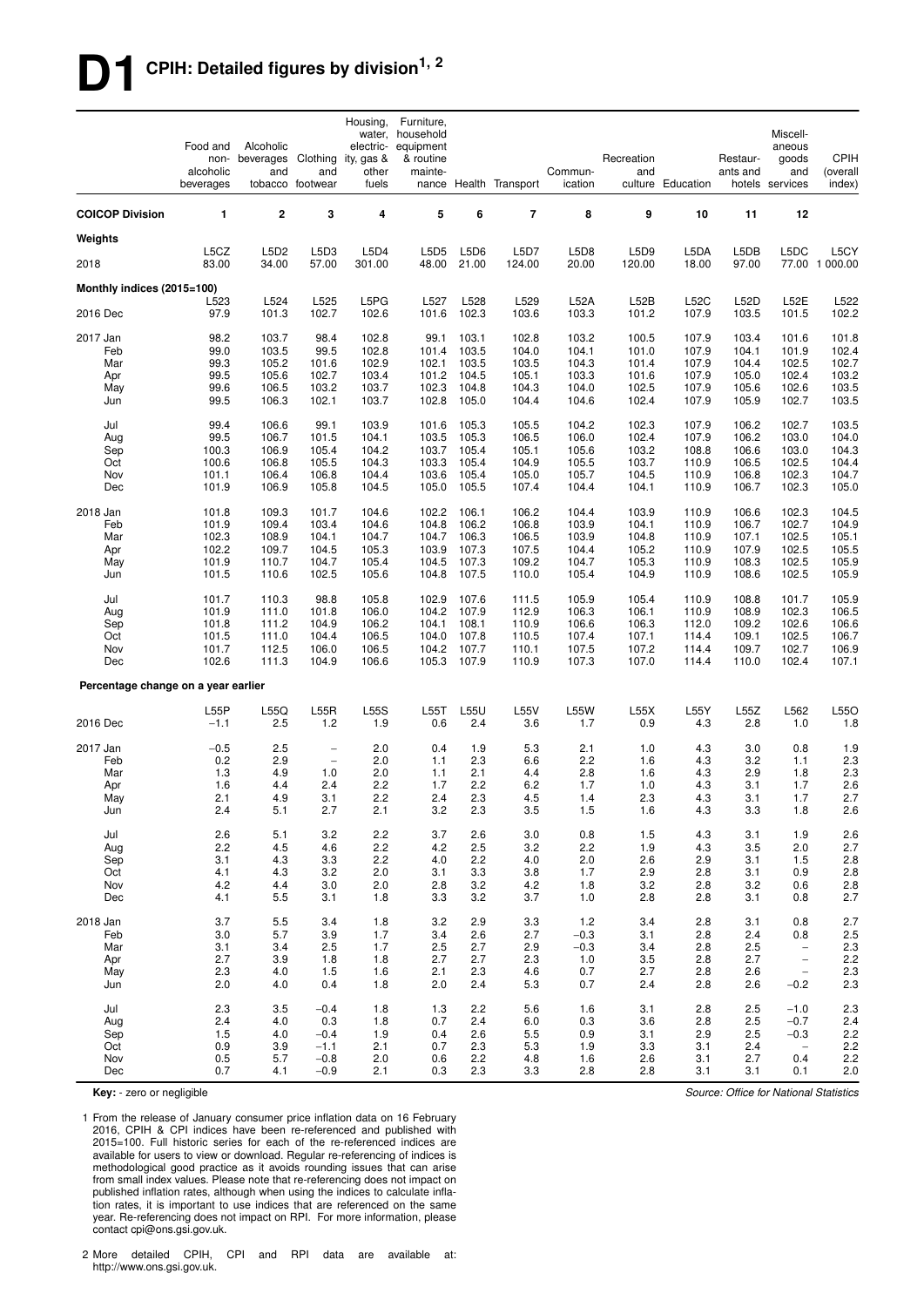|                                                                                                                                                                                                                                                                                                                                                                                                                                                         | Weights                           |                   | $Index (2015 = 100)$                                                                                                                                                                                                                                                                                                                                                                                                                                                                                                                                                                                                                                        | Percentage change over 12 months                                                                                                                                                                                                |                                                                                                                                                                                                                            |                                                                                                        |                                                                                                          | Percentage<br>change over<br>1 month                                                                                             |
|---------------------------------------------------------------------------------------------------------------------------------------------------------------------------------------------------------------------------------------------------------------------------------------------------------------------------------------------------------------------------------------------------------------------------------------------------------|-----------------------------------|-------------------|-------------------------------------------------------------------------------------------------------------------------------------------------------------------------------------------------------------------------------------------------------------------------------------------------------------------------------------------------------------------------------------------------------------------------------------------------------------------------------------------------------------------------------------------------------------------------------------------------------------------------------------------------------------|---------------------------------------------------------------------------------------------------------------------------------------------------------------------------------------------------------------------------------|----------------------------------------------------------------------------------------------------------------------------------------------------------------------------------------------------------------------------|--------------------------------------------------------------------------------------------------------|----------------------------------------------------------------------------------------------------------|----------------------------------------------------------------------------------------------------------------------------------|
|                                                                                                                                                                                                                                                                                                                                                                                                                                                         | 2018                              | Sep<br>Jul<br>Aug | 2018 2018 2018 2018 2018 2018<br>Oct Nov<br>Dec                                                                                                                                                                                                                                                                                                                                                                                                                                                                                                                                                                                                             | 2018 2018 2018 2018<br>Aug<br>Jul                                                                                                                                                                                               | Sep<br>Oct                                                                                                                                                                                                                 | 2018<br>Nov                                                                                            | 2018<br>Dec                                                                                              | 2018<br>Dec                                                                                                                      |
| CPI (overall index)                                                                                                                                                                                                                                                                                                                                                                                                                                     |                                   |                   | 1 000.00 105.8 106.5 106.6 106.7 107.0 107.1                                                                                                                                                                                                                                                                                                                                                                                                                                                                                                                                                                                                                | 2.7<br>2.5                                                                                                                                                                                                                      | 2.4<br>2.4                                                                                                                                                                                                                 | 2.3                                                                                                    | 2.1                                                                                                      | 0.2                                                                                                                              |
| All goods<br>Food, alcoholic beverages & tobacco<br>Processed food & non-alcoholic beverages<br>Non-processed food<br>Seasonal food<br>Meat                                                                                                                                                                                                                                                                                                             | <i>20.00</i>                      |                   | 519.00 103.3 104.1 104.9 105.1 105.6 105.3<br>143.00 104.1 104.5 104.4 104.2 104.7 105.0<br>55.00 102.6 102.6 102.2 101.2 101.1 102.6<br>46.00 100.6 101.0 101.1 101.8 102.2 102.5<br>26.00 102.1 103.1 103.6 105.4 106.1 105.9<br>98.6 98.4 98.0 97.4 97.3 98.1                                                                                                                                                                                                                                                                                                                                                                                            | 2.6<br>2.8<br>2.9<br>2.6<br>2.6<br>2.7<br>2.3<br>1.8<br>2.9<br>1.9<br>1.5<br>1.4                                                                                                                                                | 2.5<br>2.3<br>2.3<br>1.8<br>1.7<br>0.9<br>1.3<br>0.8<br>2.5<br>2.2<br>$-0.3$<br>$-1.2$                                                                                                                                     | 2.1<br>2.0<br>0.4<br>0.5<br>1.9<br>$-1.2$                                                              | 1.8<br>1.7<br>1.0<br>0.5<br>2.2<br>$-1.8$                                                                | $-0.3$<br>0.3<br>1.5<br>0.3<br>$-0.1$<br>0.8                                                                                     |
| Alcoholic beverages & tobacco                                                                                                                                                                                                                                                                                                                                                                                                                           |                                   |                   | 42.00 110.3 111.1 111.2 111.1 112.5 111.3                                                                                                                                                                                                                                                                                                                                                                                                                                                                                                                                                                                                                   | 3.5<br>4.1                                                                                                                                                                                                                      | 4.1<br>4.0                                                                                                                                                                                                                 | 5.8                                                                                                    | 4.1                                                                                                      | $-1.1$                                                                                                                           |
| Industrial goods<br>Energy<br>Electricity, gas & miscellaneous energy<br>Liquid fuels, vehicle fuels & lubricants<br>Non-energy industrial goods<br>Clothing & footwear goods<br>Housing goods<br>Household goods<br>Water supply; materials for maintenance & repair<br>Medical products, appliances & equipment<br>Vehicles, spare parts & accessories<br>Recreational goods<br>Audio-visual goods<br>Other recreational goods<br>Miscellaneous goods | 376.00<br>69.00<br>17.00<br>38.00 |                   | 103.0 104.0 105.1 105.5 105.9 105.4<br>65.00 111.7 112.2 113.8 115.5 114.8 112.3<br>33.00 107.1 107.1 108.6 110.8 110.8 110.9<br>32.00 115.5 116.6 118.2 119.3 117.8 112.5<br>311.00 101.3 102.4 103.4 103.5 104.2 104.0<br>98.6 101.7 104.9 104.4 106.0 104.9<br>58.00 102.1 103.4 103.4 103.2 103.4 104.6<br>52.00 102.0 103.4 103.4 103.2 103.4 104.7<br>6.00 103.3 103.3 103.4 103.3 103.4 103.6<br>10.00 104.1 104.6 104.9 104.7 104.6 104.7<br>54.00 103.4 103.5 104.1 104.1 104.5 105.2<br>82.00 102.5 102.3 103.0 104.1 104.4 103.9<br>92.5 92.5 93.6 94.2 95.0 94.2<br>65.00 105.7 105.3 106.0 107.2 107.3 106.9<br>98.1 99.3 99.8 99.7 100.4 99.5 | 2.6<br>2.7<br>9.3<br>8.9<br>5.8<br>5.8<br>12.2<br>13.0<br>1.2<br>1.4<br>$-0.4$<br>0.3<br>0.6<br>1.2<br>0.4<br>1.0<br>2.2<br>2.0<br>1.5<br>0.9<br>3.7<br>3.8<br>2.2<br>2.1<br>$-3.5$<br>$-4.9$<br>3.6<br>4.2<br>$-0.5$<br>$-1.1$ | 2.6<br>2.5<br>9.3<br>10.4<br>7.4<br>8.2<br>11.4<br>12.7<br>1.2<br>0.9<br>$-0.5 - 1.1$<br>0.3<br>0.6<br>0.1<br>0.5<br>2.1<br>2.0<br>1.8<br>1.4<br>4.1<br>3.3<br>1.7<br>1.7<br>$-2.4$<br>$-1.0$<br>2.9<br>2.4<br>$0.3 - 0.1$ | 2.2<br>8.7<br>8.1<br>9.3<br>0.9<br>-0.8<br>0.6<br>0.4<br>2.3<br>1.3<br>3.1<br>1.1<br>0.3<br>1.3<br>0.8 | 1.8<br>5.9<br>8.2<br>3.5<br>1.0<br>$-0.9$<br>0.4<br>0.2<br>2.6<br>1.5<br>3.7<br>1.7<br>0.3<br>2.0<br>0.3 | $-0.5$<br>$-2.2$<br>0.1<br>$-4.5$<br>$-0.1$<br>$-1.0$<br>1.1<br>1.2<br>0.2<br>0.2<br>0.6<br>$-0.5$<br>$-0.9$<br>$-0.4$<br>$-0.9$ |
| <b>All services</b><br><b>Housing services</b><br>Actual rentals for housing<br>Primary housing services<br>Other housing services                                                                                                                                                                                                                                                                                                                      |                                   |                   | 481.00 108.5 109.2 108.6 108.5 108.5 109.2<br>105.00 104.0 104.1 104.3 104.3 104.3 104.4<br>86.00 103.2 103.3 103.4 103.4 103.5 103.6<br>10.00 106.5 106.7 106.9 106.6 106.7 106.7<br>9.00 108.5 108.7 108.9 109.3 109.4 109.4                                                                                                                                                                                                                                                                                                                                                                                                                              | 2.5<br>2.3<br>0.9<br>0.9<br>0.5<br>0.5<br>2.5<br>2.6<br>2.5<br>2.7                                                                                                                                                              | 2.3<br>2.5<br>1.0<br>1.0<br>0.5<br>0.6<br>3.2<br>2.9<br>2.7<br>2.4                                                                                                                                                         | 2.5<br>1.0<br>0.6<br>2.9<br>2.3                                                                        | 2.4<br>1.0<br>0.7<br>2.4<br>1.9                                                                          | 0.6<br>0.1<br>0.1<br>$\overline{\phantom{a}}$<br>$\overline{\phantom{a}}$                                                        |
| Travel & transport services<br>Services for personal transport equipment<br>Transport services<br>Transport insurance                                                                                                                                                                                                                                                                                                                                   |                                   |                   | 75.00 116.6 119.3 113.9 112.5 111.6 115.1<br>37.00 111.4 111.7 112.0 112.2 112.1 112.2<br>34.00 121.1 126.6 114.3 111.3 109.9 117.4<br>4.00 117.8 118.4 118.9 117.0 112.8 113.0                                                                                                                                                                                                                                                                                                                                                                                                                                                                             | 5.0<br>4.0<br>4.5<br>4.8<br>6.4<br>4.7<br>$-7.4$<br>$-7.5$                                                                                                                                                                      | 3.9<br>3.4<br>4.9<br>5.0<br>4.2<br>3.1<br>$-7.8$                                                                                                                                                                           | 3.5<br>5.0<br>3.9<br>$-8.3 - 12.5 - 10.1$                                                              | 2.5<br>4.8<br>1.5                                                                                        | 3.1<br>0.1<br>6.8<br>0.2                                                                                                         |
| Communication                                                                                                                                                                                                                                                                                                                                                                                                                                           | 24.00                             |                   | 105.9 106.3 106.6 107.4 107.4 107.3                                                                                                                                                                                                                                                                                                                                                                                                                                                                                                                                                                                                                         | 1.6<br>0.3                                                                                                                                                                                                                      | 0.9<br>1.9                                                                                                                                                                                                                 | 1.6                                                                                                    | 2.9                                                                                                      | -0.1                                                                                                                             |
| Recreational & personal services<br>Package holidays & accommodation<br>Other recreational & personal services<br>Catering services<br>Non-catering recreational & personal services                                                                                                                                                                                                                                                                    | 197.00<br>94.00                   |                   | 108.7 109.3 109.4 109.4 109.7 110.0<br>66.00 108.7 109.3 110.0 109.7 110.5 110.9<br>131.00 108.5 109.1 109.0 109.2 109.2 109.4<br>108.1 108.4 108.6 108.7 109.0 109.3<br>37.00 109.3 111.1 109.9 110.2 109.5 109.7                                                                                                                                                                                                                                                                                                                                                                                                                                          | 3.4<br>3.1<br>3.6<br>3.3<br>2.9<br>3.3<br>2.8<br>2.9<br>3.3<br>4.4                                                                                                                                                              | 3.2<br>3.3<br>3.8<br>3.9<br>2.9<br>3.0<br>2.8<br>2.7<br>3.1<br>3.8                                                                                                                                                         | 3.2<br>4.3<br>2.7<br>2.6<br>2.8                                                                        | 3.4<br>5.0<br>2.7<br>2.6<br>2.7                                                                          | 0.3<br>0.3<br>0.2<br>0.2<br>0.2                                                                                                  |
| Miscellaneous & other services<br>Miscellaneous services<br>Medical services<br>Education                                                                                                                                                                                                                                                                                                                                                               | 80.00                             |                   | 106.3 106.3 106.7 107.3 107.4 107.5<br>43.00 102.2 102.2 102.4 102.5 102.6 102.8<br>15.00 110.7 110.8 110.9 110.5 110.6 110.7<br>22.00 110.9 110.9 112.0 114.4 114.4 114.4                                                                                                                                                                                                                                                                                                                                                                                                                                                                                  | 0.8<br>0.8<br>-1.0<br>$-1.0$<br>3.1<br>3.1<br>2.8<br>2.8                                                                                                                                                                        | 1.5<br>0.9<br>0.3<br>$-0.9$<br>2.9<br>3.1<br>2.9<br>3.1                                                                                                                                                                    | 1.7<br>0.6<br>2.9<br>3.1                                                                               | 1.6<br>0.4<br>2.8<br>3.1                                                                                 | 0.1<br>0.2<br>0.1                                                                                                                |
| Special aggregates<br>Durables<br>Semi-durables<br>Non-durables<br>Seasonal food<br>Non-seasonal food<br>Energy, food, alcoholic beverages & tobacco<br>Energy & unprocessed food<br>Energy & seasonal food<br>Tobacco<br>Housing, water, electricity, gas & other fuels<br>Education, health & social protection <sup>2</sup>                                                                                                                          |                                   |                   | 118.00 102.4 103.4 103.6 103.5 103.9 104.5<br>128.00 100.1 101.7 104.0 104.3 105.4 104.6<br>65.00 101.5 101.4 101.6 101.9 102.1 101.9<br>26.00 102.1 103.1 103.6 105.4 106.1 105.9<br>64.00 101.2 101.2 100.7 99.9 99.9 101.2<br>208.00 106.5 106.9 107.3 107.7 107.8 107.3<br>111.00 107.0 107.5 108.5 109.7 109.5 108.1<br>91.00 108.9 109.6 110.9 112.6 112.2 110.4<br>22.00 119.5 119.2 119.3 119.7 123.8 123.7<br>134.00 104.6 104.7 105.2 105.8 105.8 105.8<br>65.00 110.0 110.1 110.6 111.3 111.4 111.6                                                                                                                                              | 1.8<br>1.8<br>1.4<br>1.1<br>0.6<br>0.4<br>1.9<br>2.9<br>1.8<br>1.9<br>4.7<br>4.8<br>6.2<br>6.2<br>7.2<br>7.2<br>7.3<br>7.2<br>2.3<br>2.3<br>2.7<br>2.8                                                                          | 1.9<br>1.4<br>0.5<br>0.7<br>1.2<br>0.6<br>2.5<br>2.2<br>0.6<br>$-0.3$<br>4.5<br>4.4<br>6.0<br>6.4<br>7.4<br>8.0<br>6.5<br>6.7<br>2.7<br>2.9<br>2.9<br>2.8                                                                  | 1.5<br>0.3<br>0.8<br>1.9<br>$-0.7$<br>4.1<br>5.3<br>6.7<br>10.2<br>2.8<br>2.8                          | 1.5<br>0.6<br>0.9<br>2.2<br>$-0.3$<br>3.0<br>3.6<br>4.8<br>7.3<br>2.8<br>2.8                             | 0.6<br>$-0.7$<br>$-0.2$<br>$-0.1$<br>1.3<br>$-0.5$<br>$-1.2$<br>$-1.6$<br>$-0.1$<br>0.1                                          |
| All items excluding<br>$E$ nergy <sup>3</sup><br>Energy, food, alcoholic beverages & tobacco<br>Energy & unprocessed food<br>Seasonal food<br>Energy & seasonal food<br>Tobacco<br>Alcoholic beverages & tobacco<br>Liquid fuels, vehicle fuels & lubricants<br>Housing, water, electricity, gas & other fuels<br>Education, health & social protection                                                                                                 |                                   |                   | 935.00 105.4 106.2 106.2 106.2 106.5 106.8<br>792.00 105.6 106.5 106.5 106.5 106.8 107.2<br>889.00 105.7 106.5 106.5 106.4 106.7 107.1<br>974.00 105.9 106.6 106.7 106.8 107.0 107.2<br>909.00 105.5 106.3 106.3 106.2 106.5 106.8<br>978.00 105.5 106.3 106.4 106.4 106.6 106.8<br>958.00 105.6 106.3 106.5 106.5 106.7 107.0<br>968.00 105.4 106.2 106.3 106.3 106.6 106.9<br>866.00 105.9 106.8 106.8 106.8 107.1 107.3<br>935.00 105.5 106.3 106.4 106.4 106.7 106.8                                                                                                                                                                                    | 2.0<br>2.2<br>1.9<br>2.1<br>2.0<br>$2.2\,$<br>2.5<br>2.6<br>2.0<br>$2.2\,$<br>2.4<br>$2.5\,$<br>2.6<br>2.4<br>2.1<br>2.3<br>2.5<br>2.7<br>2.5<br>2.6                                                                            | 1.9<br>1.8<br>1.9<br>1.9<br>2.0<br>1.9<br>2.4<br>2.4<br>1.9<br>1.8<br>2.3<br>2.3<br>2.3<br>2.3<br>2.1<br>2.1<br>2.4<br>2.3<br>2.4<br>2.4                                                                                   | 1.9<br>1.8<br>1.9<br>2.3<br>1.9<br>2.1<br>2.2<br>2.1<br>2.2<br>2.3                                     | 1.8<br>1.9<br>1.9<br>2.1<br>1.8<br>2.0<br>2.0<br>2.1<br>2.0<br>2.1                                       | 0.3<br>0.3<br>0.3<br>0.2<br>0.3<br>0.2<br>0.2<br>0.3<br>0.2<br>0.2                                                               |

**Key:** - zero or negligible

1 For further information on the composition of the indices shown,

see '*The Consumer Prices Index: Goods and Services Indices and Special Aggregates*', which can be downloaded from: http://webarchive.nation-

alarchives.gov.uk/20160105160709/http://ons.gov.uk/

2 The coverage of this special aggregate has changed extensively since January 2000, when Social protection was first included and extentions to the Education and Health divisions also took effect. Health was further extended with effect from January 2001.

3 Energy includes electricity, gas and other fuels, and fuels and lubricants.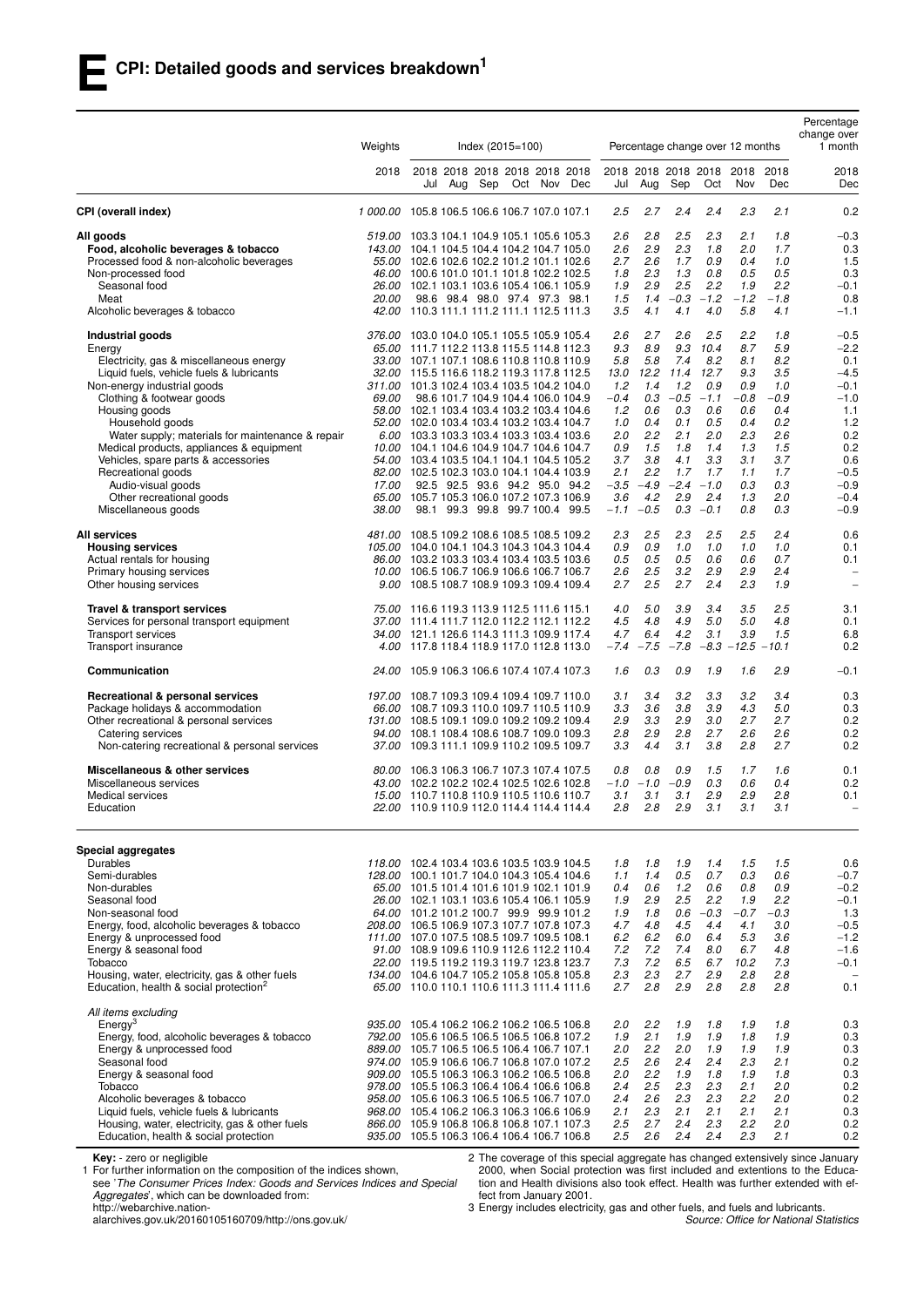|                                                                                                                                                                                                                                                                                                                                                                                                                                                                             | Weights |                                                                                                                                                                                                                                                                                                                                                                                                                                                                                                                                                                                                                                                                                     | $Index (2015 = 100)$ |  | Percentage change over 12 months                                                        |                                                                                           |                                                                                                                                                 |                                                                                                   |                                                                                                          | Percentage<br>change over<br>1 month                                                                     |                                                                                                                                  |
|-----------------------------------------------------------------------------------------------------------------------------------------------------------------------------------------------------------------------------------------------------------------------------------------------------------------------------------------------------------------------------------------------------------------------------------------------------------------------------|---------|-------------------------------------------------------------------------------------------------------------------------------------------------------------------------------------------------------------------------------------------------------------------------------------------------------------------------------------------------------------------------------------------------------------------------------------------------------------------------------------------------------------------------------------------------------------------------------------------------------------------------------------------------------------------------------------|----------------------|--|-----------------------------------------------------------------------------------------|-------------------------------------------------------------------------------------------|-------------------------------------------------------------------------------------------------------------------------------------------------|---------------------------------------------------------------------------------------------------|----------------------------------------------------------------------------------------------------------|----------------------------------------------------------------------------------------------------------|----------------------------------------------------------------------------------------------------------------------------------|
|                                                                                                                                                                                                                                                                                                                                                                                                                                                                             |         | Jul Aug Sep Oct Nov Dec                                                                                                                                                                                                                                                                                                                                                                                                                                                                                                                                                                                                                                                             |                      |  |                                                                                         |                                                                                           | Jul Aug Sep                                                                                                                                     | Oct                                                                                               | Nov                                                                                                      | Dec                                                                                                      | 2018<br>Dec                                                                                                                      |
| CPIH (overall index)                                                                                                                                                                                                                                                                                                                                                                                                                                                        |         | 1000.00 105.9106.5106.6106.7106.9107.1                                                                                                                                                                                                                                                                                                                                                                                                                                                                                                                                                                                                                                              |                      |  | 2.3                                                                                     | 2.4                                                                                       | 2.2                                                                                                                                             | 2.2                                                                                               | 2.2                                                                                                      | 2.0                                                                                                      | 0.1                                                                                                                              |
| All goods<br>Food, alcoholic beverages & tobacco<br>Processed food & non-alcoholic beverages<br>Non-processed food<br>Seasonal food<br>Meat<br>Alcoholic beverages & tobacco                                                                                                                                                                                                                                                                                                |         | 418.00 103.3 104.1 104.9 105.1 105.6 105.3<br>117.00 104.2 104.5 104.4 104.2 104.7 105.1<br>46.00 102.8 102.8 102.4 101.4 101.3 102.8<br>37.00 100.4 100.8 100.9 101.7 102.1 102.3<br>21.00 101.8 102.6 103.2 105.1 105.8 105.6<br>16.00 98.6 98.4 98.0 97.4 97.3 98.1<br>34.00 110.3 111.0 111.2 111.0 112.5 111.3                                                                                                                                                                                                                                                                                                                                                                 |                      |  | 2.6<br>2.6<br>2.9<br>1.7<br>1.8<br>1.5<br>3.5                                           | 2.7<br>2.9<br>2.6<br>2.1<br>2.7<br>4.0                                                    | 2.5<br>2.2<br>1.7<br>1.2<br>2.4<br>$1.4 -0.3 -1.2$<br>4.0                                                                                       | 2.3<br>1.7<br>1.0<br>0.7<br>2.2<br>3.9                                                            | 2.1<br>2.0<br>0.5<br>0.5<br>1.8<br>$-1.2$<br>5.7                                                         | 1.8<br>1.7<br>1.0<br>0.4<br>2.1<br>$-1.8$<br>4.1                                                         | $-0.3$<br>0.3<br>1.5<br>0.3<br>$-0.2$<br>0.8<br>$-1.1$                                                                           |
| Industrial goods<br>Energy<br>Electricity, gas & miscellaneous energy<br>Liquid fuels, vehicle fuels & lubricants<br>Non-energy industrial goods<br>Clothing & footwear goods<br>Housing goods<br>Household goods<br>Water supply; materials for maintenance & repair<br>Medical products, appliances & equipment<br>Vehicles, spare parts & accessories<br>Recreational goods<br>Audio-visual goods<br>Other recreational goods<br>Miscellaneous goods                     |         | 301.00 103.0 104.0 105.1 105.5 105.9 105.3<br>52.00 111.7 112.2 113.8 115.5 114.8 112.2<br>26.00 107.0 107.0 108.5 110.8 110.7 110.8<br>26.00 115.7 116.9 118.5 119.6 118.1 112.8<br>249.00 101.3 102.4 103.5 103.6 104.2 104.0<br>56.00 98.6 101.7 104.9 104.4 106.0 104.9<br>46.00 102.1 103.4 103.3 103.1 103.4 104.5<br>41.00 102.0 103.4 103.3 103.1 103.3 104.6<br>5.00 103.2 103.2 103.3 103.2 103.3 103.5<br>9.00 104.1 104.5 104.9 104.7 104.5 104.7<br>42.00 103.4 103.4 104.0 104.1 104.5 105.1<br>65.00 102.8 102.5 103.3 104.4 104.7 104.2<br>13.00 92.9 93.0 94.2 94.9 95.8 94.8<br>52.00 105.8 105.5 106.1 107.3 107.5 107.1<br>31.00 98.2 99.4 99.9 99.8 100.5 99.6 |                      |  | 2.6<br>9.4<br>5.8<br>1.2<br>$-0.4$<br>1.2<br>1.1<br>2.0<br>0.9<br>3.7<br>2.1<br>3.6     | 2.7<br>9.0<br>5.8<br>1.4<br>0.6<br>0.4<br>2.2<br>1.4<br>3.9<br>2.3<br>4.2<br>$-1.1 - 0.5$ | 2.6<br>9.4<br>7.3<br>13.2 12.4 11.5<br>1.2<br>$0.3 - 0.5 - 1.1$<br>0.3<br>0.1<br>2.1<br>1.8<br>4.1<br>1.8<br>$-3.4$ $-4.6$ $-2.1$ $-0.4$<br>2.9 | 2.5<br>10.5<br>8.1<br>12.9<br>0.9<br>0.6<br>0.4<br>2.0<br>1.4<br>3.4<br>1.9<br>2.4<br>$0.3 - 0.2$ | 2.2<br>8.7<br>8.1<br>9.4<br>0.9<br>$-0.8$<br>0.6<br>0.4<br>2.4<br>1.3<br>3.1<br>1.2<br>0.7<br>1.4<br>0.8 | 1.8<br>5.8<br>8.1<br>3.5<br>1.0<br>$-0.9$<br>0.3<br>0.0<br>2.7<br>1.4<br>3.7<br>1.7<br>0.3<br>2.0<br>0.3 | $-0.5$<br>$-2.2$<br>0.1<br>$-4.5$<br>$-0.2$<br>$-1.0$<br>1.1<br>1.2<br>0.2<br>0.2<br>0.6<br>$-0.5$<br>$-1.0$<br>$-0.4$<br>$-0.9$ |
| All services<br><b>Housing services</b><br>Actual rentals for housing<br>Owner occupiers' housing<br>Primary housing services<br>Other housing services                                                                                                                                                                                                                                                                                                                     |         | 582.00 107.7 108.3 107.9 107.8 107.9 108.4<br>278.00 105.8 105.9 106.0 106.1 106.2 106.3<br>69.00 103.2 103.3 103.4 103.4 103.5 103.6<br>169.00 105.6 105.7 105.9 106.0 106.1 106.2<br>33.00 110.9111.0111.1111.0111.0111.0<br>7.00 108.3 108.5 108.7 109.1 109.2 109.2                                                                                                                                                                                                                                                                                                                                                                                                             |                      |  | 2.0<br>1.4<br>0.5<br>1.1<br>4.4<br>2.6                                                  | 2.2<br>1.3<br>0.5<br>1.0<br>4.4<br>2.5                                                    | 2.0<br>1.4<br>0.5<br>1.0<br>4.5<br>2.6                                                                                                          | 2.1<br>1.4<br>0.6<br>1.1<br>4.4<br>2.4                                                            | 2.2<br>1.4<br>0.6<br>1.1<br>4.4<br>2.2                                                                   | 2.1<br>1.5<br>0.7<br>1.2<br>4.3<br>1.9                                                                   | 0.4<br>0.1<br>0.1<br>0.1<br>$\qquad \qquad -$<br>$\equiv$                                                                        |
| Travel & transport services<br>Services for personal transport equipment<br>Transport services<br>Transport insurance                                                                                                                                                                                                                                                                                                                                                       |         | 60.00 116.0118.7 113.3 112.0 111.2 114.6<br>29.00 111.3 111.7 111.9 112.1 112.1 112.2<br>28.00 119.8 124.9 113.3 110.5 109.1 116.4<br>3.00 117.8 118.4 118.9 117.0 112.8 113.0                                                                                                                                                                                                                                                                                                                                                                                                                                                                                                      |                      |  | 3.8<br>4.5<br>4.0                                                                       | 4.6<br>4.8<br>5.5<br>$-7.4 -7.5$                                                          | 3.6<br>4.9<br>3.6                                                                                                                               | 3.1<br>5.0<br>2.6                                                                                 | 3.2<br>4.9<br>3.3<br>$-7.8$ $-8.3$ $-12.5$ $-10.1$                                                       | 2.2<br>4.8<br>0.9                                                                                        | 3.1<br>0.1<br>6.6<br>0.2                                                                                                         |
| Communication                                                                                                                                                                                                                                                                                                                                                                                                                                                               |         | 20.00 105.9 106.3 106.6 107.4 107.5 107.3                                                                                                                                                                                                                                                                                                                                                                                                                                                                                                                                                                                                                                           |                      |  | 1.6                                                                                     | 0.3                                                                                       | 0.9                                                                                                                                             | 1.9                                                                                               | 1.6                                                                                                      | 2.8                                                                                                      | $-0.1$                                                                                                                           |
| Recreational & personal services<br>Package holidays & accommodation<br>Other recreational & personal services<br>Catering services<br>Non-catering recreational & personal services                                                                                                                                                                                                                                                                                        |         | 159.00 108.7 109.3 109.4 109.4 109.7 110.0<br>53.00 108.6 109.3 109.9 109.6 110.5 110.8<br>106.00 108.5 109.2 109.0 109.2 109.2 109.4<br>75.00 108.1 108.4 108.6 108.7 109.0 109.3<br>31.00 109.3 111.1 109.9 110.2 109.5 109.7                                                                                                                                                                                                                                                                                                                                                                                                                                                     |                      |  | 3.1<br>3.3<br>2.9<br>2.8<br>3.3                                                         | 3.4<br>3.6<br>3.3<br>2.9<br>4.3                                                           | 3.2<br>3.8<br>2.9<br>2.8<br>3.1                                                                                                                 | 3.3<br>3.9<br>3.0<br>2.7<br>3.8                                                                   | 3.2<br>4.3<br>2.7<br>2.6<br>2.8                                                                          | 3.4<br>5.0<br>2.7<br>2.6<br>2.7                                                                          | 0.3<br>0.3<br>0.2<br>0.2<br>0.2                                                                                                  |
| Miscellaneous & other services<br>Miscellaneous services<br>Medical services<br>Education                                                                                                                                                                                                                                                                                                                                                                                   |         | 65.00 106.3 106.3 106.7 107.3 107.4 107.5<br>35.00 102.2 102.2 102.4 102.4 102.5 102.7<br>12.00 110.6 110.7 110.8 110.5 110.5 110.6<br>18.00 110.9 110.9 112.0 114.4 114.4 114.4                                                                                                                                                                                                                                                                                                                                                                                                                                                                                                    |                      |  | 0.7<br>2.8                                                                              | 0.7<br>2.8                                                                                | 0.8<br>$-1.1$ $-1.0$ $-1.0$<br>$3.1$ $3.1$ $3.1$<br>2.9                                                                                         | 1.5<br>0.2<br>3.0<br>3.1                                                                          | 1.7<br>0.6<br>2.9<br>3.1                                                                                 | 1.6<br>0.3<br>2.9<br>3.1                                                                                 | 0.1<br>0.2<br>0.1                                                                                                                |
| Special aggregates<br>Durables<br>Semi-durables<br>Non-durables<br>Seasonal food<br>Non-seasonal food<br>Energy, food, alcoholic beverages & tobacco<br>Energy & unprocessed food<br>Energy & seasonal food<br>Tobacco<br>Housing, water, electricity, gas & other fuels<br>Education, health & social protection                                                                                                                                                           |         | 94.00 102.5 103.4 103.7 103.6 104.0 104.5<br>102.00 100.1 101.8 104.1 104.4 105.5 104.7<br>53.00 101.5 101.4 101.6 101.8 102.1 101.9<br>21.00 101.8 102.6 103.2 105.1 105.8 105.6<br>52.00 101.3 101.3 100.8 100.0 100.1 101.3<br>169.00 106.4 106.8 107.3 107.6 107.8 107.2<br>89.00 106.9 107.3 108.3 109.6 109.3 108.0<br>73.00 108.8 109.4 110.7 112.5 112.1 110.3<br>18.00 119.5 119.2 119.3 119.7 123.8 123.7<br>301.00 105.8 106.0 106.2 106.5 106.5 106.6<br>53.00 110.0110.1 110.6 111.3 111.4 111.6                                                                                                                                                                       |                      |  | 1.9<br>0.9<br>0.4<br>1.8<br>2.0<br>4.7<br>6.1<br>7.2<br>7.3<br>1.8<br>2.6               | 1.8<br>1.4<br>0.6<br>2.7<br>1.8<br>4.7<br>6.1<br>7.2<br>7.2<br>1.8<br>2.7                 | 2.0<br>0.5<br>1.2<br>2.4<br>4.4<br>6.0<br>7.4<br>6.5<br>1.9<br>2.9                                                                              | 1.5<br>0.7<br>0.6<br>2.2<br>$0.5 - 0.2$<br>4.4<br>6.4<br>8.1<br>6.7<br>2.1<br>2.8                 | 1.6<br>0.3<br>0.8<br>1.8<br>-0.6<br>4.1<br>5.3<br>6.7<br>10.2<br>2.0<br>2.8                              | 1.5<br>0.6<br>0.9<br>2.1<br>$-0.3$<br>3.0<br>3.5<br>4.7<br>7.3<br>2.1<br>2.8                             | 0.5<br>$-0.8$<br>$-0.2$<br>$-0.2$<br>1.3<br>$-0.5$<br>$-1.2$<br>$-1.6$<br>$-0.1$<br>0.1<br>0.1                                   |
| All items excluding<br>Energy <sup>2</sup><br>Energy, food, alcoholic beverages & tobacco<br>Energy & unprocessed food<br>Seasonal food<br>Energy & seasonal food<br>Tobacco<br>Alcoholic beverages & tobacco<br>Liquid fuels, vehicle fuels & lubricants<br>Housing, water, electricity, gas & other fuels<br>Owner occupiers' housing costs<br>Council tax and rates<br>Owner occupiers' housing costs and council tax and rates<br>Education, health & social protection |         | 948.00 105.6 106.2 106.3 106.3 106.5 106.8<br>831.00 105.8 106.5 106.5 106.6 106.8 107.1<br>911.00 105.8 106.5 106.5 106.5 106.7 107.0<br>979.00 106.0 106.6 106.7 106.7 106.9 107.1<br>927.00 105.7 106.3 106.3 106.3 106.6 106.8<br>982.00 105.6 106.3 106.4 106.5 106.6 106.8<br>966.00 105.7 106.3 106.5 106.6 106.7 106.9<br>974.00 105.6 106.2 106.3 106.4 106.6 106.9<br>699.00 105.9 106.7 106.8 106.8 107.1 107.2<br>831.00 105.9 106.7 106.8 106.9 107.1 107.2<br>806.00 105.7 106.4 106.5 106.6 106.8 106.9<br>975.00 105.7 106.5 106.6 106.7 106.9 107.1<br>947.00 105.6 106.3 106.4 106.5 106.7 106.8                                                                  |                      |  | 1.9<br>1.8<br>1.9<br>2.3<br>1.9<br>2.2<br>2.2<br>2.0<br>2.5<br>2.5<br>2.2<br>2.4<br>2.3 | 2.0<br>1.9<br>2.0<br>2.4<br>2.0<br>2.3<br>2.3<br>2.1<br>2.7<br>2.7<br>2.3<br>2.6          | 1.8<br>1.8<br>1.9<br>2.2<br>1.8<br>2.1<br>2.2<br>2.0<br>2.3<br>2.5<br>2.2<br>2.4<br>$2.4$ $2.2$ $2.2$                                           | 1.8<br>1.8<br>1.8<br>2.2<br>1.8<br>2.1<br>2.2<br>1.9<br>2.3<br>2.5<br>2.1<br>2.4                  | 1.8<br>1.8<br>1.9<br>2.2<br>1.8<br>2.0<br>2.0<br>2.0<br>2.2<br>2.4<br>2.1<br>2.3<br>2.1                  | 1.8<br>1.8<br>1.8<br>2.0<br>1.8<br>1.9<br>1.9<br>1.9<br>2.0<br>2.1<br>1.9<br>2.1<br>1.9                  | 0.3<br>0.3<br>0.2<br>0.3<br>0.1<br>0.1<br>0.3<br>0.3<br>0.2<br>0.1<br>0.1<br>0.1<br>0.1                                          |

**Key:** - zero or negligible<br>1 For further information on the composition of the indices shown,

see '*The Consumer Prices Index: Goods and Services Indices and Special Aggregates*', which can be downloaded from:

http://webarchive.nation-

alarchives.gov.uk/20160105160709/http://ons.gov.uk/

2 Energy includes electricity, gas and other fuels, and fuels and lubricants.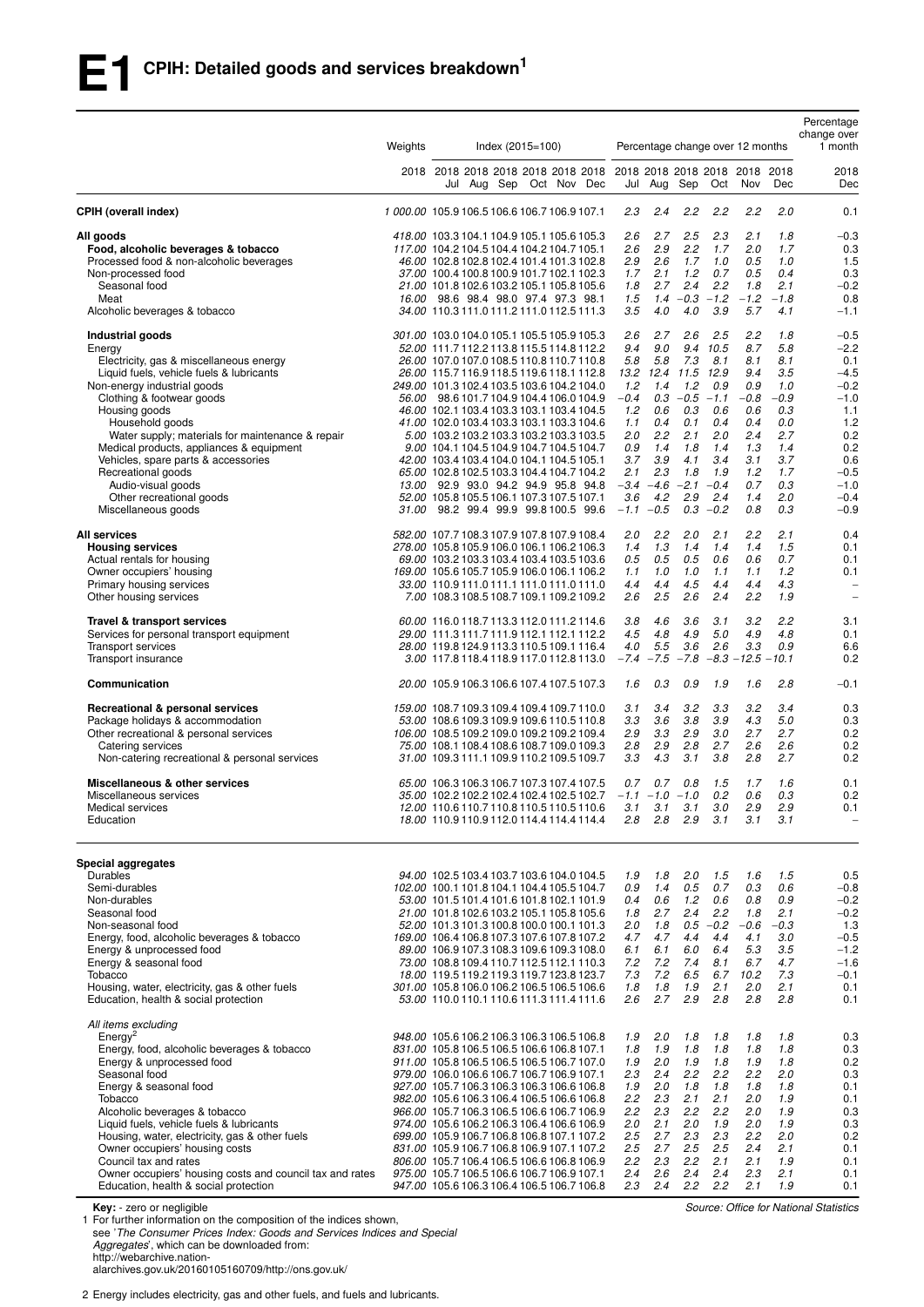### **F CPI goods and services: the latest three years**

Percentage change over 12 months

| Food & non-<br>Alcoholic<br>Non-energy<br>Travel &<br>Recreational<br>Miscellaneo-<br>All<br>alcoholic<br>beverages &<br>industrial<br>Housing<br>Commun-<br>us & other<br>transport<br>& personal<br>goods <sup>2</sup><br>services <sup>3</sup><br>services <sup>3</sup><br>services <sup>3</sup><br>services <sup>3</sup><br>tobacco<br>Energy <sup>1</sup><br>goods<br>ication<br>beverages<br>Weights<br>CHZR<br><b>CHZS</b><br>A9F3<br>A9ER<br><b>ICVH</b><br>A9FG<br>A9FJ<br>A9FL<br><b>CHZY</b><br>A9FQ<br>2018<br>101.00<br>42.00<br>65.00<br>311.00<br>519.00<br>105.00<br>75.00<br>197.00<br>24.00<br>80.00<br><b>Monthly</b><br>D7G9<br><b>D7G8</b><br>DKL <sub>5</sub><br>DKK3<br>D7NM<br>DKN <sub>2</sub><br>DKN <sub>5</sub><br>DKN7<br>D7GF<br>DKO4<br>$-2.9$<br>$-7.3$<br>2015 Dec<br>0.3<br>$-0.9$<br>$-2.1$<br>2.7<br>5.8<br>2.7<br>3.2<br>1.8<br>2016 Jan<br>$-2.6$<br>1.3<br>$-5.4$<br>$-0.5$<br>2.7<br>2.7<br>1.7<br>2.2<br>3.1<br>$-1.5$<br>$-5.5$<br>$-2.3$<br>1.2<br>$-0.7$<br>2.7<br>2.4<br>1.9<br>2.1<br>3.1<br>Feb<br>$-1.6$<br>$-2.7$<br>1.0<br>$-6.2$<br>$-0.5$<br>$-1.6$<br>2.7<br>5.2<br>2.1<br>3.1<br>Mar<br>1.4<br>$-2.5$<br>1.3<br>$-5.6$<br>$-0.7$<br>2.0<br>2.6<br>2.3<br>1.7<br>3.1<br>Apr<br>$-1.6$<br>$-2.8$<br>1.0<br>$-4.9$<br>$-1.0$<br>3.0<br>2.4<br>2.8<br>3.3<br>May<br>$-1.8$<br>1.9<br>$-2.9$<br>0.5<br>$-0.8$<br>$-1.6$<br>2.0<br>3.7<br>$-4.1$<br>4.1<br>2.4<br>3.1<br>Jun<br>$-3.4$<br>$-0.9$<br>1.5<br>4.0<br>2.5<br>3.6<br>2.9<br>Jul<br>$-2.6$<br>1.8<br>$-1.4$<br>2.9<br>$-2.2$<br>$-2.6$<br>$-1.2$<br>$-1.4$<br>1.5<br>4.8<br>2.4<br>Aug<br>1.4<br>4.1<br>$-2.3$<br>1.7<br>$-0.1$<br>$-0.3$<br>$-0.5$<br>1.4<br>3.1<br>2.5<br>3.6<br>3.3<br>Sep<br>$-2.4$<br>2.1<br>1.7<br>$-0.6$<br>$-0.4$<br>1.3<br>3.5<br>2.2<br>3.1<br>2.5<br>Oct<br>2.7<br>Nov<br>$-2.0$<br>1.7<br>3.0<br>0.2<br>0.2<br>1.2<br>2.2<br>2.6<br>2.4<br>$-1.1$<br>2.4<br>4.3<br>0.3<br>0.7<br>1.3<br>4.2<br>2.4<br>1.7<br>2.4<br>Dec<br>7.5<br>4.9<br>2.4<br>2.1<br>2.4<br>2017 Jan<br>$-0.5$<br>2.4<br>0.1<br>1.1<br>1.4<br>Feb<br>0.2<br>2.8<br>8.9<br>0.8<br>1.9<br>1.3<br>5.6<br>2.6<br>2.2<br>2.4<br>1.2<br>4.9<br>1.3<br>2.5<br>1.3<br>2.1<br>2.3<br>2.8<br>2.4<br>Mar<br>8.6<br>1.5<br>4.4<br>7.0<br>1.4<br>2.4<br>1.3<br>7.8<br>2.4<br>1.7<br>2.4<br>Apr<br>2.1<br>4.9<br>6.1<br>2.3<br>2.9<br>1.2<br>5.8<br>2.7<br>1.4<br>2.4<br>May<br>2.3<br>5.1<br>2.0<br>2.6<br>1.2<br>5.4<br>2.6<br>1.5<br>2.5<br>Jun<br>4.3<br>3.7<br>2.2<br>2.7<br>1.2<br>5.0<br>2.5<br>2.6<br>Jul<br>2.6<br>5.1<br>0.8<br>4.5<br>3.7<br>2.1<br>5.3<br>2.8<br>3.1<br>1.1<br>2.9<br>2.2<br>2.6<br>Aug<br>2.5<br>5.2<br>Sep<br>3.0<br>4.3<br>5.8<br>3.2<br>1.0<br>2.8<br>2.0<br>2.1<br>Oct<br>4.0<br>4.3<br>4.8<br>2.6<br>3.3<br>1.0<br>5.5<br>2.9<br>1.7<br>1.6<br>2.5<br>4.1<br>4.5<br>5.0<br>3.3<br>1.0<br>6.4<br>3.1<br>1.9<br>1.4<br>Nov | All<br>services<br><b>ICVI</b><br>481.00<br>D7NN<br>2.9<br>2.3 |
|------------------------------------------------------------------------------------------------------------------------------------------------------------------------------------------------------------------------------------------------------------------------------------------------------------------------------------------------------------------------------------------------------------------------------------------------------------------------------------------------------------------------------------------------------------------------------------------------------------------------------------------------------------------------------------------------------------------------------------------------------------------------------------------------------------------------------------------------------------------------------------------------------------------------------------------------------------------------------------------------------------------------------------------------------------------------------------------------------------------------------------------------------------------------------------------------------------------------------------------------------------------------------------------------------------------------------------------------------------------------------------------------------------------------------------------------------------------------------------------------------------------------------------------------------------------------------------------------------------------------------------------------------------------------------------------------------------------------------------------------------------------------------------------------------------------------------------------------------------------------------------------------------------------------------------------------------------------------------------------------------------------------------------------------------------------------------------------------------------------------------------------------------------------------------------------------------------------------------------------------------------------------------------------------------------------------------------------------------------------------------------------------------------------------------------------------------------------------------------------------------------------------------------------------------------------------------------------------------------------------------------------------------------------------------------------------------------------------------------------------------------------------------------------------------------------------------------------------------|----------------------------------------------------------------|
|                                                                                                                                                                                                                                                                                                                                                                                                                                                                                                                                                                                                                                                                                                                                                                                                                                                                                                                                                                                                                                                                                                                                                                                                                                                                                                                                                                                                                                                                                                                                                                                                                                                                                                                                                                                                                                                                                                                                                                                                                                                                                                                                                                                                                                                                                                                                                                                                                                                                                                                                                                                                                                                                                                                                                                                                                                                      |                                                                |
|                                                                                                                                                                                                                                                                                                                                                                                                                                                                                                                                                                                                                                                                                                                                                                                                                                                                                                                                                                                                                                                                                                                                                                                                                                                                                                                                                                                                                                                                                                                                                                                                                                                                                                                                                                                                                                                                                                                                                                                                                                                                                                                                                                                                                                                                                                                                                                                                                                                                                                                                                                                                                                                                                                                                                                                                                                                      |                                                                |
|                                                                                                                                                                                                                                                                                                                                                                                                                                                                                                                                                                                                                                                                                                                                                                                                                                                                                                                                                                                                                                                                                                                                                                                                                                                                                                                                                                                                                                                                                                                                                                                                                                                                                                                                                                                                                                                                                                                                                                                                                                                                                                                                                                                                                                                                                                                                                                                                                                                                                                                                                                                                                                                                                                                                                                                                                                                      |                                                                |
|                                                                                                                                                                                                                                                                                                                                                                                                                                                                                                                                                                                                                                                                                                                                                                                                                                                                                                                                                                                                                                                                                                                                                                                                                                                                                                                                                                                                                                                                                                                                                                                                                                                                                                                                                                                                                                                                                                                                                                                                                                                                                                                                                                                                                                                                                                                                                                                                                                                                                                                                                                                                                                                                                                                                                                                                                                                      |                                                                |
|                                                                                                                                                                                                                                                                                                                                                                                                                                                                                                                                                                                                                                                                                                                                                                                                                                                                                                                                                                                                                                                                                                                                                                                                                                                                                                                                                                                                                                                                                                                                                                                                                                                                                                                                                                                                                                                                                                                                                                                                                                                                                                                                                                                                                                                                                                                                                                                                                                                                                                                                                                                                                                                                                                                                                                                                                                                      |                                                                |
|                                                                                                                                                                                                                                                                                                                                                                                                                                                                                                                                                                                                                                                                                                                                                                                                                                                                                                                                                                                                                                                                                                                                                                                                                                                                                                                                                                                                                                                                                                                                                                                                                                                                                                                                                                                                                                                                                                                                                                                                                                                                                                                                                                                                                                                                                                                                                                                                                                                                                                                                                                                                                                                                                                                                                                                                                                                      |                                                                |
|                                                                                                                                                                                                                                                                                                                                                                                                                                                                                                                                                                                                                                                                                                                                                                                                                                                                                                                                                                                                                                                                                                                                                                                                                                                                                                                                                                                                                                                                                                                                                                                                                                                                                                                                                                                                                                                                                                                                                                                                                                                                                                                                                                                                                                                                                                                                                                                                                                                                                                                                                                                                                                                                                                                                                                                                                                                      | 2.4                                                            |
|                                                                                                                                                                                                                                                                                                                                                                                                                                                                                                                                                                                                                                                                                                                                                                                                                                                                                                                                                                                                                                                                                                                                                                                                                                                                                                                                                                                                                                                                                                                                                                                                                                                                                                                                                                                                                                                                                                                                                                                                                                                                                                                                                                                                                                                                                                                                                                                                                                                                                                                                                                                                                                                                                                                                                                                                                                                      | 2.8                                                            |
|                                                                                                                                                                                                                                                                                                                                                                                                                                                                                                                                                                                                                                                                                                                                                                                                                                                                                                                                                                                                                                                                                                                                                                                                                                                                                                                                                                                                                                                                                                                                                                                                                                                                                                                                                                                                                                                                                                                                                                                                                                                                                                                                                                                                                                                                                                                                                                                                                                                                                                                                                                                                                                                                                                                                                                                                                                                      | 2.4                                                            |
|                                                                                                                                                                                                                                                                                                                                                                                                                                                                                                                                                                                                                                                                                                                                                                                                                                                                                                                                                                                                                                                                                                                                                                                                                                                                                                                                                                                                                                                                                                                                                                                                                                                                                                                                                                                                                                                                                                                                                                                                                                                                                                                                                                                                                                                                                                                                                                                                                                                                                                                                                                                                                                                                                                                                                                                                                                                      | 2.6                                                            |
|                                                                                                                                                                                                                                                                                                                                                                                                                                                                                                                                                                                                                                                                                                                                                                                                                                                                                                                                                                                                                                                                                                                                                                                                                                                                                                                                                                                                                                                                                                                                                                                                                                                                                                                                                                                                                                                                                                                                                                                                                                                                                                                                                                                                                                                                                                                                                                                                                                                                                                                                                                                                                                                                                                                                                                                                                                                      | 2.8                                                            |
|                                                                                                                                                                                                                                                                                                                                                                                                                                                                                                                                                                                                                                                                                                                                                                                                                                                                                                                                                                                                                                                                                                                                                                                                                                                                                                                                                                                                                                                                                                                                                                                                                                                                                                                                                                                                                                                                                                                                                                                                                                                                                                                                                                                                                                                                                                                                                                                                                                                                                                                                                                                                                                                                                                                                                                                                                                                      | 2.7                                                            |
|                                                                                                                                                                                                                                                                                                                                                                                                                                                                                                                                                                                                                                                                                                                                                                                                                                                                                                                                                                                                                                                                                                                                                                                                                                                                                                                                                                                                                                                                                                                                                                                                                                                                                                                                                                                                                                                                                                                                                                                                                                                                                                                                                                                                                                                                                                                                                                                                                                                                                                                                                                                                                                                                                                                                                                                                                                                      | 2.8                                                            |
|                                                                                                                                                                                                                                                                                                                                                                                                                                                                                                                                                                                                                                                                                                                                                                                                                                                                                                                                                                                                                                                                                                                                                                                                                                                                                                                                                                                                                                                                                                                                                                                                                                                                                                                                                                                                                                                                                                                                                                                                                                                                                                                                                                                                                                                                                                                                                                                                                                                                                                                                                                                                                                                                                                                                                                                                                                                      | 2.6                                                            |
|                                                                                                                                                                                                                                                                                                                                                                                                                                                                                                                                                                                                                                                                                                                                                                                                                                                                                                                                                                                                                                                                                                                                                                                                                                                                                                                                                                                                                                                                                                                                                                                                                                                                                                                                                                                                                                                                                                                                                                                                                                                                                                                                                                                                                                                                                                                                                                                                                                                                                                                                                                                                                                                                                                                                                                                                                                                      | 2.4                                                            |
|                                                                                                                                                                                                                                                                                                                                                                                                                                                                                                                                                                                                                                                                                                                                                                                                                                                                                                                                                                                                                                                                                                                                                                                                                                                                                                                                                                                                                                                                                                                                                                                                                                                                                                                                                                                                                                                                                                                                                                                                                                                                                                                                                                                                                                                                                                                                                                                                                                                                                                                                                                                                                                                                                                                                                                                                                                                      | 2.2                                                            |
|                                                                                                                                                                                                                                                                                                                                                                                                                                                                                                                                                                                                                                                                                                                                                                                                                                                                                                                                                                                                                                                                                                                                                                                                                                                                                                                                                                                                                                                                                                                                                                                                                                                                                                                                                                                                                                                                                                                                                                                                                                                                                                                                                                                                                                                                                                                                                                                                                                                                                                                                                                                                                                                                                                                                                                                                                                                      | 2.5                                                            |
|                                                                                                                                                                                                                                                                                                                                                                                                                                                                                                                                                                                                                                                                                                                                                                                                                                                                                                                                                                                                                                                                                                                                                                                                                                                                                                                                                                                                                                                                                                                                                                                                                                                                                                                                                                                                                                                                                                                                                                                                                                                                                                                                                                                                                                                                                                                                                                                                                                                                                                                                                                                                                                                                                                                                                                                                                                                      | 2.6                                                            |
|                                                                                                                                                                                                                                                                                                                                                                                                                                                                                                                                                                                                                                                                                                                                                                                                                                                                                                                                                                                                                                                                                                                                                                                                                                                                                                                                                                                                                                                                                                                                                                                                                                                                                                                                                                                                                                                                                                                                                                                                                                                                                                                                                                                                                                                                                                                                                                                                                                                                                                                                                                                                                                                                                                                                                                                                                                                      | 2.8                                                            |
|                                                                                                                                                                                                                                                                                                                                                                                                                                                                                                                                                                                                                                                                                                                                                                                                                                                                                                                                                                                                                                                                                                                                                                                                                                                                                                                                                                                                                                                                                                                                                                                                                                                                                                                                                                                                                                                                                                                                                                                                                                                                                                                                                                                                                                                                                                                                                                                                                                                                                                                                                                                                                                                                                                                                                                                                                                                      | 2.1                                                            |
|                                                                                                                                                                                                                                                                                                                                                                                                                                                                                                                                                                                                                                                                                                                                                                                                                                                                                                                                                                                                                                                                                                                                                                                                                                                                                                                                                                                                                                                                                                                                                                                                                                                                                                                                                                                                                                                                                                                                                                                                                                                                                                                                                                                                                                                                                                                                                                                                                                                                                                                                                                                                                                                                                                                                                                                                                                                      | 3.0                                                            |
|                                                                                                                                                                                                                                                                                                                                                                                                                                                                                                                                                                                                                                                                                                                                                                                                                                                                                                                                                                                                                                                                                                                                                                                                                                                                                                                                                                                                                                                                                                                                                                                                                                                                                                                                                                                                                                                                                                                                                                                                                                                                                                                                                                                                                                                                                                                                                                                                                                                                                                                                                                                                                                                                                                                                                                                                                                                      | 2.8                                                            |
|                                                                                                                                                                                                                                                                                                                                                                                                                                                                                                                                                                                                                                                                                                                                                                                                                                                                                                                                                                                                                                                                                                                                                                                                                                                                                                                                                                                                                                                                                                                                                                                                                                                                                                                                                                                                                                                                                                                                                                                                                                                                                                                                                                                                                                                                                                                                                                                                                                                                                                                                                                                                                                                                                                                                                                                                                                                      | 2.7                                                            |
|                                                                                                                                                                                                                                                                                                                                                                                                                                                                                                                                                                                                                                                                                                                                                                                                                                                                                                                                                                                                                                                                                                                                                                                                                                                                                                                                                                                                                                                                                                                                                                                                                                                                                                                                                                                                                                                                                                                                                                                                                                                                                                                                                                                                                                                                                                                                                                                                                                                                                                                                                                                                                                                                                                                                                                                                                                                      | 2.6                                                            |
|                                                                                                                                                                                                                                                                                                                                                                                                                                                                                                                                                                                                                                                                                                                                                                                                                                                                                                                                                                                                                                                                                                                                                                                                                                                                                                                                                                                                                                                                                                                                                                                                                                                                                                                                                                                                                                                                                                                                                                                                                                                                                                                                                                                                                                                                                                                                                                                                                                                                                                                                                                                                                                                                                                                                                                                                                                                      | 2.7                                                            |
|                                                                                                                                                                                                                                                                                                                                                                                                                                                                                                                                                                                                                                                                                                                                                                                                                                                                                                                                                                                                                                                                                                                                                                                                                                                                                                                                                                                                                                                                                                                                                                                                                                                                                                                                                                                                                                                                                                                                                                                                                                                                                                                                                                                                                                                                                                                                                                                                                                                                                                                                                                                                                                                                                                                                                                                                                                                      | 2.7                                                            |
|                                                                                                                                                                                                                                                                                                                                                                                                                                                                                                                                                                                                                                                                                                                                                                                                                                                                                                                                                                                                                                                                                                                                                                                                                                                                                                                                                                                                                                                                                                                                                                                                                                                                                                                                                                                                                                                                                                                                                                                                                                                                                                                                                                                                                                                                                                                                                                                                                                                                                                                                                                                                                                                                                                                                                                                                                                                      | 2.7                                                            |
|                                                                                                                                                                                                                                                                                                                                                                                                                                                                                                                                                                                                                                                                                                                                                                                                                                                                                                                                                                                                                                                                                                                                                                                                                                                                                                                                                                                                                                                                                                                                                                                                                                                                                                                                                                                                                                                                                                                                                                                                                                                                                                                                                                                                                                                                                                                                                                                                                                                                                                                                                                                                                                                                                                                                                                                                                                                      | 2.8                                                            |
| Dec<br>3.9<br>5.6<br>5.5<br>2.5<br>3.4<br>1.0<br>4.3<br>3.0<br>1.0<br>1.6                                                                                                                                                                                                                                                                                                                                                                                                                                                                                                                                                                                                                                                                                                                                                                                                                                                                                                                                                                                                                                                                                                                                                                                                                                                                                                                                                                                                                                                                                                                                                                                                                                                                                                                                                                                                                                                                                                                                                                                                                                                                                                                                                                                                                                                                                                                                                                                                                                                                                                                                                                                                                                                                                                                                                                            | 2.5                                                            |
| 2.5<br>2018 Jan<br>3.7<br>5.6<br>4.3<br>3.2<br>0.8<br>5.0<br>3.3<br>1.2<br>1.6                                                                                                                                                                                                                                                                                                                                                                                                                                                                                                                                                                                                                                                                                                                                                                                                                                                                                                                                                                                                                                                                                                                                                                                                                                                                                                                                                                                                                                                                                                                                                                                                                                                                                                                                                                                                                                                                                                                                                                                                                                                                                                                                                                                                                                                                                                                                                                                                                                                                                                                                                                                                                                                                                                                                                                       | 2.8                                                            |
| 5.8<br>2.4<br>3.0<br>4.5<br>1.6<br>Feb<br>3.0<br>3.6<br>0.8<br>3.0<br>$-0.3$                                                                                                                                                                                                                                                                                                                                                                                                                                                                                                                                                                                                                                                                                                                                                                                                                                                                                                                                                                                                                                                                                                                                                                                                                                                                                                                                                                                                                                                                                                                                                                                                                                                                                                                                                                                                                                                                                                                                                                                                                                                                                                                                                                                                                                                                                                                                                                                                                                                                                                                                                                                                                                                                                                                                                                         | 2.4                                                            |
| 3.5<br>Mar<br>3.0<br>3.3<br>1.9<br>2.4<br>0.8<br>4.3<br>3.2<br>$-0.4$<br>1.5                                                                                                                                                                                                                                                                                                                                                                                                                                                                                                                                                                                                                                                                                                                                                                                                                                                                                                                                                                                                                                                                                                                                                                                                                                                                                                                                                                                                                                                                                                                                                                                                                                                                                                                                                                                                                                                                                                                                                                                                                                                                                                                                                                                                                                                                                                                                                                                                                                                                                                                                                                                                                                                                                                                                                                         | 2.5                                                            |
| 4.0<br>1.7<br>1.5<br>2.7<br>4.4<br>2.1<br>2.6<br>0.9<br>3.2<br>1.0<br>Apr                                                                                                                                                                                                                                                                                                                                                                                                                                                                                                                                                                                                                                                                                                                                                                                                                                                                                                                                                                                                                                                                                                                                                                                                                                                                                                                                                                                                                                                                                                                                                                                                                                                                                                                                                                                                                                                                                                                                                                                                                                                                                                                                                                                                                                                                                                                                                                                                                                                                                                                                                                                                                                                                                                                                                                            | 2.1                                                            |
| 1.5<br>3.9<br>2.3<br>4.0<br>5.7<br>1.7<br>2.5<br>0.9<br>3.0<br>0.7<br>May                                                                                                                                                                                                                                                                                                                                                                                                                                                                                                                                                                                                                                                                                                                                                                                                                                                                                                                                                                                                                                                                                                                                                                                                                                                                                                                                                                                                                                                                                                                                                                                                                                                                                                                                                                                                                                                                                                                                                                                                                                                                                                                                                                                                                                                                                                                                                                                                                                                                                                                                                                                                                                                                                                                                                                            | 2.3                                                            |
| 2.0<br>4.1<br>8.7<br>1.3<br>2.6<br>0.8<br>3.4<br>3.2<br>0.7<br>1.5<br>Jun                                                                                                                                                                                                                                                                                                                                                                                                                                                                                                                                                                                                                                                                                                                                                                                                                                                                                                                                                                                                                                                                                                                                                                                                                                                                                                                                                                                                                                                                                                                                                                                                                                                                                                                                                                                                                                                                                                                                                                                                                                                                                                                                                                                                                                                                                                                                                                                                                                                                                                                                                                                                                                                                                                                                                                            | 2.3                                                            |
| 3.5<br>9.3<br>1.2<br>2.6<br>0.9<br>4.0<br>3.1<br>Jul<br>2.3<br>1.6<br>0.8                                                                                                                                                                                                                                                                                                                                                                                                                                                                                                                                                                                                                                                                                                                                                                                                                                                                                                                                                                                                                                                                                                                                                                                                                                                                                                                                                                                                                                                                                                                                                                                                                                                                                                                                                                                                                                                                                                                                                                                                                                                                                                                                                                                                                                                                                                                                                                                                                                                                                                                                                                                                                                                                                                                                                                            | 2.3                                                            |
| 2.5<br>2.8<br>0.9<br>5.0<br>3.4<br>0.8<br>Aug<br>4.1<br>8.9<br>1.4<br>0.3                                                                                                                                                                                                                                                                                                                                                                                                                                                                                                                                                                                                                                                                                                                                                                                                                                                                                                                                                                                                                                                                                                                                                                                                                                                                                                                                                                                                                                                                                                                                                                                                                                                                                                                                                                                                                                                                                                                                                                                                                                                                                                                                                                                                                                                                                                                                                                                                                                                                                                                                                                                                                                                                                                                                                                            | 2.5                                                            |
| 2.5<br>3.9<br>Sep<br>1.5<br>4.1<br>9.3<br>1.2<br>1.0<br>3.2<br>0.9<br>0.9                                                                                                                                                                                                                                                                                                                                                                                                                                                                                                                                                                                                                                                                                                                                                                                                                                                                                                                                                                                                                                                                                                                                                                                                                                                                                                                                                                                                                                                                                                                                                                                                                                                                                                                                                                                                                                                                                                                                                                                                                                                                                                                                                                                                                                                                                                                                                                                                                                                                                                                                                                                                                                                                                                                                                                            | 2.3                                                            |
| 1.5<br>Oct<br>0.9<br>4.0<br>0.9<br>2.3<br>1.0<br>3.4<br>3.3<br>1.9<br>10.4                                                                                                                                                                                                                                                                                                                                                                                                                                                                                                                                                                                                                                                                                                                                                                                                                                                                                                                                                                                                                                                                                                                                                                                                                                                                                                                                                                                                                                                                                                                                                                                                                                                                                                                                                                                                                                                                                                                                                                                                                                                                                                                                                                                                                                                                                                                                                                                                                                                                                                                                                                                                                                                                                                                                                                           | 2.5                                                            |
| 0.5<br>5.8<br>8.7<br>2.1<br>3.5<br>3.2<br>Nov<br>0.9<br>1.0<br>1.6<br>1.7                                                                                                                                                                                                                                                                                                                                                                                                                                                                                                                                                                                                                                                                                                                                                                                                                                                                                                                                                                                                                                                                                                                                                                                                                                                                                                                                                                                                                                                                                                                                                                                                                                                                                                                                                                                                                                                                                                                                                                                                                                                                                                                                                                                                                                                                                                                                                                                                                                                                                                                                                                                                                                                                                                                                                                            |                                                                |
| Dec<br>4.1<br>5.9<br>1.0<br>1.8<br>2.5<br>3.4<br>2.9<br>1.6<br>0.7<br>1.0                                                                                                                                                                                                                                                                                                                                                                                                                                                                                                                                                                                                                                                                                                                                                                                                                                                                                                                                                                                                                                                                                                                                                                                                                                                                                                                                                                                                                                                                                                                                                                                                                                                                                                                                                                                                                                                                                                                                                                                                                                                                                                                                                                                                                                                                                                                                                                                                                                                                                                                                                                                                                                                                                                                                                                            | 2.5<br>2.4                                                     |

**Key:** - zero or negligible<br>1 Comprises 'Electricity, gas and other fuels' (group 04.5) and 'Fuels and lubricants' (class 07.2.2).

3 For further information on all of these services components, see 'The

*Consumer Prices Index: Goods and Services Indices and Special Aggregates*', which can be downloaded from: http://webarchive.nationalarchives.gov.uk/20160105160709/http://ons.gov.uk/

2 Comprises all other goods elements of the CPI.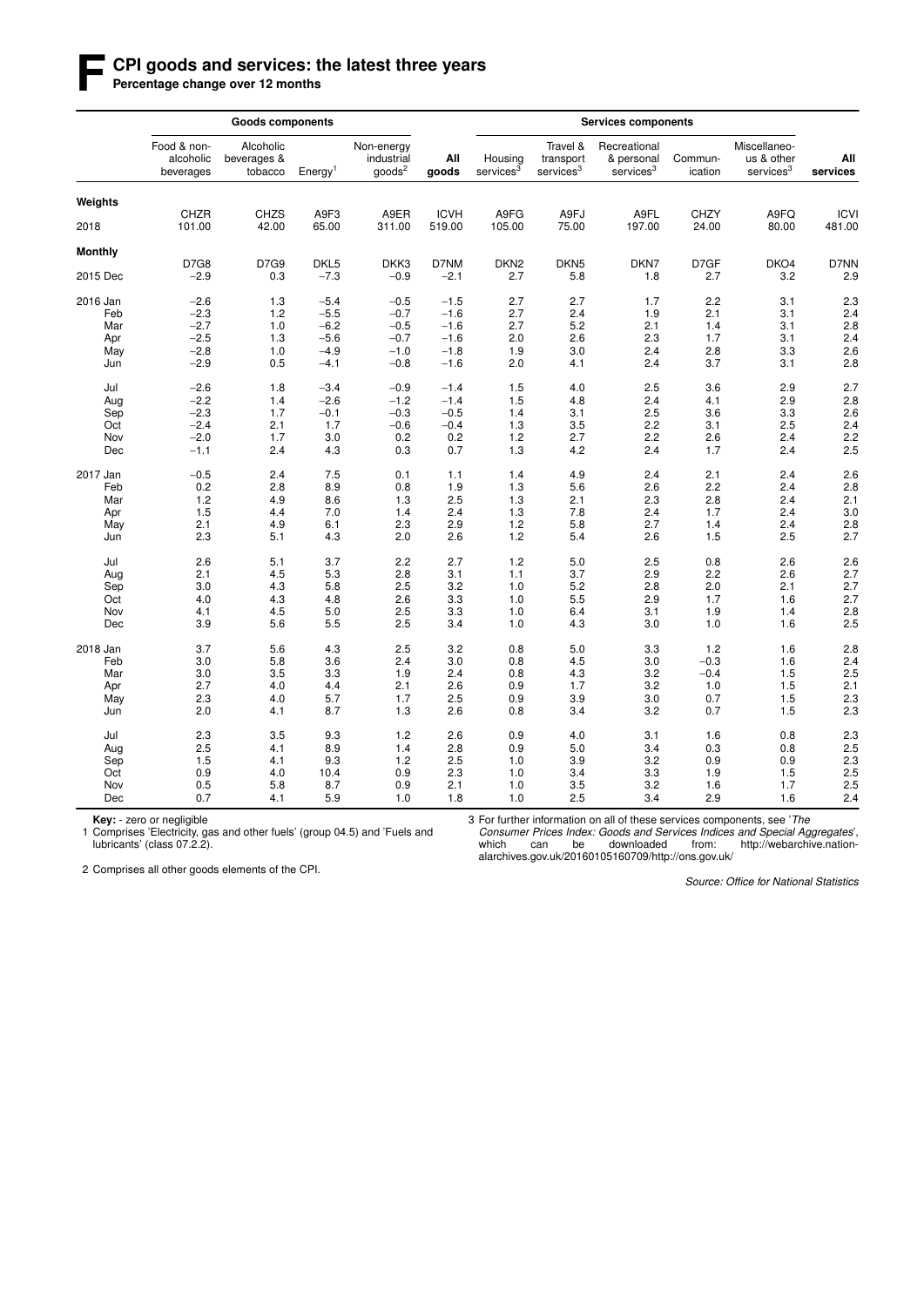# **F1 CPIH goods and services: the latest three years**<br>Percentage change over 12 months

|                |                                       | <b>Goods components</b>             |                     |                                                |                |                                  |                                                | <b>Services components</b>                          |                    |                                                     |                 |  |  |  |  |
|----------------|---------------------------------------|-------------------------------------|---------------------|------------------------------------------------|----------------|----------------------------------|------------------------------------------------|-----------------------------------------------------|--------------------|-----------------------------------------------------|-----------------|--|--|--|--|
|                | Food & non-<br>alcoholic<br>beverages | Alcoholic<br>beverages &<br>tobacco | Energy <sup>1</sup> | Non-energy<br>industrial<br>goods <sup>2</sup> | All<br>goods   | Housing<br>services <sup>3</sup> | Travel &<br>transport<br>services <sup>3</sup> | Recreational<br>& personal<br>services <sup>3</sup> | Commun-<br>ication | Miscellaneo-<br>us & other<br>services <sup>3</sup> | All<br>services |  |  |  |  |
| Weights        |                                       |                                     |                     |                                                |                |                                  |                                                |                                                     |                    |                                                     |                 |  |  |  |  |
| 2018           | L5CZ<br>83.00                         | L5D2<br>34.00                       | L5NU<br>52.00       | L5NX<br>249.00                                 | L5DD<br>418.00 | L5O8<br>278.00                   | L5OC<br>60.00                                  | L5OE<br>159.00                                      | L5D8<br>20.00      | L5P4<br>65.00                                       | L5DE<br>582.00  |  |  |  |  |
| <b>Monthly</b> |                                       |                                     |                     |                                                |                |                                  |                                                |                                                     |                    |                                                     |                 |  |  |  |  |
| 2015 Dec       | L55P<br>$-2.9$                        | L55Q<br>0.3                         | L5KY<br>$-7.4$      | L5L3<br>$-0.8$                                 | L563<br>$-2.1$ | L5LC<br>2.0                      | L5LG<br>6.0                                    | L5LI<br>1.8                                         | <b>L55W</b><br>2.7 | L5M9<br>3.2                                         | L564<br>2.5     |  |  |  |  |
| 2016 Jan       | $-2.6$                                | 1.3                                 | $-5.5$              | $-0.5$                                         | $-1.5$         | 2.1                              | 3.2                                            | 1.7                                                 | 2.2                | 3.1                                                 | 2.2             |  |  |  |  |
| Feb            | $-2.2$                                | 1.1                                 | $-5.6$              | $-0.7$                                         | $-1.6$         | 2.1                              | 2.8                                            | 1.9                                                 | 2.1                | 3.1                                                 | 2.3             |  |  |  |  |
| Mar            | $-2.8$                                | 1.0                                 | $-6.3$              | $-0.5$                                         | $-1.7$         | 2.1                              | 5.5                                            | 2.0                                                 | 1.4                | 3.2                                                 | 2.6             |  |  |  |  |
| Apr            | $-2.5$                                | 1.3                                 | $-5.6$              | $-0.7$                                         | $-1.6$         | 2.2                              | 2.8                                            | 2.3                                                 | 1.7                | 3.2                                                 | 2.4             |  |  |  |  |
| May            | $-2.8$                                | 1.0                                 | $-5.0$              | $-1.0$                                         | $-1.8$         | 2.3                              | 3.2                                            | 2.4                                                 | 2.9                | 3.3                                                 | 2.6             |  |  |  |  |
| Jun            | $-3.0$                                | 0.5                                 | $-4.1$              | $-0.9$                                         | $-1.7$         | 2.3                              | 4.3                                            | 2.4                                                 | 3.7                | 3.1                                                 | 2.7             |  |  |  |  |
| Jul            | $-2.6$                                | 1.8                                 | $-3.5$              | $-1.0$                                         | $-1.5$         | 2.2                              | 3.9                                            | 2.5                                                 | 3.7                | 2.9                                                 | 2.6             |  |  |  |  |
| Aug            | $-2.2$                                | 1.4                                 | $-2.6$              | $-1.2$                                         | $-1.4$         | 2.2                              | 4.3                                            | 2.4                                                 | 4.2                | 3.0                                                 | 2.7             |  |  |  |  |
| Sep            | $-2.3$                                | 1.8                                 | $-0.1$              | $-0.3$                                         | $-0.5$         | 2.2                              | 3.2                                            | 2.5                                                 | 3.6                | 3.3                                                 | 2.6             |  |  |  |  |
| Oct            | $-2.4$                                | 2.1                                 | 1.8                 | $-0.6$                                         | $-0.4$         | 2.3                              | 3.8                                            | 2.2                                                 | 3.1                | 2.5                                                 | 2.5             |  |  |  |  |
| Nov            | $-2.1$                                | 1.7                                 | 3.0                 | 0.2                                            | 0.2            | 2.2                              | 3.2                                            | 2.2                                                 | 2.6                | 2.4                                                 | 2.4             |  |  |  |  |
| Dec            | $-1.1$                                | 2.5                                 | 4.5                 | 0.3                                            | 0.7            | 2.3                              | 4.1                                            | 2.4                                                 | 1.7                | 2.4                                                 | 2.5             |  |  |  |  |
| 2017 Jan       | $-0.5$                                | 2.5                                 | 7.7                 | 0.1                                            | 1.1            | 2.2                              | 4.4                                            | 2.4                                                 | 2.1                | 2.4                                                 | 2.5             |  |  |  |  |
| Feb            | 0.2                                   | 2.9                                 | 9.1                 | 0.8                                            | 1.9            | 2.2                              | 5.1                                            | 2.6                                                 | 2.2                | 2.4                                                 | 2.6             |  |  |  |  |
| Mar            | 1.3                                   | 4.9                                 | 8.7                 | 1.2                                            | 2.5            | 2.2                              | 1.8                                            | 2.3                                                 | 2.8                | 2.5                                                 | 2.2             |  |  |  |  |
| Apr            | 1.6                                   | 4.4                                 | 7.0                 | 1.5                                            | 2.4            | 2.1                              | 7.3                                            | 2.4                                                 | 1.7                | 2.4                                                 | 2.8             |  |  |  |  |
| May            | 2.1                                   | 4.9                                 | 6.1                 | 2.3                                            | 3.0            | 2.0                              | 5.4                                            | 2.7                                                 | 1.4                | 2.4                                                 | 2.6             |  |  |  |  |
| Jun            | 2.4                                   | 5.1                                 | 4.2                 | 2.1                                            | 2.6            | 2.0                              | 5.1                                            | 2.6                                                 | 1.5                | 2.5                                                 | 2.5             |  |  |  |  |
| Jul            | 2.6                                   | 5.1                                 | 3.7                 | 2.3                                            | 2.7            | 1.9                              | 4.7                                            | 2.5                                                 | 0.8                | 2.7                                                 | 2.4             |  |  |  |  |
| Aug            | 2.2                                   | 4.5                                 | 5.3                 | 2.8                                            | 3.1            | 1.9                              | 3.6                                            | 2.9                                                 | 2.2                | 2.6                                                 | 2.5             |  |  |  |  |
| Sep            | 3.1                                   | 4.3                                 | 5.7                 | 2.6                                            | 3.2            | 1.9                              | 4.8                                            | 2.9                                                 | 2.0                | 2.1                                                 | 2.5             |  |  |  |  |
| Oct            | 4.1                                   | 4.3                                 | 4.6                 | 2.7                                            | 3.3            | 1.7                              | 5.1                                            | 2.9                                                 | 1.7                | 1.6                                                 | 2.4             |  |  |  |  |
| Nov            | 4.2                                   | 4.4                                 | 5.0                 | 2.6                                            | 3.3            | 1.6                              | 5.9                                            | 3.1                                                 | 1.8                | 1.4                                                 | 2.4             |  |  |  |  |
| Dec            | 4.1                                   | 5.5                                 | 5.5                 | 2.5                                            | 3.4            | 1.5                              | 4.1                                            | 3.1                                                 | 1.0                | 1.6                                                 | 2.2             |  |  |  |  |
| 2018 Jan       | 3.7                                   | 5.5                                 | 4.2                 | 2.6                                            | 3.2            | 1.4                              | 4.8                                            | 3.3                                                 | 1.2                | 1.6                                                 | 2.3             |  |  |  |  |
| Feb            | 3.0                                   | 5.7                                 | 3.6                 | 2.5                                            | 3.0            | 1.3                              | 4.2                                            | 2.9                                                 | $-0.3$             | 1.5                                                 | 2.1             |  |  |  |  |
| Mar            | 3.1                                   | 3.4                                 | 3.3                 | 1.9                                            | 2.4            | 1.4                              | 4.1                                            | 3.2                                                 | $-0.3$             | 1.5                                                 | 2.1             |  |  |  |  |
| Apr            | 2.7                                   | 3.9                                 | 4.5                 | 2.1                                            | 2.6            | 1.4                              | 1.4                                            | 3.2                                                 | 1.0                | 1.5                                                 | 1.9             |  |  |  |  |
| May            | 2.3                                   | 4.0                                 | 5.8                 | 1.7                                            | 2.5            | 1.4                              | 3.6                                            | 3.0                                                 | 0.7                | 1.4                                                 | 2.1             |  |  |  |  |
| Jun            | 2.0                                   | 4.0                                 | 8.7                 | 1.3                                            | 2.5            | 1.4                              | 3.1                                            | 3.1                                                 | 0.7                | 1.4                                                 | 2.0             |  |  |  |  |
| Jul            | 2.3                                   | 3.5                                 | 9.4                 | 1.2                                            | 2.6            | 1.4                              | 3.8                                            | 3.1                                                 | 1.6                | 0.7                                                 | 2.0             |  |  |  |  |
| Aug            | 2.4                                   | 4.0                                 | 9.0                 | 1.4                                            | 2.7            | 1.3                              | 4.6                                            | 3.4                                                 | 0.3                | 0.7                                                 | 2.2             |  |  |  |  |
| Sep            | 1.5                                   | 4.0                                 | 9.4                 | 1.2                                            | 2.5            | 1.4                              | 3.6                                            | 3.2                                                 | 0.9                | 0.8                                                 | 2.0             |  |  |  |  |
| Oct            | 0.9                                   | 3.9                                 | 10.5                | 0.9                                            | 2.3            | 1.4                              | 3.1                                            | 3.3                                                 | 1.9                | 1.5                                                 | 2.1             |  |  |  |  |
| Nov            | 0.5                                   | 5.7                                 | 8.7                 | 0.9                                            | 2.1            | 1.4                              | 3.2                                            | 3.2                                                 | 1.6                | 1.7                                                 | 2.2             |  |  |  |  |
| Dec            | 0.7                                   | 4.1                                 | 5.8                 | 1.0                                            | 1.8            | 1.5                              | 2.2                                            | 3.4                                                 | 2.8                | 1.6                                                 | 2.1             |  |  |  |  |

**Key:** - zero or negligible<br>1 Comprises 'Electricity, gas and other fuels' (group 04.5) and 'Fuels and lubricants' (class 07.2.2).

3 For further information on all of these services components, see 'The

*Consumer Prices Index: Goods and Services Indices and Special Aggregates*', which can be downloaded from: http://webarchive.nationalarchives.gov.uk/20160105160709/http://ons.gov.uk/

2 Comprises all other goods elements of the CPI.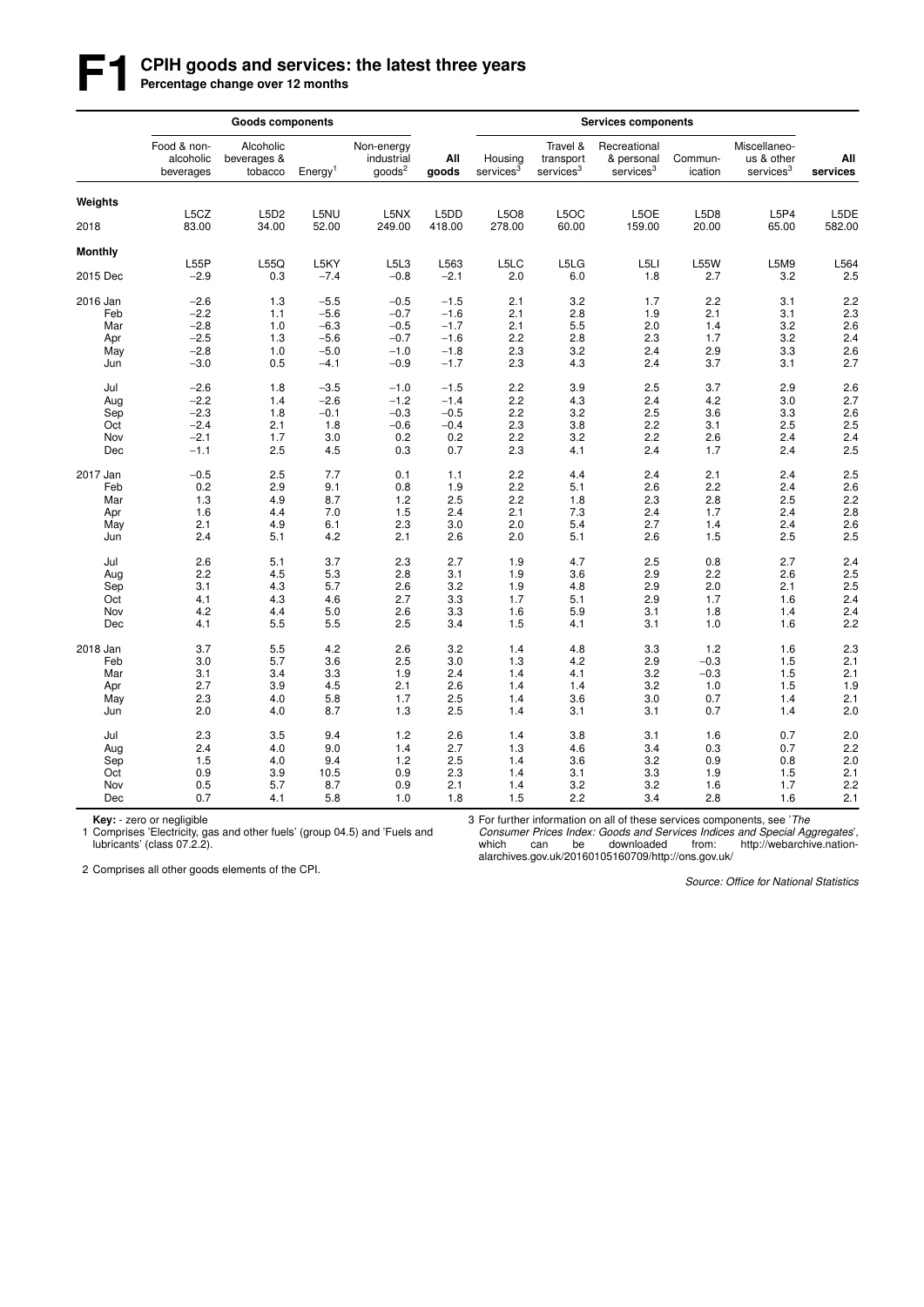### **G HICP<sup>1</sup> - International comparisons: EU countries Percentage change over 12 months**

|          |           |                      |                      |          | Czech     |                          |                      |           |                      |                      |                          |                          |                             |         |                          |
|----------|-----------|----------------------|----------------------|----------|-----------|--------------------------|----------------------|-----------|----------------------|----------------------|--------------------------|--------------------------|-----------------------------|---------|--------------------------|
|          | Austria   | Belgium              | <b>Bulgaria</b>      | Cyprus   | Republic  | Denmark Estonia Finland  |                      |           | France               | Germany              | Greece                   | Hungary                  | Ireland                     | Italy   | Latvia                   |
|          | D7SK      | D7SL                 | GHY8                 | D7RO     | D7RP      | D7SM                     | D7RQ                 | D7SN      | D7SO                 | D7SP                 | D7SQ                     | D7RR                     | D7SS                        | D7ST    | D7RS                     |
| 2010     | 1.7       | 2.3                  | 3.0                  | 2.6      | 1.2       | 2.2                      | 2.7                  | 1.7       | 1.7                  | 1.1                  | 4.7                      | 4.7                      | $-1.6$                      | 1.6     | $-1.2$                   |
| 2011     | 3.6       | 3.4                  | 3.4                  | 3.5      | 2.2       | 2.7                      | 5.1                  | 3.3       | 2.3                  | 2.5                  | 3.1                      | 3.9                      | 1.2                         | 2.9     | 4.2                      |
| 2012     | 2.6       | 2.6                  | 2.4                  | 3.1      | 3.5       | 2.4                      | 4.2                  | 3.2       | 2.2                  | 2.1                  | 1.0                      | 5.7                      | 1.9                         | 3.3     | 2.3                      |
| 2013     | 2.1       | 1.2                  | 0.4                  | 0.4      | 1.4       | 0.5                      | 3.2                  | 2.2       | 1.0                  | 1.6                  | $-0.9$                   | 1.7                      | 0.5                         | $1.2$   | $\overline{\phantom{0}}$ |
| 2014     | 1.5       | 0.5                  | $-1.6$               | $-0.3$   | 0.4       | 0.4                      | 0.5                  | 1.2       | 0.6                  | 0.8                  | $-1.4$                   | $\overline{\phantom{a}}$ | 0.3                         | 0.2     | 0.7                      |
| 2015     | 0.8       | 0.6                  | $-1.1$               | $-1.5$   | 0.3       | 0.2                      | 0.1                  | $-0.2$    | 0.1                  | 0.1                  | $-1.1$                   | 0.1                      | $\overline{\phantom{a}}$    | 0.1     | 0.2                      |
| 2016     | 1.0       | 1.8                  | $-1.3$               | $-1.2$   | 0.6       | $\overline{\phantom{a}}$ | 0.8                  | 0.4       | 0.3                  | 0.4                  | $\overline{\phantom{a}}$ | 0.4                      | $-0.2$                      | $-0.1$  | 0.1                      |
| 2017     | 2.2       | 2.2                  | 1.2                  | 0.7      | 2.4       | 1.1                      | 3.7                  | 0.8       | 1.2                  | 1.7                  | 1.1                      | 2.4                      | 0.3                         | 1.3     | 2.9                      |
| 2018     | $\ldots$  | $\ddotsc$            | $\ddot{\phantom{1}}$ | $\ldots$ | $\ddotsc$ | $\cdot\cdot$             | $\ddot{\phantom{1}}$ | $\cdot$ . | $\ddot{\phantom{1}}$ | $\ddot{\phantom{1}}$ | $\ddotsc$                | $\ldots$                 | $\ddotsc$                   | $\cdot$ | $\ddotsc$                |
| 2016 Dec | 1.6       | 2.2                  | $-0.5$               | 0.1      | 2.1       | 0.3                      | 2.4                  | 1.1       | 0.8                  | 1.7                  | 0.3                      | 1.8                      | $-0.2$                      | 0.5     | 2.1                      |
| 2017 Jan | 2.1       | 3.1                  | 0.4                  | 0.7      | 2.3       | 0.7                      | 2.8                  | 0.9       | 1.6                  | 1.9                  | 1.5                      | 2.4                      | 0.2                         | 1.0     | 2.9                      |
| Feb      | 2.4       | 3.3                  | 0.9                  | 1.4      | 2.6       | 0.9                      | 3.4                  | 1.4       | 1.4                  | 2.2                  | 1.4                      | 2.9                      | 0.3                         | 1.6     | 3.2                      |
| Mar      | 2.1       | 2.5                  | 1.0                  | 1.5      | 2.6       | 0.9                      | 3.0                  | 0.9       | 1.4                  | 1.5                  | 1.7                      | 2.7                      | 0.6                         | 1.4     | 3.3                      |
| Apr      | 2.3       | 2.7                  | 1.7                  | 2.1      | 2.1       | 1.0                      | 3.6                  | 1.0       | 1.4                  | 2.0                  | 1.6                      | 2.3                      | 0.7                         | 2.0     | 3.3                      |
| May      | 2.1       | 1.9                  | 1.4                  | 0.9      | 2.5       | 0.7                      | 3.5                  | 0.9       | 0.9                  | 1.4                  | 1.5                      | 2.1                      | $\overline{\phantom{a}}$    | 1.6     | 2.7                      |
| Jun      | 2.0       | 1.5                  | 1.1                  | 0.9      | 2.4       | 0.4                      | 3.1                  | 0.9       | 0.8                  | 1.5                  | 0.9                      | 2.0                      | $-0.6$                      | 1.2     | 3.1                      |
| Jul      | 2.0       | 1.8                  | 0.6                  | $-0.1$   | 2.4       | 1.5                      | 3.9                  | 0.6       | 0.8                  | 1.5                  | 0.9                      | 2.2                      | $-0.2$                      | 1.2     | 2.6                      |
| Aug      | 2.1       | 2.0                  | 0.7                  | 0.5      | 2.4       | 1.5                      | 4.2                  | 0.8       | 1.0                  | 1.8                  | 0.6                      | 2.7                      | 0.4                         | 1.4     | 3.2                      |
| Sep      | 2.5       | 2.0                  | 1.3                  | 0.1      | 2.5       | 1.6                      | 3.9                  | 0.8       | 1.1                  | 1.8                  | 1.0                      | 2.5                      | 0.2                         | 1.3     | 3.0                      |
| Oct      | 2.4       | 1.8                  | 1.5                  | 0.4      | 2.8       | 1.4                      | 4.0                  | 0.5       | 1.2                  | 1.5                  | 0.5                      | 2.2                      | 0.5                         | 1.1     | 2.7                      |
| Nov      | 2.4       | 2.1                  | 1.9                  | 0.2      | 2.5       | 1.3                      | 4.5                  | 0.9       | 1.2                  | 1.8                  | 1.1                      | 2.6                      | 0.5                         | 1.1     | 2.7                      |
| Dec      | 2.3       | 2.1                  | 1.8                  | $-0.4$   | 2.2       | 0.8                      | 3.8                  | 0.5       | 1.2                  | 1.6                  | 1.0                      | 2.2                      | 0.5                         | 1.0     | 2.2                      |
| 2018 Jan | 1.9       | 1.8                  | 1.3                  | $-1.5$   | 2.1       | 0.6                      | 3.6                  | 0.8       | 1.5                  | 1.4                  | 0.2                      | 2.1                      | 0.3                         | 1.2     | 2.0                      |
| Feb      | 1.9       | 1.5                  | 1.5                  | $-0.4$   | 1.6       | 0.5                      | 3.2                  | 0.6       | 1.3                  | 1.2                  | 0.4                      | 1.9                      | 0.7                         | 0.5     | 1.8                      |
| Mar      | 2.0       | 1.5                  | 1.9                  | $-0.4$   | 1.6       | 0.4                      | 2.9                  | 0.9       | 1.7                  | 1.5                  | 0.2                      | 2.0                      | 0.5                         | 0.9     | 2.3                      |
| Apr      | 2.0       | 1.6                  | 1.7                  | $-0.3$   | 1.8       | 0.7                      | 2.9                  | 0.8       | 1.8                  | 1.4                  | 0.5                      | 2.4                      | $-0.1$                      | 0.6     | 2.1                      |
| May      | 2.1       | 2.3                  | 2.3                  | 1.0      | 2.0       | 1.0                      | 3.1                  | 1.0       | 2.3                  | 2.2                  | 0.8                      | 2.9                      | 0.7                         | 1.0     | 2.4                      |
| Jun      | 2.3       | 2.6                  | 3.0                  | 1.7      | 2.4       | 1.1                      | 3.9                  | 1.2       | 2.3                  | 2.1                  | 1.0                      | 3.2                      | 0.7                         | 1.4     | 2.7                      |
| Jul      | 2.3       | 2.7                  | 3.6                  | 1.4      | 2.2       | 0.9                      | 3.3                  | 1.4       | 2.6                  | 2.1                  | 0.8                      | 3.4                      | 1.0                         | 1.9     | 2.7                      |
| Aug      | 2.3       | 2.6                  | 3.7                  | 1.7      | 2.4       | 0.8                      | 3.5                  | 1.4       | 2.6                  | 1.9                  | 0.9                      | 3.4                      | 0.9                         | 1.6     | 2.8                      |
| Sep      | 2.1       | 2.8                  | 3.6                  | 1.7      | 2.1       | 0.5                      | 3.5                  | 1.4       | 2.5                  | 2.2                  | 1.1                      | 3.7                      | 1.2                         | 1.5     | 3.3                      |
| Oct      | 2.4       | 3.2                  | 3.6                  | 1.9      | 2.0       | 0.7                      | 4.5                  | 1.7       | 2.5                  | 2.4                  | 1.8                      | 3.9                      | 1.1                         | 1.7     | 3.2                      |
| Nov      | 2.3       | 2.9                  | 3.0                  | 1.6      | 1.6       | 0.7                      | 3.2                  | 1.4       | 2.2                  | 2.2                  | 1.1                      | 3.2                      | 0.8                         | 1.6     | 2.9                      |
| Dec      | $\ddotsc$ | $\ddot{\phantom{1}}$ | $\mathbf{r}$         | 1.0      | $\sim$    | $\ddotsc$                | $\ddotsc$            | 1.3       | 1.9                  | 1.7                  | 0.8                      | $\mathbf{u}$             | $\mathcal{L}_{\mathcal{A}}$ | 1.2     | 2.6                      |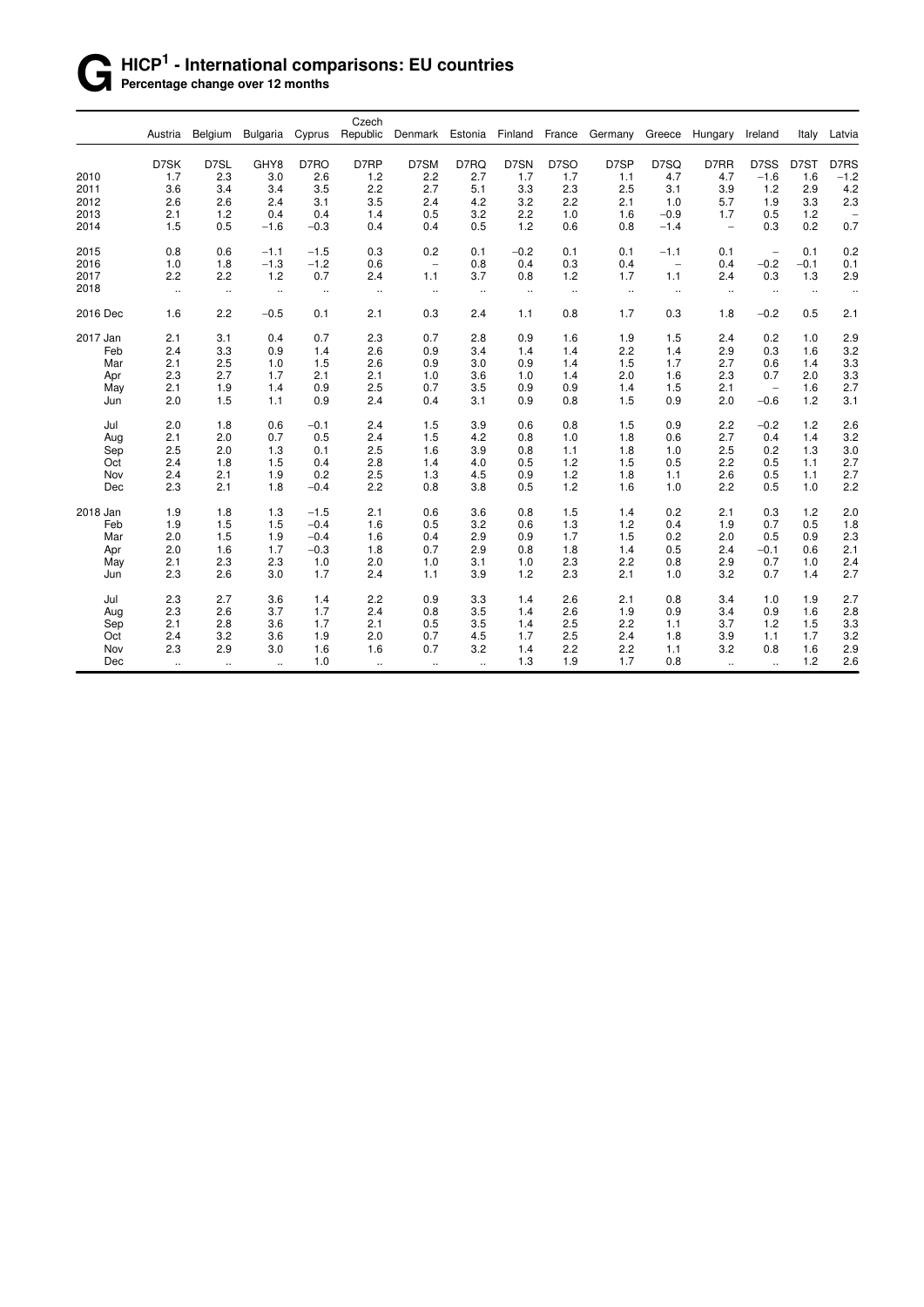# **G** HICP<sup>1</sup> - International comparisons: EU countries<br> **Gontinued**<br> **Gontinued**

**Percentage change over 12 months** 

continued

|          |           | Luxem-               |                      | Nether-              |                      |          |                                    |           |                      |        |              | United                   | EICP <sup>2</sup><br><b>EU 27</b> | <b>MUICP</b>         |
|----------|-----------|----------------------|----------------------|----------------------|----------------------|----------|------------------------------------|-----------|----------------------|--------|--------------|--------------------------|-----------------------------------|----------------------|
|          | Lithuania | bourg                | Malta                | lands                | Poland               |          | Portugal Romania Slovakia Slovenia |           |                      |        | Spain Sweden | Kingdom <sup>1</sup>     | average <sup>3</sup>              | average <sup>4</sup> |
|          | D7RT      | D7SU                 | D7RU                 | D7SV                 | D7RV                 | D7SX     | GHY7                               | D7RW      | D7RX                 | D7SY   | D7SZ         | <b>D7G7</b>              | GJ2E                              | D7SR                 |
| 2010     | 1.2       | 2.8                  | 2.0                  | 0.9                  | 2.6                  | 1.4      | 6.1                                | 0.7       | 2.1                  | 2.0    | 1.9          | 3.3                      | 2.1                               | 1.6                  |
| 2011     | 4.1       | 3.7                  | 2.5                  | 2.5                  | 3.9                  | 3.6      | 5.8                                | 4.1       | 2.1                  | 3.0    | 1.4          | 4.5                      | 3.1                               | 2.7                  |
| 2012     | 3.2       | 2.9                  | 3.2                  | 2.8                  | 3.7                  | 2.8      | 3.4                                | 3.7       | 2.8                  | 2.4    | 0.9          | 2.8                      | 2.6                               | 2.5                  |
| 2013     | 1.2       | 1.7                  | 1.0                  | 2.6                  | 0.8                  | 0.4      | 3.2                                | 1.5       | 1.9                  | 1.5    | 0.4          | 2.6                      | 1.5                               | 1.4                  |
| 2014     | 0.2       | 0.7                  | 0.8                  | 0.3                  | 0.1                  | $-0.2$   | 1.4                                | $-0.1$    | 0.4                  | $-0.2$ | 0.2          | 1.5                      | 0.5                               | 0.4                  |
| 2015     | $-0.7$    | 0.1                  | 1.2                  | 0.2                  | $-0.7$               | 0.5      | $-0.4$                             | $-0.3$    | $-0.8$               | $-0.6$ | 0.7          | $\overline{\phantom{a}}$ | $\overline{\phantom{a}}$          |                      |
| 2016     | 0.7       | $\qquad \qquad -$    | 0.9                  | 0.1                  | $-0.2$               | 0.6      | $-1.1$                             | $-0.5$    | $-0.2$               | $-0.3$ | 1.1          | 0.7                      | 0.3                               | 0.2                  |
| 2017     | 3.7       | 2.1                  | 1.3                  | 1.3                  | 1.6                  | 1.6      | 1.1                                | 1.4       | 1.6                  | 2.0    | 1.9          | 2.7                      | 1.7                               | 1.5                  |
| 2018     | $\ddotsc$ | $\ddot{\phantom{1}}$ | $\ddot{\phantom{a}}$ | $\ddotsc$            | $\ddot{\phantom{1}}$ | $\ldots$ | $\ddot{\phantom{a}}$               | $\ddotsc$ | $\ddot{\phantom{1}}$ | $\sim$ | $\sim$       | 2.5                      | $\mathbf{r}$                      | 1.7                  |
| 2016 Dec | 2.0       | 1.6                  | 1.0                  | 0.7                  | 0.9                  | 0.9      | $-0.1$                             | 0.2       | 0.6                  | 1.4    | 1.7          | 1.6                      | 1.2                               | 1.1                  |
| 2017 Jan | 2.5       | 2.5                  | 1.4                  | 1.6                  | 1.4                  | 1.3      | 0.3                                | 0.8       | 1.5                  | 2.9    | 1.5          | 1.8                      | 1.7                               | 1.8                  |
| Feb      | 3.2       | 2.7                  | 1.2                  | 1.7                  | 1.9                  | 1.6      | 0.5                                | 1.2       | 2.5                  | 3.0    | 1.9          | 2.3                      | 2.0                               | 2.0                  |
| Mar      | 3.2       | 2.5                  | 1.2                  | 0.6                  | 1.8                  | 1.4      | 0.4                                | 1.0       | 2.0                  | 2.1    | 1.4          | 2.3                      | 1.6                               | 1.5                  |
| Apr      | 3.5       | 2.6                  | 1.1                  | 1.4                  | 1.8                  | 2.4      | 0.6                                | 0.8       | 1.7                  | 2.6    | 2.0          | 2.7                      | 2.0                               | 1.9                  |
| May      | 3.2       | 1.9                  | 1.1                  | 0.7                  | 1.5                  | 1.7      | 0.5                                | 1.1       | 1.5                  | 2.0    | 1.8          | 2.9                      | 1.6                               | 1.4                  |
| Jun      | 3.5       | 1.5                  | 1.0                  | 1.0                  | 1.3                  | 1.0      | 0.7                                | 1.0       | 0.9                  | 1.6    | 1.8          | 2.6                      | 1.5                               | 1.3                  |
| Jul      | 4.1       | 1.8                  | 1.2                  | 1.5                  | 1.4                  | 1.0      | 0.9                                | 1.5       | 1.2                  | 1.7    | 2.3          | 2.6                      | 1.5                               | 1.3                  |
| Aug      | 4.6       | 2.3                  | 1.2                  | 1.5                  | 1.4                  | 1.3      | 0.6                                | 1.6       | 1.4                  | 2.0    | 2.2          | 2.9                      | 1.7                               | 1.5                  |
| Sep      | 4.6       | 2.0                  | 1.2                  | 1.4                  | 1.6                  | 1.6      | 1.3                                | 1.8       | 1.4                  | 1.8    | 2.2          | 3.0                      | 1.8                               | 1.5                  |
| Oct      | 4.2       | 2.0                  | 1.5                  | 1.3                  | 1.6                  | 1.9      | 2.0                                | 1.8       | 1.3                  | 1.7    | 1.7          | 3.0                      | 1.7                               | 1.4                  |
| Nov      | 4.2       | 2.0                  | 1.5                  | 1.5                  | 2.0                  | 1.8      | 2.6                                | 2.1       | 1.4                  | 1.8    | 1.9          | 3.1                      | 1.8                               | 1.5                  |
| Dec      | 3.8       | 1.6                  | 1.3                  | 1.2                  | 1.7                  | 1.6      | 2.6                                | 2.0       | 1.9                  | 1.2    | 1.7          | 3.0                      | 1.7                               | 1.4                  |
| 2018 Jan | 3.6       | 1.3                  | 1.2                  | 1.5                  | 1.6                  | 1.1      | 3.4                                | 2.6       | 1.7                  | 0.7    | 1.6          | 3.0                      | 1.6                               | 1.3                  |
| Feb      | 3.2       | 1.1                  | 1.3                  | 1.3                  | 0.7                  | 0.7      | 3.8                                | 2.2       | 1.4                  | 1.2    | 1.6          | 2.7                      | 1.4                               | 1.1                  |
| Mar      | 2.5       | 1.1                  | 1.3                  | 1.0                  | 0.7                  | 0.8      | 4.0                                | 2.5       | 1.5                  | 1.3    | 2.0          | 2.5                      | 1.5                               | 1.3                  |
| Apr      | 2.2       | 1.3                  | 1.4                  | 1.0                  | 0.9                  | 0.3      | 4.3                                | 3.0       | 1.9                  | 1.1    | 1.8          | 2.4                      | 1.5                               | 1.3                  |
| May      | 2.9       | 2.1                  | 1.7                  | 1.9                  | 1.2                  | 1.4      | 4.6                                | 2.7       | 2.2                  | 2.1    | 2.0          | 2.4                      | 2.0                               | 1.9                  |
| Jun      | 2.6       | 2.4                  | 2.0                  | 1.7                  | 1.4                  | 2.0      | 4.7                                | 2.9       | 2.3                  | 2.3    | 2.1          | 2.4                      | 2.1                               | 2.0                  |
| Jul      | 2.3       | 2.5                  | 2.1                  | 1.9                  | 1.4                  | 2.2      | 4.3                                | 2.6       | 2.1                  | 2.3    | 2.2          | 2.5                      | 2.2                               | 2.1                  |
| Aug      | 1.8       | 2.4                  | 2.4                  | 1.9                  | 1.4                  | 1.3      | 4.7                                | 2.9       | 2.0                  | 2.2    | 2.1          | 2.7                      | 2.2                               | 2.0                  |
| Sep      | 2.4       | 2.7                  | 2.5                  | 1.6                  | 1.5                  | 1.8      | 4.7                                | 2.7       | 2.2                  | 2.3    | 2.5          | 2.4                      | 2.1                               | 2.1                  |
| Oct      | 2.8       | 2.8                  | 2.1                  | 1.9                  | 1.5                  | 0.8      | 4.2                                | 2.5       | 2.3                  | 2.3    | 2.4          | 2.4                      | 2.2                               | 2.2                  |
| Nov      | 2.4       | 2.6                  | 1.4                  | 1.8                  | 1.1                  | 0.9      | 3.2                                | 2.0       | 2.1                  | 1.7    | 2.1          | 2.3                      | 2.0                               | 1.9                  |
| Dec      | 1.7       | 1.9                  | 1.3                  | $\ddot{\phantom{a}}$ | 1.0                  | 0.6      | $\mathbf{r}$                       | 1.9       | 1.4                  | 1.2    | $\mathbf{a}$ | 2.1                      | $\mathbf{r}$                      | 1.6                  |

**Key:** - zero or negligible .. Not available

1 Published as the CPI in the UK.

2 The EICP (European Index of Consumer Prices) is the official EU

aggregate. It covers 15 member states until April 2004, 25 member states from May 2004, and 27 members from Jan 2007, the new member states being integrated using a chain index formula.

The EU 25 annual average for 2004 is calculated from the EU 15 average from January to April and the EU 25 average from May to December.

3 The coverage of the European Union was extended to include Cyprus, Czech Republic, Estonia, Hungary, Latvia, Lithuania, Malta, Poland,Slovakia and

Slovenia from 1 May 2004 and Bulgaria and Romania from 1 Jan 2007. 4 The coverage of the Monetary Union Indices of Consumer Prices (MUICP) was

extended to include Greece with effect from Jan 2001 and Slovakia from Jan 2009.

*Sources: Office for National Statistics; Eurostat*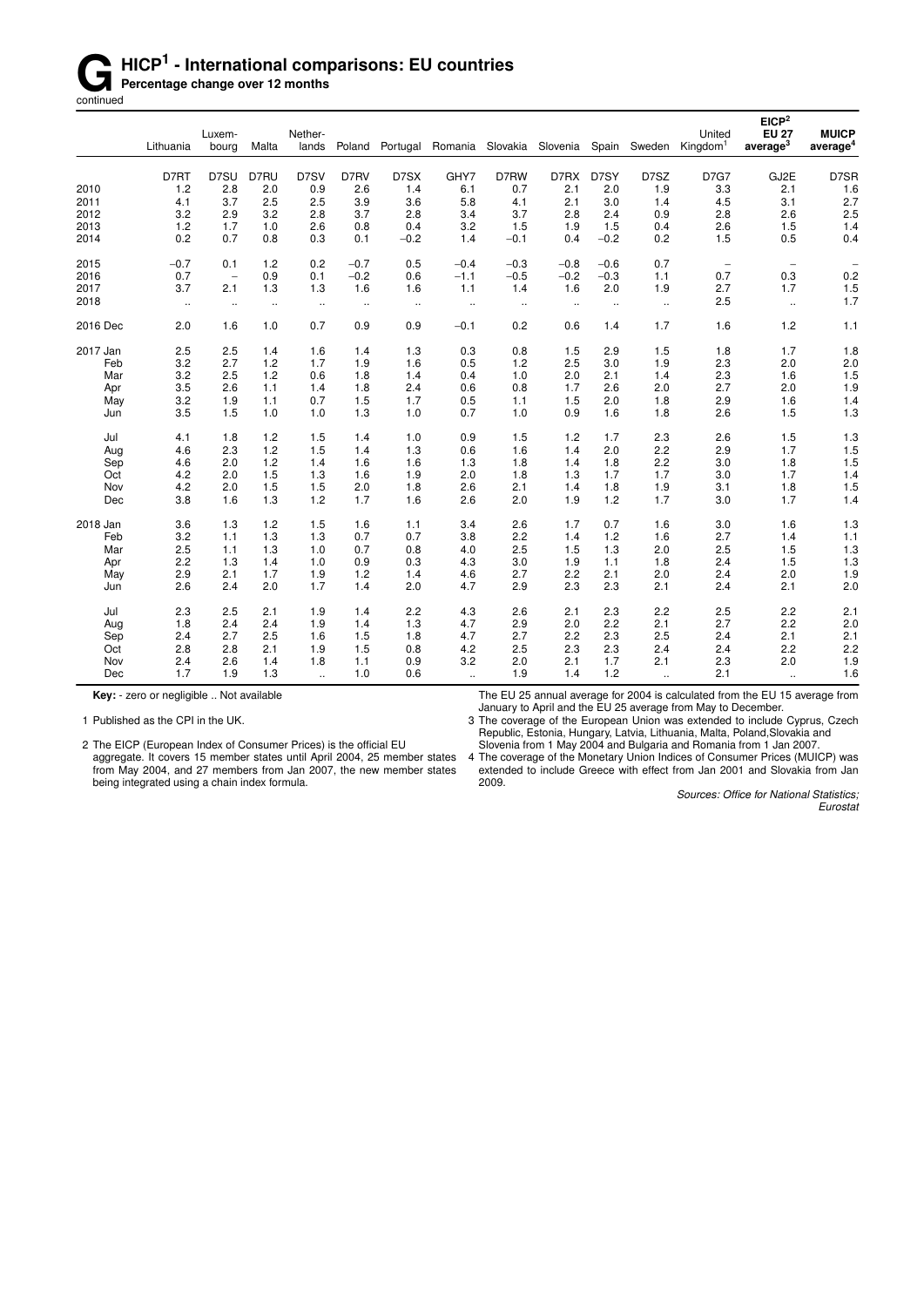|                                                             |                   |             |                               |                               |             |                                                                            |             |                  |               |                                  |                  |                |               | Percentage<br>change over |
|-------------------------------------------------------------|-------------------|-------------|-------------------------------|-------------------------------|-------------|----------------------------------------------------------------------------|-------------|------------------|---------------|----------------------------------|------------------|----------------|---------------|---------------------------|
|                                                             | Weights           |             |                               | Index (January $1987 = 100$ ) |             |                                                                            |             |                  |               | Percentage change over 12 months |                  |                |               | 1 month                   |
|                                                             | 2018              | 2018<br>Jul | 2018<br>Aug                   | 2018<br>Sep                   | 2018<br>Oct | 2018<br>Nov                                                                | 2018<br>Dec | 2018<br>Jul      | 2018<br>Aug   | 2018<br>Sep                      | 2018<br>Oct      | 2018<br>Nov    | 2018<br>Dec   | 2018<br>Dec               |
| <b>ALL ITEMS</b>                                            | 1 000             | 281.7       |                               |                               |             | 284.2 284.1 284.5 284.6 285.6                                              |             | 3.2              | 3.5           | 3.3                              | 3.3              | 3.2            | 2.7           | 0.4                       |
| Food and catering                                           | 152               |             |                               |                               |             | 248.9 249.3 249.3 249.0 249.7 251.3                                        |             | 2.4              | 2.6           | 1.8                              | 1.3              | 1.2            | 1.4           | 0.6                       |
| Alcohol and tobacco                                         | 79                |             |                               |                               |             | 397.8 399.1 399.7 399.5 403.1 401.5                                        |             | 3.2              | 3.5           | 3.4                              | 3.2              | 4.3            | 3.5           | $-0.4$                    |
| Housing and household expenditure                           | 420               |             |                               |                               |             | 317.4 320.0 320.7 322.3 322.1 322.6                                        |             | 2.7              | 2.9           | 3.0                              | 3.4              | 3.2            | 2.9           | 0.2                       |
| Personal expenditure<br>Travel and leisure                  | 85<br>264         |             |                               |                               |             | 203.8 208.0 211.9 211.5 213.5 212.3<br>254.7 257.8 254.9 254.7 253.3 256.0 |             | 3.5<br>4.5       | 4.0<br>4.6    | 3.6<br>4.5                       | 3.2<br>4.6       | 3.6<br>3.7     | 3.5<br>2.6    | $-0.6$<br>1.1             |
| Consumer durables <sup>1</sup>                              | 104               |             |                               |                               |             | 131.0 134.8 136.3 136.2 137.1 137.3                                        |             | 3.1              | 3.3           | 2.7                              | 3.3              | 3.2            | 2.8           | 0.1                       |
| Seasonal food                                               | 18                |             |                               |                               |             | 200.7 200.6 203.0 206.2 208.1 208.0                                        |             | 2.4              | 2.7           | 2.8                              | 2.7              | 2.5            | 2.1           |                           |
| Food excluding seasonal                                     | 84                |             |                               |                               |             | 223.9 224.1 223.2 221.5 221.8 224.0                                        |             | 2.2              | 2.3           | 1.1                              | 0.0              | $-0.0$         | 0.4           | 1.0                       |
| All items excluding seasonal food                           | 982               |             |                               |                               |             | 283.7 286.3 286.1 286.4 286.4 287.5                                        |             | 3.3              | 3.5           | 3.3                              | 3.4              | 3.2            | 2.7           | 0.4                       |
| All items excluding food                                    | 898               |             |                               |                               |             | 292.0 294.9 294.8 295.4 295.4 296.3                                        |             | 3.4              | 3.6           | 3.5                              | 3.7              | 3.5            | 3.0           | 0.3                       |
| All goods<br>All services                                   | 442<br>413        |             |                               |                               |             | 212.2 213.9 215.1 215.1 216.1 215.8<br>387.7 391.3 388.6 388.9 387.5 391.8 |             | 3.6<br>2.9       | 3.7<br>3.1    | 3.2<br>3.3                       | 3.1<br>3.4       | 3.1<br>3.1     | 2.5<br>2.8    | $-0.1$<br>1.1             |
|                                                             |                   |             |                               |                               |             |                                                                            |             |                  |               |                                  |                  |                |               |                           |
| Other indices<br>All items excluding:                       |                   |             |                               |                               |             |                                                                            |             |                  |               |                                  |                  |                |               |                           |
| mortgage interest payments (RPIX)                           | 976               |             |                               |                               |             | 282.3 284.7 284.7 284.9 285.0 286.0                                        |             | 3.3              | 3.4           | 3.3                              | 3.2              | 3.1            | 2.7           | 0.4                       |
| housing                                                     | 743               |             |                               |                               |             | 263.1 265.7 265.5 265.6 265.7 267.1                                        |             | 3.5              | 3.6           | 3.5                              | 3.5              | 3.2            | 2.8           | 0.5                       |
| mortgage interest payments<br>and council tax               | 938               |             |                               |                               |             | 279.3 281.8 281.7 282.0 282.0 283.1                                        |             | 3.2              | 3.3           | 3.2                              | 3.2              | 3.0            | 2.6           | 0.4                       |
| mortgage interest payments<br>and depreciation <sup>2</sup> | 893               |             |                               |                               |             | 273.2 275.5 275.3 275.4 275.6 276.8                                        |             | 3.3              | 3.5           | 3.3                              | 3.3              | 3.1            | 2.7           | 0.4                       |
| Food                                                        | 102               |             |                               |                               |             | 220.6 220.7 220.4 219.7 220.2 222.0                                        |             | 2.3              | 2.4           | 1.4                              | 0.5              | 0.4            | 0.6           | 0.8                       |
| <b>Bread</b>                                                | 4                 |             |                               |                               |             | 219.8 220.7 220.2 220.1 220.3 221.4                                        |             | 5.3              | 4.1           | 3.4                              | 2.5              | 1.7            | 1.1           | 0.5                       |
| Cereals                                                     | 3                 |             |                               |                               |             | 206.8 202.1 200.5 202.3 201.3 206.0                                        |             | 0.9              | $-1.4$        | 0.5                              | $-1.2$           | $-1.4$         | -1.0          | 2.3                       |
| <b>Biscuits and cakes</b>                                   | 6                 |             |                               |                               |             | 259.9 266.7 269.5 268.2 266.0 271.0                                        |             | -0.1             | 1.3           | 2.8                              | 0.9              | $-1.0$         | 0.4           | 1.9                       |
| Beef                                                        | 3                 |             |                               |                               |             | 209.9 212.5 210.3 209.0 210.9 211.2                                        |             | 0.0              | $-1.1$        | $-1.3$                           | $-2.8$           | $-1.9$         | $-1.0$        | 0.1                       |
| Lamb                                                        | 2<br>$\mathbf{1}$ |             |                               |                               |             | 341.2 334.1 325.3 321.3 320.8 317.0<br>364.0 350.4 337.8 343.4 331.2 322.6 |             | 13.9<br>14.1     | 10.9<br>8.3   | 6.0<br>5.5                       | 1.0<br>3.7       | 2.4<br>4.3     | 1.2<br>2.7    | $-1.2$                    |
| of which home-killed lamb<br>imported lamb                  | $\mathbf{1}$      |             |                               |                               |             | 306.5 305.9 300.9 288.2 298.5 299.3                                        |             | 13.0             | 13.0          | 6.2                              | $-2.1$           | 0.5            | 0.0           | $-2.6$<br>0.3             |
| Pork                                                        | $\mathbf{1}$      |             |                               |                               |             | 216.9 217.7 222.9 223.0 222.1 215.3                                        |             | $-2.3$           | 1.5           | 3.4                              | $-0.0$           | $-0.3$         | $-4.9$        | $-3.1$                    |
| Bacon                                                       | $\mathbf{1}$      |             |                               |                               |             | 202.6 203.1 202.9 204.7 204.2 203.8                                        |             | 1.0              | 0.1           | 0.5                              | 0.5              | 0.6            | $-0.4$        | $-0.2$                    |
| Poultry                                                     | $\overline{4}$    |             |                               |                               |             | 125.3 124.4 123.3 122.6 122.9 121.7                                        |             | 0.4              | 0.3           | $-1.4$                           | $-1.4$           | $-1.6$         | $-3.0$        | $-1.0$                    |
| Other meat                                                  | 6                 |             |                               |                               |             | 187.3 187.9 187.8 185.2 184.3 189.2                                        |             | 0.6              | 1.9           | $-0.4$                           | $-1.1$           | $-2.4$         | $-1.3$        | 2.7                       |
| Fish                                                        | 4                 |             |                               |                               |             | 263.4 267.4 269.2 270.3 267.8 266.5                                        |             | 2.4              | 2.2           | 0.6                              | 3.0              | 1.2            | 0.5           | $-0.5$                    |
| of which fresh fish                                         | 2                 |             |                               |                               |             | 274.3 274.3 281.2 282.5 281.6                                              | 273.6       | 0.3              | 0.3           | $-0.5$                           | 2.7              | 0.4            | 0.1           | $-2.8$                    |
| processed fish                                              | 2                 |             |                               |                               |             | 249.5 256.9 254.0 255.0 251.2 255.8                                        |             | 4.5              | 4.1           | 1.6                              | 3.2              | 1.9            | 0.9           | 1.8                       |
| <b>Butter</b>                                               | 1                 |             |                               |                               |             | 377.6 378.5 372.3 369.9 358.9 377.0                                        |             | 17.0             | 15.2          | 6.4                              | 1.5              | $-4.3$         | 0.6           | 5.0                       |
| Oils and fats<br>Cheese                                     | $\mathbf{1}$<br>3 |             | 205.3 185.6 205.5 190.1 198.0 |                               |             | 241.3 241.3 241.6 240.4 240.5 239.0                                        | 207.4       | 6.8<br>0.1       | $-8.0$<br>1.0 | $-2.5$<br>0.7                    | 5.1<br>$-2.5$    | 11.6<br>$-2.9$ | 4.0<br>$-2.7$ | 4.7<br>$-0.6$             |
| Eggs                                                        | 1                 |             |                               |                               |             | 207.5 207.1 203.5 204.0 204.8 205.1                                        |             | $-1.0$           | $-0.9$        | $-2.8$                           | $-2.4$           | $-2.1$         | $-2.1$        | 0.1                       |
| Milk, fresh                                                 | 3                 |             | 235.3 234.5 236.2 235.2 235.6 |                               |             |                                                                            | 237.6       | 4.3              | 4.1           | 4.5                              | 4.2              | 2.8            | 1.5           | 0.8                       |
| Milk products                                               | 4                 |             |                               |                               |             | 196.8 195.9 193.0 185.5 186.5 195.1                                        |             | 4.2              | 3.1           | 3.7                              | $-4.6$           | $-3.6$         | 1.3           | 4.6                       |
| Tea                                                         | $\mathbf{1}$      |             |                               |                               |             | 220.1 218.9 214.7 218.0 215.1 220.6                                        |             | $-0.3$           | 1.1           | $-5.3$                           | $-4.1$           | $-1.1$         | $-4.1$        | 2.6                       |
| Coffee and other hot drinks                                 | 2                 |             |                               |                               |             | 187.3 185.9 186.5 183.7 181.5 184.0                                        |             | 1.2              | -0.3          | 0.9                              | 0.1              | 2.1            | -0.9          | 1.4                       |
| Soft drinks                                                 | 8                 |             |                               |                               |             | 262.9 262.3 263.4 259.9 258.0 261.9                                        |             | 7.1              | 7.2           | 6.9                              | 6.3              | 6.0            | 5.6           | 1.5                       |
| Sugar and preserves                                         | 1                 |             |                               |                               |             | 195.5 191.2 197.1 187.0 185.6 193.8                                        |             | 3.7              | 2.4           | 2.9                              | $-1.6$           | $-4.2$         | 3.6           | 4.4                       |
| Sweets and chocolates<br>Potatoes                           | 11<br>4           |             |                               |                               |             | 297.3 300.1 295.2 293.2 292.4 290.9<br>221.3 228.1 225.9 228.4 228.6 228.2 |             | 2.3<br>0.3       | 2.3<br>3.2    | $-0.3$<br>1.3                    | 0.8<br>$-0.7$    | $-0.4$<br>0.8  | -1.0<br>2.5   | $-0.5$<br>$-0.2$          |
| of which unprocessed potatoes                               | 1                 |             |                               |                               |             | 207.2 207.7 211.3 214.0 215.0 219.6                                        |             | $-4.7$           | $-4.8$        | $-2.4$                           | $-1.4$           | 1.8            | 4.0           | 2.1                       |
| potato products                                             | 3                 |             |                               |                               |             | 212.5 221.1 217.0 219.3 219.2 217.1                                        |             | 2.0              | 6.0           | 2.5                              | $-0.4$           | 0.4            | 2.0           | $-1.0$                    |
| Vegetables other than potatoes                              | 8                 |             |                               |                               |             | 173.4 173.1 174.7 175.9 177.9 180.6                                        |             | -0.1             | 0.7           | 2.2                              | 1.3              | 2.6            | 3.8           | 1.5                       |
| of which fresh vegetables                                   | 6                 |             |                               |                               |             | 151.5 151.3 153.0 154.4 156.3 158.5                                        |             | 0.3              | 1.3           | 2.4                              | 1.9              | 3.9            | 4.7           | 1.4                       |
| processed vegetables                                        | 2                 |             |                               |                               |             | 248.5 247.9 249.0 248.3 250.3 255.2                                        |             | $-1.2$           | $-0.9$        | 1.8                              | $-0.4$           | $-1.5$         | 1.3           | 2.0                       |
| Fruit                                                       | 9                 |             |                               |                               |             | 219.1 219.0 223.5 229.5 232.5 229.7                                        |             | 2.8              | 3.0           | 3.6                              | 3.3              | 1.7            | 0.2           | $-1.2$                    |
| of which fresh fruit                                        | 7                 |             |                               |                               |             | 206.8 207.9 212.2 218.1 222.0 220.8                                        |             | 4.6              | 5.3           | 5.3                              | 4.6              | 2.4            | 0.6           | $-0.5$                    |
| processed fruit<br>Other foods                              | 2<br>11           |             |                               |                               |             | 281.3 275.5 281.3 287.5 286.4 276.6<br>196.0 194.1 190.5 190.6 194.7 196.8 |             | $-3.1$<br>$-0.4$ | $-4.5$<br>1.6 | $-1.9$<br>$-3.3$                 | $-1.1$<br>$-2.5$ | $-0.8$<br>0.2  | $-1.2$<br>0.8 | $-3.4$<br>1.1             |
| Catering                                                    | 50                |             |                               |                               |             | 345.9 347.1 347.8 349.0 350.2 351.1                                        |             | 2.6              | 2.8           | 2.7                              | 2.8              | 2.9            | 2.9           | 0.3                       |
| Restaurant meals                                            | 30                |             |                               |                               |             | 340.3 340.8 341.1 342.5 343.8 344.7                                        |             | 2.5              | 2.7           | 2.4                              | 2.6              | 2.6            | 2.7           | 0.3                       |
| Canteen meals                                               | 3                 |             |                               |                               |             | 388.4 388.0 390.3 392.3 391.9 392.0                                        |             | 2.6              | 2.5           | 2.8                              | 3.4              | 2.8            | 2.8           |                           |
| Take-aways and snacks                                       | 17                |             |                               |                               |             | 334.1 336.7 337.8 338.6 339.5 340.7                                        |             | 2.9              | 3.2           | 3.2                              | 3.2              | 3.3            | 3.3           | 0.4                       |
| Alcoholic drink<br>Beer                                     | 56<br>23          |             |                               |                               |             | 297.3 299.0 299.5 298.8 298.2 296.6<br>321.9 322.7 323.5 321.1 322.4 320.7 |             | 1.5<br>2.1       | 2.0<br>2.2    | 2.1<br>2.1                       | 1.7<br>1.6       | 1.7<br>2.2     | 1.8<br>1.7    | $-0.5$                    |
| on sales                                                    | 18                |             |                               |                               |             | 363.3 363.2 363.8 363.3 364.5 365.0                                        |             | 2.4              | 2.3           | 2.3                              | 1.9              | 2.1            | 1.9           | $-0.5$<br>0.1             |
| off sales                                                   | 5                 |             |                               |                               |             | 169.3 171.3 172.3 167.2 168.4 163.4                                        |             | 0.8              | 2.0           | 1.4                              | 0.4              | 2.8            | 1.0           | $-3.0$                    |
| Wines and spirits                                           | 33                |             |                               |                               |             | 264.4 266.5 266.7 267.0 265.4 263.9                                        |             | 1.1              | 1.8           | 2.1                              | 1.8              | 1.4            | 1.9           | $-0.6$                    |
| on sales                                                    | 19                |             |                               |                               |             | 360.9 361.4 362.2 361.5 362.4 364.3                                        |             | 3.3              | 3.3           | 3.2                              | 2.6              | 2.6            | 3.1           | 0.5                       |
| off sales                                                   | 14                |             |                               |                               |             | 196.2 199.6 199.3 200.5 196.9 192.8                                        |             | $-1.8$           | $-0.2$        | 0.6                              | 0.9              | $-0.2$         | 0.3           | $-2.1$                    |

**Key:** - zero or negligible **Index date for December: 11 December 2018** *Source: Office for National Statistics*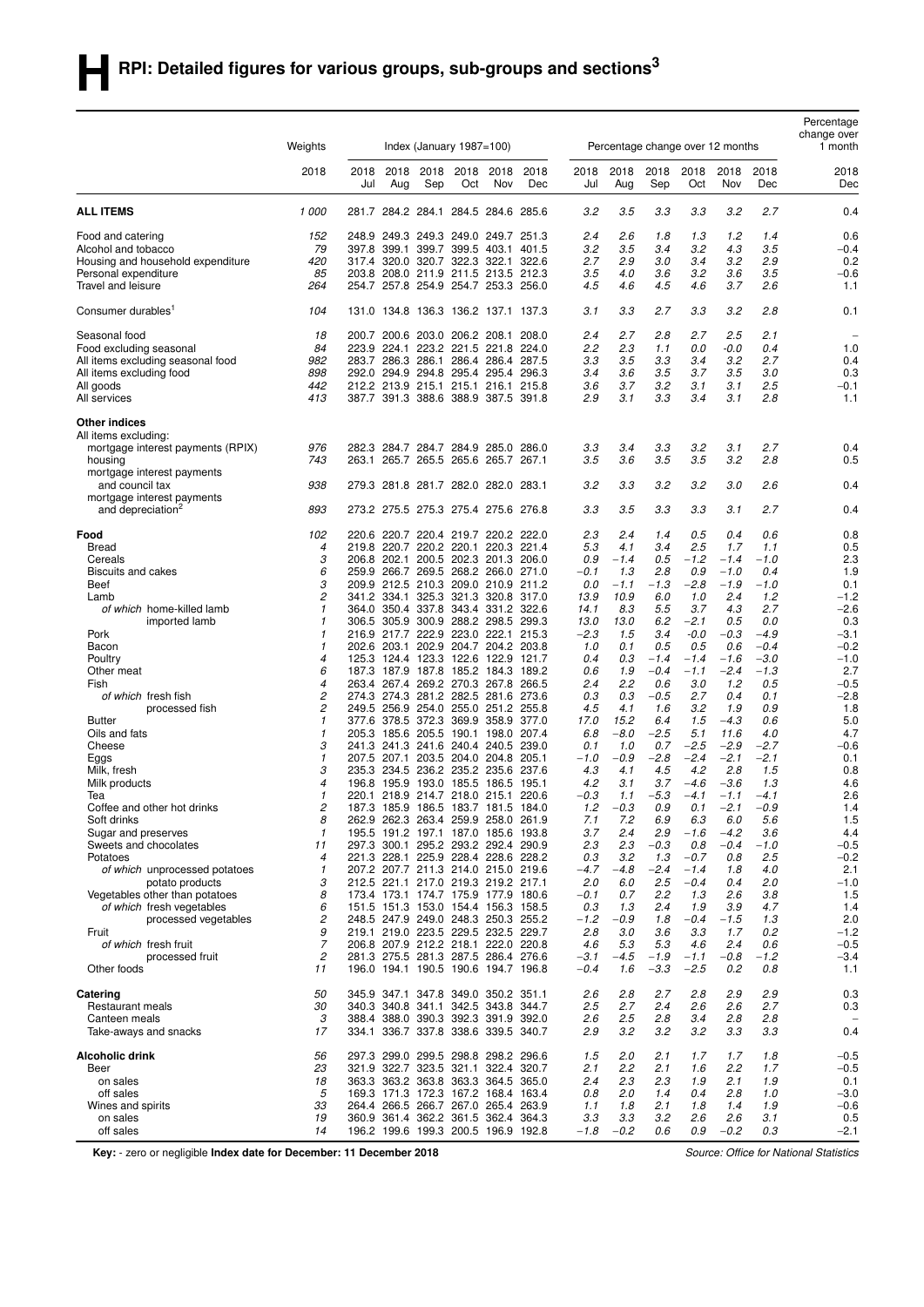continued

|                                                                   |                     |             |             |      |                               |                                                                            |             |               |                                  |               |                |               |               | Percentage<br>change over                            |
|-------------------------------------------------------------------|---------------------|-------------|-------------|------|-------------------------------|----------------------------------------------------------------------------|-------------|---------------|----------------------------------|---------------|----------------|---------------|---------------|------------------------------------------------------|
|                                                                   | Weights             |             |             |      | Index (January $1987 = 100$ ) |                                                                            |             |               | Percentage change over 12 months |               |                |               |               | 1 month                                              |
|                                                                   | 2018                | 2018<br>Jul | 2018<br>Aug | Sep  | 2018 2018<br>Oct              | 2018<br>Nov                                                                | 2018<br>Dec | 2018<br>Jul   | 2018<br>Aug                      | 2018<br>Sep   | 2018<br>Oct    | 2018<br>Nov   | 2018<br>Dec   | 2018<br>Dec                                          |
| <b>Tobacco</b>                                                    | 23                  |             |             |      |                               | 745.4 743.5 744.8 747.3 773.2 772.8                                        |             | 7.4           | 7.2                              | 6.6           | 6.8            | 10.4          | 7.5           | $-0.1$                                               |
| Cigarettes                                                        | 19                  |             |             |      |                               | 768.3 767.2 767.5 769.8 795.6 795.2                                        |             | 7.4           | 7.3                              | 6.4           | 6.6            | 10.0          | 7.1           | -0.1                                                 |
| Other tobacco                                                     | $\overline{4}$      |             |             |      |                               | 556.8 552.4 556.9 559.9 582.2 581.9                                        |             | 7.4           | 6.8                              | 7.5           | 8.0            | 12.3          | 9.4           | $-0.1$                                               |
| Housing                                                           | 257                 | 380.6       |             |      |                               | 383.2 383.6 385.3 384.9 384.7                                              |             | 2.6           | 2.9                              | 2.8           | 3.0            | 3.0           | 2.5           | -0.1                                                 |
| Rent                                                              | 76                  |             |             |      |                               | 368.8 369.2 369.6 369.7 370.0 370.6                                        |             | 0.8           | 0.8                              | 0.9           | 1.0            | 1.0           | 1.1           | 0.2                                                  |
| Mortgage interest payments                                        | 24<br>83            |             |             |      |                               | 230.1 236.6 231.9 239.3 238.6 238.9<br>389.7 394.0 396.3 398.2 396.6 395.3 |             | 2.9<br>2.5    | 6.0<br>2.7                       | 4.1<br>2.7    | 7.6<br>2.6     | 6.6<br>2.6    | 2.7<br>2.2    | 0.1<br>$-0.3$                                        |
| Depreciation (Jan 1995 = 100)<br>Council tax and rates            | 38                  |             |             |      |                               | 366.9 366.9 366.9 366.9 366.9 366.9                                        |             | 4.9           | 4.9                              | 4.9           | 4.9            | 4.9           | 4.9           | $\overline{\phantom{m}}$                             |
| Water and other charges                                           | 12                  |             |             |      |                               | 524.1 524.1 524.1 524.1 524.1 524.1                                        |             | 2.6           | 2.6                              | 2.6           | 2.6            | 2.6           | 2.6           | $\overline{\phantom{0}}$                             |
| Repairs and maintenance charges                                   | 9                   |             |             |      |                               | 377.4 377.3 377.9 377.9 377.9 378.4                                        |             | 1.1           | 0.9                              | 1.0           | 0.8            | 0.8           | 0.9           | 0.1                                                  |
| Do-it-yourself materials                                          | 8                   |             |             |      |                               | 235.3 235.6 236.8 236.8 237.4 238.6                                        |             | 4.1           | 4.4                              | 4.0           | 3.7            | 4.9           | 5.6           | 0.5                                                  |
| Dwelling insurance and ground rent                                | 7                   |             |             |      |                               | 424.9 431.2 435.5 436.1 437.1 435.9                                        |             | 9.6           | 10.0                             | 10.6          | 9.1            | 8.5           | 5.8           | $-0.3$                                               |
| <b>Fuel and light</b>                                             | 37                  |             |             |      |                               | 363.2 363.3 369.0 377.0 376.4                                              | 376.0       | 6.9           | 6.8                              | 8.3           | 9.3            | 8.7           | 8.3           | $-0.1$                                               |
| Coal and solid fuels                                              | 1                   |             |             |      |                               | 328.6 329.2 328.0 340.3 337.4 344.4                                        |             | 1.4           | 1.6                              | 1.2           | 2.8            | 0.9           | 2.6           | 2.1                                                  |
| Electricity<br>Gas                                                | 20<br>15            |             |             |      |                               | 352.7 352.7 359.0 366.0 366.0 366.0<br>367.8 367.8 372.2 379.7 379.7 379.7 |             | 7.4<br>4.2    | 7.4<br>4.2                       | 9.3<br>5.5    | 9.0<br>7.5     | 9.0<br>7.5    | 9.0<br>7.5    | $\overline{\phantom{0}}$<br>$\overline{\phantom{a}}$ |
| Oil and other fuels                                               | $\mathbf{1}$        |             |             |      |                               | 451.2 455.6 474.2 505.3 481.3 456.1                                        |             | 30.0          | 26.9                             | 28.0          | 35.2           | 20.1          | 7.1           | $-5.2$                                               |
| Household goods                                                   | 68                  |             |             |      |                               | 210.8 215.2 214.4 213.9 214.4 216.8                                        |             | 1.4           | 1.4                              | 1.0           | 1.6            | 1.4           | 1.0           | 1.1                                                  |
| Furniture                                                         | 28                  |             |             |      |                               | 260.9 275.4 272.7 268.8 271.5 278.2                                        |             | 0.4           | 1.4                              | 0.4           | 2.0            | 2.3           | 1.3           | 2.5                                                  |
| Furnishings                                                       | 9                   |             |             |      |                               | 242.3 244.1 246.2 246.2 248.9 248.9                                        |             | 2.2           | 2.2                              | 1.7           | 1.8            | 3.0           | 1.5           |                                                      |
| Electrical appliances                                             | 7                   | 80.2        | 80.9        | 79.4 | 81.2                          | 79.1                                                                       | 78.5        | 5.1           | 5.2                              | 3.9           | 3.8            | 2.9           | 0.1           | $-0.8$                                               |
| Other household equipment                                         | $\overline{4}$      |             |             |      |                               | 207.8 208.1 210.6 210.5 209.2 210.8                                        |             | 3.6           | 1.3                              | 3.3           | 3.5            | 1.3           | 2.3           | 0.8                                                  |
| Household consumables<br>Pet care                                 | 11<br>9             | 213.1       |             |      |                               | 209.4 209.6 210.0 211.3 213.0<br>244.8 242.8 243.2 245.3 243.6 243.2       |             | 0.0<br>1.7    | $-1.1$<br>0.8                    | $-0.2$<br>1.0 | $-2.1$<br>1.8  | $-1.5$<br>0.0 | $-0.4$<br>1.5 | 0.8<br>$-0.2$                                        |
|                                                                   |                     |             |             |      |                               |                                                                            |             |               |                                  |               |                |               |               |                                                      |
| <b>Household services</b>                                         | 58                  |             |             |      |                               | 285.2 286.6 288.3 289.4 289.3 289.4                                        |             | 2.2           | 1.8                              | 2.5           | 2.9            | 2.7           | 3.1           | $\overline{\phantom{0}}$                             |
| Postage                                                           | $\mathbf{1}$<br>25  |             |             |      |                               | 421.6 421.6 421.6 421.6 421.6 421.6<br>108.3 109.0 109.9 110.3 110.1 110.0 |             | 2.8<br>1.5    | 2.8<br>0.6                       | 2.8<br>1.7    | 2.4<br>2.3     | 2.4<br>2.0    | 2.4<br>3.5    | $\overline{\phantom{0}}$<br>$-0.1$                   |
| Telephones, telemessages, etc<br>Domestic services                | 13                  |             |             |      |                               | 415.2 416.4 417.1 418.0 418.7 419.6                                        |             | 2.9           | 3.0                              | 3.1           | 2.9            | 2.8           | 2.7           | 0.2                                                  |
| Fees and subscriptions                                            | 19                  |             |             |      |                               | 483.6 485.7 489.3 491.7 491.9 492.0                                        |             | 2.4           | 2.4                              | 3.1           | 3.4            | 3.5           | 2.9           | $\overline{\phantom{m}}$                             |
| <b>Clothing and footwear</b>                                      | 43                  |             |             |      |                               | 165.0 170.5 176.1 175.8 178.1 176.5                                        |             | 5.6           | 6.3                              | 5.5           | 5.0            | 5.1           | 4.9           | $-0.9$                                               |
| Men's outerwear                                                   | 9                   |             |             |      |                               | 178.3 181.4 189.3 189.1 191.0 188.1                                        |             | 6.3           | 7.0                              | 7.4           | 5.9            | 5.2           | 3.2           | $-1.5$                                               |
| Women's outerwear                                                 | 16                  |             |             |      |                               | 130.2 136.7 142.7 142.5 145.4 144.5                                        |             | 6.1           | 7.4                              | 6.2           | 6.6            | 6.8           | 8.6           | $-0.6$                                               |
| Children's outerwear                                              | 5                   |             |             |      |                               | 164.4 171.7 175.9 177.4 180.5 180.4                                        |             | 6.4           | 6.8                              | 4.0           | 4.5            | 6.0           | 5.1           | $-0.1$                                               |
| Other clothing                                                    | 5                   |             |             |      |                               | 226.4 230.0 232.9 233.1 235.6 235.1                                        |             | 3.8           | 4.7                              | 3.7           | 2.3            | 3.0           | 2.4           | $-0.2$                                               |
| Footwear                                                          | 8                   |             |             |      |                               | 151.5 154.7 157.0 155.4 155.3 153.1                                        |             | 4.1           | 4.0                              | 4.0           | 2.5            | 2.2           | 1.1           | $-1.4$                                               |
| Personal goods and services                                       | 42                  |             |             |      |                               | 280.3 282.5 283.4 282.8 284.4 283.6                                        |             | 1.2           | 1.7                              | 1.8           | 1.7            | 2.3           | 2.2           | $-0.3$                                               |
| Personal articles<br>Chemists goods                               | 11<br>15            |             |             |      |                               | 198.3 202.9 204.2 203.0 205.5 205.6<br>218.2 218.8 219.5 220.0 221.2 219.3 |             | 1.4<br>$-0.9$ | 1.9<br>-0.0                      | 1.3<br>0.5    | 1.8<br>$-0.1$  | 2.8<br>0.9    | 3.0<br>0.5    | $-0.9$                                               |
| Personal services                                                 | 16                  |             |             |      |                               | 528.1 529.0 529.6 528.0 528.4 528.8                                        |             | 3.1           | 3.2                              | 3.2           | 3.2            | 3.2           | 3.1           | 0.1                                                  |
| <b>Motoring expenditure</b>                                       | 124                 |             |             |      |                               | 257.3 258.4 260.6 260.8 259.7 257.4                                        |             | 5.3           | 5.1                              | 4.9           | 4.9            | 3.3           | 2.5           | $-0.9$                                               |
| Purchase of motor vehicles                                        | 50                  | 94.7        | 94.6        | 95.3 | 95.5                          | 95.8                                                                       | 96.4        | 3.6           | 3.7                              | 4.0           | 3.5            | 2.8           | 3.5           | 0.6                                                  |
| Maintenance of motor vehicles                                     | 16                  |             |             |      |                               | 442.5 443.9 445.3 446.3 447.0 447.4                                        |             | 3.5           | 3.4                              | 3.4           | 3.5            | 3.5           | 3.6           | 0.1                                                  |
| Petrol and oil                                                    | 34                  |             |             |      |                               | 373.1 376.7 382.0 384.0 382.8 366.1                                        |             | 12.5          | 11.7                             | 10.8          | 11.8           | 9.7           | 4.0           | $-4.4$                                               |
| Vehicle tax and insurance                                         | 24                  |             |             |      |                               | 801.7 807.0 811.7 803.4 783.5 788.0                                        |             | 0.2           | 0.2                              | $-0.3$        | $-0.8$         | $-4.5$        | $-2.6$        | 0.6                                                  |
| Fares and other travel costs                                      | 25                  |             |             |      |                               | 440.9 470.6 402.4 391.2 371.0 431.6                                        |             | 3.7           | 4.9                              | 4.7           | 3.9            | 3.2           | $-1.6$        | 16.3                                                 |
| Rail fares                                                        | 6                   |             |             |      |                               | 416.9 411.7 412.0 406.1 409.3 408.5                                        |             | 4.4           | 4.0                              | 4.4           | 2.6            | 3.5           | 3.5           | $-0.2$                                               |
| Bus and coach fares<br>Other travel costs                         | 3<br>16             |             |             |      |                               | 497.4 502.5 492.3 482.6 481.3 499.8<br>401.6 441.7 352.9 340.9 313.6 391.5 |             | 6.6<br>3.8    | 7.0<br>5.7                       | 5.4<br>5.1    | 3.2<br>4.6     | 1.4<br>3.5    | 5.2<br>$-3.3$ | 3.8<br>24.8                                          |
|                                                                   |                     |             |             |      |                               |                                                                            |             |               |                                  |               |                |               |               |                                                      |
| Leisure goods                                                     | 30                  | 92.3        | 91.8        | 92.2 | 93.2                          | 93.7                                                                       | 92.9        | 2.1           | 2.2                              | 0.8           | 2.1            | 2.1           | 2.1           | $-0.9$                                               |
| Audio-visual equipment<br>CDs and tapes                           | 6<br>$\overline{c}$ | 6.8         | 6.9         | 6.9  | 7.0                           | 7.0<br>120.9 118.2 121.1 121.3 122.8 123.2                                 | 6.9         | $-5.6$<br>4.5 | $-5.5$<br>2.1                    | $-5.5$<br>7.4 | $-4.1$<br>10.7 | $-1.4$<br>8.8 | 0.0<br>5.0    | $-1.4$<br>0.3                                        |
| Toys, photographic and sports goods                               | 10                  |             | 91.7 91.4   | 92.1 | 93.0                          | 93.1                                                                       | 92.2        | 4.8           | 3.7                              | 2.1           | 2.5            | 1.9           | 2.2           | $-1.0$                                               |
| Books and newspapers                                              | 6                   |             |             |      |                               | 439.1 433.5 432.0 442.1 445.5 441.1                                        |             | 3.9           | 8.1                              | 0.5           | 4.3            | 3.3           | 4.3           | $-1.0$                                               |
| Gardening products                                                | 6                   |             |             |      |                               | 185.7 183.4 184.1 182.9 184.8 184.3                                        |             | 3.3           | 2.9                              | 2.9           | 1.5            | 2.0           | 0.4           | $-0.3$                                               |
| Leisure services                                                  | 85                  |             |             |      |                               | 410.0 414.8 416.1 416.9 417.7 418.4                                        |             | 4.7           | 5.3                              | 5.2           | 5.2            | 5.0           | 5.0           | 0.2                                                  |
| Television licences and rentals                                   | 11                  |             |             |      |                               | 213.8 213.8 213.8 214.4 214.4 214.4                                        |             | 2.9           | 2.9                              | 2.9           | 2.9            | 2.9           | 2.9           | $\overline{\phantom{a}}$                             |
| Entertainment and other recreation                                | 16                  |             |             |      |                               | 584.2 596.9 592.3 593.4 588.9 589.5                                        |             | 3.6           | 5.0                              | 3.4           | 4.0            | 3.1           | 2.8           | 0.1                                                  |
| Foreign holidays (Jan 1993 = 100)<br>UK holidays (Jan 1994 = 100) | 47<br>11            |             |             |      |                               | 262.1 265.2 266.9 267.6 268.6 269.0<br>254.9 257.1 259.2 258.7 261.2 262.5 |             | 6.3<br>2.7    | 6.5<br>3.3                       | 6.8<br>3.7    | 6.5<br>4.2     | 6.2<br>5.1    | 6.0<br>6.3    | 0.1<br>0.5                                           |
|                                                                   |                     |             |             |      |                               |                                                                            |             |               |                                  |               |                |               |               |                                                      |

**Key:** - zero or negligible

1 Consumer durables: Furniture, fur nishings, electr ical appliances and other household equipment, men's, women's and children's outerwear, footwear, audio-visual equipment, CDs and tapes, toys, photographic and sports goods.

2 This series has been constructed using the index for all items excluding mortgage interest payments prior to February 1995.

3 The Retail Prices Index and its derivatives do not meet the required standards for designation as National Statistics. A full report can be found at http://www.statisticsauthority.gov.uk.